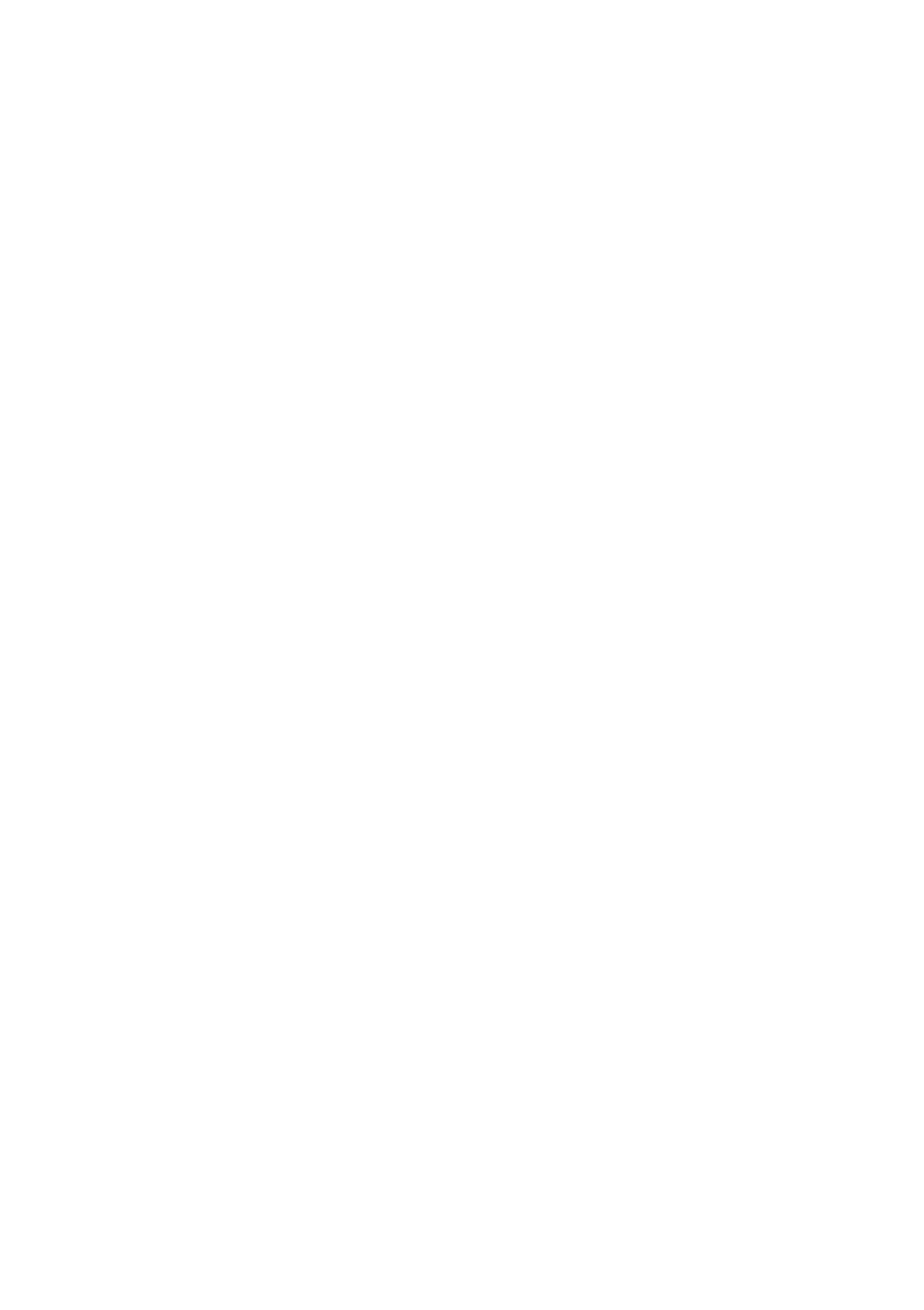### **Attention:**

The warranty statement provided with this product may not apply if you purchase your product under a **PageConnect, eClick**, or other written agreement or purchase plan. Please see your specific agreement or contact your Xerox® Account Manager for complete details about your warranty, if any.

This warranty is only valid in the following countries:

| Costa Rica         | Haiti           | St. Kitts                 |
|--------------------|-----------------|---------------------------|
| Curacao            | Honduras        | St. Lucia                 |
| Denmark            | Ireland         | St. Maarten               |
| Dominica           | Italy           | St. Vincent               |
| Dominican Republic | Jamaica         | Suriname                  |
| Ecuador            | Luxembourg      | Sweden                    |
| El Salvador        | The Netherlands | Switzerland               |
| Finland            | Nicaragua       | Trinidad                  |
| France             | Norway          | <b>Turks &amp; Caicos</b> |
| Germany            | Panama          | United Kingdom            |
| Grenada            | Paraguay        | <b>United States</b>      |
| Guatemala          | Peru            | Uruguay                   |
| Greece             | Portugal        | Venezuela                 |
| Guyana             | Spain           |                           |
|                    |                 |                           |

For warranties, if any, in countries not listed above, please contact your local Xerox® Account Manager.

This warranty is only valid and enforceable in the country where you purchased the product; provided that, if you purchased the product in Austria, Belgium, Denmark, Finland, France, Germany, Greece, Italy, Ireland, Luxembourg, The Netherlands, Norway, Portugal, Spain, Sweden, Switzerland and United Kingdom, this warranty is valid and enforceable within those countries.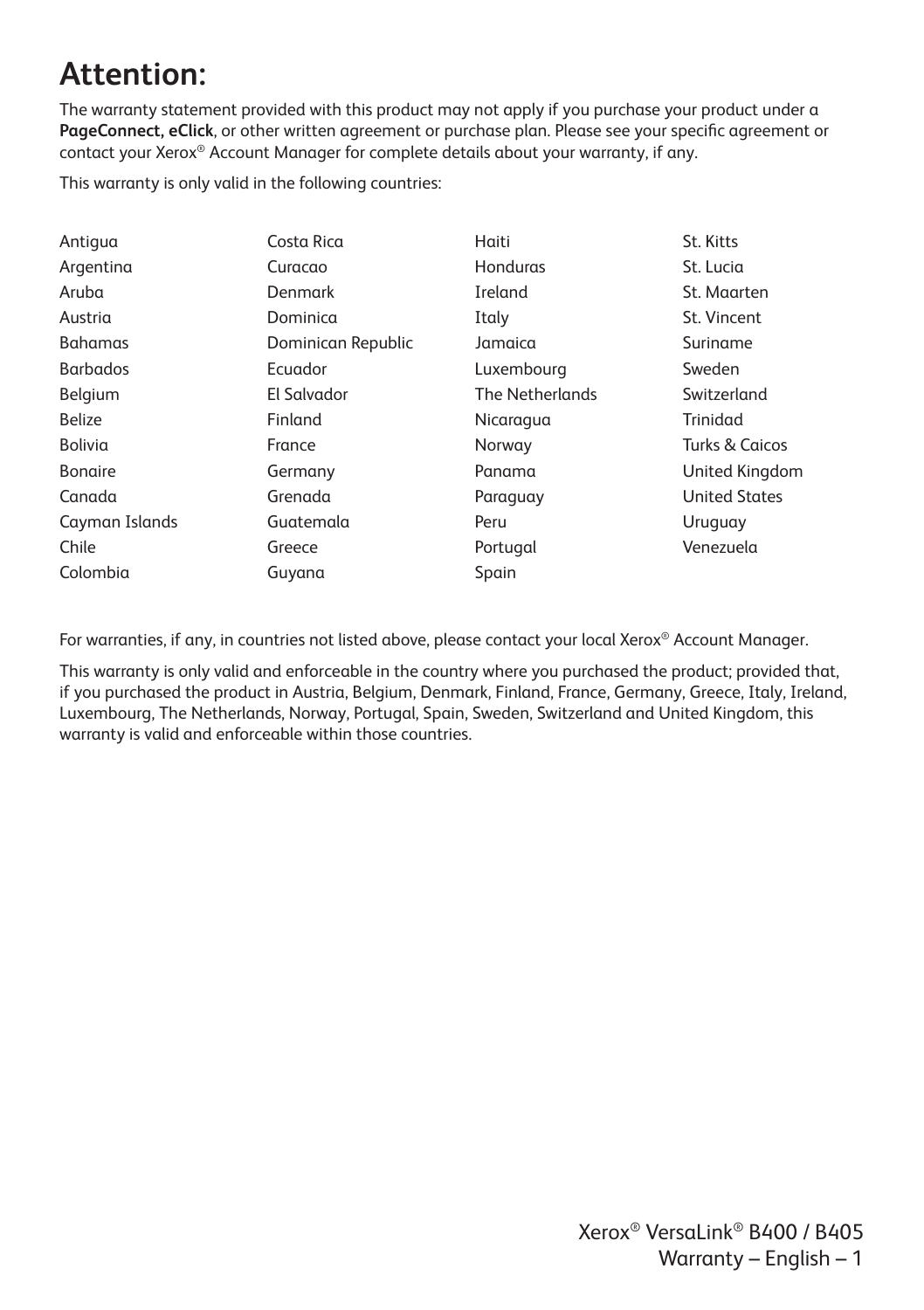### **Product Warranty**

Xerox warrants that the **VersaLink B400 / B405** and their Consumables, Routine Maintenance Items, and Options/Upgrades (related items) will be free from defects in materials and workmanship for the periods set out below:

**Product**: a period of one (1) year from the date of shipment.

**Consumable** (ink and toner): until original ink or toner is consumed. (The item is not covered once the low or end of life message appears.)

**Routine Maintenance Items** (for specific examples refer to the product's documentation): the period of the remaining product warranty or 90 days from date of installation of the maintenance item, whichever is greater, except where longer periods are required by law. (These items are not covered once the end of life message appears.)

**Options/Upgrades** (such as memory, high-capacity feeder, etc.): the period of the remaining product warranty or 90 days from the date of purchase, whichever is greater, except where longer periods are required by law.

**Accessories** (such as carts, dust covers, cleaning kits, etc.): 90 days from the date of purchase except where longer periods are required by law.

If the product proves defective during the warranty period, Xerox, at its option, will:

- (1) repair the product by means of telephone support or on-site, service at no charge for parts or labor,
- (2) replace the product with a new product or a comparable product of similar age, value, and/or capability, or
- (3) refund the amount paid for the product, less a reasonable allowance for usage, upon its return.

Xerox recommends the Customer first utilize support materials shipped with the product, product diagnostics, information contained on the web, and email support. If unsuccessful, to obtain service under this warranty the Customer must notify Xerox® Telephone Support or its authorized service representative of the defect before the expiration of the warranty period. Customers will provide appropriate assistance to Telephone Support personnel to resolve issues.

If telephone support is unsuccessful, Xerox or its authorized service representative will provide warranty repair at Customer's site without charge as provided below.

- Service is available within the customary service area in the United States, Canada, Austria, Belgium, Finland, France, Germany, Greece, The Netherlands, Ireland, Italy, Luxembourg, Norway, Portugal, Denmark, Spain, Sweden, Switzerland, and United Kingdom for products purchased in these countries.
- Outside the above-mentioned countries, service is available within the customary service area in the country of purchase.

Xerox reserves the right to charge for service in exceptional cases.

A description of the customary on-site service area may be obtained from the local Xerox Customer Support Center or authorized Xerox distributor. On-site service is at Xerox' or its authorized service representative's sole discretion.

Xerox® VersaLink® B400 / B405 Warranty – English – 2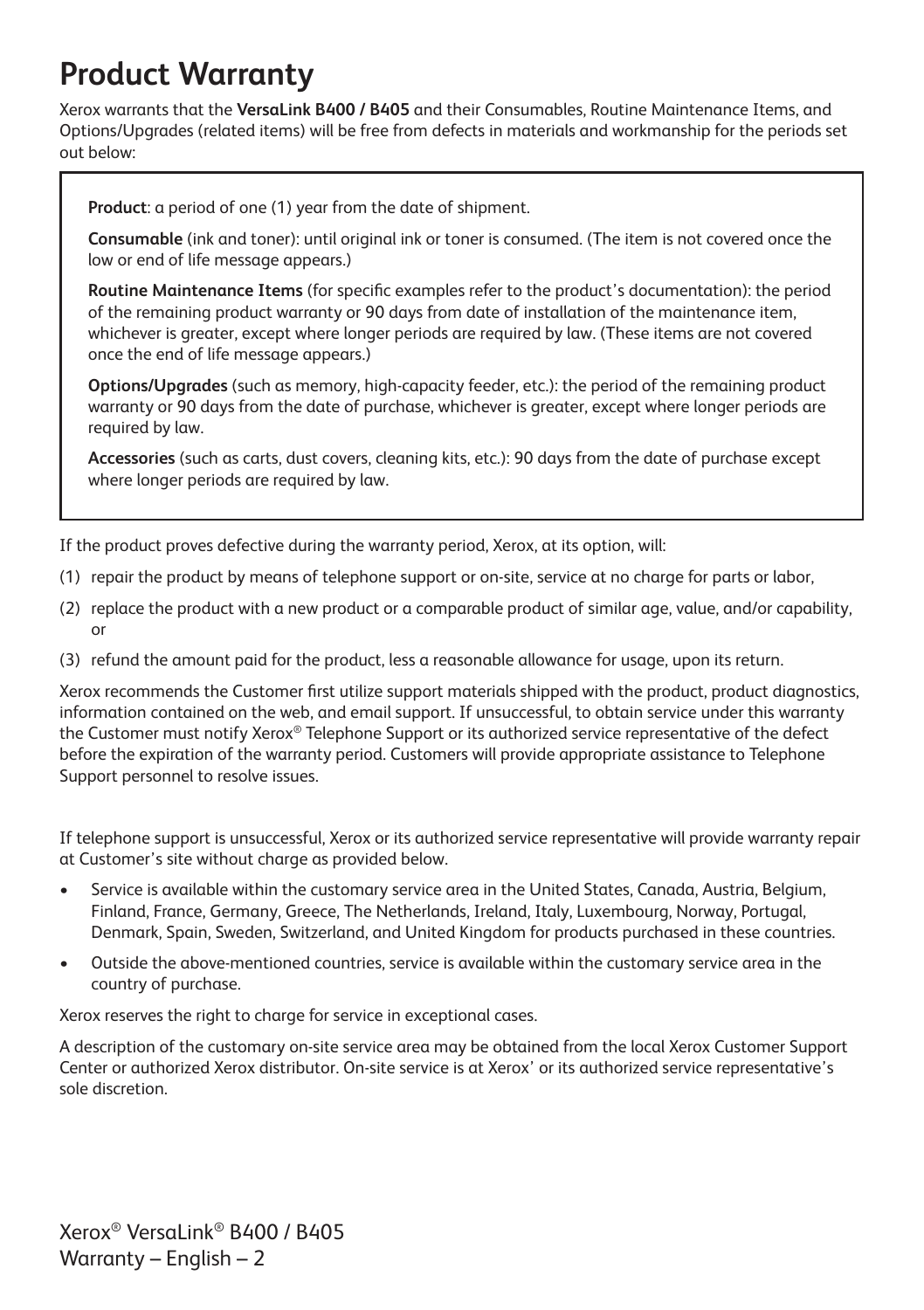If the Customer's product contains features that enable Xerox or its authorized service representative to diagnose and repair problems with the product remotely, Xerox may request that the Customer allow such remote access to the product.

In the maintenance of the product, Xerox may use new, remanufactured, or refurbished parts, assemblies, or products. All defective parts, assemblies, and products become the property of Xerox. Xerox may require the return of parts, assemblies, and products to a designated Xerox Depot or the Xerox representative from which the part, assembly, or product was originally purchased. Returns and claims will be handled according to the current Xerox procedure.

These warranties shall not apply to any defect, failure, or damage caused by improper use or inadequate or improper maintenance and care. Xerox shall not be obligated under these warranties:

- **a) to repair damage, malfunction, or degradation of performance caused by the use of non-Xerox supplies or consumables or the use of Xerox® supplies not specified for use with this product;**
- b) to repair damage resulting from attempts by personnel other than Xerox representatives to install, repair, or service the product unless directed by a Xerox representative;
- c) to repair damage, malfunction, or degradation of performance resulting from improper use or connection to incompatible equipment or memory;
- d) to repair an item that has been modified or integrated with other products when the effect of such modification or integration increases the time or difficulty of servicing the product or degrades performance or reliability;
- e) to perform product maintenance or cleaning or to repair damage, malfunction, or degradation of performance resulting from failure to perform product maintenance and cleaning as prescribed in published product materials;
- f) to repair damage, malfunction, or degradation of performance resulting from use of the product in an environment not meeting the operating specifications set forth in the product's documentation;
- g) to repair damage, malfunction, or degradation of performance resulting from failure to properly prepare and transport the product as prescribed in published product materials;
- h) to repair damage, malfunction, or degradation of performance resulting from acts of God or nature, acts of terrorism, explosion, flood, fire, war, and riots;
- i) to repair this product after it exceeds the limit of its duty cycle;
- j) to replace items that have been refilled, are used up, abused, misused, or tampered with in any way;
- k) to install replacement items that are considered customer replaceable;
- l) to support software not supplied by Xerox;
- m) to provide software or firmware updates or upgrades.

Any service identified in the above list and provided by Xerox at the Customer's request shall be invoiced to Customer at Xerox' then-current rates for parts, labor, and travel.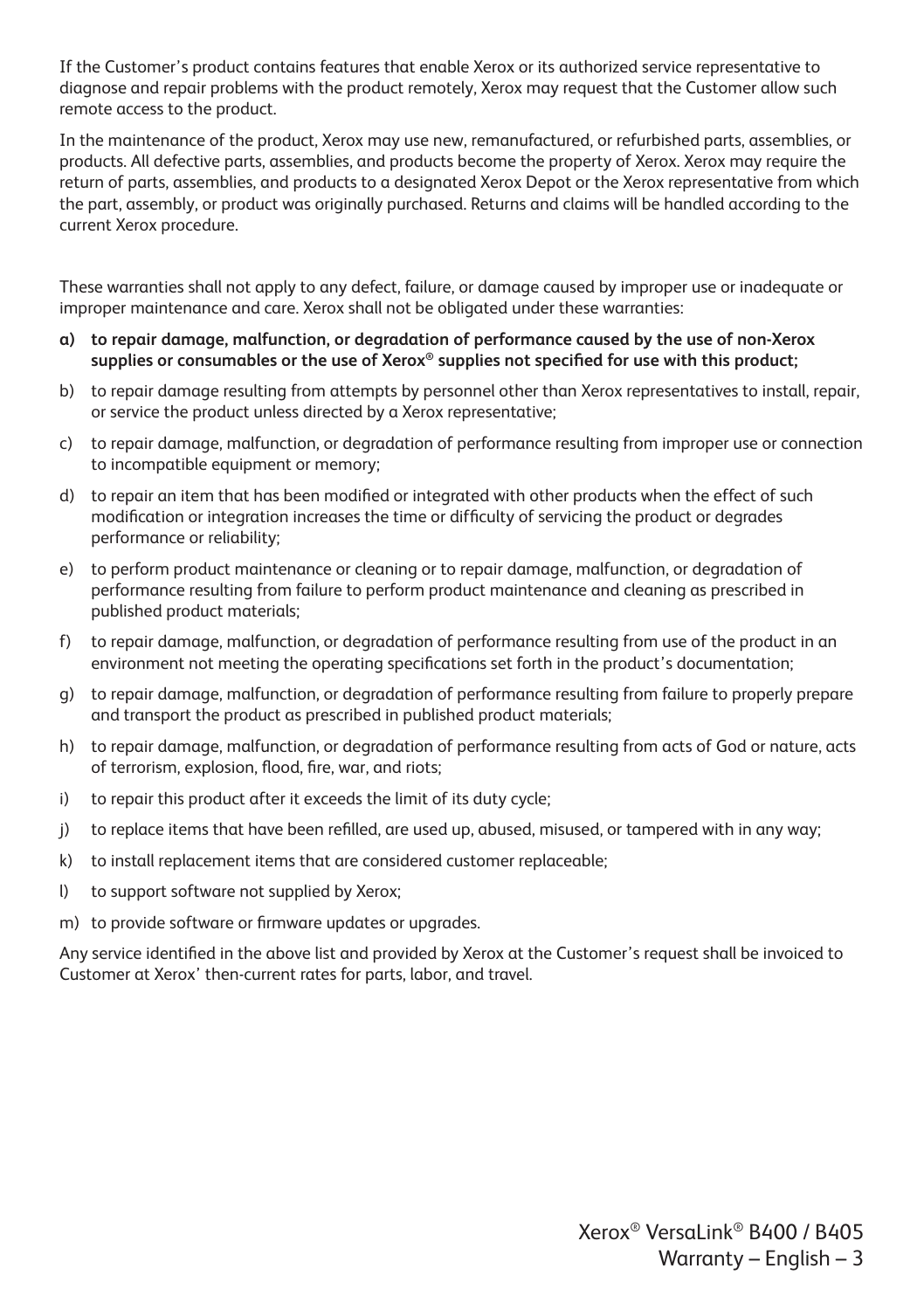THE ABOVE WARRANTIES ARE GIVEN BY XEROX WITH RESPECT TO THIS PRODUCT AND ITS RELATED ITEMS IN LIEU OF ANY OTHER WARRANTIES, EXPRESS OR IMPLIED. XEROX AND ITS VENDORS DISCLAIM ANY IMPLIED WARRANTIES OF MERCHANTABILITY OR FITNESS FOR A PARTICULAR PURPOSE OR ANY SIMILAR STANDARD IMPOSED BY APPLICABLE LEGISLATION. XEROX' RESPONSIBILITY TO REPAIR, REPLACE, OR OFFER A REFUND FOR DEFECTIVE PRODUCTS AND RELATED ITEMS IS THE SOLE AND EXCLUSIVE REMEDY PROVIDED TO THE CUSTOMER FOR BREACH OF THESE WARRANTIES.

Some states, provinces, and countries do not allow the exclusion or limitation of incidental or consequential damages or exclusions or limitations on the duration of implied warranties or conditions, so the above limitations or exclusions may not apply to you. This warranty gives you specific legal rights, and you may also have other rights that vary by state, province, or country.

TO THE EXTENT ALLOWED BY LOCAL LAW, EXCEPT FOR THE OBLIGATIONS SPECIFICALLY SET FORTH IN THIS WARRANTY STATEMENT, IN NO EVENT SHALL XEROX AND ITS VENDORS BE LIABLE FOR ANY INDIRECT, SPECIAL, INCIDENTAL OR CONSEQUENTIAL DAMAGES (INCLUDING LOSS OF PROFITS) WHETHER BASED ON CONTRACT, TORT, OR ANY OTHER LEGAL THEORY AND IRRESPECTIVE OF WHETHER XEROX OR THE VENDOR HAS ADVANCE NOTICE OF THE POSSIBILITY OF SUCH DAMAGES.

For the software warranty, see the end-user license agreement included with the software.

If you are an Australian consumer, you should be aware that the Trade Practices Act 1974 and equivalent State and Territory legislation (collectively "the Acts") contain special provisions designed to protect Australian consumers. Nothing in any Fuji Xerox warranty material excludes or limits the application of any provision of any of the Acts, where to do so would contravene the Acts or cause any part of this warranty to be void. In this warranty material, an implied condition or warranty, the exclusion of which from a contract with a "Consumer" (as defined in the Acts) would contravene any provision of the Acts or cause any part or all of this warranty to be void, is called a "Non-excludable Condition." To the full extent permitted by law, Fuji Xerox' sole and total liability to the customer for a breach of any Non-excludable Condition (including for any consequential loss suffered by the customer) is limited, except as otherwise stated herein, to (at Fuji Xerox' option) replacing or repairing the goods, or resupplying, or paying the cost of the resupply of, the services, in respect of which the breach occurred. Subject to the above, all conditions and warranties which would or might otherwise be implied in a Consumer contract, whether by operation of statute, inference from circumstances, industry practice or otherwise, are excluded.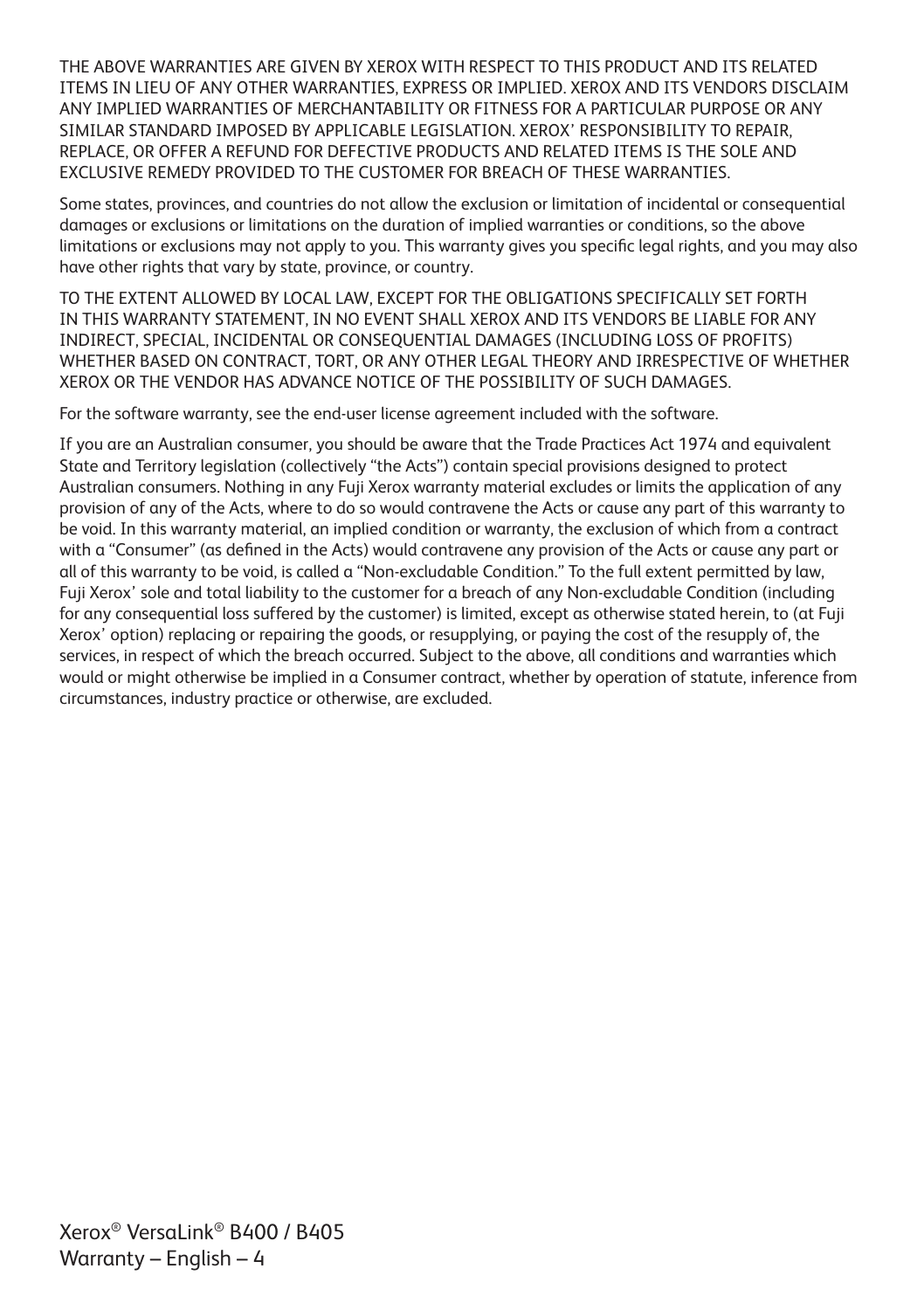### **Attention :**

La garantie qui accompagne ce produit peut ne pas s'appliquer si vous avez acquis ce dernier dans le cadre d'un contrat **PageConnect, eClick**, ou autre accord ou plan d'achat écrit. Reportez-vous à votre contrat spécifique ou contactez votre responsable de compte client Xerox® pour plus de détails sur la garantie, le cas échéant.

Cette garantie est uniquement valable dans les pays suivants :

| Allemagne      | Costa Rica      | Haiti                   | Portugal               |
|----------------|-----------------|-------------------------|------------------------|
| Antigua        | Curacao         | Honduras                | République dominicaine |
| Argentine      | <b>Danemark</b> | Iles Caïmans            | Royaume-Uni            |
| Aruba          | Dominique       | Iles Turques-et-Caïques | Saint-Christophe       |
| Autriche       | Equateur        | Irlande                 | Saint-Martin           |
| <b>Bahamas</b> | El Salvador     | Italie                  | Saint-Vincent          |
| Barbade        | Espagne         | Jamaïgue                | Sainte-Lucie           |
| Belgique       | États-Unis      | Luxembourg              | Suède                  |
| Bélize         | Finlande        | Nicaragua               | Suisse                 |
| <b>Bolivie</b> | France          | Norvège                 | Surinam                |
| <b>Bongire</b> | Grèce           | Panama                  | <b>Trinidad</b>        |
| Canada         | Grenade         | Paraguay                | Uruguay                |
| Chili          | Guatemala       | Pays-Bas                | Venezuela              |
| Colombie       | Guyane          | Pérou                   |                        |

Pour les garanties dans les pays non répertoriés ci-dessus, veuillez contacter votre responsable de compte client Xerox®.

Cette garantie n'est valide et applicable que dans le pays d'achat du produit ; dans la mesure où, si vous avez acheté ce produit en Autriche, en Belgique, au Danemark, en Finlande, en France, en Allemagne, en Grèce, en Italie, en Irlande, au Luxembourg, aux Pays-Bas, en Norvège, au Portugal, en Espagne, en Suède, en Suisse ou au Royaume-Uni, cette garantie est valide et applicable dans ces pays.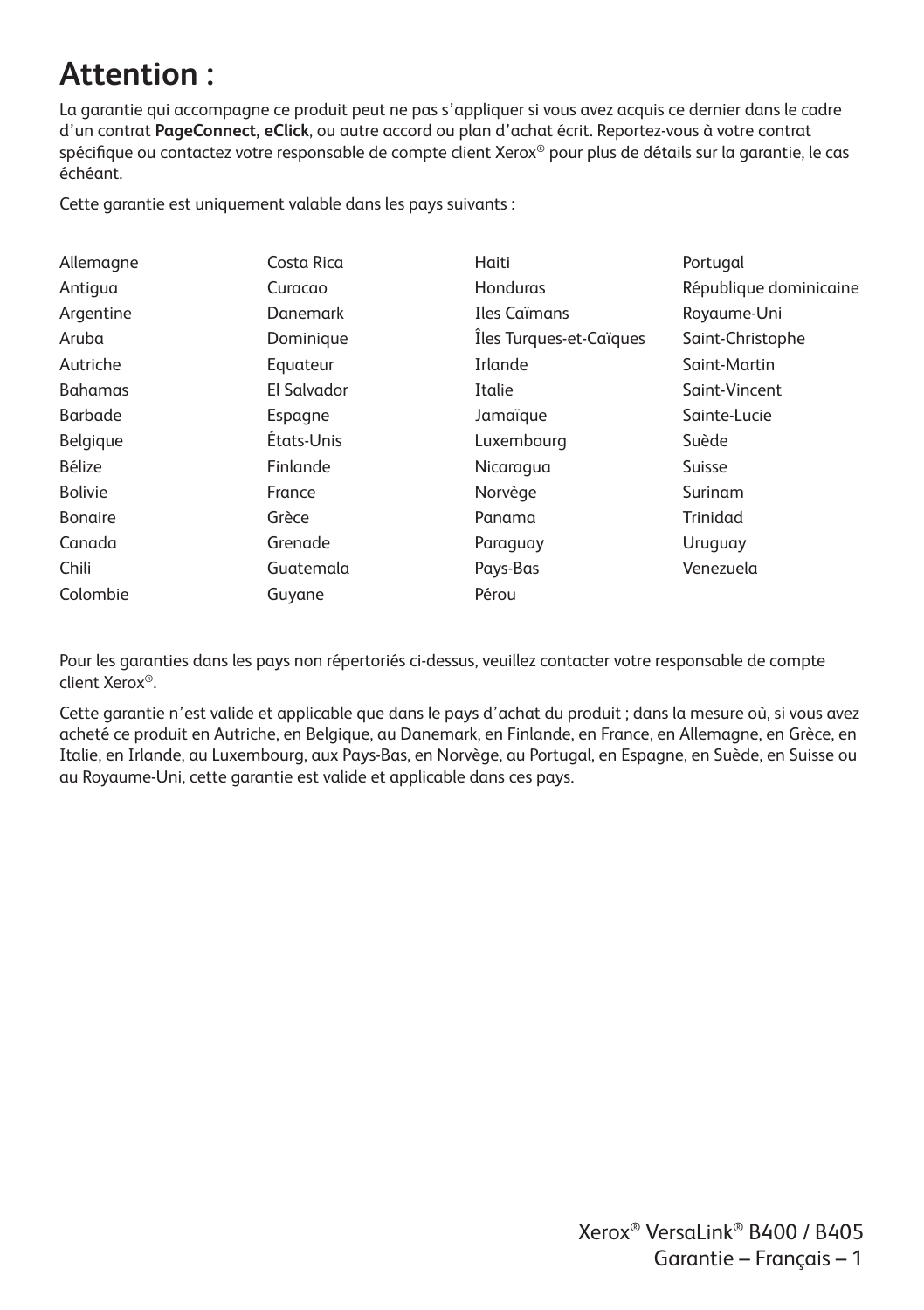### **Garantie du produit**

Xerox garantit le **VersaLink B400 / B405**, ses consommables, ses éléments de maintenance courante et ses options/mises à niveau (éléments associés) contre tout vice de matériau et de fabrication pendant les périodes définies ci-dessous :

**Produit** : période d'un (1) an à compter de la date de livraison.

**Consommable** (encre et toner) : jusqu'à épuisement de l'encre ou du toner d'origine. (Ces éléments ne sont plus couverts une fois que le message « fin de vie » s'affiche.)

Eléments de maintenance courante (pour voir des exemples spécifiques, reportez-vous à la documentation du produit) : reste de la période de garantie ou 90 jours à compter de la date d'installation, selon la période la plus longue, sauf si des périodes plus longues sont requises par la loi. (Ces éléments ne sont plus couverts une fois que le message « fin de vie » s'affiche.)

**Options/mises à niveau** (telles que la mémoire, le chargeur grande capacité, etc.) : reste de la période de garantie ou 90 jours à compter de la date d'achat, selon la période la plus longue, sauf si des périodes plus longues sont requises par la loi.

**Accessoires** (tels que chariots, couvertures anti-poussière, kits de nettoyage, etc.) : 90 jours à compter de la date d'achat, sauf si des périodes plus longues sont requises par la loi.

En cas de défectuosité du produit pendant sa période de garantie, Xerox s'engage à accomplir l'une des trois actions suivantes :

- (1) réparer le produit sur site ou par l'intermédiaire du support téléphonique sans facturer les pièces ni la main-d'oeuvre ;
- (2) remplacer le produit par un produit neuf ou un produit comparable de même âge, valeur et/ou capacité, ou
- (3) rembourser le montant du produit renvoyé, en déduisant une part raisonnable correspondant à son utilisation.

Xerox recommande au Client de se reporter en premier recours à la documentation d'assistance fournie avec le produit, aux fonctions de diagnostics, aux informations disponibles sur le Web et à l'assistance par courrier électronique. En cas d'échec, pour obtenir une assistance dans le cadre de cette garantie, le Client doit signaler le problème à l'assistance téléphonique Xerox® ou à son représentant agréé avant l'expiration de la garantie. Le Client s'engage à coopérer avec le personnel d'assistance téléphonique afin de l'aider à résoudre le problème rencontré.

En cas d'échec du support téléphonique, Xerox ou son représentant habilité effectuera la réparation sans frais dans le cadre de cette garantie sur le site du client, comme précisé ci-dessous.

- Une assistance est disponible dans les zones de service courantes des pays suivants et pour les produits acquis dans ces derniers : Allemagne, Autriche, Belgique, Canada, Danemark, Espagne, États-Unis, Finlande, France, Grèce, Irlande, Italie, Luxembourg, Norvège, Pays-Bas, Portugal, Royaume-Uni, Suède et Suisse.
- En dehors des pays susmentionnés, il convient de s'adresser aux zones de service habituelles du pays d'achat.

Xerox se réserve le droit de facturer des services dans des cas exceptionnels.

Xerox® VersaLink® B400 / B405 Garantie – Français – 2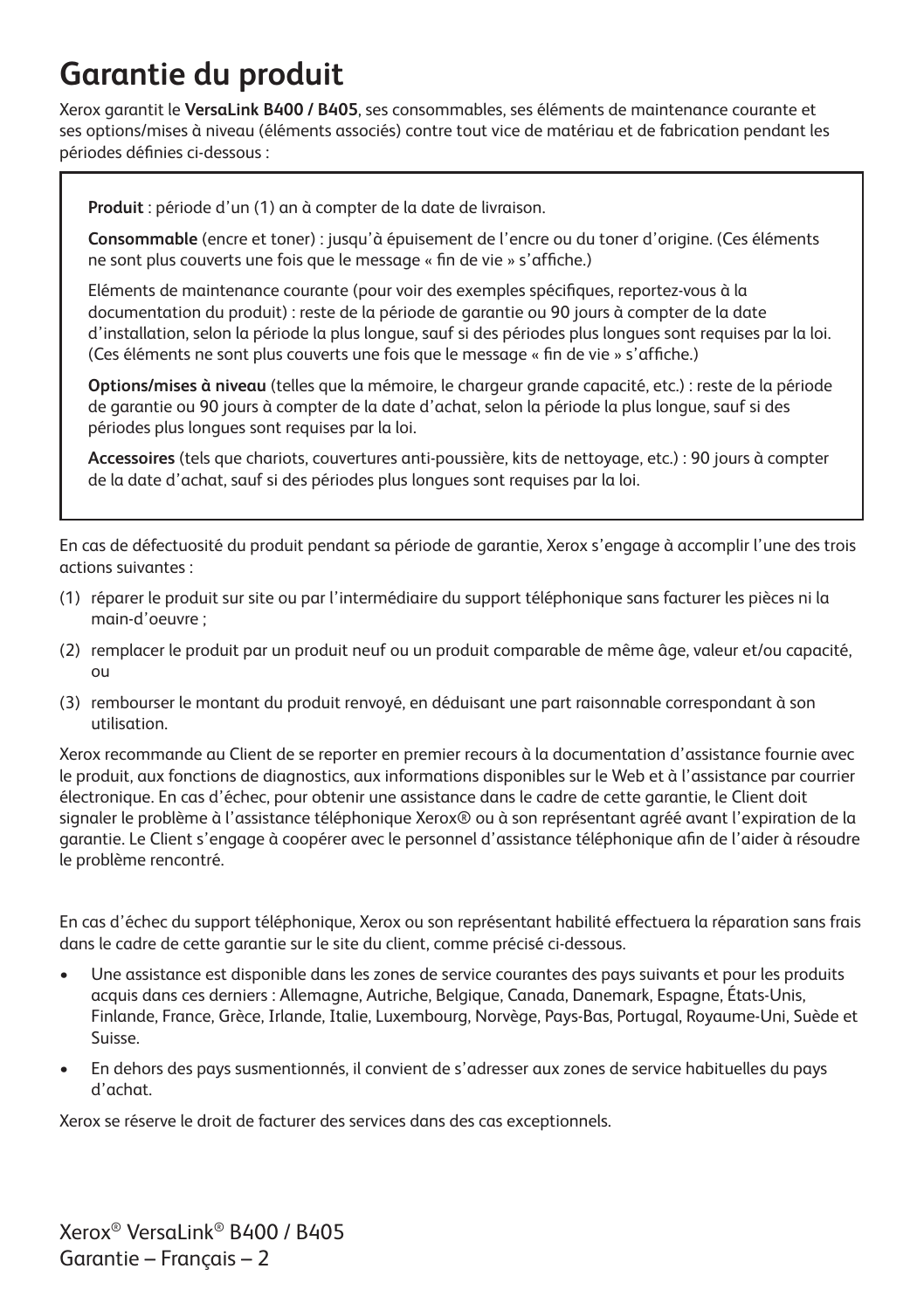Vous pouvez obtenir une liste descriptive de ces zones de service sur site auprès du Centre de support clientèle Xerox ou du distributeur Xerox habilité. L'intervention sur site reste à la seule discrétion de Xerox ou son représentant habilité.

Si le produit acheté par le Client contient des fonctions permettant à Xerox ou à son représentant agréé de diagnostiquer et réparer des problèmes à distance, Xerox peut demander au Client d'autoriser un accès à distance au produit.

Pour réparer le produit, Xerox peut utiliser des pièces, des ensembles ou des produits neufs, refabriqués ou remis à neuf. La totalité des pièces et produits défectueux devient la propriété exclusive de Xerox. Xerox se réserve le droit de demander au Client de renvoyer les pièces et les produits à un atelier Xerox désigné ou au représentant Xerox auprès de qui la pièce ou le produit a été acheté. Les retours et les réclamations seront gérés selon la procédure actuelle de Xerox.

Ces conditions de garantie ne couvrent pas les défauts, pannes ou dommages résultant d'une utilisation impropre ou d'un entretien et d'une maintenance inadéquats. Xerox n'est pas tenu dans ces conditions de :

- **a) réparer les dommages, les dysfonctionnements ou une diminution des performances résultant de l'utilisation de consommables ou d'accessoires de marque autre que Xerox® ou l'utilisation de consommables Xerox non recommandés pour ce produit ;**
- b) réparer des dommages résultant d'une installation, d'une réparation ou d'une intervention sur le produit par des personnes indépendantes de Xerox, à moins qu'elles en aient été chargées par un représentant de Xerox ;
- c) réparer les dommages, les dysfonctionnements ou les diminutions des performances résultant d'une utilisation impropre ou de la connexion à un équipement ou une mémoire incompatible ;
- d) réparer un élément qui a été modifié ou intégré à d'autres produits si une telle modification ou intégration a pour effet d'augmenter la durée ou le niveau d'intervention sur le produit ou en diminue les performances ou la fiabilité ;
- e) effectuer une maintenance ou un nettoyage du produit ou réparer des dommages, des dysfonctionnements ou une diminution des performances résultant du non-respect des cycles de maintenance et de nettoyage prescrits dans la documentation du produit ;
- f) réparer des dommages, des dysfonctionnements ou une diminution des performances résultant de l'utilisation du produit dans un environnement ne répondant pas aux spécifications énoncées dans la documentation du produit ;
- g) réparer des dommages, des dysfonctionnements ou une diminution des performances résultant d'un transport non conforme aux instructions présentées dans la documentation du produit ;
- h) réparer des dommages, dysfonctionnements ou une diminution des performances résultant de catastrophes naturelles, d'actes de terrorisme, d'une explosion, d'une inondation, d'un incendie, d'une guerre ou d'une émeute ;
- i) réparer le produit lorsque le volume mensuel est dépassé ;
- j) remplacer les éléments qui sont usés ou ont été réapprovisionnés, utilisés de manière excessive ou incorrecte, ou altérés de quelque façon que ce soit ;
- k) installer des éléments de rechange considérés comme des éléments remplaçables par le Client ;
- l) apporter une assistance pour les logiciels non fournis par Xerox ;
- m) fournir des mises à jour ou des mises à niveau pour les logiciels ou progiciels.

Tout service figurant dans la liste ci-dessus et fourni par Xerox à la demande du Client lui sera facturé aux tarifs applicables pour les pièces, la main-d'œuvre et les déplacements.

> Xerox® VersaLink® B400 / B405 Garantie – Français – 3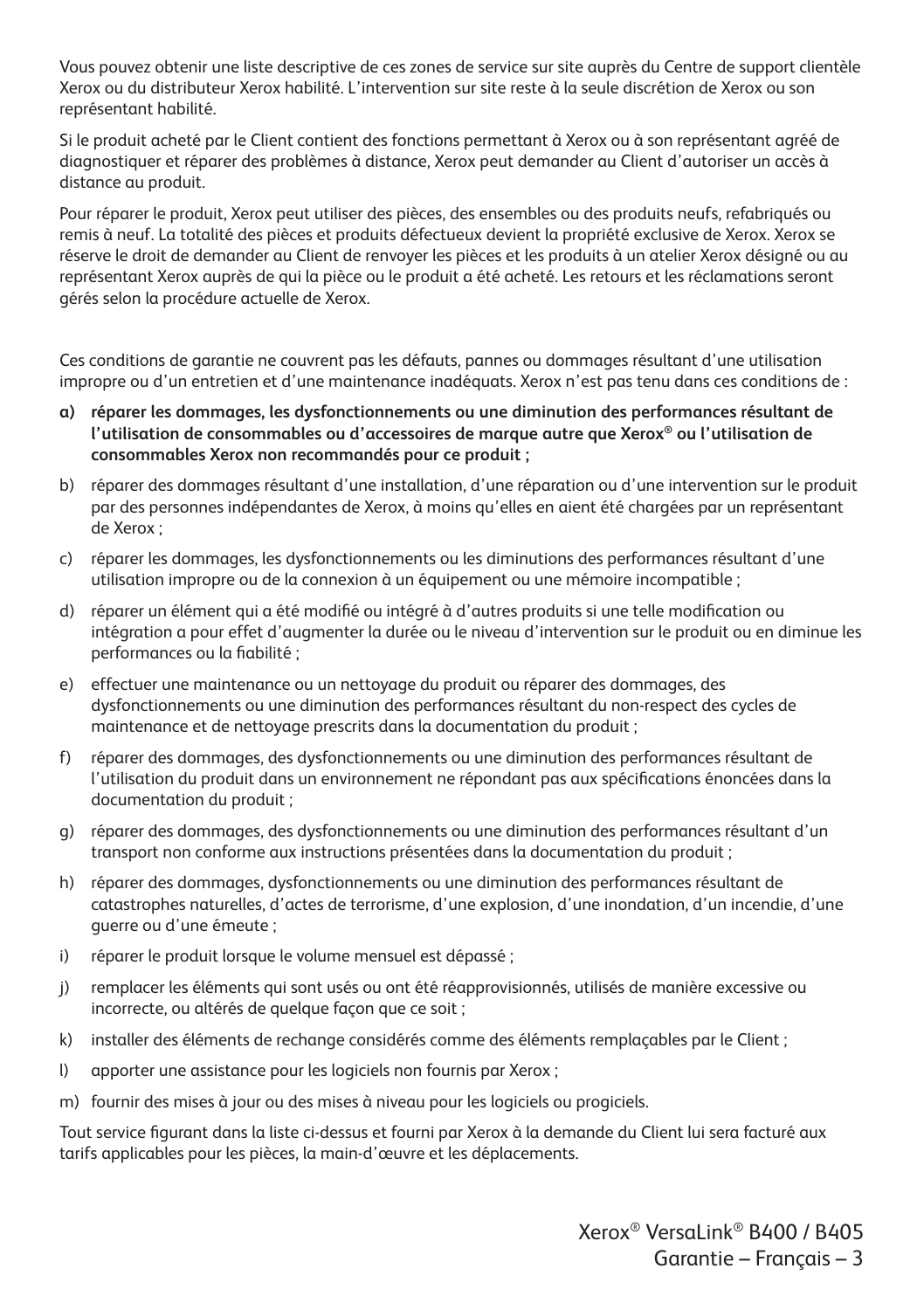XEROX N'ACCORDE AUCUNE AUTRE GARANTIE, EXPRESSE OU IMPLICITE, QUANT À CE PRODUIT ET À SES ÉLÉMENTS ASSOCIÉS. XEROX ET SES FOURNISSEURS N'ASSUMENT AUCUNE GARANTIE IMPLICITE QUANT À LA VALIDITE MARCHANDE DU PRODUIT ET À SON ADAPTATION À UN USAGE PARTICULIER, OU À UNE NORME SIMILAIRE IMPOSÉE PAR LA LOI EN VIGUEUR. L'ENGAGEMENT DE XEROX À RÉPARER, REMPLACER OU REMBOURSER LES PRODUITS ET ÉLÉMENTS ASSOCIÉS DÉFECTUEUX EST LE SEUL RECOURS FOURNI AU CLIENT EN CAS DE RÉSILIATION DE CES GARANTIES.

Certains États, provinces ou pays n'autorisant pas l'exclusion ou la limitation de dommages accidentels ou directs ni les exclusions ou limitations des garanties implicites ou des conditions, ces limitations ou exclusions peuvent ne pas s'appliquer à vous. Avec cette garantie, vous disposez de droits légaux spécifiques auxquels peuvent s'ajouter d'autres droits variant selon l'état, la province ou le pays.

DANS LE CADRE DE LA LÉGISLATION LOCALE, À L'EXCEPTION DES OBLIGATIONS EXPRESSÉMENT DÉFINIES DANS LA PRÉSENTE DÉCLARATION DE GARANTIE, XEROX ET SES FOURNISSEURS NE POURRONT EN AUCUN CAS ÊTRE TENUS RESPONSABLES DE DOMMAGES INDIRECTS, SPÉCIAUX, FORTUITS OU CONSÉCUTIFS (NOTAMMENT LES PERTES DE PROFIT), QUE CE SOIT SUR LA BASE D'UN CONTRAT, D'UN ACTE DÉLICTUEL OU DE TOUT AUTRE PRINCIPE JURIDIQUE, MÊME SI XEROX OU LE FOURNISSEUR AVAIT ÉTÉ AVERTI DE LA POSSIBILITÉ DE TELS DOMMAGES.

Pour la garantie logicielle, veuillez consulter le contrat de licence concédé à l'utilisateur final fourni avec le logiciel.

Si vous êtes un consommateur australien, sachez que la loi sur les pratiques commerciales de 1974 et la législation équivalente au niveau des états et des territoires (appelées collectivement « Lois ») prévoient des clauses particulières destinées à protéger les consommateurs australiens. Aucun élément du contrat de garantie Fuji Xerox ne peut exclure ou limiter l'application d'une disposition quelconque de ces « Lois » et, le cas échéant, enfreindrait les « Lois » ou entraînerait l'annulation d'une partie de la garantie. Dans ce document de garantie, une condition ou une garantie implicite définie dans un contrat avec un « Consommateur » (tel que le définissent les « Lois »), dont l'exclusion enfreindrait une disposition des « Lois » ou entraînerait l'annulation d'une partie ou de l'intégralité de la garantie, constitue une « condition de non-exclusion ». Dans toute la mesure permise par la loi, la responsabilité unique et intégrale de Fuji Xerox envers le client en cas de rupture d'une condition de non-exclusion (y compris les pertes directes subies par le client) est limitée, sauf indication contraire indiquée dans le présent document (au gré de Fuji Xerox), au remplacement ou à la réparation des marchandises ou au renouvellement ou au règlement du coût de renouvellement des services, dans le cadre de la rupture occasionnée. Sous réserve de ce qui précède, toutes les conditions et garanties qui seraient ou pourraient être implicites dans un contrat de consommateur, par l'application d'un statut, du fait des circonstances, d'une pratique professionnelle ou autre, sont exclues.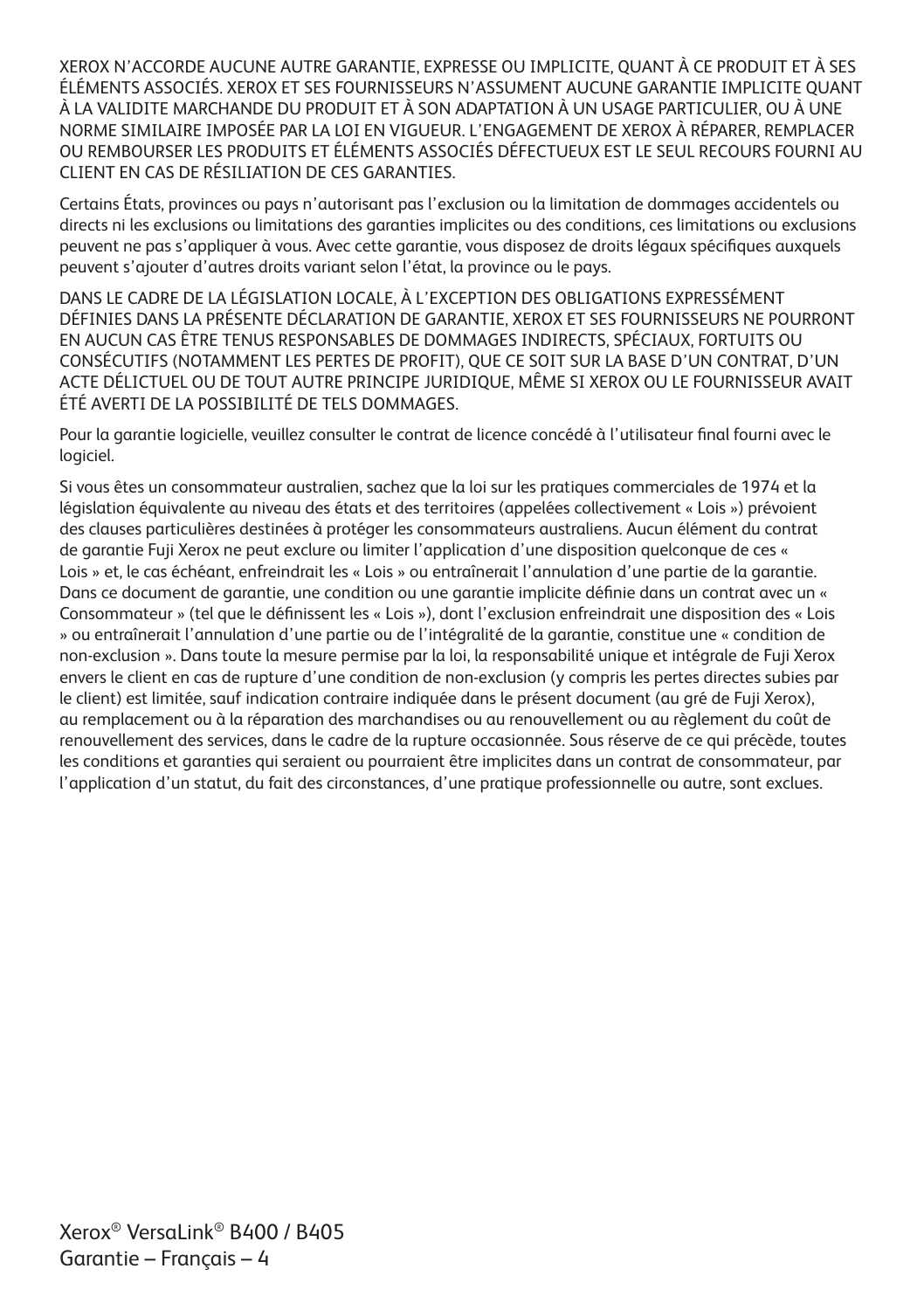### **Attenzione:**

La dichiarazione di garanzia fornita con il prodotto potrebbe non essere applicabile se si acquista il prodotto con un contratto **PageConnect, eClick** oppure altro contratto o modalità di acquisto in forma scritta. Per ulteriori informazioni sulla garanzia, se disponibili, vedere il contratto specifico oppure rivolgersi all'account manager Xerox®.

La presente garanzia è valida solo nei seguenti Paesi:

| Antigua         | Curacao     | Honduras              | <b>Saint Kitts</b>   |
|-----------------|-------------|-----------------------|----------------------|
| Argentina       | Danimarca   | Irlanda               | Saint Lucia          |
| Aruba           | Dominica    | Isole Cayman          | Saint Maarten        |
| Austria         | Ecuador     | Italia                | <b>Saint Vincent</b> |
| <b>Bahamas</b>  | El Salvador | Lussemburgo           | Spagna               |
| <b>Barbados</b> | Finlandia   | Nicaragua             | Stati Uniti          |
| Belgio          | Francia     | Norvegia              | Suriname             |
| <b>Belize</b>   | Germania    | Paesi Bassi           | Svezia               |
| Bolivia         | Giamaica    | Panama                | Svizzera             |
| <b>Bongire</b>  | Grecia      | Paraguay              | Trinidad             |
| Canada          | Grenada     | Perù                  | Turks e Caicos       |
| Cile            | Guatemala   | Portogallo            | Uruguay              |
| Colombia        | Guyana      | Regno Unito           | Venezuela            |
| Costa Rica      | Haiti       | Repubblica Dominicana |                      |

Per le garanzie nei paesi non elecati qui sopra, rivolgersi al proprio account manager Xerox® locale.

La presente garanzia è valida e applicabile solo nel paese di acquisto del prodotto. Se il prodotto è stato acquistato in Austria, Belgio, Danimarca, Finlandia, Francia, Germania, Grecia, Italia, Irlanda, Lussemburgo, Paesi Bassi, Norvegia, Portogallo, Spagna, Svezia, Svizzera e Regno Unito, la presente garanzia è valida e applicabile entro i paesi.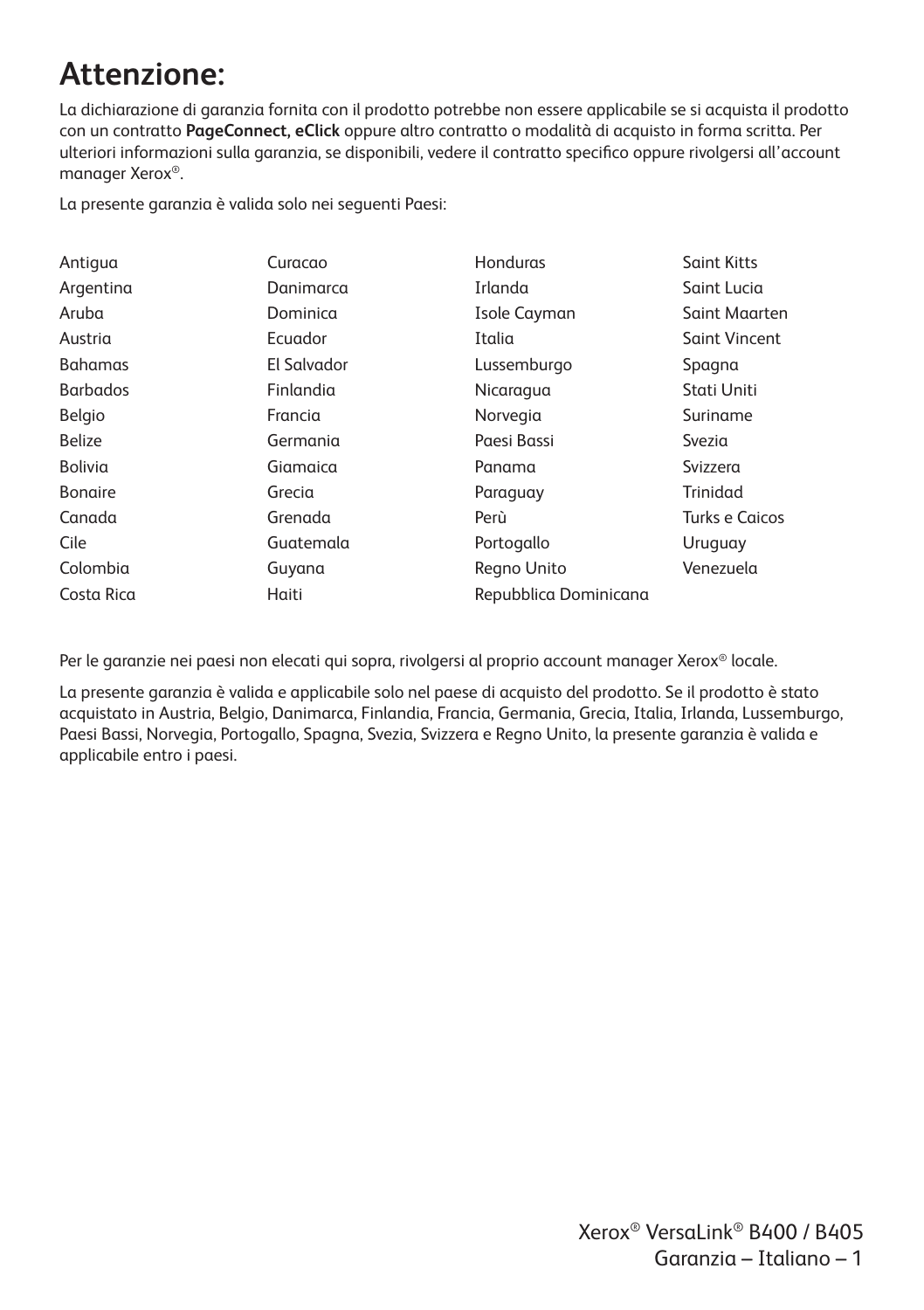### **Garanzia del prodotto**

Xerox garantisce che il **VersaLink B400 / B405**, i materiali di consumo, i componenti di manutenzione ordinaria, le opzioni e gli aggiornamenti (componenti correlati) sono esenti da difetti di materiale e fabbricazione per i periodi qui indicati.

**Prodotto**: un periodo di un (1) anno dalla data di spedizione.

**Materiale di consumo** (inchiostro e toner): fino all'esaurimento dell'inchiostro o del toner originali. (Tali componenti non sono più coperti da garanzia dopo la visualizzazione del messaggio "in esaurimento").

**Componenti a manutenzione ordinaria** (per esempi specifici consultare la documentazione del prodotto): il periodo più lungo tra il periodo di garanzia rimanente o 90 giorni dalla data di installazione del componente di manutenzione, salvo nei casi in cui siano previsti dalla legge periodi più lunghi (tali componenti non sono più coperti da garanzia dopo la visualizzazione del messaggio "in esaurimento").

**Opzioni/Aggiornamenti** (ad esempio memoria, alimentatore ad alta capacità, ecc.): il periodo più lungo tra il rimanente periodo di garanzia del prodotto o 90 giorni dalla data di acquisto, salvo nei casi in cui siano previsti dalla legge periodi più lunghi.

**Accessori** (ad esempio carrelli, coperture antipolvere, kit di pulizia ecc.): 90 giorni dalla data di acquisto, salvo nei casi in cui siano previsti dalla legge periodi più lunghi.

Se durante il periodo di garanzia il prodotto si dimostrerà difettoso, Xerox potrà, a propria discrezione:

- (1) riparare il prodotto tramite supporto telefonico o servizio di assistenza presso il cliente e fornire componenti e manodopera a proprie spese,
- (2) sostituire il prodotto con uno nuovo o equivalente in termini di età, valore e/o funzionalità, oppure
- (3) rimborsare l'importo pagato per il prodotto, previa deduzione di una ragionevole somma per l'uso, alla restituzione del medesimo.

Xerox consiglia ai clienti di utilizzare innanzitutto i materiali di supporto spediti insieme al prodotto, gli strumenti diagnostici, le informazioni sul Web e il supporto via e-mail. Se necessario, per ottenere l'assistenza ai sensi della garanzia, il cliente dovrà inoltrare al Servizio Supporto Tecnico telefonico Xerox® o al rappresentante di assistenza autorizzato una segnalazione del difetto prima della scadenza del periodo di garanzia. Al cliente si richiede di collaborare alle richieste del personale del Servizio Supporto Tecnico telefonico per risolvere i problemi.

Qualora il personale dell'assistenza telefonica non riuscisse a risolvere il problema, Xerox o il rappresentante autorizzato del servizio di assistenza riparerà il prodotto in garanzia direttamente presso il cliente a proprie spese come di seguito specificato.

- L'assistenza relativa ai prodotti acquistati nei seguenti Paesi è disponibile nelle aree di assistenza dei Paesi stessi: Stati Uniti, Canada, Austria, Belgio, Danimarca, Finlandia, Francia, Germania, Grecia, Paesi Bassi, Irlanda, Italia, Lussemburgo, Norvegia, Portogallo, Spagna, Svezia, Svizzera e Regno Unito.
- Al di fuori dei Paesi sopra citati, il servizio di assistenza è disponibile nelle aree di assistenza del Paese dove è stato acquistato il prodotto.

Xerox si riserva il diritto, in casi eccezionali, di addebitare i costi degli interventi di assistenza eseguiti presso il cliente.

Xerox® VersaLink® B400 / B405 Garanzia – Italiano – 2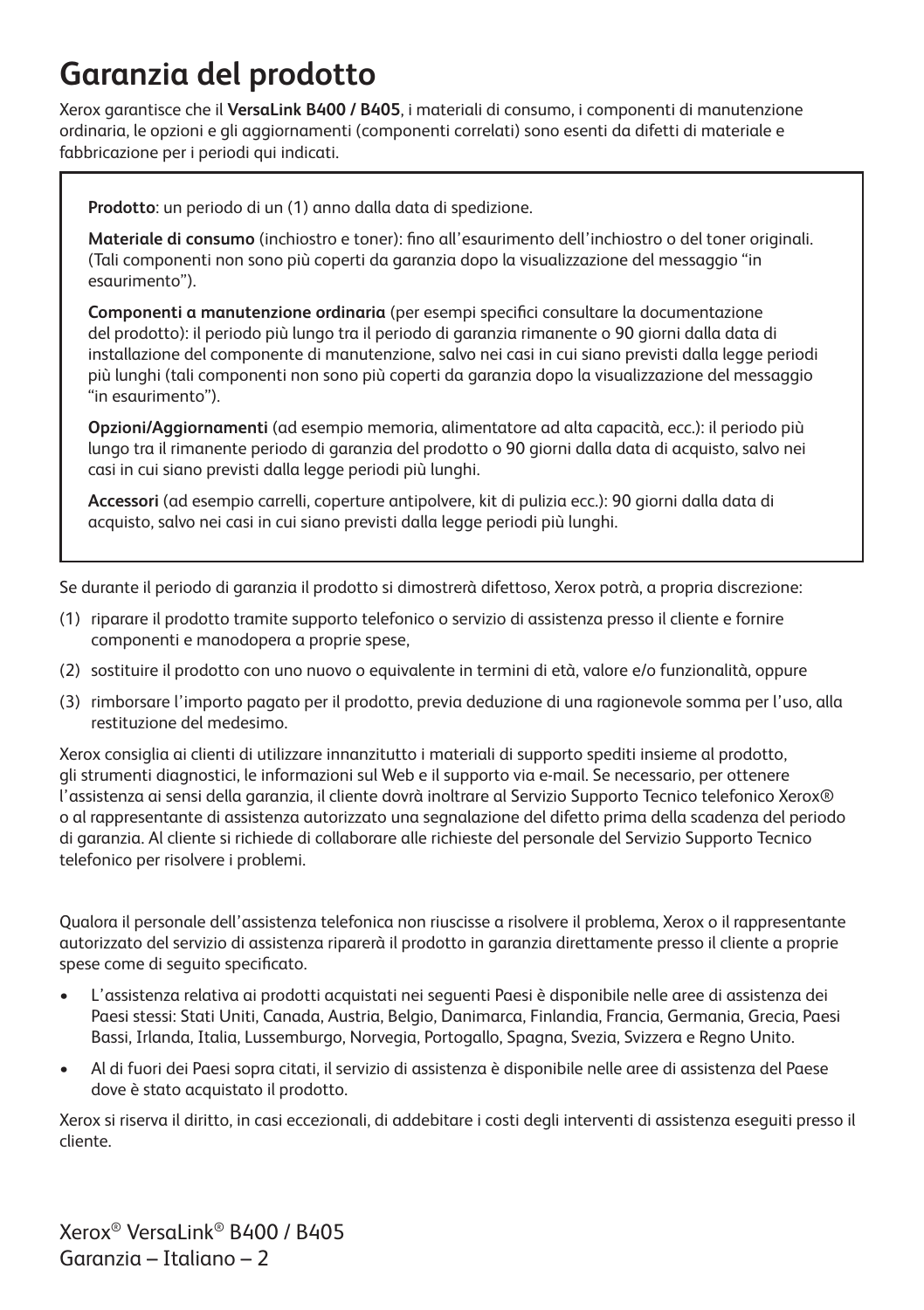Per la definizione dell'area di assistenza presso il cliente, rivolgersi al centro di assistenza clienti Xerox di zona o a un distributore Xerox autorizzato. Il servizio di assistenza presso il cliente è prestato a discrezione esclusiva di Xerox o dei suoi rappresentanti autorizzati.

Se il prodotto del cliente è corredato delle funzioni che consentono a Xerox o a un rappresentante autorizzato del servizio di assistenza di individuare e risolvere il problema a distanza, Xerox può chiedere al cliente di consentire l'accesso remoto al prodotto.

Per la manutenzione del prodotto, Xerox potrebbe utilizzare parti, unità o prodotti nuovi, rilavorati o rinnovati. Tutte le parti, le unità e i prodotti difettosi diventano di proprietà di Xerox. Xerox può richiedere la restituzione di parti, unità e prodotti a un magazzino o al rappresentante Xerox presso il quale sono state originariamente acquistate le parti, le unità e i prodotti. Le restituzioni e i reclami saranno evasi in conformità alla procedura Xerox in vigore.

Queste garanzie non coprono difetti, malfunzionamenti o danni risultanti da uso o manutenzione impropria o inadeguata da parte del cliente. Durante il periodo di garanzia, Xerox non è tenuta a fornire alcun servizio per:

- **a) riparare danni, malfunzionamenti o riduzioni di prestazioni derivanti dall'uso di forniture o materiali di consumo non Xerox o dall'uso di forniture Xerox® destinate ad altri usi;**
- b) riparare i danni risultanti da tentativi di installazione, riparazione o manutenzione del prodotto effettuati da personale non autorizzato dal rappresentante Xerox;
- c) riparare danni, malfunzionamenti o riduzioni di prestazioni risultanti da uso improprio o da connessione ad apparecchiature o memoria incompatibili;
- d) riparare un componente che è stato modificato o integrato con altri prodotti, nel caso in cui tale modifica o integrazione aumenti la durata o la difficoltà della riparazione del prodotto o ne comprometta le prestazioni o l'affidabilità;
- e) eseguire operazioni di manutenzione o di pulizia ordinarie o riparare danni, malfunzionamenti o riduzioni di prestazioni risultanti da operazioni di manutenzione o pulizia effettuate con una modalità diversa da quella indicata nei documenti pubblicati relativi ai prodotti;
- f) riparare danni, malfunzionamenti o riduzioni di prestazioni risultanti dall'uso del prodotto in un ambiente non conforme alle specifiche operative descritte nella documentazione relativa ai prodotti;
- g) riparare danni, malfunzionamenti o riduzioni di prestazioni risultanti dall'imballaggio o dal trasporto del prodotto in modo non conforme a quanto descritto nei documenti pubblicati relativi ai prodotti;
- h) riparare danni, malfunzionamenti o riduzioni di prestazioni risultanti da disastri naturali, atti di terrorismo, esplosioni, alluvioni, incendi, guerre e tumulti popolari;
- i) riparare il prodotto una volta superato il ciclo di lavorazione massimo;
- j) sostituire i componenti ricaricati, esauriti, manomessi, contraffatti o usati in modo improprio;
- k) installare componenti sostitutivi considerati sostituibili dal cliente;
- l) offrire supporto a software non fornito da Xerox;
- m) fornire aggiornamenti del software o del firmware.

Tutti i servizi identificati nel precedente elenco e forniti da Xerox su richiesta del cliente verranno fatturati al cliente alle tariffe in vigore applicate da Xerox per parti, manodopera e trasporto.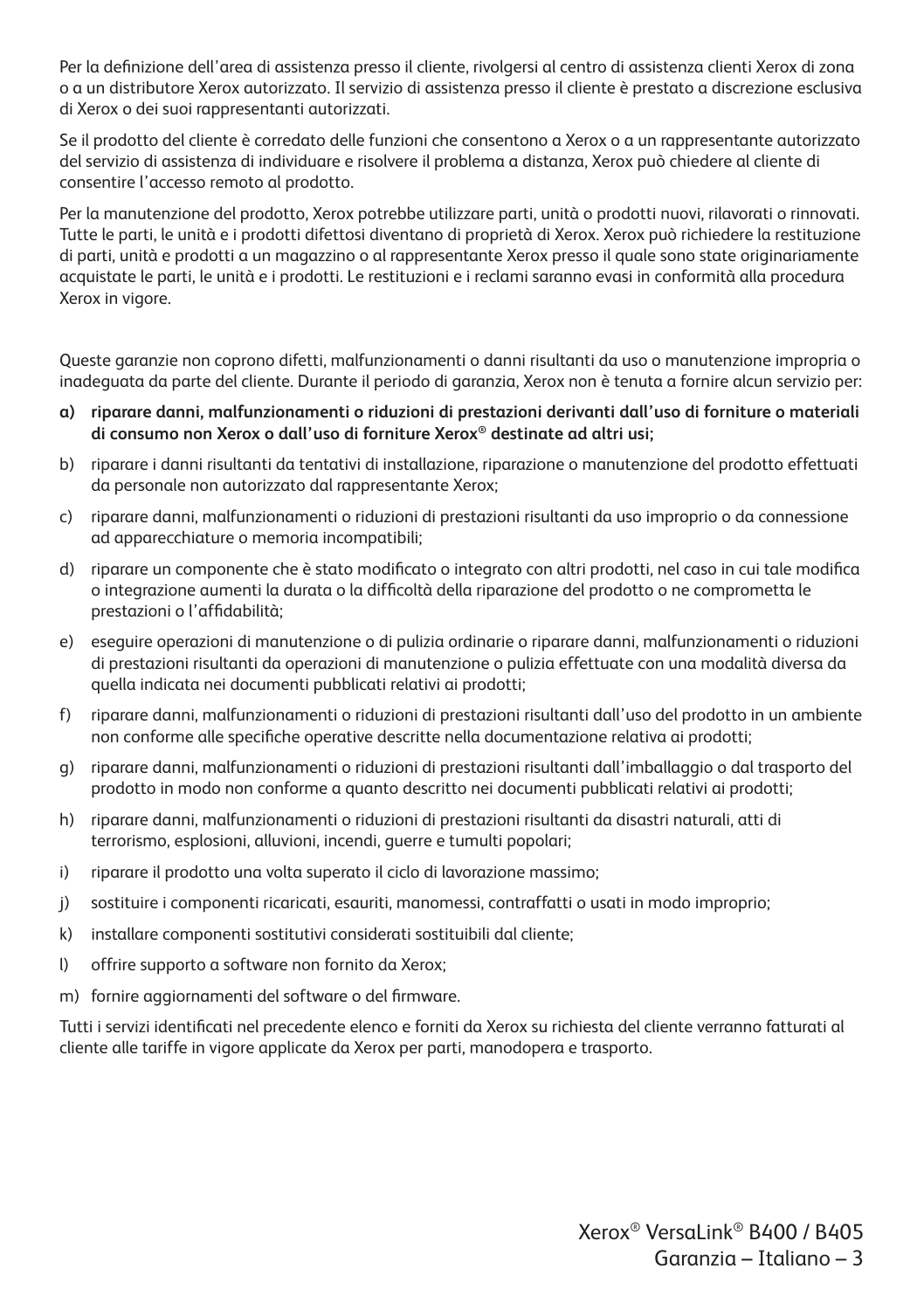LE GARANZIE DI CUI SOPRA SONO FORNITE DA XEROX IN ESCLUSIVA PER QUESTO PRODOTTO E PER I COMPONENTI CORRELATI E SOSTITUISCONO QUALSIASI ALTRA GARANZIA, ESPLICITA O IMPLICITA. XEROX E I SUOI FORNITORI NON RICONOSCONO LE GARANZIE IMPLICITE DI COMMERCIABILITÀ E IDONEITÀ PER SCOPI SPECIFICI O QUALSIASI ALTRO STANDARD ANALOGO IMPOSTO DALLA LEGISLAZIONE VIGENTE. LA VIOLAZIONE DI GARANZIA DA PARTE DI XEROX COMPORTA ESCLUSIVAMENTE LA RESPONSABILITÀ DI RIPARAZIONE, SOSTITUZIONE O RIMBORSO DEI PRODOTTI E DEI COMPONENTI CORRELATI DIFETTOSI NEI CONFRONTI DEL CLIENTE.

Poiché alcuni stati, province e Paesi non consentono l'esclusione o la limitazione di danni accidentali o consequenziali o l'esclusione o la limitazione nell'ambito del periodo di validità delle garanzie o condizioni implicite, è possibile che le suddette limitazioni o esclusioni non siano applicabili nel caso specifico. Oltre ai diritti legali specifici sanciti da questa garanzia, è possibile che l'utente possa avvalersi di ulteriori diritti che variano da Paese a Paese.

NELLA MISURA CONSENTITA DALLE LEGGI LOCALI, AD ECCEZIONE DEGLI OBBLIGHI STABILITI IN QUESTA GARANZIA, XEROX E I SUOI FORNITORI NON SARANNO IN NESSUN CASO RITENUTI RESPONSABILI PER DANNI INDIRETTI, SPECIALI, INCIDENTALI O CONSEQUENZIALI (INCLUSE PERDITE DI PROFITTO), SIANO ESSI DERIVANTI DA CONTRATTO, DA COLPA O DA QUALSIASI ALTRA TEORIA LEGALE, INDIPENDENTEMENTE DAL FATTO CHE XEROX O I SUOI FORNITORI SIANO STATI AVVISATI IN ANTICIPO DELLA POSSIBILITÀ DI TALI DANNI.

Per informazioni sulla garanzia del software, fare riferimento al contratto di licenza d'uso incluso nel software.

Si segnala agli utenti australiani che il Trade Practices Act 1974 (legge sulle procedure commerciali del 1974) e la legislazione relativa allo Stato e al Territorio (ai quali ci si riferisce collettivamente con "gli Atti") contengono disposizioni particolari che tutelano il consumatore australiano. La garanzia Fuji Xerox non esclude né limita in alcun modo l'applicazione delle disposizioni previste dagli Atti, ove ciò contravvenga agli Atti o comporti l'annullamento della garanzia. Nella presente garanzia, qualsiasi condizione o garanzia implicita la cui esclusione dal contratto con il "consumatore" (come è definito negli Atti) contravvenga le disposizioni degli Atti e causi l'annullamento di parte o dell'intera garanzia, è definita come "condizione non escludibile". Conformemente a quanto stabilito dalla legge, l'unica e totale responsabilità di Fuji Xerox nei confronti del cliente qualora non rispetti una condizione non escludibile (ivi compresa qualsiasi perdita risultante da parte del cliente) è limitata, salvo per quanto diversamente stabilito nella presente garanzia, a discrezione di Fuji Xerox, alla sostituzione o alla riparazione del prodotto, alla nuova fornitura, o al pagamento del costo della nuova fornitura, dei servizi in relazione ai quali la violazione ha avuto luogo. Conformemente a quanto sopra stabilito, qualsiasi condizione o garanzia implicita nel contratto del consumatore, in base alle disposizioni dello statuto, all'interferenza delle circostanze, alle pratiche commerciali e via di seguito, deve considerarsi esclusa.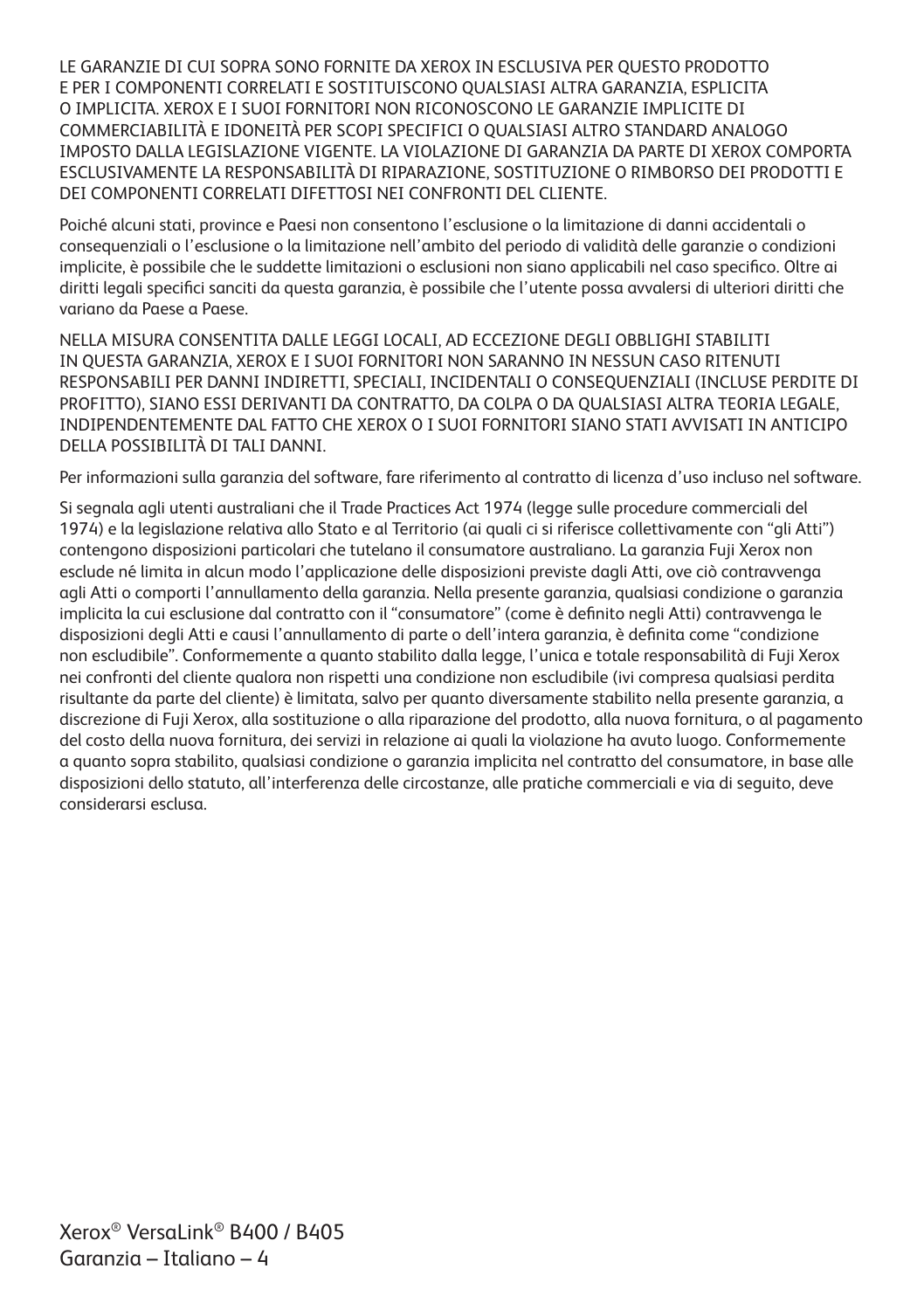# **Achtung:**

Die zum Lieferumfang dieses Produkts gehörende Garantieerklärung gilt u. U. nicht, wenn das Produkt im Rahmen eines **PageConnect**- oder eines **eClick**-Vertrags bzw. einer schriftlichen Vereinbarung oder eines Kaufmodells anderer Art erworben wurde. Nähere Informationen zum Garantieumfang sind dem jeweiligen Vertrag zu entnehmen bzw. beim Xerox-Kundenbetreuer erhältlich.

Diese Garantie gilt nur in den folgenden Ländern:

| Antigua         | Deutschland    | Honduras    | Portugal                |
|-----------------|----------------|-------------|-------------------------|
| Argentinien     | Dominica       | Irland      | Schweden                |
| Aruba           | Dominikanische | Italien     | Schweiz                 |
| <b>Bahamas</b>  | Republik       | Jamaika     | Spanien                 |
| <b>Barbados</b> | Ecuador        | Kanada      | St. Kitts               |
| Belgien         | El Salvador    | Kolumbien   | St. Lucia               |
| <b>Belize</b>   | Finnland       | Luxemburg   | St. Maarten             |
| <b>Bolivien</b> | Frankreich     | Nicaragua   | St. Vincent             |
| <b>Bongire</b>  | Grenada        | Niederlande | Suriname                |
| Cayman Islands  | Griechenland   | Norwegen    | Trinidad                |
| Chile           | Großbritannien | Österreich  | <b>Turks und Caicos</b> |
| Costa Rica      | Guatemala      | Panama      | Uruguay                 |
| Curaçao         | Guyana         | Paraguay    | <b>USA</b>              |
| Dänemark        | Haiti          | Peru        | Venezuela               |

Informationen über Garantien in oben nicht aufgeführten Ländern erteilt der zuständige Xerox®- Kundenbetreuer.

Diese Garantie ist nur in dem Land gültig und durchsetzbar, in dem Sie das Produkt erworben haben, und setzt für den Fall, dass Sie dieses Produkt in Österreich, Belgien, Dänemark, Finnland, Frankreich, Deutschland, Griechenland, Italien, Irland, Luxemburg, Niederlande, Norwegen, Portugal, Spanien, Schweden, Schweiz und Großbritannien erworben haben, voraus, dass diese Garantie in diesen Ländern gültig und durchsetzbar ist.

#### **Produktgarantie**

Xerox garantiert, dass das **VersaLink B400 / B405** und die dazugehörigen Verbrauchs-materialien, Elemente zur regelmäßigen Wartung sowie Optionen/Erweiterungen (zugehörige Artikel) frei von Material- und Herstellungsfehlern sind. Die Gültigkeitsdauer dieser Garantie wird in den folgenden Absätzen festgelegt:

> Xerox® VersaLink® B400 / B405 Garantie – Deutsch – 1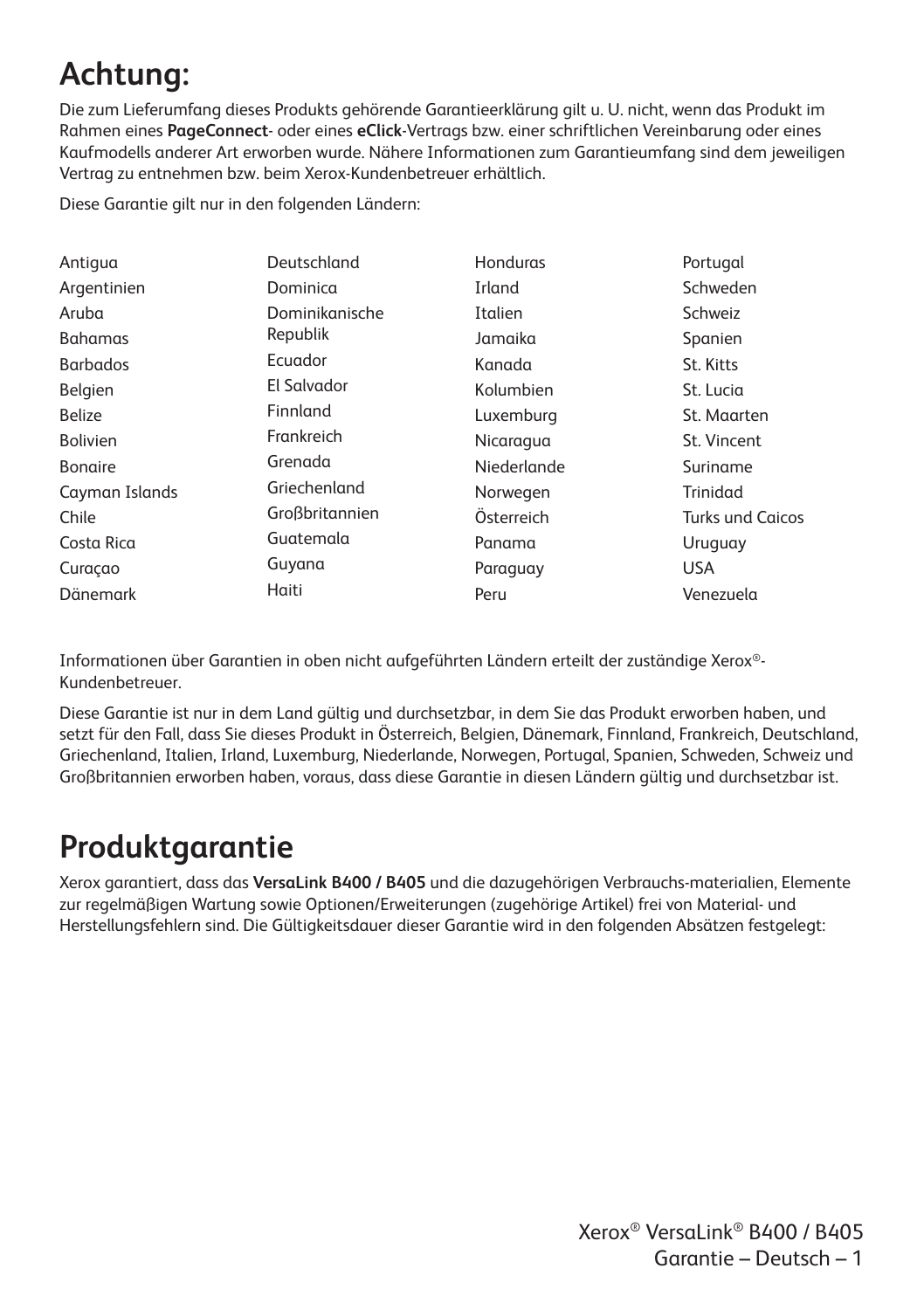**Produkt**: ein (1) Jahr ab Datum der Auslieferung.

**Verbrauchsmaterialien** (Tinte und Toner): bis die Original-Tinte bzw. der Original-Toner verbraucht ist. (Diese Artikel verlieren den Garantieschutz, wenn die Meldung erscheint, dass die Lebensdauer des Artikels fast bzw. vollständig abgelaufen ist.)

**Elemente, die regelmäßig gewartet werden müssen** (Routine Maintenance Items - RMI) (entsprechende Beispiele enthält die Dokumentation für das betreffende Produkt): für die Restlaufzeit der Produktgarantie oder 90 Tage ab dem Datum der Installation des Elementes; hier gilt jeweils der längere Zeitraum. Davon ausgenommen sind gesetzlich zugesicherte längere Garantiezeiträume. (Diese Artikel verlieren ihren Garantieschutz, wenn die Meldung erscheint, dass die Lebensdauer des Artikels abgelaufen ist.)

**Optionen/Erweiterungen** (wie z. B. Arbeitsspeicher, Hochkapazitäts-Zuführung usw.): für die Restlaufzeit der Produktgarantie oder 90 Tage ab dem Kaufdatum; hier gilt jeweils der längere Zeitraum. Davon ausgenommen sind gesetzlich zugesicherte längere Garantiezeiträume.

**Zubehör** (wie z. B. Druckerwagen, Staubschutzabdeckungen, Reinigungssets usw.): 90 Tage ab dem Kaufdatum; davon ausgenommen sind gesetzlich zugesicherte längere Garantiezeiträume.

Sollte während des Garantiezeitraums ein Fehler am Produkt auftreten, wird Xerox nach eigenem Ermessen:

- (1) Sollte während des Garantiezeitraums ein Fehler am Produkt auftreten, wird Xerox nach eigenem Ermessen:
- (2) das Produkt durch ein neues oder vergleichbares Produkt gleichen Alters, Werts und/oder Leistungsumfangs ersetzen oder
- (3) den Betrag, der für das Produkt entrichtet wurde, nach dessen Rückgabe zurückerstatten, wobei eine angemessene Summe für die bisherige Nutzung einbehalten wird

Xerox empfiehlt, zunächst das im Lieferumfang enthaltene Informationsmaterial, Produkt-diagnosen, Informationen im Internet und E-Mail-Unterstützung zu nutzen. Sollte dies nicht ausreichend sein, muss sich der Kunde zur Inanspruchnahme von Service-Leistungen im Rahmen dieser Garantie vor Ablauf des Garantiezeitraums zunächst an die Mitarbeiter des telefonischen Supports von Xerox bzw. an Mitarbeiter des autorisierten Vertreters wenden. Der Kunde erklärt sich bereit, dem telefonischen Support in angemessenem Umfang bei der Lösung des Problems zu helfen.

Wenn das Problem durch den telefonischen Support nicht gelöst werden kann, erfolgt eine Reparatur im Rahmen der Garantie durch Xerox oder den autorisierten Vertreter. Diese Reparatur findet beim Kunden statt und ist kostenlos. Die einzelnen Bedingungen sind im Folgenden aufgeführt.

- Der Kundendienst steht innerhalb der folgenden üblichen Zuständigkeitsregionen für Produkte zur Verfügung, die in den jeweiligen Ländern erworben wurden: USA, Kanada, Österreich, Belgien, Dänemark, Finnland, Frankreich, Deutschland, Griechenland, Niederlande, Irland, Italien, Luxemburg, Norwegen, Portugal, Spanien, Schweden, Schweiz und Großbritannien.
- Außerhalb der oben genannten Länder steht der Kundendienst innerhalb der üblichen Zuständigkeitsregionen in dem Land zur Verfügung, in dem das Produkt gekauft wurde.

Xerox behält sich das Recht vor, in Ausnahmefällen für den Kundendienst vor Ort eine Gebühr zu erheben.

Eine Beschreibung des üblichen Kundendienstes vor Ort erhalten Sie bei Ihrem örtlichen Xerox-Kundenunterstützungszentrum oder bei Ihrem autorisierten Xerox-Vertreter. Die Entscheidung über Service-Leistungen vor Ort wird ausschließlich von Xerox oder dem autorisierten Vertreter getroffen.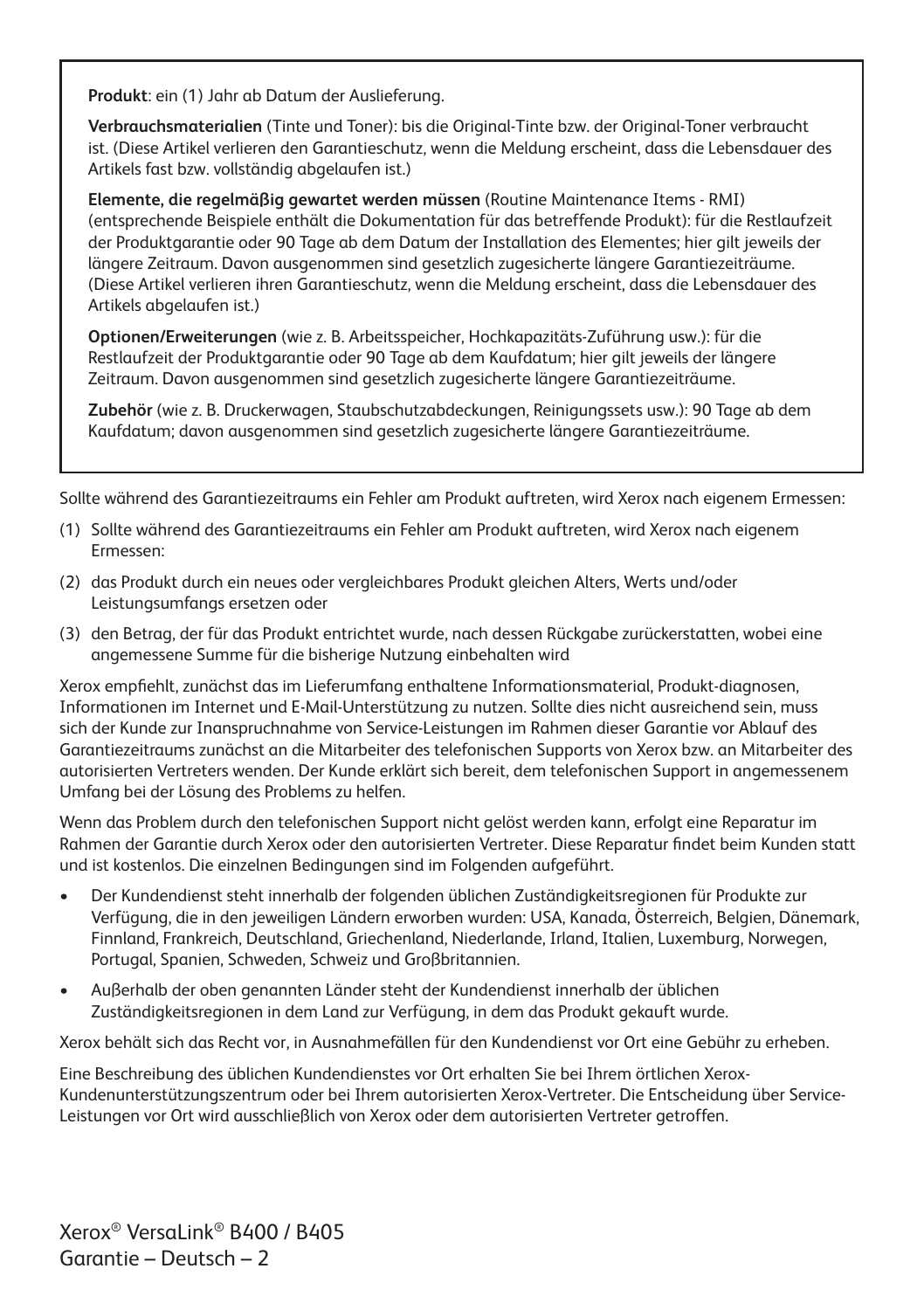Wenn das Produkt Funktionen umfasst, die es Xerox oder dem autorisierten Vertreter ermöglichen, Probleme von einem anderen Standort aus zu diagnostizieren und zu beheben, wird Xerox den Kunden evtl. auffordern, einen solchen Fernzugriff auf das Produkt zuzulassen.

Zur Wartung des Produkts kann Xerox neue, aufbereitete oder überholte Teile, Baugruppen oder Produkte einsetzen. Alle fehlerhaften Teile, Baugruppen und Produkte gehen in das Eigentum von Xerox über. Xerox kann die Rückgabe von Teilen, Baugruppen oder Produkten an eine bestimmte Xerox-Niederlassung oder an den Xerox-Vertreter, bei dem das Teil, die Baugruppe oder das Produkt gekauft wurde, verlangen. Rückgaben und Klageansprüche werden entsprechend dem derzeit gültigen Verfahren von Xerox bearbeitet.

Diese Garantie erstreckt sich nicht auf Defekte, Fehler oder Schäden, die durch unsachgemäße Benutzung oder unangemessene bzw. unsachgemäße Wartungs- und Pflegemaßnahmen entstanden sind. Für Xerox entstehen aus dieser Garantie keine rechtlich bindenden Verpflichtungen hinsichtlich:

- **a) Reparatur von Schäden, Fehlfunktionen und Leistungseinbußen, die durch die Verwendung von Zubehör oder Verbrauchsmaterialien anderer Hersteller als Xerox oder durch die Verwendung von Xerox®-Zubehör, das nicht für die Verwendung in diesem Produkt vorgesehen ist, verursacht wurden**
- b) Reparatur von Schäden, die durch Versuche, das Produkt zu installieren, zu reparieren oder zu warten, entstanden sind, wenn die ausführende Person kein Vertreter von Xerox ist und nicht auf Anweisung eines Vertreters von Xerox handelt
- c) Reparatur von Schäden, Fehlfunktionen und Leistungseinbußen, die durch unsachgemäße Benutzung oder den Anschluss an nicht kompatible Geräte oder Speichermedien entstanden sind
- d) Reparatur von Komponenten, die verändert oder in andere Produkte integriert wurden, wenn diese Veränderung bzw. Integration zur Folge hat, dass die Wartung des Produkts zeitaufwendiger oder anderweitig erschwert wird bzw. die Leistung oder die Zuverlässigkeit des Produkts verringert wird
- e) Durchführung von Maßnahmen in Bezug auf Wartung, Reinigung und Reparatur von Schäden, Fehlfunktionen und Leistungseinbußen, die durch die Unterlassung von Wartungs- und Reinigungsmaßnahmen durch den Benutzer entstanden sind, welche in den veröffentlichten Produktmaterialien vorgeschrieben werden
- f) Reparatur von Schäden, Fehlfunktionen und Leistungseinbußen, die durch die Verwendung des Produkts in einer Umgebung entstanden sind, die nicht den Betriebsspezifikationen, welche der Produktdokumentation entnommen werden können, entspricht
- g) Reparatur von Schäden, Fehlfunktionen und Leistungseinbußen, die dadurch entstanden sind, dass das Produkt nicht ordnungsgemäß, d. h. wie in der Produktdokumentation beschrieben, vorbereitet und transportiert wurde
- h) Reparatur von Schäden, Fehlfunktionen und Leistungseinbußen, die durch höhere Gewalt, Naturkatastrophen, Terrorakte, Explosionen, Überschwemmungen, Feuer, Krieg und Aufstände entstanden sind
- i) Reparatur des Produkts, nachdem das Druckvolumen überschritten wurde
- j) Austausch von Komponenten, die nachgefüllt, verbraucht, missbräuchlich verwendet oder auf irgendeine Weise manipuliert wurden
- k) Einbau von Ersatzteilen, die standardmäßig vom Kunden auszutauschen sind
- l) Support für Software, die nicht von Xerox bereitgestellt wurde
- m) Bereitstellung von Software- oder Firmware-Aktualisierungen und -Erweiterungen.

Alle in der oben stehenden Liste aufgeführten Dienstleistungen, die von Xerox auf Wunsch des Kunden erbracht wurden, werden dem Kunden zu den jeweils aktuellen Preisen von Xerox für Teile, Arbeitszeiten und Fahrtkosten in Rechnung gestellt.

> Xerox® VersaLink® B400 / B405 Garantie – Deutsch – 3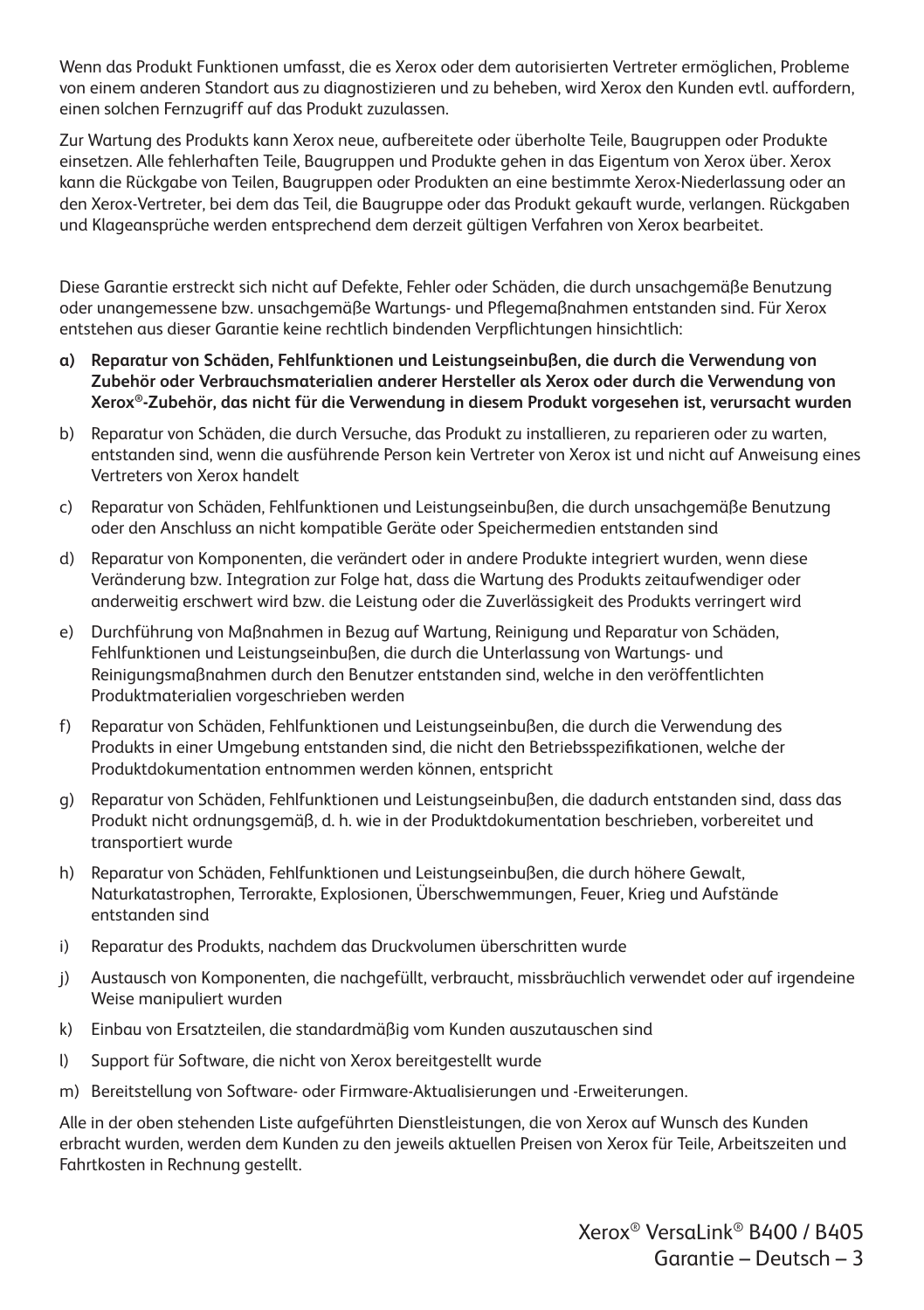DIE OBEN AUFGEFÜHRTEN GARANTIELEISTUNGEN WERDEN VON XEROX FÜR DIESES PRODUKT UND DIE DAMIT ZUSAMMENHÄNGENDEN ARTIKEL GEWÄHRT. SIE ERSETZEN ALLE ANDEREN BESTIMMUNGEN ZU AUSDRÜCKLICH GEWÄHRTEN ODER GESETZLICH VORGESEHENEN GARANTIELEISTUNGEN. XEROX UND SEINE PARTNER ÜBERNEHMEN KEINE HAFTUNG FÜR GESETZLICH VORGESEHENE GEWÄHRLEISTUNGEN BEZÜGLICH DER MARKTTAUGLICHKEIT ODER EIGNUNG FÜR EINEN BESTIMMTEN ZWECK ODER VERGLEICHBARE STANDARDS, DIE DIE ZUSTÄNDIGE RECHTSPRECHUNG VORSIEHT. DIE VON XEROX ÜBERNOMMENE VERPFLICHTUNG, BEI DEFEKTEN PRODUKTEN BZW. DAMIT ZUSAMMENHÄNGENDEN ARTIKELN EINE REPARATUR ODER EINEN AUSTAUSCH VORZUNEHMEN ODER DEN KAUFPREIS ZURÜCKZUERSTATTEN, IST DAS EINZIGE RECHTSMITTEL DES KUNDEN IM FALLE DER VERLETZUNG DIESER GARANTIEBESTIMMUNGEN.

In einigen Bundesstaaten, Provinzen und Ländern sind der Ausschluss oder die Einschränkung von beiläufig entstandenen oder Folgeschäden sowie der Ausschluss oder die Einschränkung der Frist von stillschweigend vereinbarten Garantien oder Bedingungen nicht zulässig. Die oben genannten Einschränkungen und Ausschlüsse sind daher möglicherweise nicht zutreffend. Diese Garantie gewährt Ihnen bestimmte gesetzliche Rechte. Ferner besitzen Sie möglicherweise weitere Rechte, die je nach Staat, Provinz oder Land unterschiedlich sind.

IN DEM DURCH ÖRTLICHES RECHT VORGEGEBENEN AUSMASS, MIT AUSNAHME DER AUSDRÜCKLICH IN DIESER GARANTIE FESTGELEGTEN VERPFLICHTUNGEN, ÜBERNEHMEN WEDER XEROX NOCH SEINE PARTNER SCHADENERSATZ JEGLICHER ART FÜR INDIREKTE, KONKRETE, BEILÄUFIG ENTSTANDENE ODER FOLGESCHÄDEN (EINSCHLIESSLICH GEWINNAUSFALL) BASIEREND AUF VERTRÄGEN, UNERLAUBTEN HANDLUNGEN ODER ANDEREN GESETZLICHEN VORGABEN UND UNABHÄNGIG DAVON, OB XEROX ODER DER PARTNER VON DER MÖGLICHKEIT SOLCHER SCHÄDEN VORAB INFORMIERT WURDE.

Die Garantiebestimmungen zur Software sind dem in der Software enthaltenen Lizenzvertrag für Endbenutzer zu entnehmen.

Für Kunden in Australien sei hier erwähnt, dass das Handelsgesetz (Trade Practices Act) aus dem Jahre 1974 und die gleichwertigen Rechtsbestimmungen der jeweiligen Staaten und Territorien (hier zusammenfassend "die Gesetze" genannt) besondere Bestimmungen enthalten, die den Schutz australischer Verbraucher gewährleisten sollen. Die Garantiebestimmungen von Fuji Xerox schließen die Anwendung von Bestimmungen der Gesetze nicht aus und unterwerfen sie keinerlei Einschränkungen, wenn dadurch den Gesetzen zuwidergehandelt würde bzw. Teile dieser Garantiebestimmungen unwirksam werden würden. In den vorliegenden Garantiebestimmungen werden stillschweigend vereinbarte Bedingungen und Garantien, deren Ausschluss aus einem Vertrag mit einem "Verbraucher" (im Sinne der Definition in den Gesetzen) einer Bestimmung aus den Gesetzen zuwiderhandeln oder dazu führen würde, dass die vorliegende Garantieerklärung ganz oder in Teilen unwirksam werden würde, "nicht ausschließbare Bedingungen" genannt. Im Rahmen des durch die Gesetzgebung vorgesehenen Ausmaßes beschränkt sich die Haftung durch Fuji Xerox gegenüber dem Kunden bei einer Zuwiderhandlung gegen eine nicht ausschließbare Bedingung (einschließlich durch den Kunden erlittener Folgeschäden), falls die vorliegenden Garantiebestimmungen nichts anderes vorsehen, (gemäß der Entscheidung durch Fuji Xerox) auf den Austausch bzw. die Reparatur der Waren oder die erneute Bereitstellung bzw. die Übernahme der Kosten für eine erneute Bereitstellung der Dienstleistungen, auf die sich die Zuwiderhandlung bezog. Vorbehaltlich der oben genannten Bestimmungen sind sämtliche Bedingungen und Garantien ausgeschlossen, die andernfalls in einem Endverbrauchervertrag enthalten sein würden oder könnten, ob nun kraft Gesetzes, als Folgerung aus entsprechenden Umständen, durch branchenübliche Praktiken oder auf andere Weise.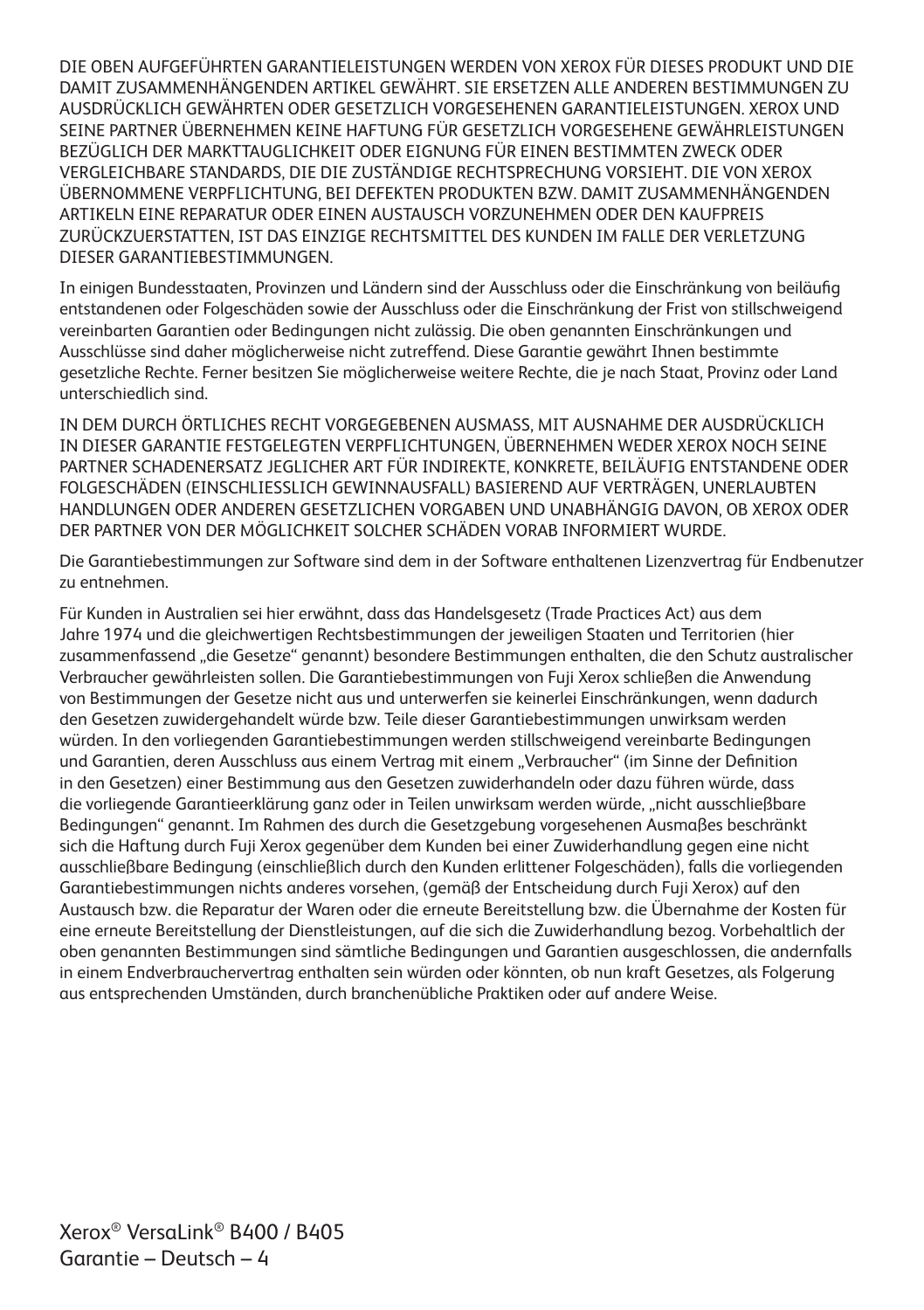### **Atención:**

La declaración de garantía incluida con este producto puede que no sea aplicable si ha adquirido el producto en virtud de un contrato **PageConnect, eClick** o cualquier otro contrato por escrito. Consulte su contrato en particular o póngase en contacto con el Administrador de cuenta de Xerox® para obtener información detallada sobre su garantía, si la hay.

Esta garantía es válida en los países siguientes:

| Alemania        | Costa Rica            | Haití        | Reino Unido            |
|-----------------|-----------------------|--------------|------------------------|
| Antigua         | Curacao               | Honduras     | República Dominicana   |
| Argentina       | Dinamarca             | Irlanda      | San Cristóbal          |
| Aruba           | Dominica              | Islas Caimán | San Martín             |
| Austria         | Ecuador               | Italia       | San Vicente            |
| <b>Bahamas</b>  | El Salvador           | Jamaica      | Santa Lucía            |
| <b>Barbados</b> | España                | Luxemburgo   | Suecia                 |
| Bélgica         | <b>Estados Unidos</b> | Nicaragua    | Suiza                  |
| <b>Belice</b>   | Finlandia             | Noruega      | Surinam                |
| Bolivia         | Francia               | Países Bajos | Trinidad               |
| <b>Bonaire</b>  | Granada               | Panamá       | <b>Turcas y Caicos</b> |
| Canadá          | Grecia                | Paraguay     | Uruguay                |
| Chile           | Guatemala             | Perú         | Venezuela              |
| Colombia        | Guyana                | Portugal     |                        |

Para garantías, si las hubiera, en otros países, póngase en contacto con el responsable de su cuenta en Xerox®.

La garantía es solamente válida y ejecutable en el país donde compró el producto; teniendo eso en cuenta, si compró el producto en Austria, Bélgica, Dinamarca, Finlandia, Francia, Alemania, Grecia, Italia, Irlanda, Luxemburgo, Países Bajos, Noruega, Portugal, España, Suecia, Suiza y Reino Unido, la garantía es válida y ejecutable en esos países.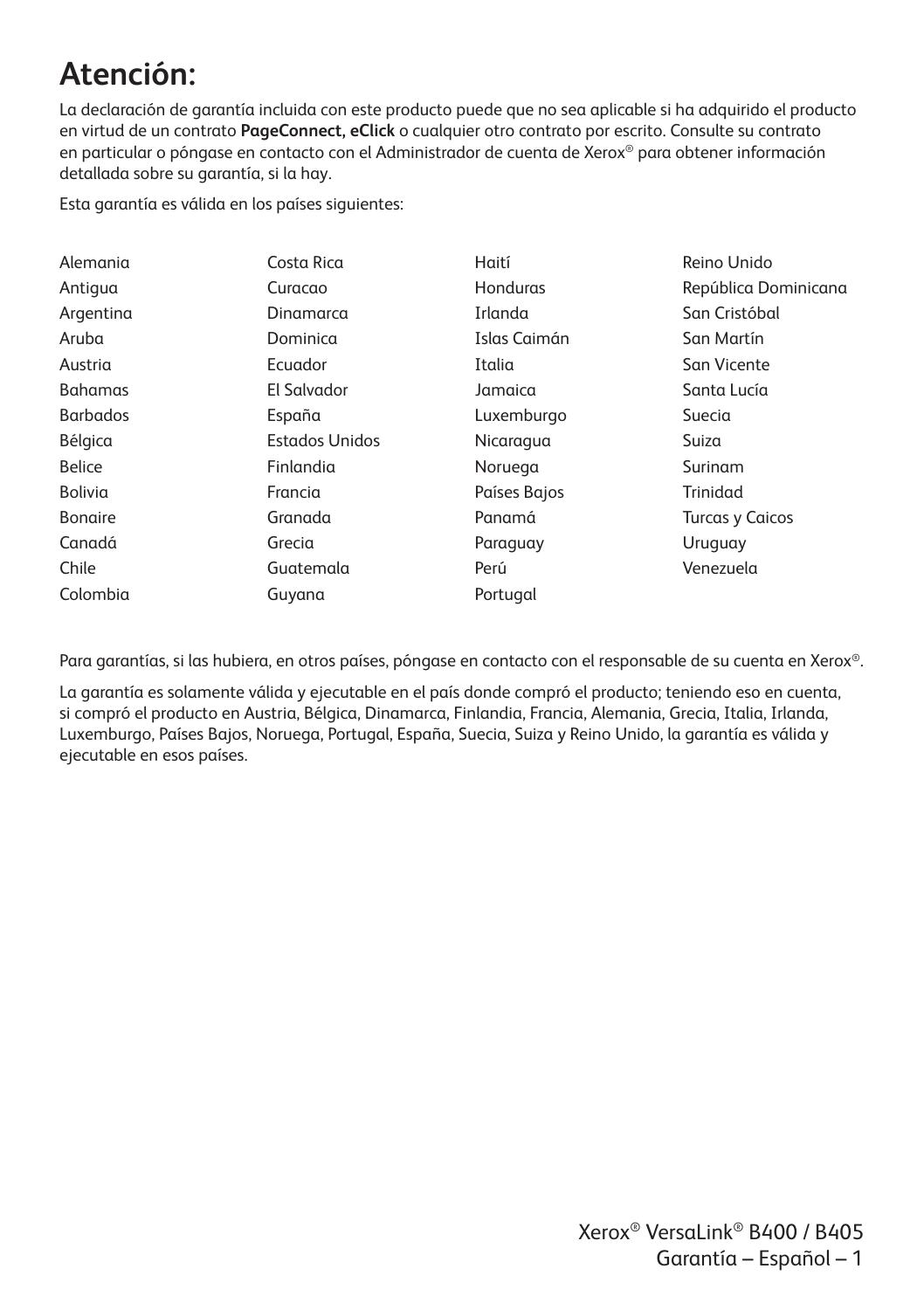### **Garantía del producto**

Xerox garantiza que el **VersaLink B400 / B405** y los consumibles, elementos de mantenimiento de rutina y opciones o actualizaciones (elementos relacionados) estarán libres de defectos de material y fabricación durante los periodos que se mencionan a continuación:

**Producto**: un periodo de un (1) año a partir de la fecha de envío.

**Consumibles** (tinta y tóner): hasta que se consuma la tinta o tóner originales. (Estos elementos no tienen cobertura una vez que aparezca el mensaje de fin de vida útil o de vida útil baja).

**Elementos de mantenimiento de rutina** (para ejemplos concretos, consulte la documentación del producto): el periodo de garantía restante de la impresora, o bien, 90 días desde la fecha de instalación del elemento de mantenimiento, lo que sea mayor, excepto cuando la legislación estipule periodos más largos. (Estos elementos no tienen cobertura una vez que aparezca el mensaje de fin de vida útil).

**Opciones o actualizaciones** (tales como memoria, alimentador de alta capacidad, etc.): el periodo restante de la garantía del producto o 90 días desde la fecha de la compra, lo que sea mayor, excepto cuando la legislación estipule periodos más largos.

**Accesorios** (tales como carritos, cubiertas contra el polvo, kits de limpieza, etc.): 90 días desde la fecha de compra, excepto cuando la legislación estipule periodos más largos.

Si el producto presenta algún defecto durante el período de garantía, Xerox optará por proceder de una de las siguientes formas:

- (1) reparar el producto mediante asistencia telefónica o servicio en la instalación sin cargo alguno por las piezas o la mano de obra,
- (2) sustituir el producto por un producto nuevo o equivalente de similar antigüedad, valor y/o capacidad, o
- (3) reembolsar el importe pagado por el producto, salvo una cantidad apropiada por el uso, tras su devolución.

Xerox recomienda al cliente utilizar en primer lugar los materiales de servicio técnico suministrados con el producto, los diagnósticos del producto, la información disponible en la web y el servicio técnico a través de correo electrónico. Si ello no resultara, el Cliente deberá notificar el defecto al personal de Asistencia telefónica de Xerox® o a su representante de servicio autorizado antes del vencimiento del período de garantía, con el fin de obtener asistencia según lo estipulado en esta garantía. El Cliente deberá proporcionar asistencia adecuada al personal de Asistencia telefónica para resolver el problema.

Si la asistencia telefónica no resuelve el problema, Xerox o su representante de servicio autorizado llevará a cabo una reparación cubierta por la garantía en las instalaciones del Cliente sin cargo alguno, del modo en que se establece a continuación.

- El servicio técnico está disponible dentro del área habitual de servicio en Estados Unidos, Canadá, Austria, Bélgica, Finlandia, Francia, Alemania, Grecia, Países Bajos, Irlanda, Italia, Luxemburgo, Noruega, Portugal, Dinamarca, España, Suecia, Suiza y el Reino Unido para los productos adquiridos en esos países.
- Fuera de los países anteriores, el servicio está disponible en el área habitual de servicio en el país donde se ha realizado la compra.

Xerox se reserva el derecho de exigir un pago en concepto de servicio en casos excepcionales.

Se puede obtener una descripción del área habitual de servicio a domicilio en el Centro de atención al cliente local de Xerox o del distribuidor autorizado de Xerox. El servicio a domicilio se realiza a entera discreción de Xerox o de su representante de servicio autorizado.

Xerox® VersaLink® B400 / B405 Garantía – Español – 2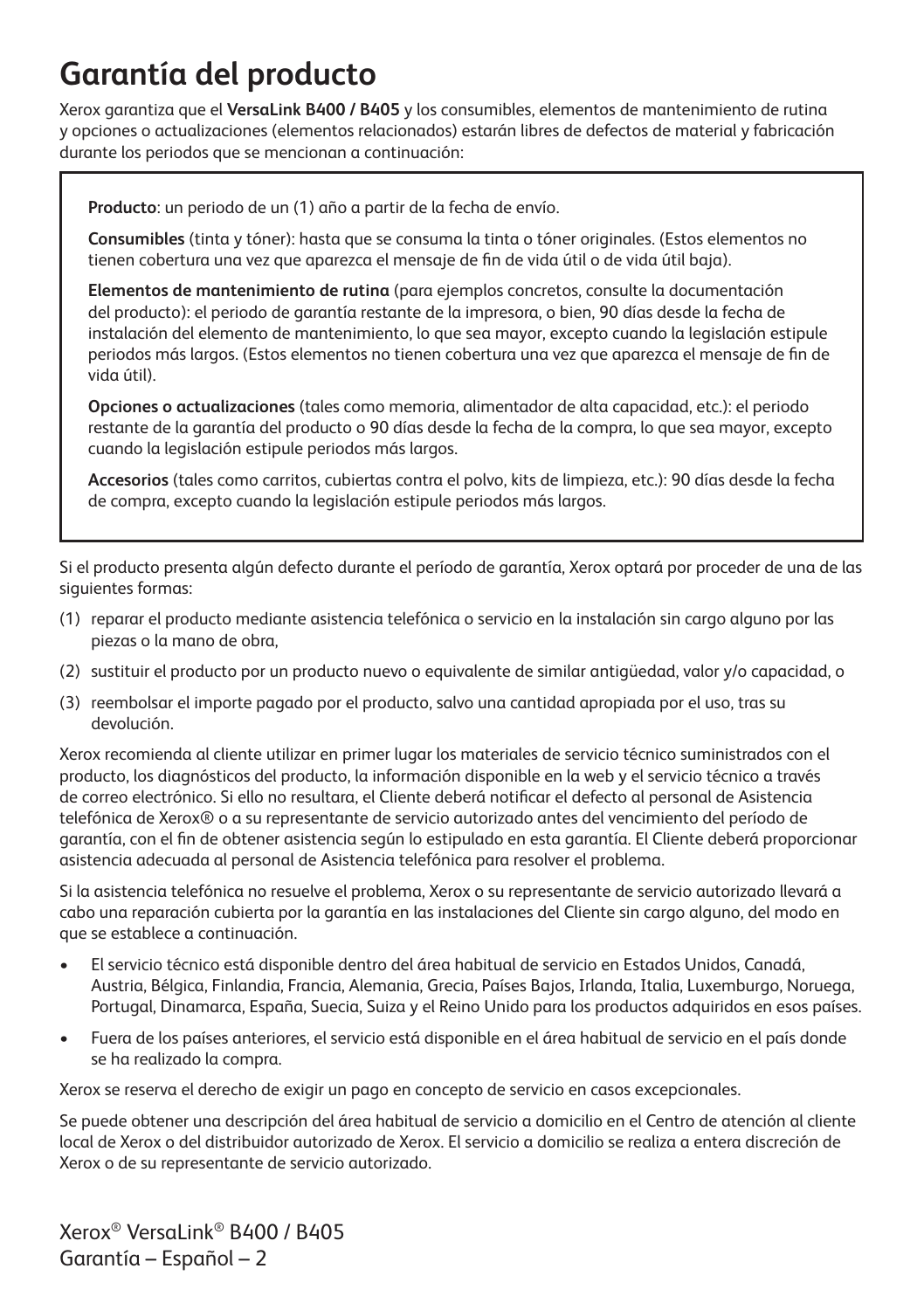Si el producto del cliente dispone de funciones que permitan a Xerox o su representante de servicio al cliente diagnosticar y reparar los problemas existentes en el producto de forma remota, Xerox podrá solicitar al cliente este tipo de acceso remoto al producto.

En las operaciones de mantenimiento del producto, Xerox puede utilizar piezas, conjuntos o productos nuevos, reprocesados o renovados. Todas las piezas y unidades defectuosas pasan a ser propiedad de Xerox. Xerox puede requerir la devolución de piezas, unidades y productos a un servicio técnico de Xerox® o al representante de Xerox del cual adquirió originalmente la pieza, unidad o producto. Las devoluciones y reclamaciones se atenderán según el procedimiento actual de Xerox.

Estas garantías no serán aplicables a defectos, fallos o daños provocados por un uso indebido o un mantenimiento o cuidado inadecuado. En virtud de estas garantías, Xerox no estará obligada a:

- **a) reparar daños, errores de funcionamiento o degradaciones del rendimiento resultantes del uso de suministros o consumibles no fabricados por Xerox o del uso de suministros Xerox® no diseñados para este producto;**
- b) reparar los daños resultantes de intentos de instalar o reparar el producto o realizar el mantenimiento del mismo llevados a cabo por personas que no sean los representantes de Xerox o que no estén dirigidas por un representante de Xerox;
- c) reparar daños, errores de funcionamiento o degradaciones del rendimiento resultantes de un uso indebido o la conexión de equipos o memoria incompatibles;
- d) reparar un producto que se haya modificado o integrado con otros productos cuando el efecto de dicha modificación o integración aumente el tiempo o la dificultad de mantenimiento del producto o degrade el rendimiento o la fiabilidad;
- e) realizar el mantenimiento o la limpieza del producto, así como reparar daños, errores de funcionamiento o deterioros de rendimiento, resultantes de la no realización de los procedimientos de mantenimiento y limpieza del producto descritos en los materiales publicados para el producto;
- f) reparar daños, errores de funcionamiento o degradaciones del rendimiento resultantes del uso del producto en un entorno que no cumpla con las especificaciones de entorno indicadas en la documentación del producto;
- g) reparar daños, errores de funcionamiento o degradaciones del rendimiento resultantes de una preparación o un transporte inadecuados del producto consecuencia de no seguir las indicaciones de los materiales publicados para el producto;
- h) reparar daños, fallos o degradaciones del rendimiento por causa de fuerza mayor, desastres naturales, actos de terrorismo, explosiones, inundaciones, incendios, guerras y disturbios;
- i) reparar este producto después de superar su límite de ciclo de servicio;
- j) sustituir artículos que hayan sido rellenados, que estén consumidos o que hayan resultado dañados a causa de un uso inadecuado u otro tipo de manipulación;
- k) instalar elementos de repuesto que se consideran reemplazables por el cliente;
- l) ofrecer servicio técnico para software no suministrado por Xerox;
- m) ofrecer actualizaciones o nuevas versiones de software o firmware.

Todo servicio incluido en la lista anterior y suministrado por Xerox a petición del cliente, deberá ser facturado al cliente conforme a los precios vigentes en dicho momento que Xerox tenga establecidos para piezas, mano de obra y transporte.

> Xerox® VersaLink® B400 / B405 Garantía – Español – 3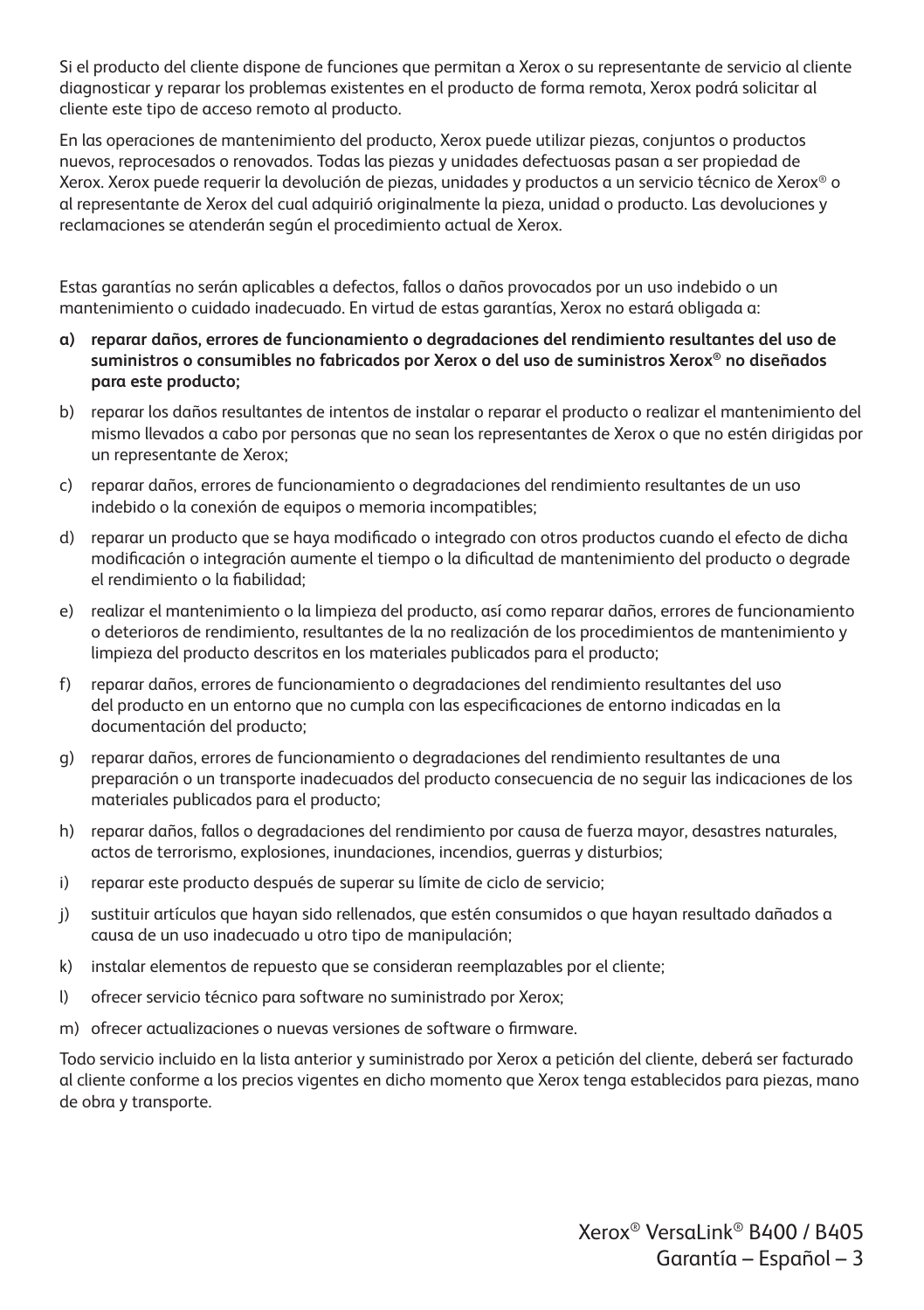XEROX CONCEDE LAS ANTEDICHAS GARANTÍAS PARA ESTE PRODUCTO Y LOS ARTÍCULOS RELACIONADOS EN SUSTITUCIÓN DE CUALQUIER OTRA GARANTÍA EXPRESA O IMPLÍCITA. XEROX Y SUS DISTRIBUIDORES EXCLUYEN TODA GARANTÍA IMPLÍCITA DE COMERCIABILIDAD, ADECUACIÓN PARA UN FIN CONCRETO O CUALQUIER OTRA NORMA SIMILAR CONTEMPLADA EN LA LEGISLACIÓN APLICABLE. LA RESPONSABILIDAD DE XEROX DE REPARAR, SUSTITUIR O REEMBOLSAR LOS PRODUCTOS DEFECTUOSOS Y LOS ARTÍCULOS RELACIONADOS ES EL ÚNICO RECURSO A DISPOSICIÓN DEL CLIENTE EN CASO DE INCUMPLIMIENTO DE ESTA GARANTÍA.

Algunos estados, provincias y países no permiten la exclusión o limitación de daños suplementarios o emergentes ni la exclusión o limitación del periodo de garantía de los supuestos recogidos en la misma, por lo que las antedichas limitaciones o exclusiones podrían no ser aplicables en su caso. Esta garantía le confiere derechos legales específicos, sin perjuicio de otros derechos aplicables según el estado, la provincia o el país de que se trate.

EN LA MEDIDA EN QUE LA LEGISLACIÓN LOCAL LO PERMITA Y SALVO EN EL CASO DE LAS OBLIGACIONES ESTIPULADAS ESPECÍFICAMENTE EN ESTA DECLARACIÓN DE GARANTÍA, XEROX Y SUS DISTRIBUIDORES NO ASUMIRÁN RESPONSABILIDAD ALGUNA POR DAÑOS INDIRECTOS, CUANTIFICABLES, SUPLEMENTARIOS O EMERGENTES (INCLUIDO EL LUCRO CESANTE), INDEPENDIENTEMENTE DE SI SE BASAN EN INCUMPLIMIENTO DE CONTRATO, AGRAVIO U OTRO CONCEPTO LEGAL Y DE SI XEROX O SU DISTRIBUIDOR HAN RECIBIDO AVISO PREVIO DE LA POSIBILIDAD DE DICHOS DAÑOS.

Para obtener información sobre la garantía del software, consulte el contrato de licencia de usuario final incluido con el software.

Si usted vive en Australia, debe tener en cuenta que la ley de prácticas comerciales (Trade Practices Act) de 1974 y la legislación de Estado y Territorio equivalente (colectivamente "las leyes") contienen disposiciones especiales destinadas a proteger a los consumidores de Australia. Lo estipulado en el material de garantía de Fuji Xerox no excluye ni limita la aplicación de aquellas disposiciones legales en que dicha actuación infringiría la legislación o provocaría la nulidad de la totalidad o parte de esta garantía. En la presente garantía, un supuesto o garantía implícita, cuya exclusión de un contrato con un "Consumidor" (tal como estipula la legislación) infringiera cualquier disposición legal o causara la nulidad de la totalidad o parte de esta garantía, se denomina un "supuesto no excluible". En la medida en que la ley lo permita y salvo que se estipule lo contrario en la presente garantía, la responsabilidad de Fuji Xerox hacia el cliente por incumplimiento de un supuesto no excluible (incluidos los daños emergentes sufridos por el cliente) estará limitada a la sustitución o reparación de los elementos, a su reposición o al pago de la reposición de los servicios respecto a los cuales se haya producido el incumplimiento (a elección de Fuji Xerox). Según lo estipulado anteriormente, quedan excluidas todas las condiciones y garantías que podrían ser implícitas en un contrato con el consumidor, ya sea por aplicación de tratados u otra legislación, inferencia por las circunstancias, práctica comercial o de otra índole.

Xerox® VersaLink® B400 / B405 Garantía – Español – 4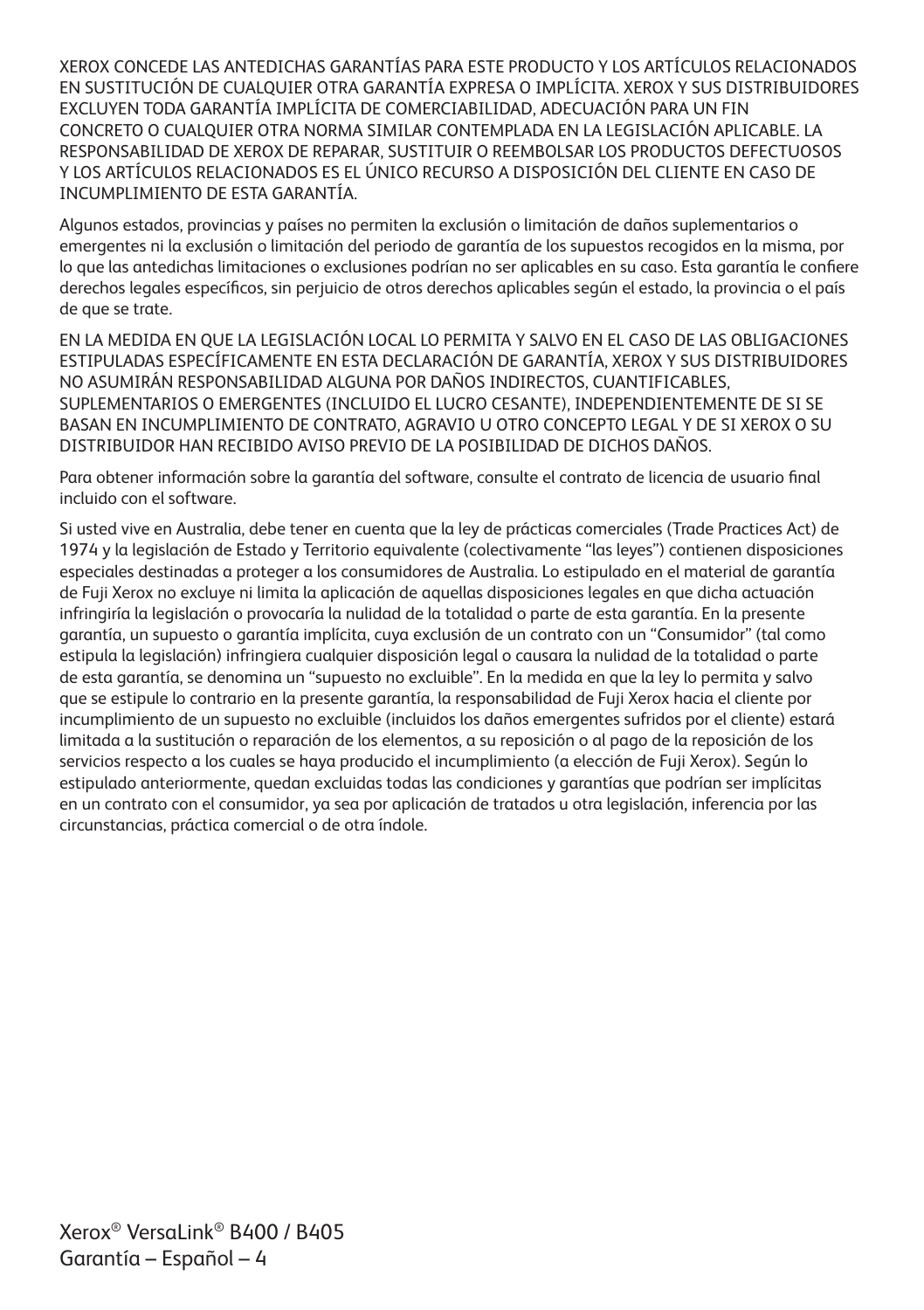# **Atenção:**

As condições de garantia deste produto não serão aplicáveis no caso de aquisição de produtos ao abrigo de um contrato **PageConnect, eClick**, ou qualquer outro plano de aquisição ou contrato, por escrito. Consulte o seu contrato específico ou contacte o seu Gestor de Conta Xerox® para obter informações acerca da sua garantia, caso se aplique.

Esta garantia só válida nos seguintes países:

| Alemanha        | Costa Rica        | Guiana       | Portugal                  |
|-----------------|-------------------|--------------|---------------------------|
| Antigua         | Curacao           | Haiti        | Reino Unido               |
| Argentina       | Dinamarca         | Holanda      | República Dominicana      |
| Aruba           | Dominica          | Honduras     | St. Kitts                 |
| Austria         | El Salvador       | Ilhas Caimão | St. Lucia                 |
| <b>Bahamas</b>  | Equador           | Irlanda      | St. Maarten               |
| <b>Barbados</b> | Espanha           | Itália       | St. Vincent               |
| Bélgica         | Estados Unidos da | Jamaica      | Suécia                    |
| <b>Belize</b>   | América           | Luxemburgo   | Suíca                     |
| Bolívia         | Finlândia         | Nicarágua    | Suriname                  |
| <b>Bongire</b>  | Franca            | Noruega      | Trinidad                  |
| Canadá          | Granada           | Panamá       | <b>Turks &amp; Caicos</b> |
| Chile           | Guatemala         | Paraguai     | Uruguai                   |
| Colômbia        | Grécia            | Peru         | Venezuela                 |

Para obter informações sobre garantias que existam em países que não estejam indicados acima, contacte o seu Gestor de Conta Xerox® local.

Esta garantia é apenas válida e apenas estará em vigor no país onde o produto for adquirido; desde que, caso o produto tenha sido adquirido na Áustria, Bélgica, Dinamarca, Finlândia, França, Alemanha, Grécia, Itália, Irlanda, Luxemburgo, Holanda, Noruega, Portugal, Espanha, Suécia, Suíça e Reino Unido, esta garantia seja válida e exequível nesses países.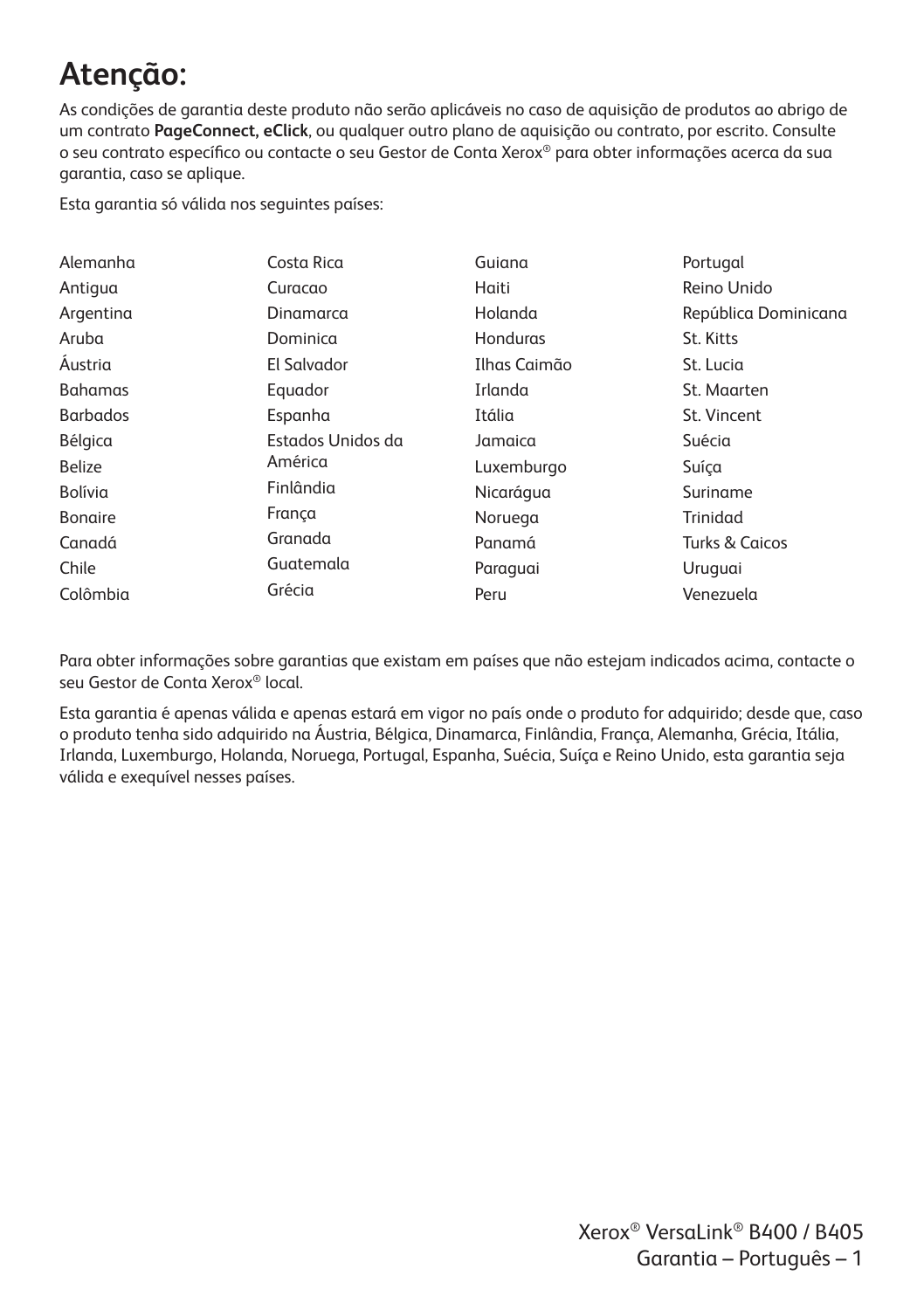### **Garantia de Produto**

A Xerox garante que o **VersaLink B400 / B405** e os seus Consumíveis, componentes de manutenção de rotina e Opções/Upgrades (itens relacionados), se encontram isentos de defeitos materiais e de fabrico, nos prazos abaixo definidos:

**Produto**: um período de um (1) ano a contar da data de envio.

**Consumíveis** (tinta e toner): até que a tinta ou toner original sejam consumidos. (O item deixa de estar coberto assim que surgir a mensagem de pouco toner ou de fim de vida.)

**Componentes de manutenção de rotina** (para obter exemplos específicos, consulte a documentação do produto): o período restante de garantia do produto ou 90 dias a contar da data de instalação do componente de manutenção; aplica-se o período mais longo, excepto se forem legalmente exigidos períodos mais longos. (Estes itens deixam de estar cobertos assim que surgir a mensagem de fim de vida.)

**Opções/Upgrades** (tais como memória, alimentador de alta capacidade, etc.): o período restante de garantia do produto ou 90 dias a contar da data de compra; aplica se o período mais longo, excepto se forem legalmente exigidos períodos mais longos.

**Acessórios** (tais como carros, capas para protecção de pó, kits de limpeza, etc.): 90 dias a contar da data de compra, excepto se forem legalmente exigidos períodos mais longos.

Se o produto apresentar defeitos durante o período de garantia, a Xerox poderá, opcionalmente:

- (1) reparar o produto através de apoio telefónico ou de assistência no local, sem cobrar peças nem mão-deobra;
- (2) substituir o produto por um produto novo ou semelhante da mesma idade, valor e/ou capacidades, ou
- (3) reembolsar a quantia paga pelo produto, deduzindo uma quantia razoável referente à utilização, após a sua devolução.

A Xerox recomenda que o Cliente utilize em primeiro lugar, os materiais de apoio fornecidos com o produto, diagnósticos de produto, a consulta de informações na web e suporte via e mail. Se não conseguir solucionar o problema, e para obter assistência ao abrigo desta garantia, o Cliente deverá antes de terminado o período de garantia, comunicar o defeito ao Apoio Telefónico da Xerox® ou ao seu representante de assistência técnica autorizado. Os Clientes deverão fornecer ao pessoal do Apoio Telefónico assistência adequada para solucionar as questões.

Se o apoio telefónico se revelar infrutífero, a Xerox ou o seu técnico autorizado procederão à reparação, ao abrigo da garantia nas instalações do cliente, sem quaisquer custos, conforme referido abaixo.

- A assistência encontra-se disponível na área de assistência habitual nos Estados Unidos, Canadá, Alemanha, Áustria, Bélgica, Dinamarca, Espanha, Finlândia, França, Grécia, Irlanda, Itália, Luxemburgo, Noruega, Países Baixos, Portugal, Reino Unido, Suécia, Suíça e para produtos adquiridos nestes países.
- Fora dos países acima referidos, a assistência encontra-se disponível na área de assistência habitual do país de compra.

A Xerox reserva-se o direito de cobrar a assistência, em circunstâncias excepcionais.

Poderá obter uma descrição da área de serviço no local habitual no Centro de Suporte a Clientes Xerox local ou no distribuidor autorizado da Xerox. A assistência no local fica à consideração exclusiva da Xerox ou do seu técnico autorizado.

Xerox® VersaLink® B400 / B405 Garantia – Português – 2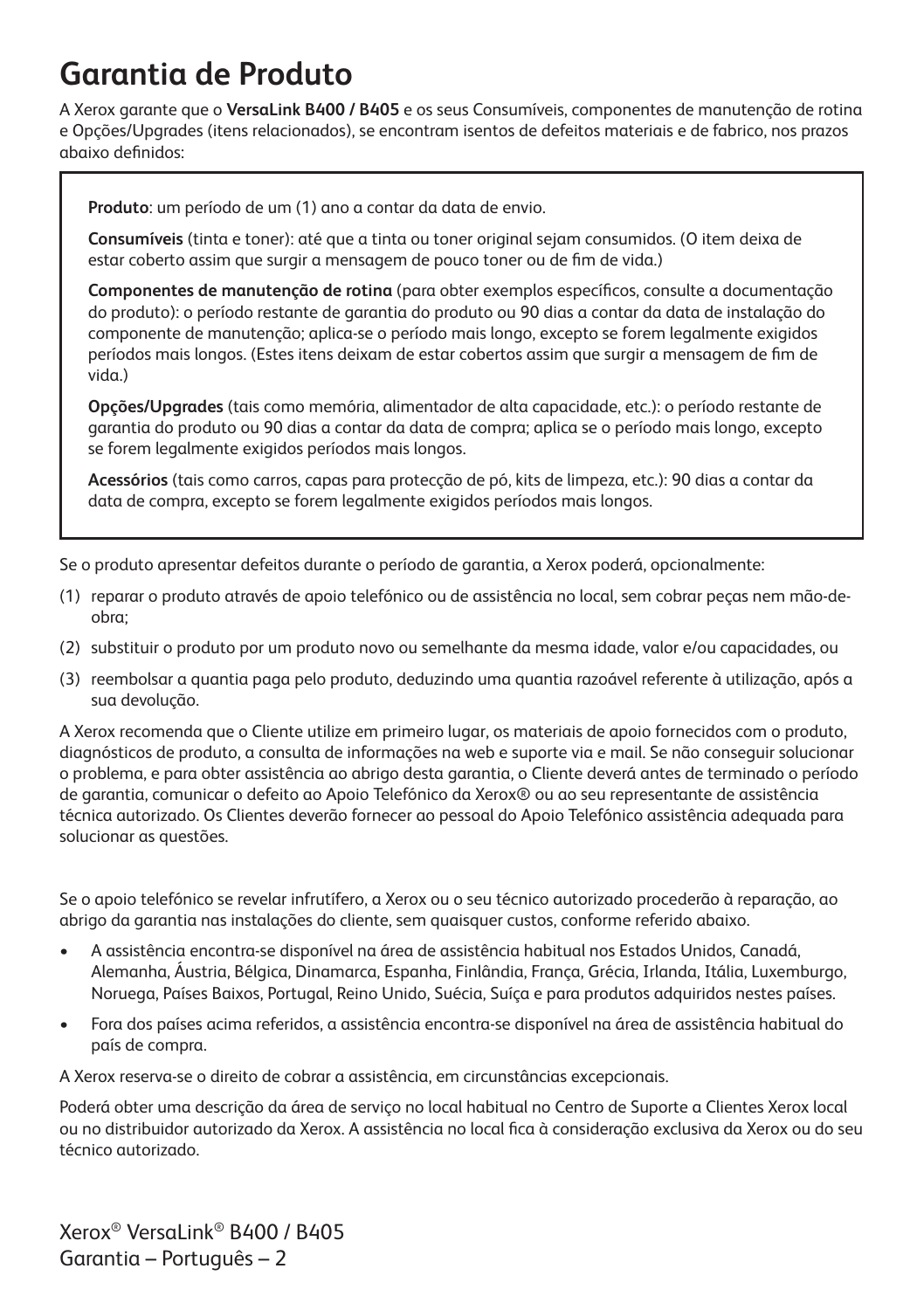Se o produto do Cliente se encontrar equipado com funções que permitam à Xerox ou ao seu técnico autorizado diagnosticar e reparar problemas com o produto de forma remota, a Xerox poderá solicitar ao Cliente o referido acesso remoto ao produto.

Nas operações de manutenção do produto, a Xerox poderá utilizar peças, unidades ou produtos novos, remanufacturados ou recondicionados. Todas as peças, unidades e produtos com defeito são propriedade da Xerox. A Xerox poderá solicitar a devolução de peças, unidades e produtos para um Depósito designado pela Xerox ou ao técnico Xerox a quem a peça, unidade ou produto foi inicialmente adquirido. As devoluções e reclamações serão geridas de acordo com o procedimento actual da Xerox.

Estas garantias não serão aplicáveis a qualquer defeito, falha ou dano provocados pela utilização imprópria ou inadequada, ou manutenção e tratamento impróprios. Ao abrigo destas garantias, a Xerox não será obrigada a:

- **a) reparar danos, avarias, ou diminuição de performance resultante da utilização de consumíveis de outros fabricantes que não a Xerox, ou da utilização de consumíveis Xerox® não especificados para utilização com este produto;**
- b) reparar danos resultantes da tentativa, efectuada por pessoal técnico não autorizado pela Xerox, para instalar, reparar, ou prestar assistência ao produto, excepto se a operação for coordenada por um técnico da Xerox;
- c) reparar danos, avarias, ou diminuição de performance resultantes da utilização ou ligação indevida a equipamento ou memória incompatível;
- d) reparar um item que tenha sido modificado ou integrado noutros produtos sempre que o efeito da referida modificação ou integração aumente o tempo ou a dificuldade de assistência ao produto, ou reduza a performance ou a fiabilidade;
- e) efectuar a manutenção ou limpeza do produto, ou reparar danos, avarias, ou diminuição de performance resultantes da ausência de realização de operações de limpeza ou manutenção do produto, tal como previsto nos materiais de produto fornecidos;
- f) reparar danos, avarias, ou diminuição de performance resultantes da utilização do produto num ambiente que não satisfaça as especificações de funcionamento definidas na documentação do produto;
- g) reparar danos, avarias, ou diminuição de performance resultante da inexistência de preparação e transporte adequado do produto, tal como indicado nos materiais de produto fornecidos;
- h) reparar danos, avarias, ou diminuição de performance resultante de casos de força maior ou forças da natureza, actos de terrorismo, explosão, inundação, incêndio, guerra e perturbações da ordem pública;
- i) reparar este produto após ter excedido o limite do seu ciclo de trabalho;
- j) substituir os itens que tenham sido reabastecidos, estejam gastos, sobreutilizados, mal utilizados ou tenham sido alterados de qualquer forma;
- k) instalar itens de substituição considerados como sendo substituíveis pelo cliente;
- l) prestar assistência a software não fornecido pela Xerox;
- m) fornecer actualizações ou upgrades de software ou de firmware.

Quaisquer pedidos de assistência abrangidos na listagem supra e prestados pela Xerox a pedido do Cliente serão facturados ao Cliente, ao preço em vigor na Xerox para peças, mão-de-obra e deslocação.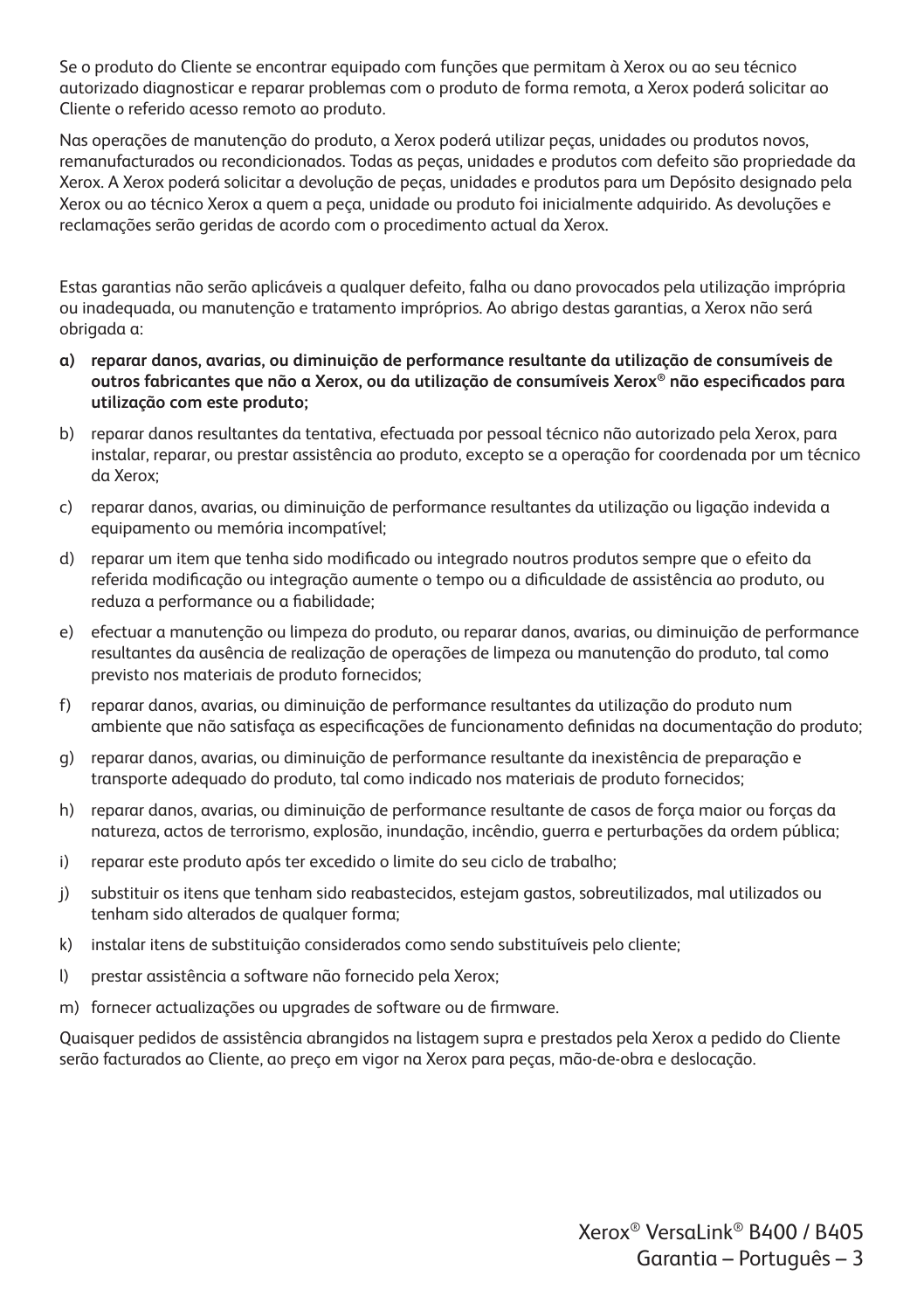AS GARANTIAS ACIMA REFERIDAS SÃO FORNECIDAS PELA XEROX RELATIVAMENTE A ESTE PRODUTO E ITENS RELACIONADOS, NÃO OBSTANTE QUAISQUER OUTRAS GARANTIAS, EXPRESSAS OU IMPLÍCITAS. A XEROX E OS SEUS FORNECEDORES RENUNCIAM QUAISQUER GARANTIAS IMPLÍCITAS DE COMPRA OU ADEQUAÇÃO A UM OBJECTIVO ESPECÍFICO OU QUALQUER OUTRO PADRÃO SEMELHANTE IMPOSTO PELA LEGISLAÇÃO EM VIGOR. NO CASO DE QUEBRA DE GARANTIA, A XEROX APENAS SERÁ RESPONSÁVEL PELA REPARAÇÃO, SUBSTITUIÇÃO OU REEMBOLSO DOS PRODUTOS DEFEITUOSOS E ITENS RELACIONADOS, SENDO ESTA A SOLUÇÃO ÚNICA E EXCLUSIVA FORNECIDA AO CLIENTE.

Alguns estados, províncias e países não permitem a exclusão ou limitação de danos acidentais ou danos provocados, ou exclusões ou limitações relativamente à duração de garantias ou condições implícitas, pelo que as limitações ou exclusões supra poderão não ser aplicáveis. Esta garantia fornece ao cliente direitos legais específicos, podendo este também dispor de outros direitos que variam de acordo com o estado, província ou país.

AO ABRIGO DA LEGISLAÇÃO LOCAL, À EXCEPÇÃO DAS OBRIGAÇÕES ESPECIFICAMENTE REFERIDAS NESTAS CONDIÇÕES DE GARANTIA, EM CIRCUNSTÂNCIA ALGUMA PODERÃO A XEROX E OS SEUS FORNECEDORES SER RESPONSABILIZADOS POR QUAISQUER DANOS INDIRECTOS, ESPECIAIS, ACIDENTAIS OU POR ELE ORIGINADOS (INCLUINDO PERDA DE LUCROS), SEJA BASEADO EM CONTRATOS, DIREITO PENAL, OU QUALQUER OUTRA MATÉRIA LEGAL, E INDEPENDENTEMENTE DE A XEROX OU O FORNECEDOR POSSUÍREM CONHECIMENTO ANTECIPADO DA POSSIBILIDADE DE OCORRÊNCIA DE TAIS DANOS.

Relativamente à garantia de software, deverá consultar o contrato de licença de utilizador final fornecido com o software.

No caso de ser um cliente Australiano, deverá ter em atenção que a Legislação de Práticas Comerciais de 1974 e a legislação estatal e territorial equivalente (designadas colectivamente como "as Leis") contêm provisões especiais concebidas para proteger os consumidores australianos. Nada em nenhum do material de garantia Fuji Xerox exclui ou limita a aplicação de qualquer provisão de qualquer uma das Leis, uma vez que tal contrariaria as Leis ou determinaria a nulidade de qualquer parte desta garantia. Neste material de garantia, uma condição ou garantia implícita, cuja exclusão de um contrato com um "Consumidor" (tal como definido nas Leis) contrariaria qualquer disposição das Leis ou daria origem à nulidade, em todo ou em parte, desta garantia, designa-se "Condição não excluível." Em toda a sua aplicabilidade permitida por lei, a responsabilidade exclusiva e total da Fuji Xerox para com o cliente relativamente à quebra de qualquer Condição não excluível (incluindo quaisquer perdas resultantes sofridas pelo cliente) é limitada, excepto se declaração expressa em contrário, à substituição ou reparação dos bens (conforme a opção da Fuji Xerox), ou novo fornecimento, ou pagamento das despesas de novo fornecimento, da assistência, relativamente ao qual a quebra tenha ocorrido. Face ao exposto, encontram-se excluídas todas as condições e garantias que de outra forma estariam ou poderiam estar implícitas num contrato de Consumidor, seja por lei em vigor, inferência por força das circunstâncias, prática do sector ou outras.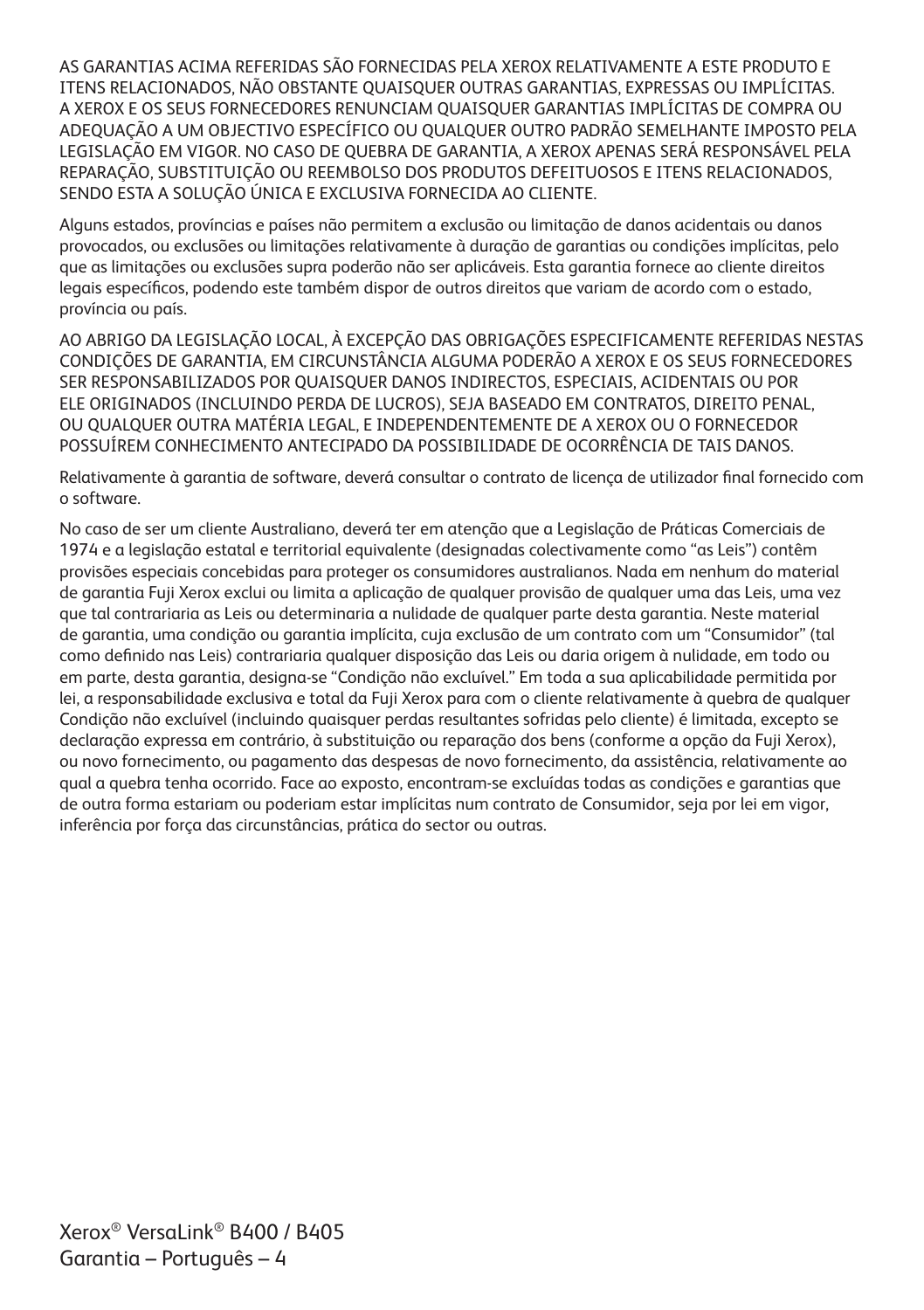### **Let op:**

De garantieverklaring die bij dit product is meegeleverd, is mogelijk niet van toepassing als u het product hebt aangeschaft op basis van een **PageConnect**- of **eClick**-overeenkomst of een andere schriftelijke overeenkomst of inkoopplan. Raadpleeg uw eigen overeenkomst of neem contact op met uw Xerox®-accountmanager voor de volledige gegevens die betrekking hebben op uw garantie, indien van toepassing.

Deze garantie is alleen van kracht in de volgende landen:

| Antigua         | Denemarken             | Ierland         | St. Kitts                |
|-----------------|------------------------|-----------------|--------------------------|
| Argentinië      | Dominica               | Italië          | St. Lucia                |
| Aruba           | Dominicaanse republiek | Jamaica         | St. Maarten              |
| Bahama's        | Duitsland              | Kaaimaneilanden | St. Vincent              |
| <b>Barbados</b> | El Salvador            | Luxemburg       | Suriname                 |
| België          | Equador                | Nederland       | Trinidad                 |
| <b>Belize</b>   | Finland                | Nicaragua       | Turks- en Caicoseilanden |
| Bolivia         | Frankrijk              | Noorwegen       | Uruguay                  |
| <b>Bonaire</b>  | Grenada                | Oostenrijk      | Venezuela                |
| Canada          | Griekenland            | Panama          | Verenigd Koninkrijk      |
| Chili           | Guatemala              | Paraguay        | Verenigde Staten         |
| Colombia        | Guyana                 | Peru            | Zweden                   |
| Costa Rica      | Haïti                  | Portugal        | Zwitserland              |
| Curaçao         | Honduras               | Spanje          |                          |

Voor eventuele garanties in landen die niet hierboven staan vermeld, neemt u contact op met uw plaatselijke Xerox®-accountmanager.

Deze garantie is alleen geldig en uitvoerbaar in het land waarin u het product heeft aangeschaft, op voorwaarde dat, indien u het product heeft aangeschaft in Oostenrijk, België, Denemarken, Finland, Frankrijk, Duitsland, Griekenland, Italië, Ierland, Luxemburg, Nederland, Noorwegen, Portugal, Spanje, Zweden, Zwitserland en het Verenigd Koninkrijk, deze garantie geldig en uitvoerbaar is in deze landen.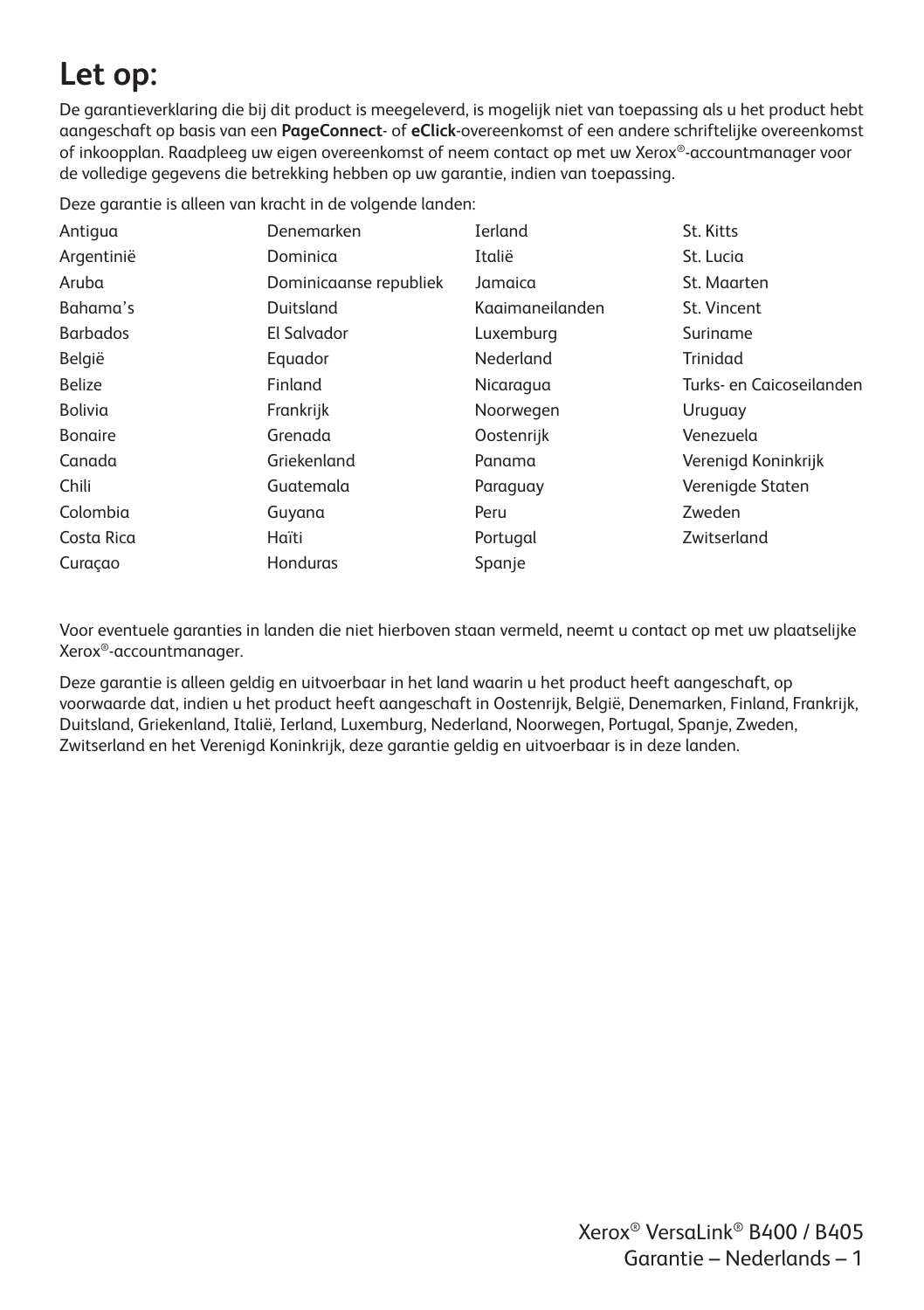### **Productgarantie**

Xerox garandeert dat er zich bij het **VersaLink B400 / B405** en de bijbehorende verbruiksartikelen, routineonderhouditems en opties/upgrades (verwante artikelen) geen materiaal- en/of fabricagefouten zullen voordoen gedurende de hieronder uiteengezette periodes

**Product**: een periode van één (1) jaar vanaf de datum van verzending.

**Verbruiksartikelen** (inkt en toner): totdat de oorspronkelijke toner of inkt is verbruikt. (Dit artikel wordt niet meer door de garantie gedekt nadat er een bericht is weergegeven dat het artikel bijna op is of dat de levensduur bijna is verstreken.)

**Items voor routineonderhoud** (raadpleeg de productdocumentatie voor specifieke voorbeelden): de periode van de resterende productgarantie of tot 90 dagen na de installatiedatum, afhankelijk van welke periode het langst is, behalve waar langere perioden wettelijk vereist zijn. (Deze artikelen worden niet meer door de garantie gedekt nadat er een bericht is weergegeven waarin wordt gemeld dat de levensduur bijna is verstreken.)

**Opties/upgrades** (bijvoorbeeld: geheugen, grote invoerlade, etc.): de periode van de resterende productgarantie of tot 90 dagen na de aankoopdatum, afhankelijk van welke periode het langst is, behalve waar langere perioden wettelijk vereist zijn.

**Accessoires** (bijvoorbeeld: karren, stofkappen, reinigingssets, etc.): tot 90 dagen na de aankoopdatum, behalve waar langere perioden wettelijk vereist zijn.

Indien het product tijdens de garantieperiode gebreken vertoont, kan Xerox naar eigen discretie ervoor kiezen om:

- (1) het product te repareren door middel van telefonische ondersteuning of door service ter plaatse zonder kosten voor onderdelen of arbeid te berekenen,
- (2) het product te vervangen door een nieuw product of een vergelijkbaar product dat even oud is, dezelfde waarde heeft en/of dezelfde capaciteit heeft, of
- (3) bij retournering de aankoopprijs van het product terug te betalen, na aftrek van een redelijk bedrag voor het gebruik.

De klant wordt door Xerox aangeraden eerst gebruik te maken van de bijgevoegde hulpmiddelen, de diagnostische functies van het product, de informatie die op het internet te vinden is, en ondersteuning via e-mail. Indien het probleem niet op deze manier kan worden verholpen, moet de klant voordat de garantieperiode is verlopen de telefonische helpdesk van Xerox of de door Xerox® erkende servicevertegenwoordiger laten weten dat het product defect is. Bij het oplossen van problemen moeten klanten zich behulpzaam opstellen tegenover de medewerkers van de telefonische helpdesk.

Als het probleem niet kan worden verholpen via telefonische ondersteuning, zal het defecte product door Xerox of door de gemachtigde servicevertegenwoordiger van Xerox kosteloos worden gerepareerd op het adres van de klant, zoals hieronder wordt aangegeven, mits deze reparatie onder de garantie valt.

- Service is beschikbaar binnen de gebruikelijke servicegebieden in de Verenigde Staten, Canada, Oostenrijk, België, Denemarken, Finland, Frankrijk, Duitsland, Griekenland, Nederland, Ierland, Italië, Luxemburg, Noorwegen, Portugal, Spanje, Zweden, Zwitserland en het Verenigd Koninkrijk voor producten die in deze landen zijn gekocht.
- Buiten de bovengenoemde landen is service beschikbaar in het gebruikelijke servicegebied van het land waar het product is aangeschaft.

Xerox behoudt zich het recht voor in uitzonderlijke gevallen kosten in rekening te brengen voor service ter plaatse.

Xerox® VersaLink® B400 / B405 Garantie – Nederlands – 2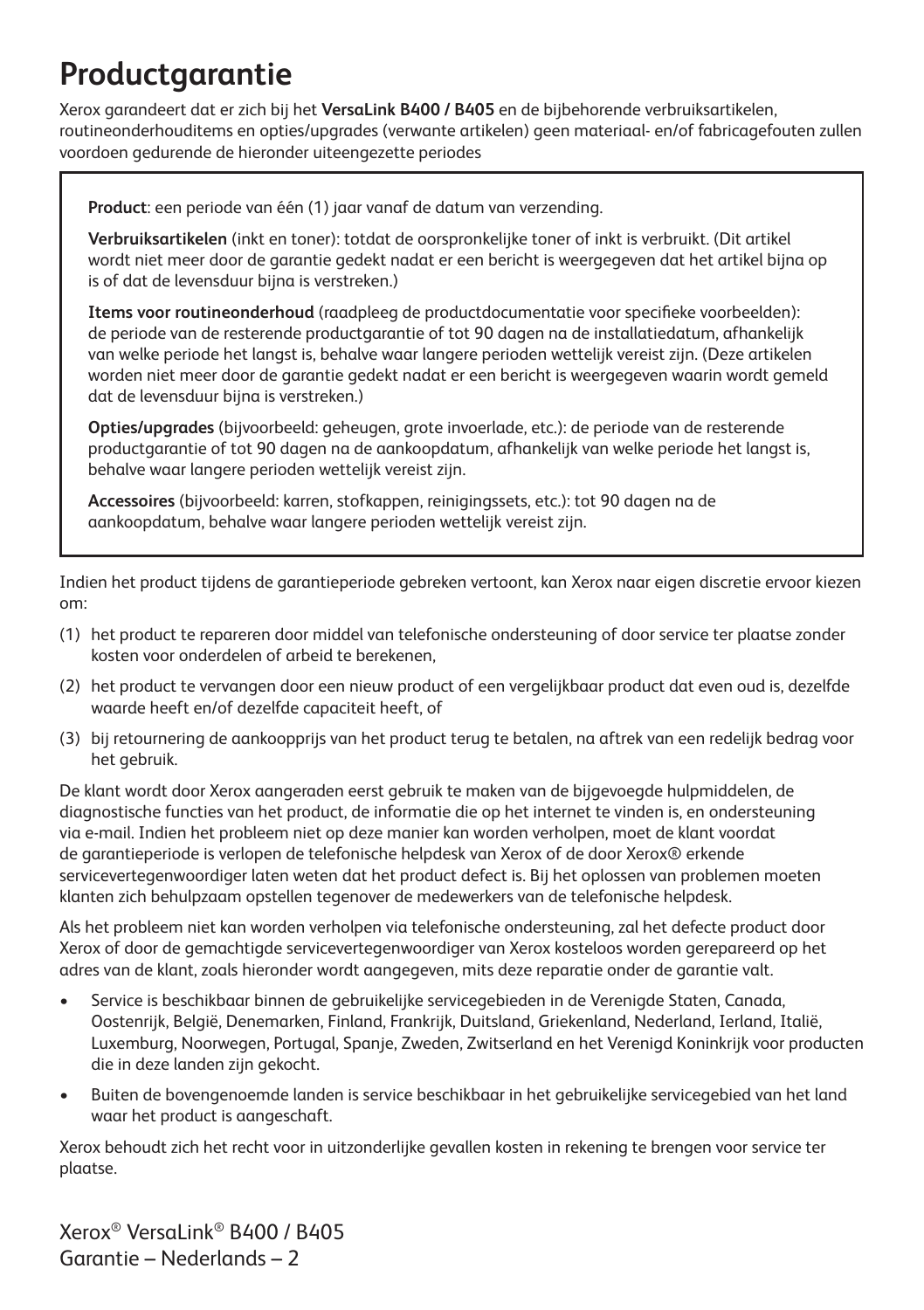Een beschrijving van het gebruikelijke gebied voor service ter plaatse kunt u opvragen bij het plaatselijke Xerox-klantenondersteuningscenter of bij een gemachtigde Xerox-leverancier. Of service ter plaatse wordt verleend, is uitsluitend afhankelijk van het oordeel van Xerox of de gemachtigde Xeroxservicevertegenwoordiger.

Indien het product van de klant is voorzien van functies waarmee Xerox of de door Xerox erkende dealer vanaf een externe locatie problemen kan vaststellen en verhelpen, kan Xerox de klant verzoeken om externe toegang tot het product te verlenen.

Xerox kan bij onderhoud aan het product nieuwe, gereviseerde of gerenoveerde onderdelen en producten gebruiken. Alle defecte onderdelen en producten worden eigendom van Xerox. Xerox kan eisen dat de defecte onderdelen en producten worden geretourneerd naar een daartoe aangewezen Xerox-inzamelpunt of naar de Xerox-servicevertegenwoordiger van wie het onderdeel of het product oorspronkelijk was gekocht. Retourneringen en claims worden in overeenstemming met de toepasselijke Xerox-procedure behandeld.

Deze garantiebepalingen gelden niet voor defecten, storingen en beschadigingen die zijn veroorzaakt door onjuist gebruik of door onjuist of onvoldoende onderhoud. Op grond van deze bepalingen is Xerox niet verplicht om:

- **a) schade, gebrekkig functioneren of verminderde prestaties te herstellen die het gevolg zijn van het gebruik van niet-Xerox®-verbruiksartikelen of het gebruik van verbruiksartikelen die niet bedoeld zijn voor dit product;**
- b) schade te repareren die het gevolg is van pogingen van ander personeel dan Xerox-vertegenwoordigers om het product te installeren, te repareren of te onderhouden, behalve als dat gebeurt op aanwijzing van een Xerox-vertegenwoordiger;
- c) schade, gebrekkig functioneren of verminderde prestaties te herstellen die het gevolg zijn van oneigenlijk gebruik of van aansluiting op incompatibele apparatuur of geheugen;
- d) een onderdeel te repareren dat is gewijzigd of geïntegreerd met andere producten, wanneer deze wijziging of integratie als gevolg heeft dat het extra tijd of moeite kost om het product te repareren of dat de prestaties en de betrouwbaarheid van het product nadelig worden beïnvloed;
- e) een onderhouds- of reinigingsbeurt aan het product uit te voeren of om schade, gebrekkig functioneren of verminderde prestaties te herstellen als gevolg van het nalaten van onderhoud of reiniging van het product, zoals voorgeschreven in de producthandleidingen;
- f) schade, gebrekkig functioneren of vermindering van prestaties te herstellen als gevolg van het gebruik van het product in een omgeving die niet voldoet aan de in de productdocumentatie opgegeven bedrijfsspecificaties;
- g) schade, gebrekkig functioneren of vermindering van prestaties te herstellen als gevolg van het niet voorbereiden en transporteren van het product zoals voorgeschreven in de producthandleidingen;
- h) schade, gebrekkig functioneren of vermindering van de prestaties te herstellen die het gevolg zijn van overmacht, natuurverschijnselen, terrorisme, explosies, overstromingen, brand, oorlog of rellen;
- i) dit product te repareren nadat de limiet van de bedrijfscyclus van het product is bereikt;
- j) artikelen te vervangen die zijn bijgevuld, verbruikt, misbruikt of op welke wijze dan ook verkeerd zijn behandeld;
- k) vervangende onderdelen te installeren die door de gebruiker kunnen worden vervangen;
- l) software te ondersteunen die niet door Xerox is geleverd;
- m) updates en upgrades voor software of firmware te leveren.

Alle serviceverlening die hierboven wordt omschreven en die door Xerox op verzoek van de klant wordt geleverd, zal aan de klant worden doorberekend op basis van de op dat moment bij Xerox geldende tarieven voor onderdelen, manuren en reiskosten.

> Xerox® VersaLink® B400 / B405 Garantie – Nederlands – 3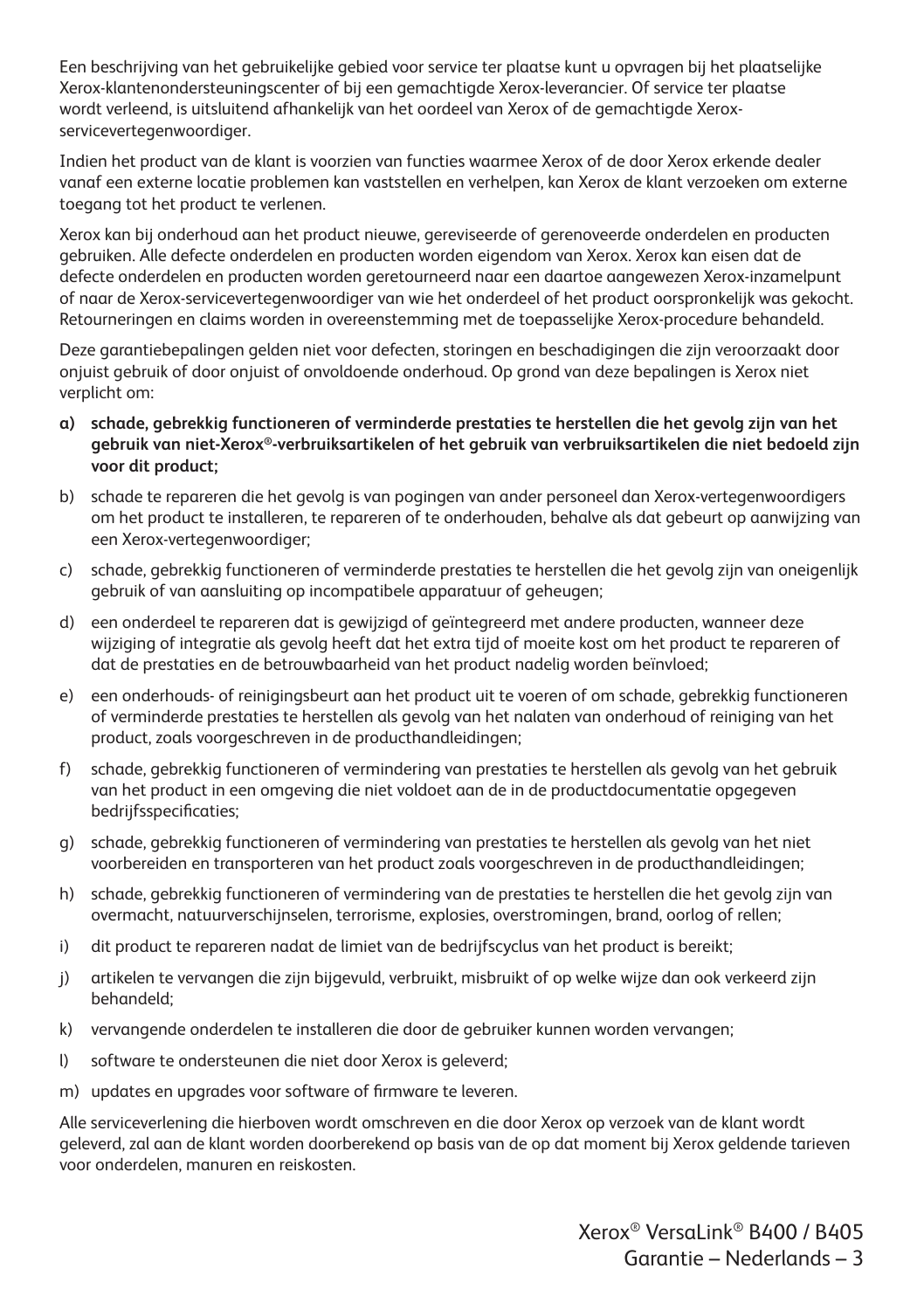BOVENSTAANDE GARANTIES WORDEN DOOR XEROX VERLEEND VOOR DIT PRODUCT EN VERWANTE ARTIKELEN IN PLAATS VAN ENIGE ANDERE EXPLICIETE OF IMPLICIETE GARANTIE. XEROX EN HAAR LEVERANCIERS WIJZEN ALLE IMPLICIETE GARANTIES MET BETREKKING TOT DE VERKOOPBAARHEID EN GESCHIKTHEID VAN HET PRODUCT VOOR EEN BEPAALD DOEL EN VAN WILLEKEURIGE VERGELIJKBARE WETTELIJK OPGELEGDE NORMEN AF. DE VERANTWOORDELIJKHEID VAN XEROX VOOR HET REPAREREN, VERVANGEN OF AANBIEDEN VAN RESTITUTIE VOOR DEFECTE PRODUCTEN EN VERWANTE ARTIKELEN IS HET ENIGE EN EXCLUSIEVE VERHAAL DAT DE KLANT WORDT GEBODEN BIJ EEN INBREUK OP DEZE **GARANTIF** 

In sommige staten, provincies en landen is het niet toegestaan incidentele schade of gevolg-schade uit te sluiten of beperkingen op te leggen aan de duur van impliciete garanties of voorwaarden. Daarom zijn bovenstaande beperkingen of uitzonderingen mogelijk niet op u van toepassing. Deze garantie geeft u specifieke wettelijke rechten. Mogelijk heeft u ook nog andere rechten; deze kunnen per staat, provincie of land verschillen.

IN GEEN GEVAL, VOOR ZOVER IS TOEGESTAAN DOOR LOKALE WETGEVING, BEHALVE TEN AANZIEN VAN DE VERPLICHTINGEN DIE SPECIAAL IN DEZE GARANTIEVERKLARING WORDEN VERMELD, ZIJN XEROX EN HAAR LEVERANCIERS NIET AANSPRAKELIJK VOOR ENIGE INDIRECTE, SPECIALE OF INCIDENTELE SCHADE OF GEVOLGSCHADE (INCLUSIEF GEDERFDE WINSTEN), OF DEZE SCHADE NU IS GEBASEERD OP EEN CONTRACT, EEN ONRECHTMATIGE DAAD OF ENIGE ANDERE WETTELIJKE THEORIE EN ONGEACHT OF XEROX OF DE LEVERANCIER VOORAF OP DE HOOGTE WERD GESTELD VAN DE MOGELIJKHEID VAN EVENTUELE SCHADE.

Voor de softwaregarantie dient u de bij de software meegeleverde licentieovereenkomst te raadplegen.

Als u een Australische gebruiker bent, moet u weten dat de Trade Practices Act 1974 en de vergelijkbare staats- en territoriumwetgeving (samen 'the Acts' genoemd) speciale bepalingen bevatten ter bescherming van Australische consumenten. Niets in enig Fuji Xerox-garantiemateriaal sluit de toepassing uit of beperkt de toepassing van een bepaling van de Acts als dit in strijd zou zijn met de Acts of als dit ertoe zou leiden dat enig deel van deze garantie ongeldig zou worden. In dit garantiemateriaal wordt een impliciete voorwaarde of garantie waarvan de uitsluiting van een contract met een 'Consument' (zoals gedefinieerd in de Acts) in strijd zou zijn met een van de bepalingen van de Acts of als dit ertoe zou leiden dat enig deel van deze garantie of deze hele garantie nietig zou zijn, een 'Niet-uitsluitbare voorwaarde' genoemd. Voor zover wettelijk toegestaan, is de enige en totale aansprakelijkheid van Fuji Xerox ten opzichte van de klant vanwege inbreuk op een niet-uitsluitbare voorwaarde (met inbegrip van gevolgschade voor de klant), behalve waar hierin anders is aangegeven, beperkt tot (ter keuze van Fuji Xerox) het vervangen of repareren van de goederen of het opnieuw leveren van het product of het betalen van de kosten van nieuwe levering van de diensten waar de inbreuk is opgetreden. Met inachtneming van het bovenstaande zijn alle voorwaarden en garanties die in andere gevallen impliciet in een consumentencontract zouden zijn opgenomen of kunnen zijn opgenomen, uitgesloten, zowel op basis van uitvoering van wettelijke bepalingen, afleiding uit omstandigheden, branchepraktijk of anderszins.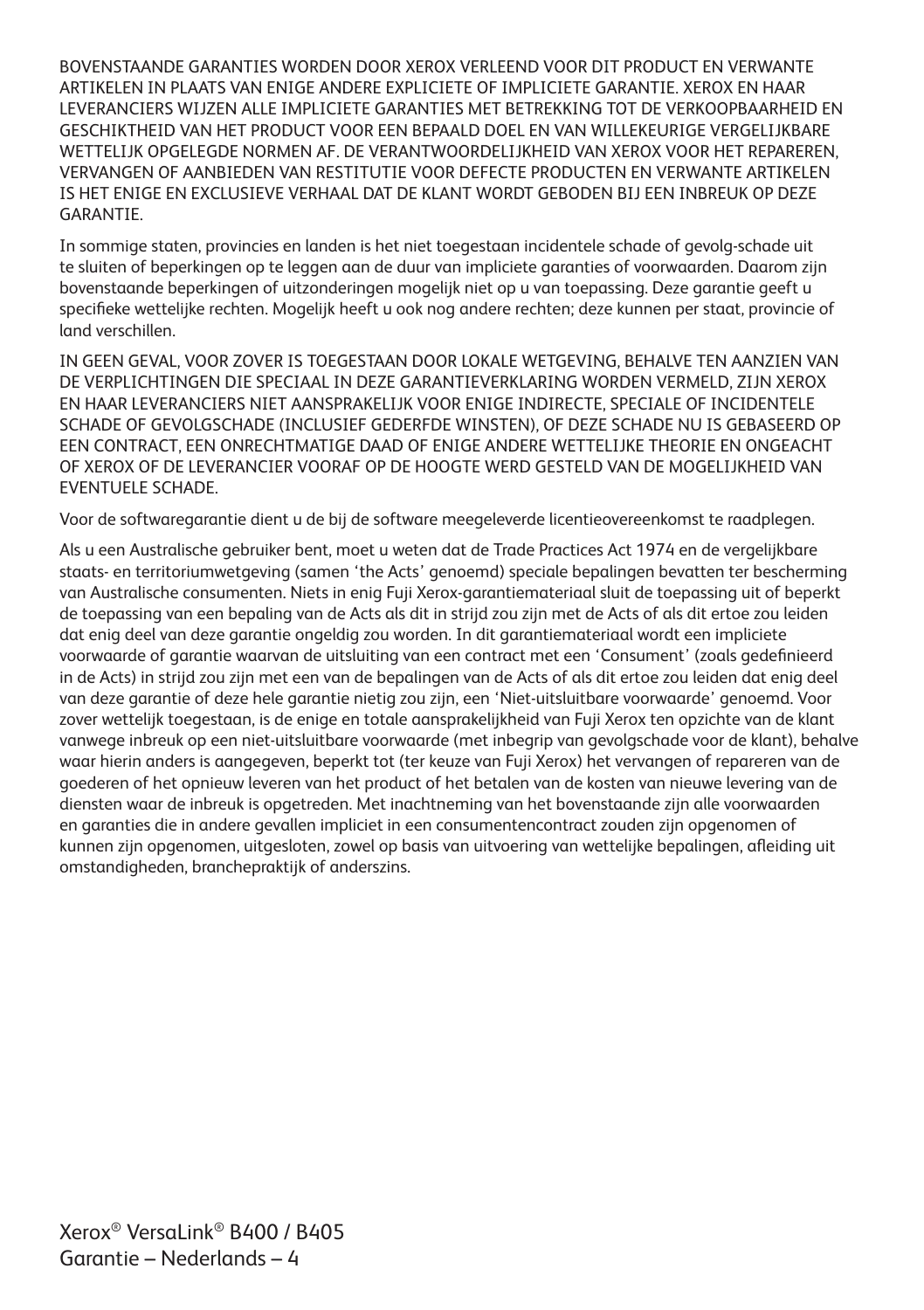#### **Observera:**

Det kan hända att den garanti som medföljer denna produkt inte gäller om du har köpt den med ett **PageConnect** eller **eClick**, eller annat skriftligt avtal eller inköpsplan. Fullständig information om eventuell garanti finns i det aktuella avtalet, men du kan också få den från Xerox® kundtjänstchef.

Denna garanti gäller endast i följande länder:

| Antiqua         | Danmark      | Irland        | St. Kitts                 |
|-----------------|--------------|---------------|---------------------------|
| Argentina       | Dominica     | Italien       | St. Lucia                 |
| Aruba           | Dominikanska | Jamaica       | St. Maarten               |
| <b>Bahamas</b>  | republiken   | Kanada        | St. Vincent               |
| <b>Barbados</b> | Ecuador      | Luxemburg     | Storbritannien            |
| Belgien         | El Salvador  | Nederländerna | Surinam                   |
| <b>Belize</b>   | Finland      | Nicaragua     | Sverige                   |
| Bolivia         | Frankrike    | Norge         | Trinidad                  |
| <b>Bongire</b>  | Grekland     | Panama        | <b>Turks &amp; Caicos</b> |
| Cayman-öarna    | Grenada      | Paraguay      | Tyskland                  |
| Chile           | Guatemala    | Peru          | Uruguay                   |
| Colombia        | Guyana       | Portugal      | <b>USA</b>                |
| Costa Rica      | Haiti        | Schweiz       | Venezuela                 |
| Curaçao         | Honduras     | Spanien       | Österrike                 |

Beträffande eventuella garantier i länder som inte förtecknas ovan, kontakta Xerox® lokala kundtjänstchef.

Denna garanti är giltig och möjlig att hävda i det land där du köpte produkten. Detta förutsätter att, om du köpte produkten i något av länderna Belgien, Danmark, Finland, Frankrike, Grekland, Irland, Italien, Luxemburg, Nederländerna, Norge, Portugal, Schweiz, Spanien, Sverige, Storbritannien, Tyskland och Österrike, denna garanti är giltig och är möjlig att hävda i landet i fråga.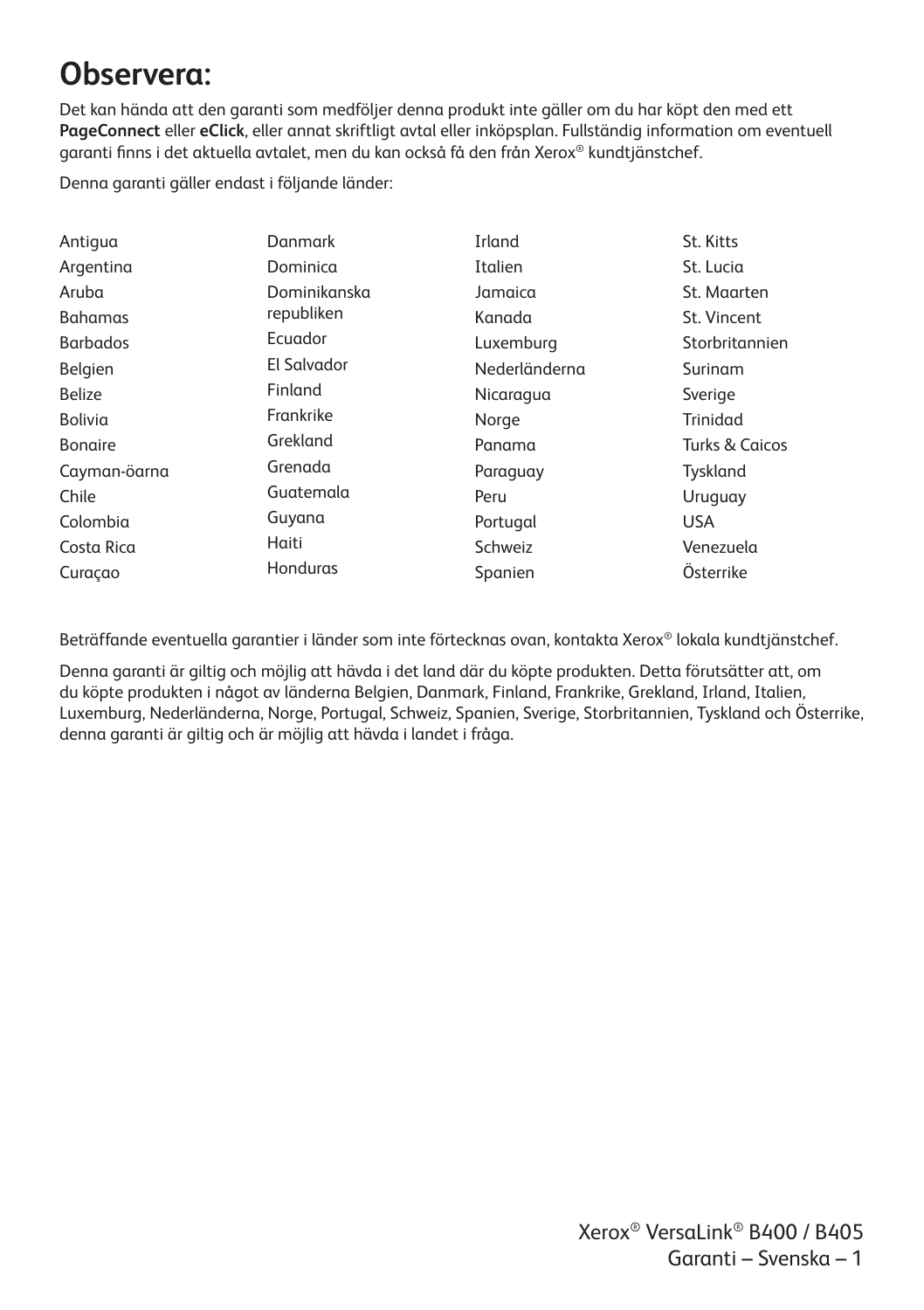### **Produktgaranti**

Xerox garanterar att **VersaLink B400 / B405** och dess förbrukningsmaterial, artiklar som kräver regelbundet underhåll samt tillvalsutrustning/uppgraderingar (tillhörande artiklar) är fria från fel avseende material och utförande under de perioder som fastställs nedan:

**Produkt**: en period om ett (1) år från leveransdatum.

**Förbrukningsvara** (bläck och toner): tills ursprungligt bläck eller toner har förbrukats. (Dessa artiklar omfattas inte av garanti efter det att meddelande om att artikeln är förbrukad eller nästan förbrukad har visats.)

**Artiklar som kräver regelbundet underhåll** (exempel finns i produktdokumentationen): återstående produktgarantiperiod eller 90 dagar från installationsdatum, beroende på vilken period som är längst, utom där längre perioder föreskrivs i lag. (Dessa artiklar omfattas inte av garanti efter det att meddelande om att artikeln är förbrukad har visats.)

**Tillvalsutrustning/uppgraderingar** (till exempel minne, stormagasin, osv.): återstående produktgarantiperiod eller 90 dagar från inköpsdatum, beroende på vilken period som är längst, utom där längre perioder föreskrivs i lag.

**Tillbehör** (till exempel vagnar, dammskydd, rengöringsartiklar, osv.): 90 dagar från inköpsdatum, utom där längre perioder föreskrivs i lag.

Om fel uppstår under garantiperioden åtar sig Xerox, efter eget gottfinnande, att:

- (1) reparera produkten med hjälp av telefonstöd eller på platsen utan kostnad för reservdelar och arbete
- (2) byta ut produkten mot en ny produkt eller en jämförbar produkt av liknande ålder, värde och/eller kapacitet, eller
- (3) återbetala det belopp som betalats för produkten, reducerat med ett rimligt belopp för den tid som produkten har använts, när den returneras.

Xerox rekommenderar att kunden först använder de supportmaterial som levererades tillsammans med produkten, produktdiagnostik, information som finns på Internet och support genom e post. Om problemet kvarstår måste kunden, för att denna garanti ska ge rätt till service, underrätta Xerox® telefonsupport eller en auktoriserad servicerepresentant om felet före garantiperiodens utgång. Kunden ska förse telefonsupportpersonalen med lämplig information för att lösa föreliggande problem.

Om telefonstödet inte lyckas erbjuder Xerox eller dess auktoriserade representant garantireparation på plats hos kunden utan kostnad enligt nedan.

- Service kan erhållas inom serviceområdet för produkter som köpts i USA, Kanada, Österrike, Belgien, Danmark, Finland, Frankrike, Tyskland, Grekland, Nederländerna, Irland, Italien, Luxemburg, Norge, Portugal, Spanien, Sverige, Schweiz och Storbritannien.
- Utanför ovanstående länder kan service erhållas inom serviceområdet för produkter som köpts i det aktuella landet.

Xerox förbehåller sig rätten att ta ut en avgift för service i undantagsfall.

En beskrivning av det vanliga serviceområdet för service på plats kan erhållas från Xerox kundtjänst eller den lokala auktoriserade Xerox-distributören. Beslut om service på platsen fattas uteslutande av Xerox eller dess servicerepresentant.

Xerox® VersaLink® B400 / B405 Garanti – Svenska – 2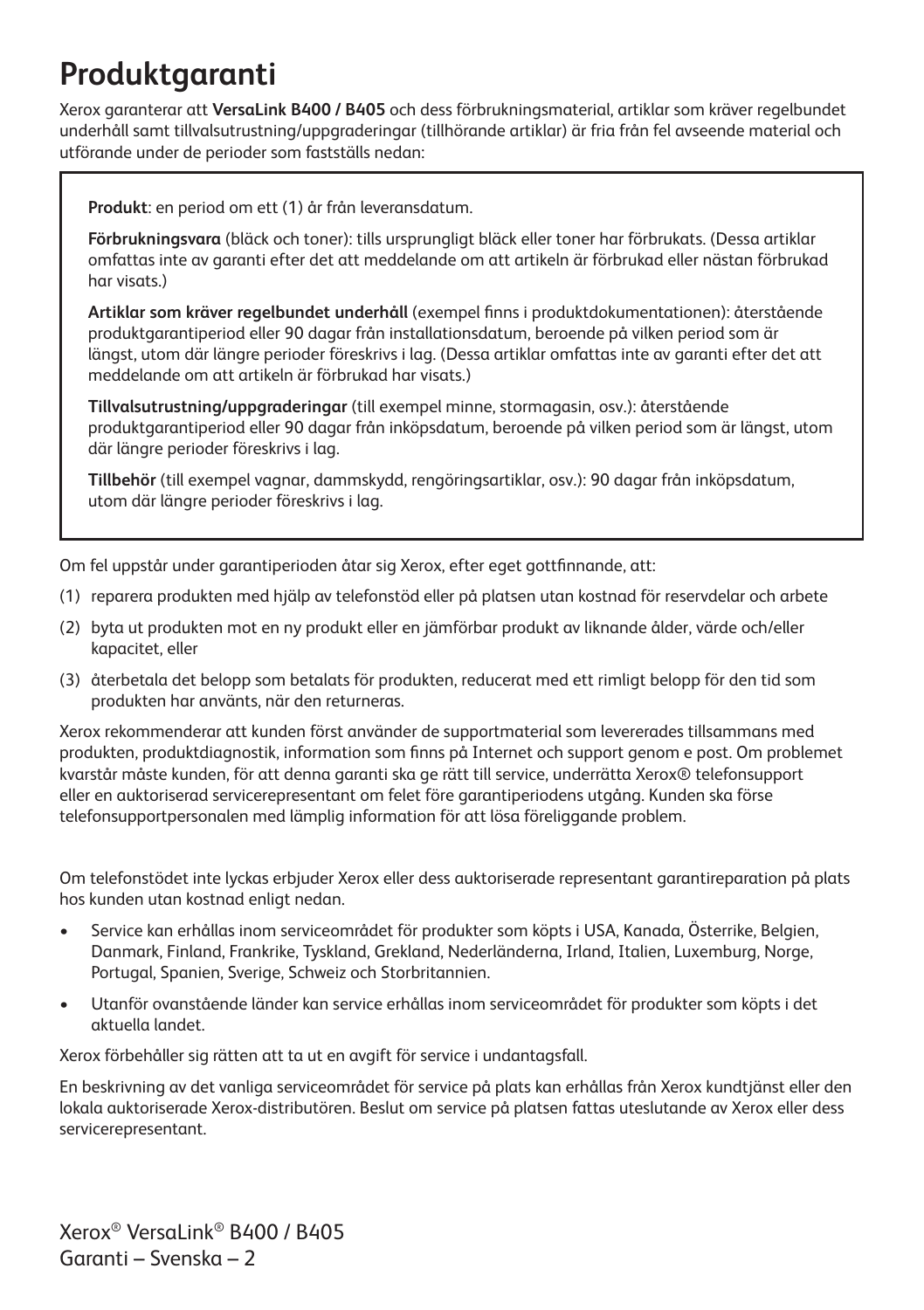Om kundens produkt omfattar funktioner som gör det möjligt för Xerox eller dess auktoriserade servicerepresentant att diagnostisera och åtgärda problem med produkten via en fjärranslutning, har Xerox rätt att kräva att kunden ger sådan åtkomst till produkten.

Vid underhåll av produkten kan Xerox använda nya, nytillverkade eller reparerade delar och produkter. Alla defekta delar och produkter tillhör Xerox. Xerox kan begära att dessa delar och produkter returneras till en utsedd Xerox-depå eller till den Xerox-representant från vilken delen eller produkten ursprungligen var inköpt. Ersättning och skadeståndskrav hanteras enligt gällande Xerox-rutin.

Dessa garantier gäller inte defekter, fel och skador som orsakats av felaktig användning eller felaktigt eller bristande underhåll och skötsel. Xerox är under dessa garantivillkor inte skyldigt att:

- **a) reparera skador, fel eller prestandaförsämring som orsakats av tillbehör eller förbrukningsvaror som inte kommer från Xerox eller av användning av Xerox®-tillbehör som inte har specificerats för användning med denna produkt;**
- b) reparera skador som orsakats av att annan personal än Xerox-representanter har försökt att installera, reparera eller ge service på produkten, utom vid handledning av en Xerox-representant;
- c) reparera skador, fel eller prestandaförsämring som orsakats av felaktig användning eller anslutning till inkompatibel utrustning eller minne;
- d) reparera en artikel som har modifierats eller integrerats med andra produkter när effekten av sådan modifikation eller integration ökar tid eller svårighet att underhålla produkten eller försämrar prestandan eller tillförlitlighet;
- e) utföra underhåll eller rengöring av produkten eller åtgärda skador, fel eller prestandaförsämring som orsakats av att kunden underlåtit att utföra sådant underhåll och sådan rengöring av produkten som föreskrivs i publicerat material om denna;
- f) åtgärda skador, fel eller prestandaförsämring som orsakats av användning av produkten i en omgivning som inte uppfyller de driftspecifikationer som anges i dokumentationen om produkten;
- g) reparera skador, fel eller prestandaförsämring som orsakats av försummelse att korrekt förbereda och transportera produkten såsom det anges i publicerat produktmaterial;
- h) reparera skador, fel eller prestandaförsämring som orsakats av naturkatastrof, terrorism, explosion, översvämning, brand, krig eller upplopp;
- i) reparera produkten när dess maximala kapacitet har överskridits;
- j) ersätta artiklar som har fyllts på, förbrukats, missbrukats eller manipulerats på något sätt;
- k) installera ersättningsartiklar som kan bytas ut av kunden;
- l) ge support på programvara som inte har levererats av Xerox;
- m) förse kunden med uppdateringar eller uppgraderingar av (fast) programvara.

Tjänster som återfinns i ovanstående lista och som utförs av Xerox på kundens begäran kommer att faktureras kunden enligt Xerox gällande taxa för reservdelar, arbete och resor.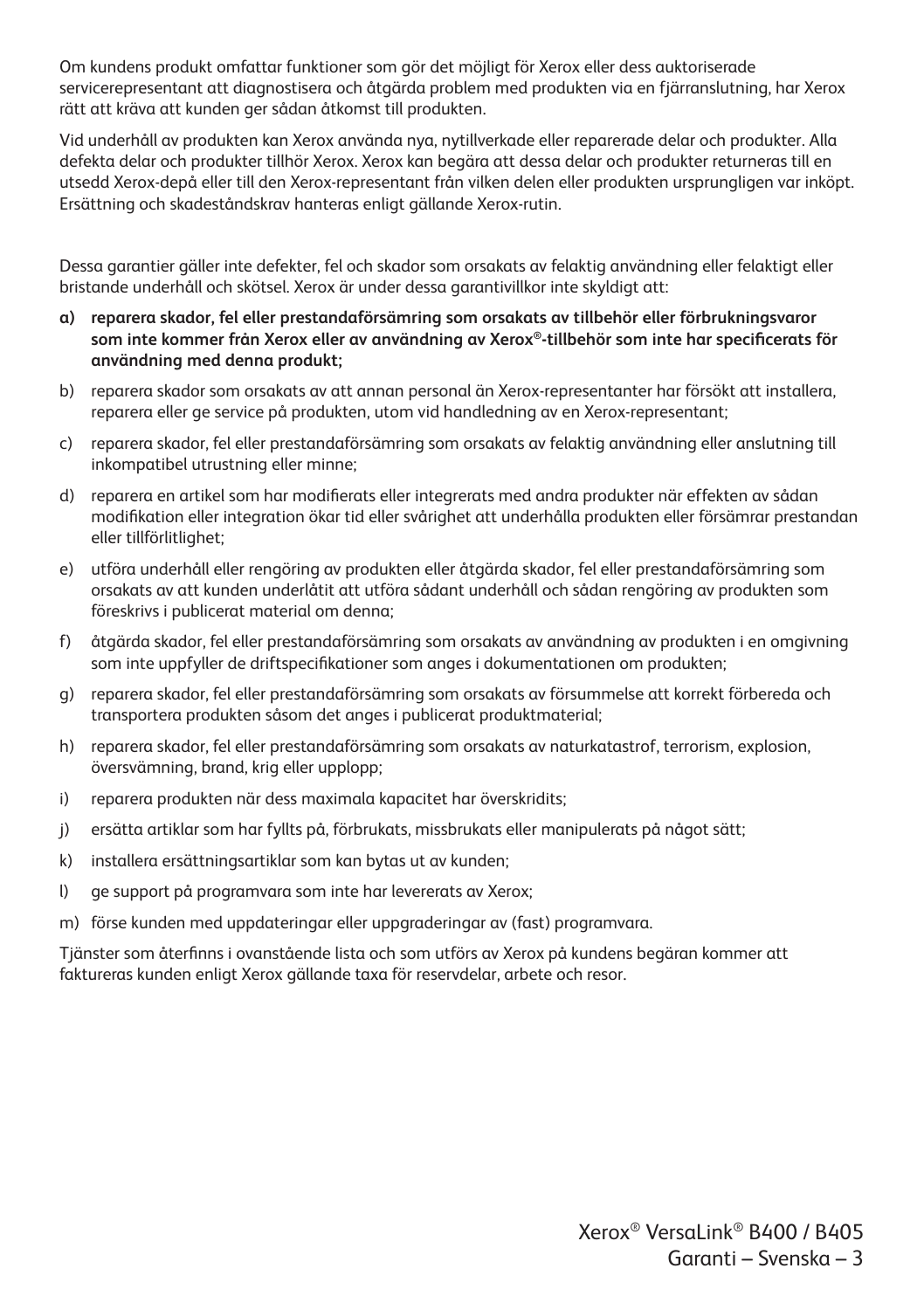OVANSTÅENDE GARANTIER LÄMNAS AV XEROX AVSEENDE DENNA PRODUKT OCH DESS TILLHÖRANDE ARTIKLAR I STÄLLET FÖR ÖVRIGA GARANTIER, UTTRYCKLIGA ELLER UNDERFÖRSTÅDDA. XEROX OCH DESS ÅTERFÖRSÄLJARE FRÅNSÄGER SIG ALLA UNDERFÖRSTÅDDA GARANTIER OM SÄLJBARHET ELLER LÄMPLIGHET FÖR ETT VISST ÄNDAMÅL ELLER LIKNANDE STANDARD SOM PÅBJUDS AV TILLÄMPLIG LAGSTIFTNING. XEROX ANSVAR FÖR ATT REPARERA, ERSÄTTA ELLER ERBJUDA ERSÄTTNING FÖR FELAKTIGA PRODUKTER OCH TILLHÖRANDE ARTIKLAR ÄR DEN ENDA ÅTGÄRD SOM ERBJUDS KUNDEN VID BROTT MOT DESSA GARANTIVILLKOR.

Vissa delstater, regioner och länder tillåter inte undantag eller begränsningar av indirekt skada eller följdskada eller undantag eller begränsningar av garantiers eller villkors giltighetstid, i vilket fall ovanstående begränsningar eller undantag inte omfattar dig. Denna garanti ger dig specifika, juridiska rättigheter. Det kan även hända att du har andra rättigheter som skiljer sig åt mellan delstater, regioner eller länder.

I DEN OMFATTNING SOM TILLÅTS AV LOKAL LAGSTIFTNING KAN XEROX OCH DESS ÅTERFÖRSÄLJARE INTE I NÅGOT FALL - UTOM FÖR DE ÅTAGANDEN SOM UTTRYCKLIGEN ANGES I DETTA GARANTIDOKUMENT - STÄLLAS TILL SVARS FÖR INDIREKT SKADA, SÄRSKILD SKADA ELLER FÖLJDSKADA (INKLUSIVE INTÄKTSFÖRLUST) AV NÅGOT SLAG, OAVSETT OM KRAVET BASERAS PÅ KONTRAKTSVILLKOR, ÅTALBAR HANDLING ELLER ANNAN LAGTEORI OCH OAVSETT OM XEROX ELLER ÅTERFÖRSÄLJAREN I FÖRVÄG HAR UNDERRÄTTATS OM ATT RISK FÖR SÅDANA SKADOR FÖRELIGGER.

Information om programvarugaranti finns i licensavtalet för slutanvändare som medföljer programvaran.

Om du är en australiensisk kund bör du känna till att Trade Practices Act 1974 och motsvarande delstatsoch territorielagstiftning (kallas gemensamt "Besluten") innehåller särskilda bestämmelser som utformats för att skydda australiensiska konsumenter. Ingenting i något garantidokument från Fuji Xerox utesluter eller begränsar tillämpningen av något villkor i något av Besluten, eftersom detta skulle strida mot Besluten eller göra alla delar av denna garanti ogiltiga. I detta garantidokument kallas ett underförstått villkor eller en underförstådd garanti, som genom att undantas från ett kontrakt med en "konsument" (se definition i Besluten) strider mot något av villkoren i Besluten eller orsakar att delar av eller hela garantin blir ogiltig, för ett "villkor som ej kan undantas". I den utsträckning som lagen tillåter är Fuji Xerox enda och totala skyldighet gentemot kunden vid brott mot ett "villkor som ej kan undantas" (inklusive eventuell följdskada som kunden lider) begränsad, utom där annat anges i detta dokument, till att (enligt Fuji Xerox gottfinnande) byta ut eller reparera produkten, eller tillhandahålla ny produkt eller betala kostnaden för att tillhandahålla nya tjänster, med avseende på vilka brottet uppstod. I enlighet med ovanstående exkluderas alla villkor och garantier som kan eller skulle kunna underförstås i ett kontrakt med en konsument, oavsett om det sker genom lagstiftning, som en följd av omständigheterna, enligt branschpraxis eller på annat sätt.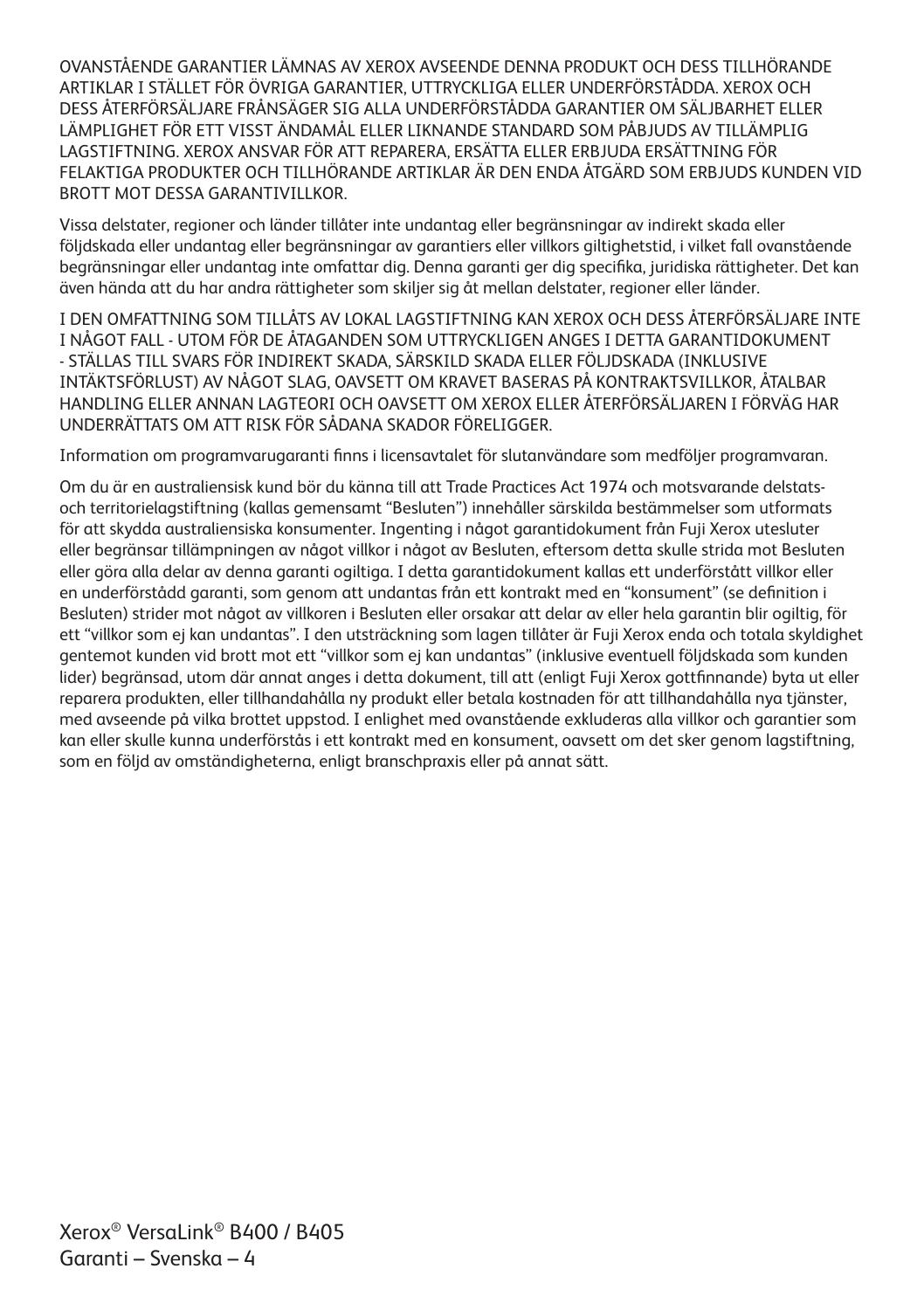### **Bemærk:**

Garantien, som leveres sammen med dette produkt, er ikke gældende, hvis du køber produktet ifølge en **PageConnect, eClick** eller anden skriftlig aftale eller købskontrakt. Læs din specifikke aftale eller kontakt din Xerox-konteringsadministrator for flere oplysninger om din garanti.

Denne garanti er kun gyldig i følgende lande:

| Antiqua         | Curacao               | Honduras   | St. Lucia      |
|-----------------|-----------------------|------------|----------------|
| Argentina       | Danmark               | Irland     | St. Maarten    |
| Aruba           | Dominica              | Italien    | St. Vincent    |
| Bahama          | Dominikanske republik | Jamaica    | Storbritannien |
| <b>Barbados</b> | Ecuador               | Luxembourg | Suriname       |
| Belgien         | El Salvador           | Nicaragua  | Sverige        |
| <b>Belize</b>   | Finland               | Norge      | Trinidad       |
| Bolivia         | Frankrig              | Panama     | Turks & Caicos |
| <b>Bonaire</b>  | Grenada               | Paraguay   | Tyskland       |
| Canada          | Grækenland            | Peru       | Uruguay        |
| Cayman Islands  | Guatemala             | Portugal   | <b>USA</b>     |
| Chile           | Guyana                | Schweiz    | Venezuela      |
| Colombia        | Haiti                 | Spanien    | Østrig         |
| Costa Rica      | Holland               | St. Kitts  |                |
|                 |                       |            |                |

Kontakt din lokale Xerox kontoadministrator for eventuelle garantier i ovenstående lande.

Denne garanti er kun gyldig i det land, hvor du har købt produktet, forudsat at hvis du købte det i Østrig, Belgien, Danmark, Finland, Frankrig, Tyskland, Grækenland, Italien, Irland, Luxembourg, Holland, Norge, Portugal, Spanien, Sverige, Schweiz eller Storbritannien er denne garanti gyldig og kan håndhæves i disse lande.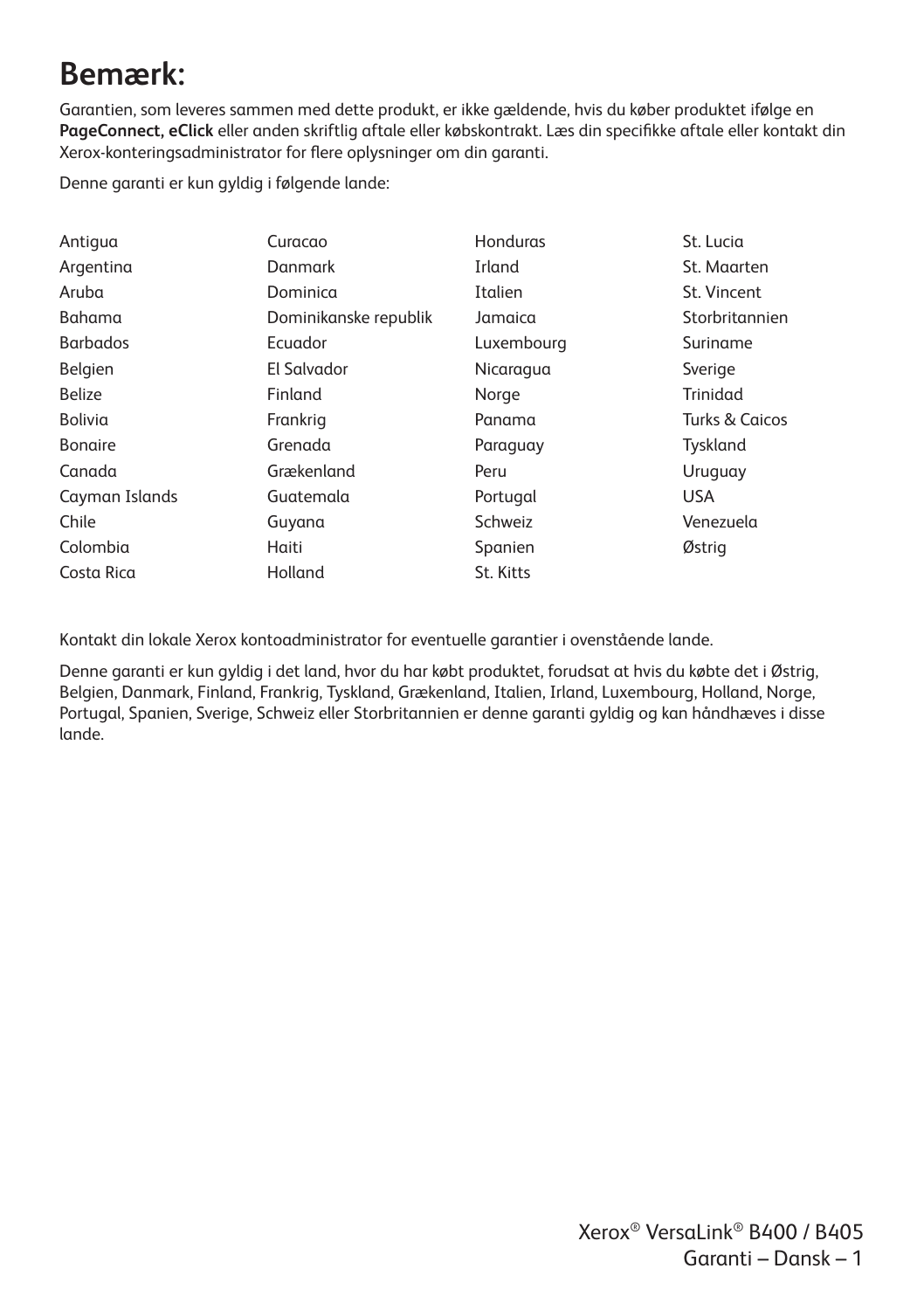### **Produktgaranti**

Xerox garanterer, at **VersaLink B400 / B405** og alle dens forbrugsstoffer, rutinevedlige-holdelsesdele og tilbehør/opgraderinger (relaterede dele) leveres defektfri i nedenstående perioder:

**Produktet**: En periode på 1år fra leveringsdatoen.

**Forbrugsstoffer** (blæk og toner): Indtil originalblæk eller -toner er opbrugt. (Elementet er ikke dækket, når meddelelsen om lav toner eller udskiftning af toner vises).

**Rutinevedligeholdelsesdele** (se betjeningsvejledningen for specifikke eksempler): Perioden for den resterende produktgaranti eller 90 dage efter installationsdatoen (den som er længst), undtagen hvor længere perioder er påkrævet ifølge lovgivning (dækkes ikke, når meddelelsen om endt levetid vises).

**Tilbehør/opgraderinger** (f.eks. hukommelse, stort magasin (HCF), etc.): Perioden for den resterende produktgaranti eller 90 dage efter købsdato (den som er længst), undtagen hvor længere perioder er påkrævet ifølge lovgivning.

**Tilbehør** (f.eks. rengøringsenheder, kabinet, etc.): 90 dage fra købsdatoen undtagen, hvor længere perioder er påkrævet ifølge lovgivningen.

Hvis produktet bliver defekt i garantiperioeden, vil Xerox enten:

- (1) reparere produktet gratis via telefonisk support eller service på stedet
- (2) erstatte produktet med et nyt produkt eller et tilsvarende produkt med samme levetid, værdi og/eller kapacitet eller
- (3) refundere købsprisen minus et rimeligt beløb for anvendelse, når produktet returneres.

Xerox anbefaler, at kunden først anvender de materialer, som leveres sammen med produktet, udfører produktdiagnostics, ser information på webstedet og evt. support via e-mail. Hvis dette ikke er muligt, skal kunden (for at sikre service ifølge denne garanti) ringe til Xerox Telephone Support eller en af Xeroxs autoriserede servicerepræsentanter for at gøre dem opmærksomme på defekten, før garantien udløber. Kunden skal give den nødvendige hjælp og assistance til Telephone Support-personalet for at prøve at løse problemet.

Hvis Telephone Support-personalet ikke kan løse problemet, udfører Xerox eller en af deres autoriserede servicerepræsentanter gratis en garantireparation hos kunden.

- Denne service er tilgængelig i USA, Canada, Østrig, Belgien, Danmark, Finland, Frankrig, Tyskland, Grækenland, Holland, Irland, Italien, Luxembourg, Norge, Portugal, Spanien, Sverige, Schweiz og Storbritannien for produkter, som er købt i disse lande.
- Uden for landene nævnt ovenfor er denne service tilgængelig inden for de almindelige serviceområder i købslandet.

Xerox forbeholder sig ret til at kræve betaling for "på-stedet"-service i usædvanlige tilfælde.

Nærmere beskrivelse af almindelige "på-stedet"-serviceområder oplyses af det lokale Xerox Customer Support-center eller en autoriseret Xerox-distributør. Denne form for service bestemmes af Xerox eller deres autoriserede servicerepræsentanter.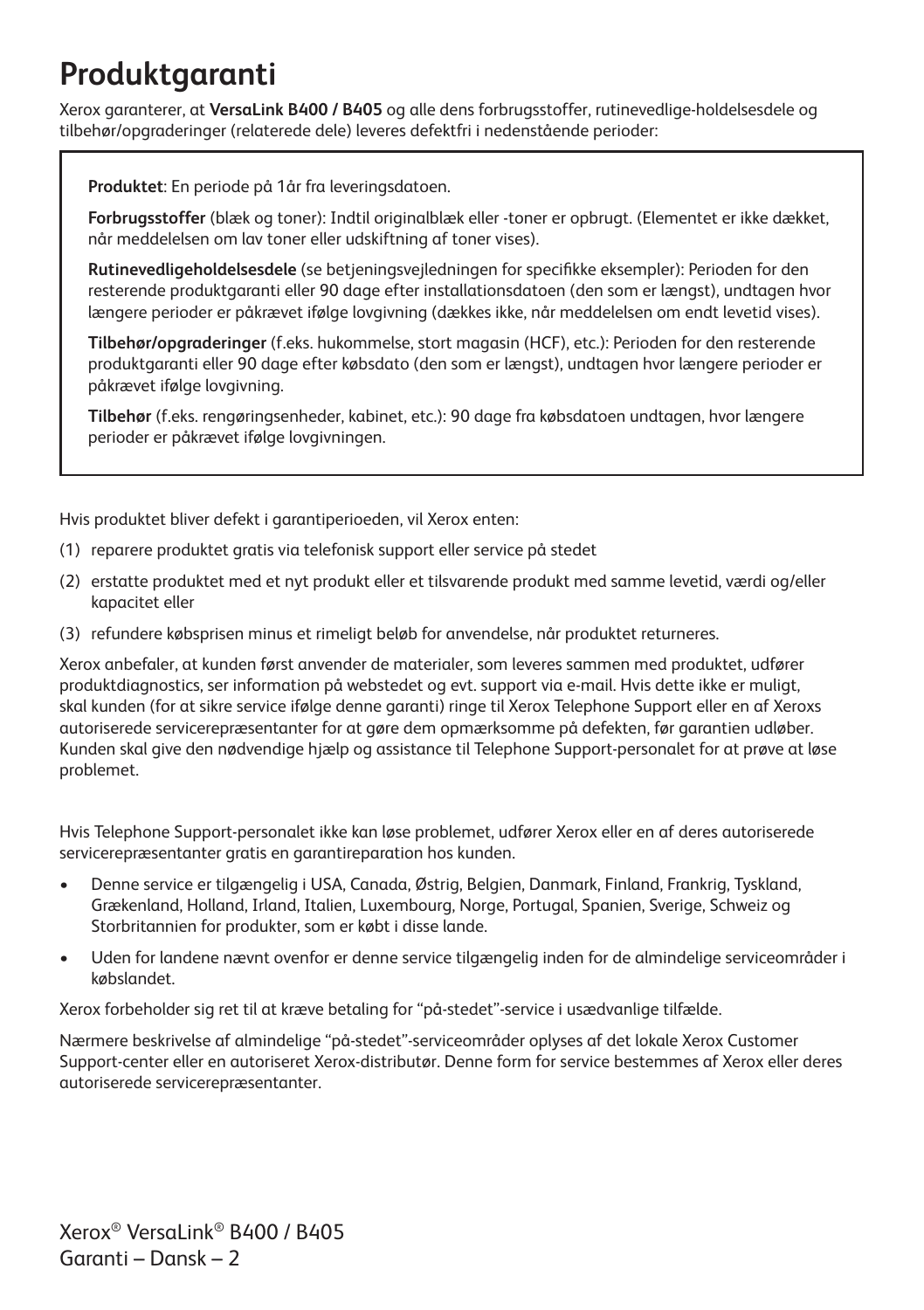Hvis kundens produkt indeholder funktioner, som giver Xerox eller deres autoriserede service-repræsentanter mulighed for at diagnosticere og reparere produktet eksternt, kan Xerox bede kunden, om tilladelse til sådan ekstern adgang til produktet.

I forbindelse med vedligeholdelse af produktet kan Xerox anvende nye eller dele, som svarer til nye dele, komponenter eller produkter. Alle defekte dele, komponenter og produkter bliver Xeroxs ejendom. Xerox kan kræve, at visse dele eller komponenter returneres til et angivet Xerox-depot eller den Xerox-repræsentant, hvor delen, komponenten eller produktet blev købt. Returnering og krav håndteres i overensstemmelse med den aktuelle Xerox-procedure.

Disse garantier gælder ikke for defekter, fejl eller skader, som skyldes ukorrekt anvendelse eller vedligeholdelse. Xerox er ikke forpligtet til at udføre følgende garantier:

- **a) At reparere skader, fejl eller forringelse af ydeevne, som skyldes anvendelse af ikke-Xeroxforbrugsstoffer eller anvendelse af Xerox-forbrugsstoffer, som ikke er angivet til brug i dette produkt;**
- b) At reparere skader, som skyldes forsøg af andet personale end Xerox-personale eller Xeroxrepræsentanter på at installere, reparere eller servicere produktet, medmindre det angives direkte af en Xerox-repræsentant;
- c) At reparere skader, fejl eller forringelse af ydeevne, som skyldes ukorrekt anvendelse eller tilslutning til ukompatibelt udstyr eller hukommelse;
- d) At reparere en del, som er blevet ændret eller integreret med andre produkter, hvis resultatet af sådan ændring eller integration gør serviceringen af produktet sværere og tager længere tid eller forringer produktets ydeevne eller driftskapacitet;
- e) At udføre produktvedligeholdelse eller rengøring eller reparere skader, fejl eller forringelse af ydeevne, som skyldes manglende vedligeholdelse og rengøring som beskrevet i betjeningsvejledningen eller anden kundedokumentation;
- f) At reparere skader, fejl eller forringelse af ydeevne, som skyldes anvendelse af produktet i et miljø, som ikke overholder de driftsspecifikationer, der er beskrevet i produktdokumentationen;
- g) At reparere skader, fejl eller forringelse af ydeevne, som skyldes fejl på at klargøre og transportere produktet korrekt, som beskrevet i produktdokumentationen;
- h) At reparere skader, fejl eller forringelse af ydeevne, som skyldes naturfænomener, terrorisme, eksplosioner, oversvømmelse, brand, krig og optøjer;
- i) At reparere dette produkt efter endt levetid;
- j) At erstatte dele som er blevet fyldt op eller brugt op eller som er blevet brugt ukorrekt eller ændret;
- k) At installere erstatningsdele, som anses for værende brugerudskiftelige;
- l) At understøtte software, som ikke leveres af Xerox;
- m) At levere software- eller firmwareopdateringer eller -opgraderinger.

Enhver service, som er beskrevet i ovenstående liste og som leveres af Xerox på kundens anmodning, faktureres af Xerox ifølge de gældende priser for de relevante komponenter, arbejdstid og transport.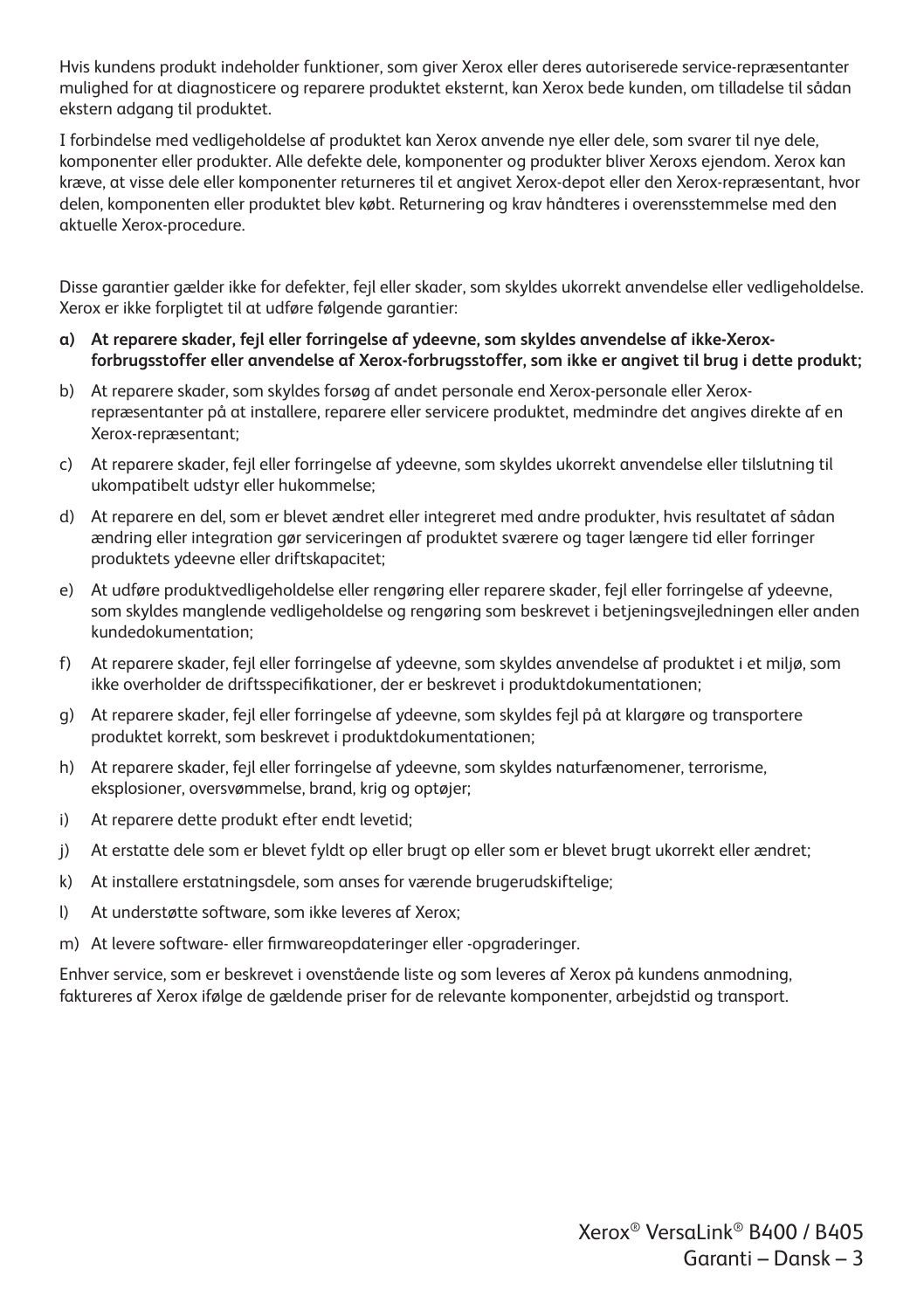OVENSTÅENDE GARANTIER GIVES AF XEROX FOR DETTE PRODUKT OG RELATEREDE DELE I STEDET FOR ANDRE GARANTIER DET VÆRENDE ENTEN DIREKTE ELLER INDIREKTE. XEROX OG DERES SÆLGERE FRASIGER SIG ETHVERT ANSVAR FOR GARANTIER FOR BRUGBARHED TIL ET BESTEMT FORMÅL ELLER LIGNENDE STANDARDER IFØLGE GÆLDENDE LOVGIVNING. XEROXS ANSVAR FOR AT REPARERE, ERSTATTE ELLER REFUNDERE DEFEKTE PRODUKTER ELLER RELATEREDE DELE ER DEN ENESTE RET, SOM GIVES TIL KUNDER, DER IKKE OVERHOLDER DISSE GARANTIER.

Visse stater, områder eller lande tillader ikke ekskludering eller begrænsning af hændelige eller påfølgende skader eller ekskludering eller begrænsning af varighed for garantier eller forhold, så ovenstående ekskluderinger eller begrænsninger gælder måske ikke for dig. Denne garanti giver dig specifikke juridiske rettigheder og du har måske også andre rettigheder gældende for din region, område eller land.

I DEN GRAD SOM DET ER TILLADT IFØLGE LOKAL LOVGIVNING, BORTSET FRA DE FORPLIGTELSER SOM ER BESKREVET I DENNE GARANTI, ER HVERKEN XEROX ELLER DERES FORHANDLERE PÅ NOGEN MÅDE ANSVARLIGE FOR INDIREKTE, SPECIELLE, HÆNDELIGE ELLER PÅFØLGENDE SKADER (INKL. TAB AF PROFIT) UANSET OM DET ER BASERET PÅ KONTRAKT, SVIE OG SMERTE ELLER ANDEN JURIDISK TEORI OG UANSET OM XEROX ELLER DERES FORHANDLERE HAVDE FORUDGÅENDE KENDSKAB TIL MULIGHED FOR SÅDANNE **SKADER** 

For oplysninger om softwaregaranti skal du se slutbrugeraftalen, som leveres sammen med softwaren.

Hvis du er en australsk forbruger, bør du være opmærksom på, at Trade Practices Act 1974 og tilsvarende stat og regional lovgivning (omtales i det følgende som "the Acts") indeholder specielle provisioner, som er designet til at beskytte australske forbrugere. Der er intet i Fuji Xeroxs garantier, som ekskluderer eller begrænser applikation af dele i "the Acts", hvor dette overtræder "the Acts" eller gør dele af nærværende garanti ugyldig. I denne garanti vil en indforstået begrænsning eller garanti, hvis eksklusion fra en kontrakt med en "Kunde" (som angivet i "the Acts") tilsidesætter provisioner i "the Acts" eller betyder, at dele af eller hele garantien bliver ugyldig, kaldes for en "ikke-ekskluderbar betingelse". I den grad som det er lovligt, er Fuji Xeroxs eneste ansvar til kunden for overtrædelse af en "ikke-ekskluderbar betingelse" (inkl. påfølgende tab, som kunden måtte lide) begrænset, bortset fra ovenstående forhold, at enten (afgøres af Fuji Xerox) erstatte eller reparere produktet eller levere et tilsvarende produkt eller betale omkostningerne for levering af service på basis af hvilken overtrædelse, der er begået. På basis af ovenstående ekskluderes alle forhold og garantier, som enten ville eller kunne være inkluderet i en kundekontakt.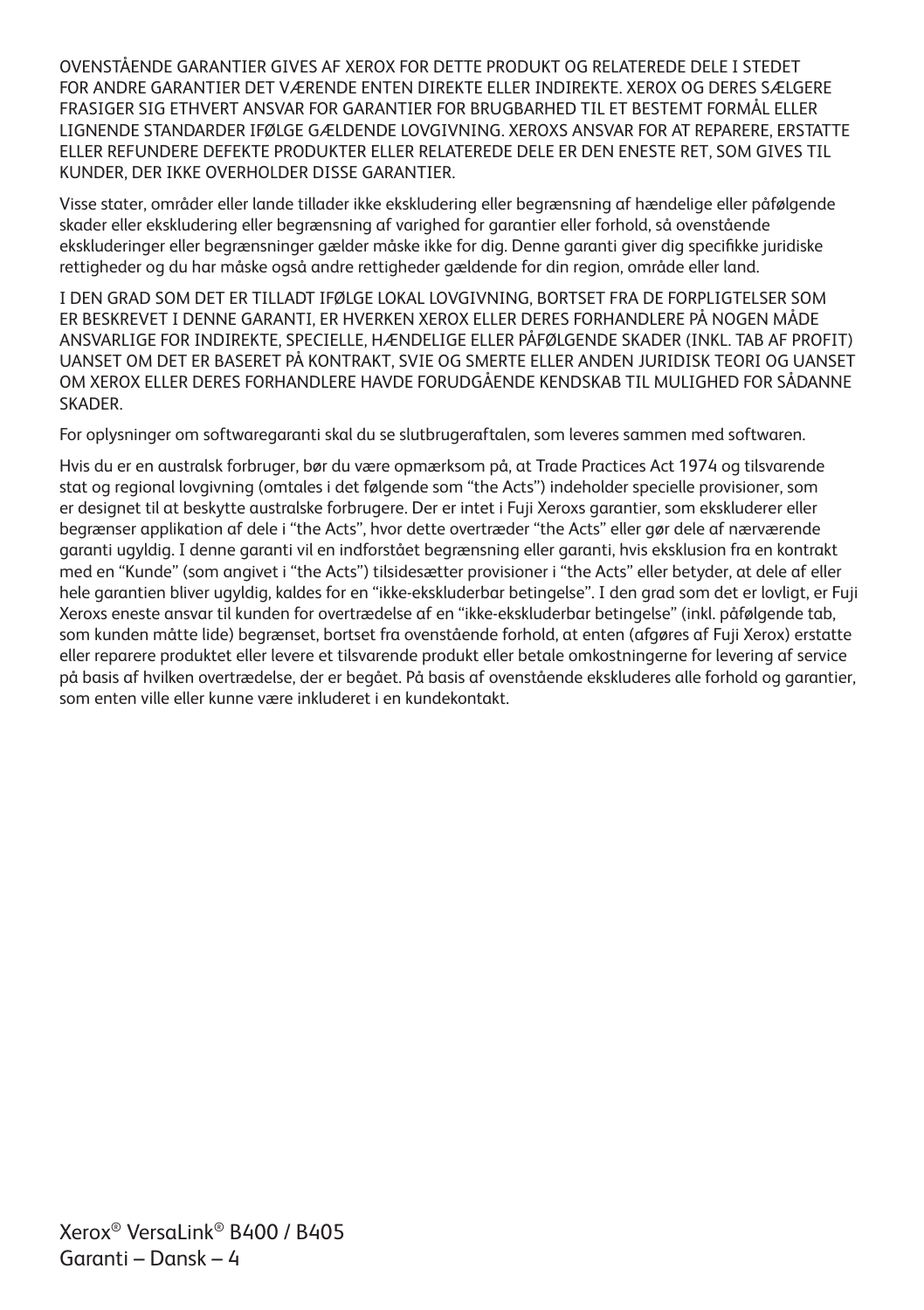# **Obs:**

Det kan være at garantien som følger med dette produktet, ikke gjelder hvis du anskaffet produktet med en avtale av typen **PageConnect** eller **eClick** eller annen skriftlig avtale eller kjøpsplan. Se avtalen du har med Xerox, eller kontakt Xerox-forhandleren din hvis du vil ha fullstendig informasjon om en eventuell garanti.

Denne garantien er bare gyldig i følgende land:

| Antigua         | Curacao          | <b>Honduras</b> | St. Kitts                 |
|-----------------|------------------|-----------------|---------------------------|
| Argentina       | Danmark          | Irland          | St. Lucia                 |
| Aruba           | Dominica         | Italia          | St. Maarten               |
| Østerrike       | Den dominikanske | Jamaica         | St. Vincent               |
| <b>Bahamas</b>  | republikk        | Luxemburg       | Surinam                   |
| <b>Barbados</b> | Ecuador          | Nederland       | Sverige                   |
| Belgia          | El Salvador      | Nicaragua       | <b>Sveits</b>             |
| <b>Belize</b>   | Finland          | Norge           | St. Vincent               |
| Bolivia         | Frankrike        | Panama          | Trinidad                  |
| <b>Bonaire</b>  | Tyskland         | Norge           | <b>Turks &amp; Caicos</b> |
| Canada          | Grenada          | Panama          | Storbritannia og Nord-    |
| Cayman-øyene    | Guatemala        | Paraguay        | Irland                    |
| Chile           | Hellas           | Peru            | USA.                      |
| Colombia        | Guyana           | Portugal        | Uruguay                   |
| Costa Rica      | Haiti            | Spania          | Venezuela                 |

Når det gjelder garantier, om noen, for land som ikke er oppført over, vennligst ta kontakt med din lokale Xerox kundeansvarlig .

Denne garantien er kun gyldig og tvangskrafti i det landet du kjøpte produktet, under forutsetning at, om du kjøpte produktet i Belgia, Danmark, Finland, Frankrike, Hellas, Italia, Irland, Luxemburg, Nederland, Norge, Portugal, Spania, Sverige, Sveits og Storbritannia og Nord-Irland, Tyskland og Østerrike, denne garantien er gyldig og tvangskraftig i disse landene.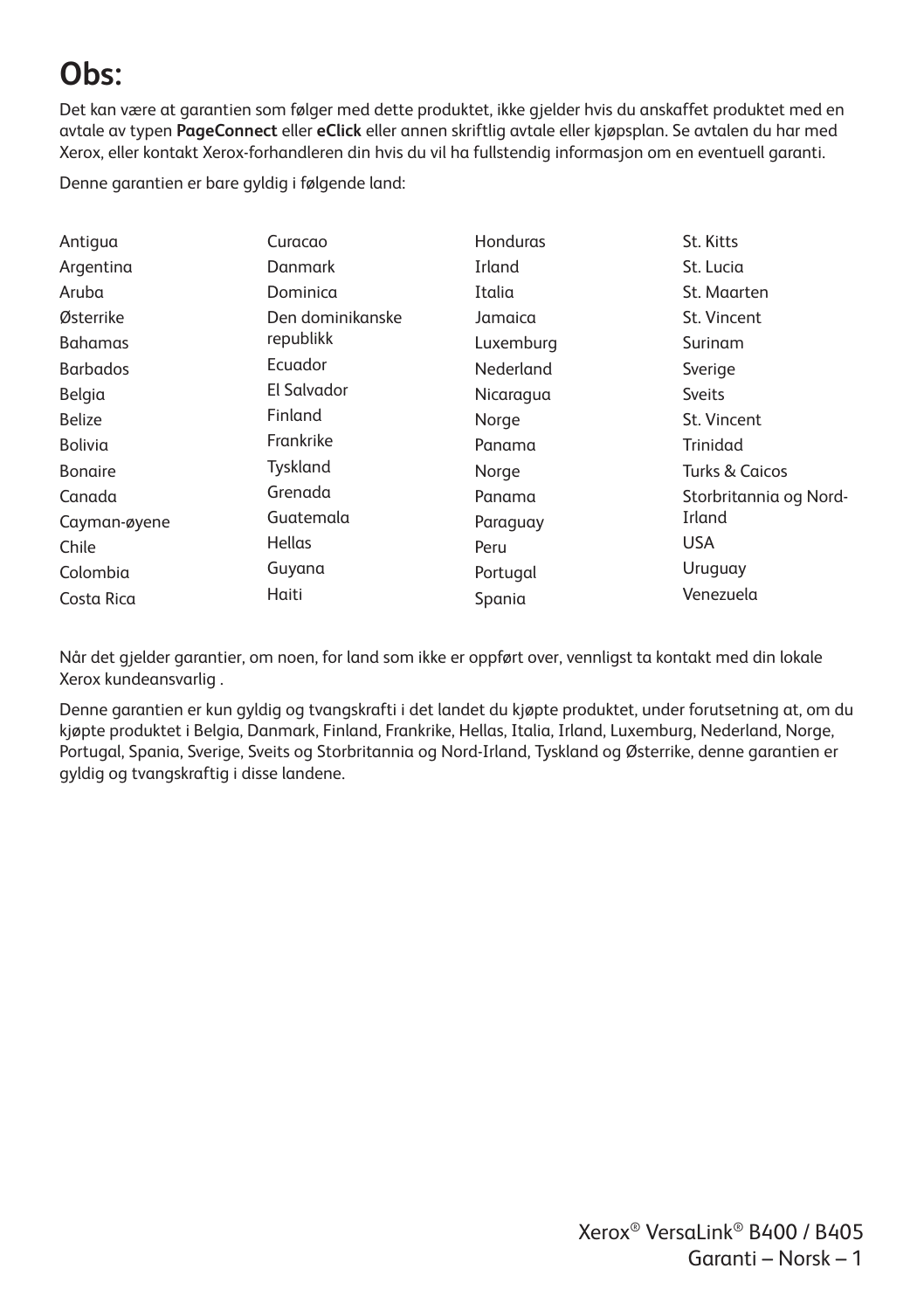# **Produktgaranti**

Xerox garanterer at **VersaLink B400 / B405** og tilhørende forbruksmateriell, kundeutskiftbare deler og tillegg/ oppgraderinger (relaterte enheter) ikke har defekte materialer eller mangelfull utførelse i tidsrommene som er oppgitt nedenfor:

**Produkt**: et tidsrom på ett (1) år fra forsendelsesdatoen.

**Forbruksmateriell** (blekk og toner): til det opprinnelige blekket eller den opprinnelige toneren er oppbrukt. (Dette elementet dekkes ikke etter at meldingen om lite blekk/toner eller at levetiden har utløpt, vises.)

**Kundeutskiftbare deler** (eksempler finnes i dokumentasjonen for produktet): resten av tidsrommet produktgarantien gjelder for, eller 90 dager fra installasjonsdatoen for den utskiftbare delen, avhengig av hvilket tidsrom som er lengst, unntatt når et lengre tidsrom er nødvendig ifølge lov. (Dette elementet dekkes ikke etter at meldingen om at levetiden har utløpt, vises.)

**Tillegg/oppgraderinger** (for eksempel minne, stormagasin osv.): resten av tidsrommet produktgarantien gjelder for, eller 90 dager fra innkjøpsdatoen, avhengig av hvilket tidsrom som er lengst, unntatt når et lengre tidsrom er nødvendig ifølge lov.

**Tilbehør** (for eksempel traller, støvdeksler, rensesett osv.): 90 dager fra innkjøpsdato unntatt når lengre tidsrom er nødvendig ifølge lov.

Hvis produktet viser seg å være defekt i løpet av garantiperioden, vil Xerox, etter eget valg, gjøre følgende:

- (1) reparere produktet ved hjelp av telefonsupport eller service på stedet uten omkostninger for deler eller arbeid,
- (2) erstatte produktet med et nytt produkt eller et likeverdig produkt som er like gammelt, har samme verdi og/eller samme funksjoner eller
- (3) refundere beløpet som er betalt for produktet, minus en rimelig godtgjørelse for bruk, ved innlevering.

Xerox anbefaler at kunden først bruker støttemateriell som ble levert sammen med produktet, produktdiagnose, informasjon på Internett og e-postsupport. Hvis problemet ikke løses, må kunden for å få service i henhold til denne garantien melde fra til Xerox Telefonsupport eller en autorisert servicetekniker om defekten før garantiperioden utløper. Kunder må yte nødvendig bistand til støttepersonell slik at problemene kan løses.

Hvis problemene ikke løses ved hjelp av telefonsupport, skal Xerox eller en autorisert servicetekniker utføre garantireparasjon hos kunden kostnadsfritt slik det beskrives nedenfor.

- Service er tilgjengelig i det alminnelige serviceområdet i USA, Canada, Østerrike, Belgia, Finland, Frankrike, Tyskland, Hellas, Nederland, Irland, Italia, Luxemburg, Norge, Portugal, Danmark, Spania, Sverige, Sveits og Storbritannia for produkter som er anskaffet i disse landene.
- Utenfor landene som er nevnt over, er service tilgjengelig i det alminnelige serviceområdet i landet produktet ble anskaffet i.

Xerox forbeholder seg retten til å ta betalt for service i spesielle tilfeller.

En beskrivelse av det alminnelige området for service på stedet kan innhentes fra Xerox Kundesupport lokalt eller en autorisert Xerox-distributør. Service på stedet tilbys etter Xerox' eller den autoriserte serviceteknikerens eget skjønn.

Xerox® VersaLink® B400 / B405 Garanti – Norsk – 2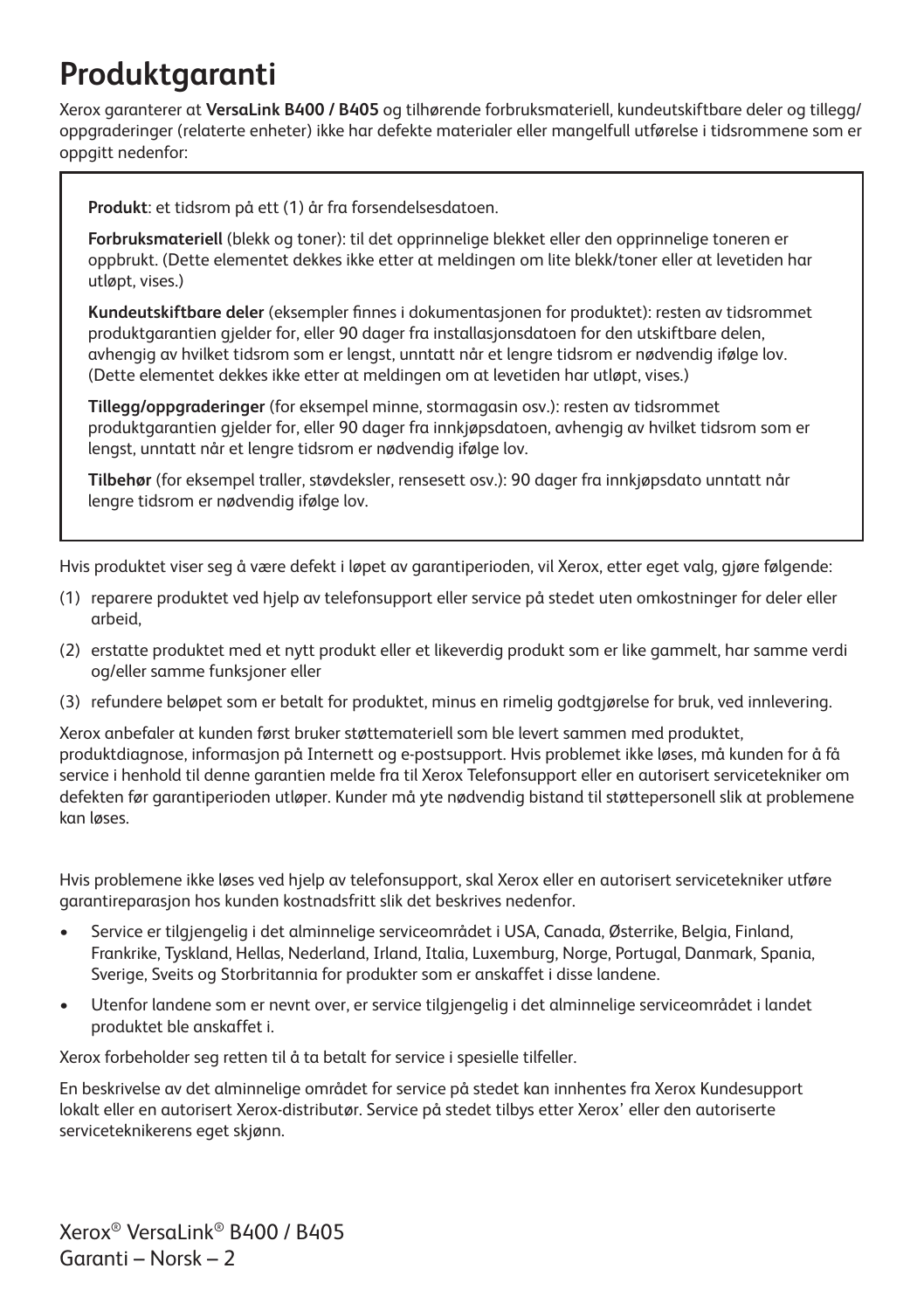Hvis kundens produkt har funksjoner som gjør at Xerox eller en autorisert servicetekniker kan utføre diagnose og rette opp problemer med produktet eksternt, kan Xerox anmode om at kunden tillater slik ekstern tilgang til produktet.

Når det gjelder vedlikehold av produktet, kan Xerox bruke nye, reproduserte eller reparerte deler, enheter eller produkter. Alle defekte deler, enheter og produkter tilhører Xerox. Xerox kan kreve at deler, enheter og produkter returneres til et bestemt Xerox-depot eller til Xerox-representanten som delen, enheten eller produktet opprinnelig ble anskaffet fra. Retur og krav vil bli håndtert i henhold til gjeldende prosedyre hos Xerox.

Denne garantien gjelder ikke for defekter, feil eller skader som skyldes urettmessig bruk eller mangelfull(t) eller feil vedlikehold og behandling. Xerox skal under denne garantien ikke være forpliktet til:

- **a) å reparere skade, feil eller redusert ytelse som skyldes bruk av rekvisita eller forbruks-materiell fra andre enn Xerox eller bruk av rekvisita fra Xerox som ikke er spesifisert for bruk med dette produktet;**
- b) å reparere skade som er et resultat av forsøk av andre personer enn Xerox-representanter på å installere, reparere eller utføre service på produktet, med mindre de er veiledet av en Xerox-representant;
- c) å reparere skade, feil eller redusert ytelse som er et resultat av urettmessig bruk eller tilkopling til utstyr eller minne som ikke er kompatibelt;
- d) å reparere et element som er endret eller integrert med andre produkter, når en slik endring eller integrering fører til at service av produktet tar mer tid og blir vanskeligere å utføre eller at ytelse eller pålitelighet blir redusert;
- e) å utføre vedlikehold eller rengjøring av produktet eller reparere skade, feil eller redusert ytelse som er et resultat av mangel på vedlikehold eller rengjøring av produktet slik det foreskrives i publisert produktmateriale;
- f) å reparere skade, feil eller redusert ytelse som er et resultat av bruk av produktet i omgivelser som ikke oppfyller driftsspesifikasjonene som er oppgitt i dokumentasjonen for produktet;
- g) å reparere skade, feil eller redusert ytelse som er et resultat av mangel på riktig klargjøring og transport av produktet slik det foreskrives i publisert produktmateriale;
- h) å reparere skade, feil eller redusert ytelse som er et resultat av naturkatastrofer, terrorisme, eksplosjon, oversvømmelse, brann, krigshandlinger eller opprør;
- i) å reparere dette produktet etter at kapasitetsgrensen er oversteget;
- j) å erstatte elementer som er fylt på, brukt opp, behandlet feil, brukt feil eller endret på en eller annen måte;
- k) å installere erstatningsenheter som regnes for å være kundeutskiftbare enheter;
- l) å gi støtte til programvare som ikke er levert av Xerox;
- m) å sørge for oppdateringer eller oppgraderinger av programvare eller fastvare.

All service som er oppført i listen over og utført av Xerox på forespørsel fra kunden, vil bli fakturert kunden i henhold til Xerox' gjeldende satser for deler, arbeid og reise.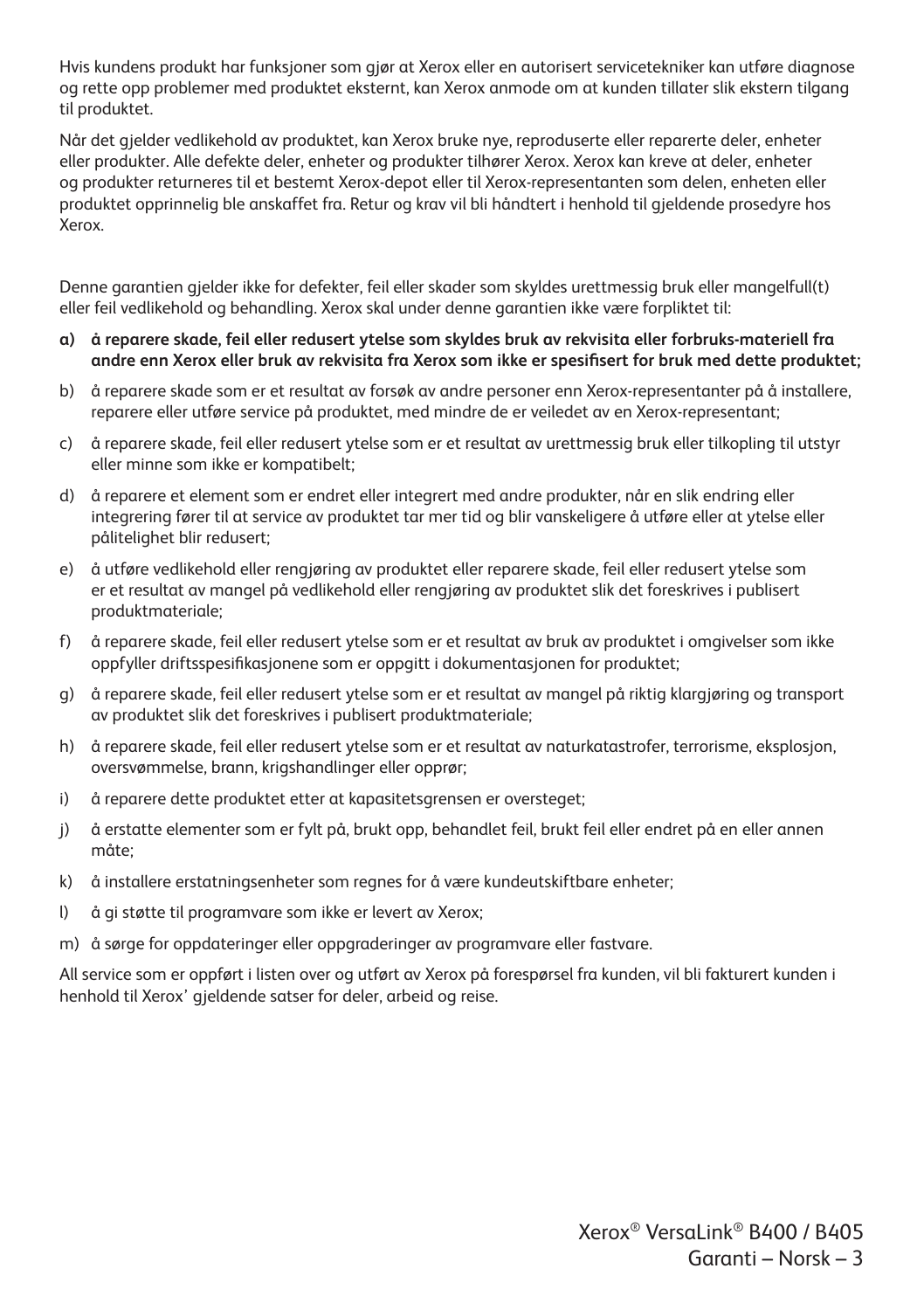GARANTIENE OVER ER GITT AV XEROX NÅR DET GJELDER DETTE PRODUKTET OG RELATERTE ELEMENTER I STEDET FOR ANDRE GARANTIER, DIREKTE ELLER IMPLISITTE. XEROX OG XEROX' LEVERANDØRER FRASKRIVER SEG ALLE IMPLISITTE GARANTIER FOR SALGBARHET ELLER EGNETHET FOR ET BESTEMT FORMÅL ELLER ENHVER LIKNENDE STANDARD SOM ER PÅLAGT AV AKTUELL LOVGIVNING. XEROX' ANSVAR FOR Å REPARERE, ERSTATTE ELLER REFUNDERE DEFEKTE PRODUKTER OG RELATERTE ELEMENTER ER DET ENESTE RETTSMIDDELET KUNDEN HAR NÅR DET GJELDER BRUDD PÅ DISSE GARANTIENE.

Enkelte stater, provinser og land tillater ikke utelatelse eller begrensning av tilfeldige skader eller følgeskader eller utelatelser eller begrensninger som gjelder varighet av implisitte garantier eller betingelser, slik at det kan være at begrensningene eller utelatelsene over, ikke gjelder for deg. Denne garantien gir deg bestemte juridiske rettigheter, og du kan også ha andre rettigheter som avhenger av stat, provins eller land.

I DEN GRAD DET ER TILLATT I HENHOLD TIL LOKALE LOVER, UNNTATT FORPLIKTELSENE SOM ER FREMSATT I DENNE GARANTIEN, SKAL XEROX OG XEROX' LEVERANDØRER IKKE I NOE TILFELLE VÆRE ANSVARLIGE FOR INDIREKTE, SPESIELL ELLER TILFELDIG SKADE ELLER FØLGESKADE (INKLUDERT TAP AV FORTJENESTE) ENTEN DE ER BASERT PÅ KONTRAKT, SUBJEKTIVT ANSVAR ELLER ANNEN JURIDISK TEORI OG UAVHENGIG OM XEROX ELLER XEROX' LEVERANDØR HAR OPPLYST OM MULIGHETEN FOR SLIK SKADE PÅ FORHÅND.

Når det gjelder programvaregarantien, henvises det til sluttbrukerlisensen som følger med programvaren.

Hvis du er en australsk forbruker, må du være klar over at Trade Practices Act 1974 og tilsvarende lovgivning for stat og territorium (samlet kalt «the Acts») inneholder spesielle bestemmelser som er utformet for å beskytte australske forbrukere. Ikke noe i garantien fra Fuji Xerox utelukker eller begrenser anvendelsen av bestemmelser i noen av «the Acts», uansett om det vil stride mot «the Acts» eller forårsake at en del i denne garantien blir ugyldig. I denne garantien vil en implisitt betingelse eller garanti, og utelatelsen av en slik fra en kontrakt med en «forbruker» (slik det er definert i «the Acts»), stride mot bestemmelsene i «the Acts» eller forårsake at en del av eller hele garantien blir ugyldig, kalt en «Non-excludable Condition». I den fulle utstrekning det er tillatt ved lov, er Fuji Xerox' eneste og totale ansvar overfor kunden for et brudd på en «Non-excludable Condition» (inkludert driftstap som kunden har) begrenset, unntatt når annet er oppgitt her, (etter Fuji Xerox' eget valg) å erstatte eller reparere varene, eller levere tjenestene på nytt eller dekke kostnadene ved ny levering av tjenestene, med hensyn til hva bruddet gjelder. I henhold til det som er oppgitt over, er alle betingelser og garantier som er eller på annen måte kan være underforstått i en kundekontrakt, enten ved lov, andre omstendigheter, praksis i bransjen eller annet, unntatt.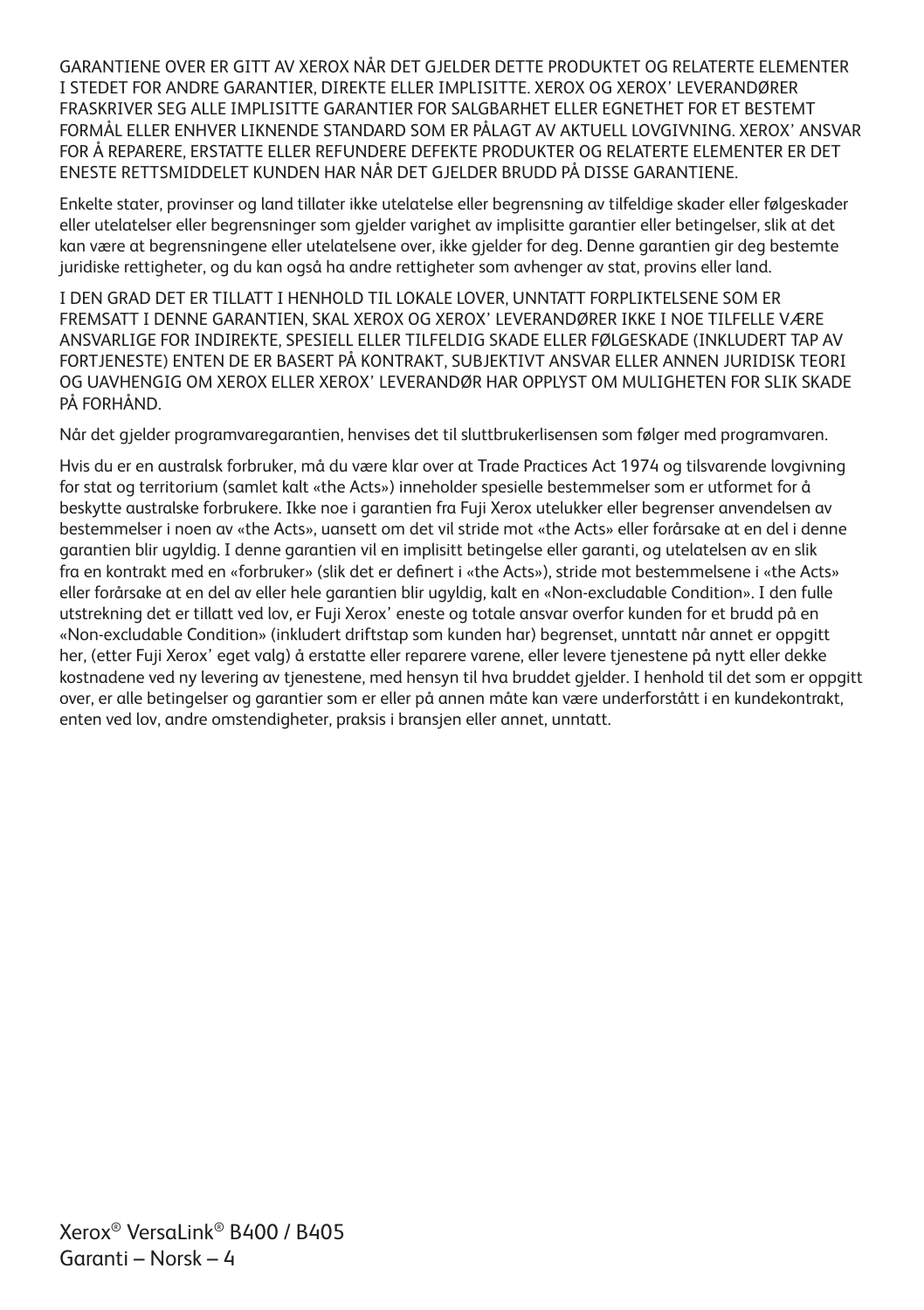# **Huom:**

Tämän tuotteen mukana seuraava takuutodistus ei mahdollisesti ole voimassa, jos tuote ostetaan **PageConnect** tai **eClick**-sopimuksen, muun kirjallisen sopimuksen tai hankintasuunnitelman alaisena. Tarkistakaa oma sopimuksenne tai ottakaa yhteyttä Xerox® Account Manageriin, jos haluatte tarkempia tietoja takuustanne.

Tämä takuu on voimassa seuraavissa maissa:

| Antiqua             | Costa Rica     | Guyana          | Espanja                |
|---------------------|----------------|-----------------|------------------------|
| Argentiina          | Curacao        | Haiti           | St. Kitts              |
| Aruba               | Tanska         | <b>Honduras</b> | St. Lucia              |
| Itävalta            | Dominica       | Irlanti         | St. Maarten            |
| <b>Bahamasaaret</b> | Dominikaaninen | Italia          | St. Vincent            |
| <b>Barbados</b>     | tasavalta      | Jamaika         | Suriname               |
| Belgia              | Ecuador        | Luxemburg       | Ruotsi                 |
| <b>Belize</b>       | El Salvador    | Alankomaat      | Sveitsi                |
| Bolivia             | Suomi          | Nicaragua       | Trinidad               |
| <b>Bongire</b>      | Ranska         | Norja           | Turks- ja Caicossaaret |
| Kanada              | Saksa          | Panama          | Yhdistynyt             |
| Caymansaaret        | Grenada        | Paraguay        | kuningaskunta          |
| Chile               | Guatemala      | Peru            | Yhdysvallat            |
| Kolumbia            | Kreikka        | Portugali       | Uruguay                |
|                     |                |                 | Venezuela              |

Muissa maissa ota takuuasioissa yhteyttä paikalliseen Xerox®-asiakaspalveluun.

Tämä takuu on voimassa vain tuotteen ostomaassa; sillä edellytyksellä, että tuote on ostettu Alankomaista, Belgiasta, Espanjasta, Irlannista, Italiasta, Itävallasta, Kreikasta, Luxemburgista, Norjasta, Portugalista, Ranskasta, Ruotsista, Saksasta, Suomesta, Sveitsistä, Tanskasta tai Yhdistyneestä kuningaskunnasta, takuu on voimassa näissä maissa.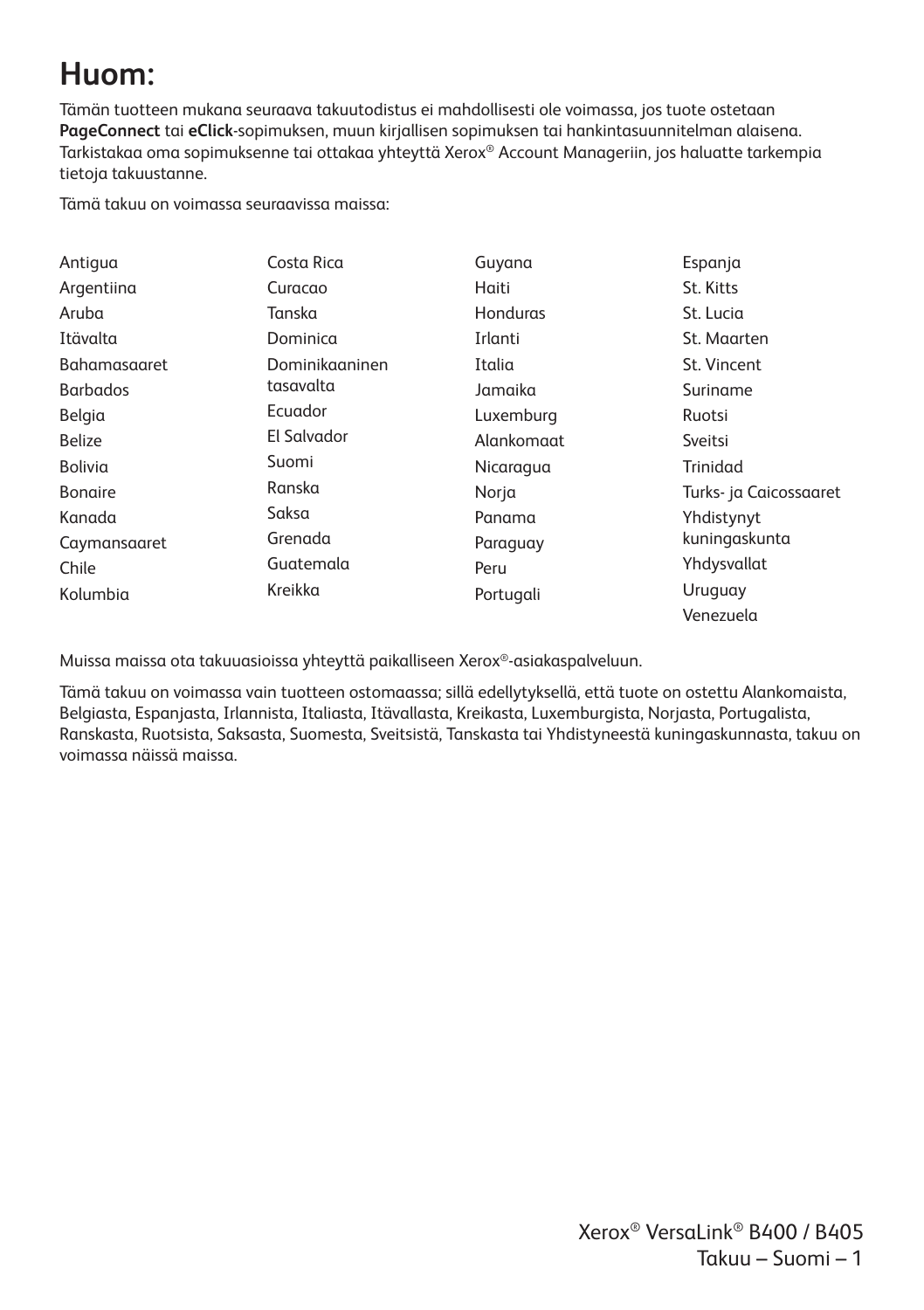# **Tuotetakuu**

Xerox takaa, että **VersaLink B400 / B405** -tuote ja sen kulutustarvikkeet, huoltotarvikkeet, valinnaiset lisälaitteet ja päivitykset (oheistarvikkeet) eivät sisällä materiaali- tai valmistusvikoja. Takuun voimassaoloaika on määritelty alla:

**Tuote**: yksi (1) vuosi toimituspäivämäärästä alkaen.

**Kulutustarvikkeet** (muste tai värijauhe): niin kauan, kunnes laitteen mukana toimitettu muste tai värijauhe on kulutettu. (Takuu ei koske näitä tarvikkeita sen jälkeen, kun laite on ilmoittanut niiden olevan lopussa.)

**Vaihto-osat** (esimerkkejä näistä vaihto-osista on tuotteen käyttöohjeissa): tuotteen jäljellä oleva takuuaika tai 90 päivää kyseisen osan asennuspäivämäärästä, sen mukaan kumpi näistä on pidempi aika, paitsi sellaisissa tapauksissa, kun laki vaatii pidempää takuuaikaa. (Takuu ei koske näitä osia sen jälkeen, kun laite on ilmoittanut niiden käyttöiän olevan lopussa.)

**Valinnaiset lisälaitteet/päivitykset** (kuten muisti, iso paperialusta, jne.): itse tuotteen voimassa oleva takuuaika tai 90 päivää hankintapäivämäärästä, sen mukaan kumpi näistä on pidempi aika, paitsi sellaisissa tapauksissa, että laki vaatii pidempää takuuaikaa.

**Lisävarusteet** (kuten telineet, pölysuojat, puhdistuspaketit, ym.): 90 päivää hankintapäivämäärästä, paitsi sellaisissa tapauksissa, kun laki vaatii pidempää takuuaikaa.

Jos tuote osoittautuu virheelliseksi takuun aikana, Xerox toimii harkintansa mukaisesti jollakin seuraavista tavoista:

- (1) korjaa tuotteen puhelintuen avulla tai paikan päällä, ilman minkäänlaista maksua osista tai työstä,
- (2) vaihtaa tuotteen uuteen tuotteeseen tai iältään, arvoltaan ja/tai toiminnoiltaan vastaavaan tuotteeseen, tai
- (3) palauttaa tuotteesta maksetun hinnan, josta voidaan vähentää kohtuullinen summa tuotteen käytöstä, tuotteen palautuksen yhteydessä.

Xerox suosittelee, että Asiakas käyttää ensin hyväkseen tuotteen mukana seurannutta tukimateriaalia, tuotteen diagnostiikkaa, Internetistä löytyvää tietoa ja sähköpostitukea. Jos tämä ei auta, saadakseen tämän takuun alaisia palveluja Asiakkaan on ilmoitettava viasta ennen takuuajan päättymistä Xeroxin® puhelintukihenkilölle tai valtuutetulle huoltoedustajalle. Asiakas antaa puhelintukihenkilölle ongelmien ratkaisuun tarvittavaa apua.

Jos ongelma ei ratkea puhelintuen avulla, Xerox tai valtuutettu huoltoedustaja suorittaa takuukorjauksen asiakkaan luona ilman maksua alla olevan mukaisesti.

- Huoltopalveluja on saatavana tavallisilla huoltoalueilla Alankomaissa, Belgiassa, Espanjassa, Irlannissa, Iso-Britanniassa, Italiassa, Itävallassa, Kanadassa, Kreikassa, Luxemburgissa, Norjassa, Portugalissa, Ranskassa, Ruotsissa, Saksassa, Suomessa, Sveitsissä, Tanskassa ja Yhdysvalloissa tuotteille, jotka on ostettu kyseisessä maassa.
- Yllä mainittujen maiden ulkopuolella huoltopalveluja on saatavana tavallisilla huoltoalueilla ostomaassa.

Xerox pidättää itsellään oikeuden laskuttaa huollosta poikkeuksellisissa tapauksissa.

Kuvaus normaalista paikan päällä -huoltoalueesta on saatavana Xeroxin asiakaspalvelusta tai valtuutetuilta Xerox-jälleenmyyjiltä. Paikan päällä tapahtuva huolto suoritetaan Xeroxin tai sen valtuuttaman huoltoedustajan harkinnan varaisesti.

Xerox® VersaLink® B400 / B405 Takuu – Suomi – 2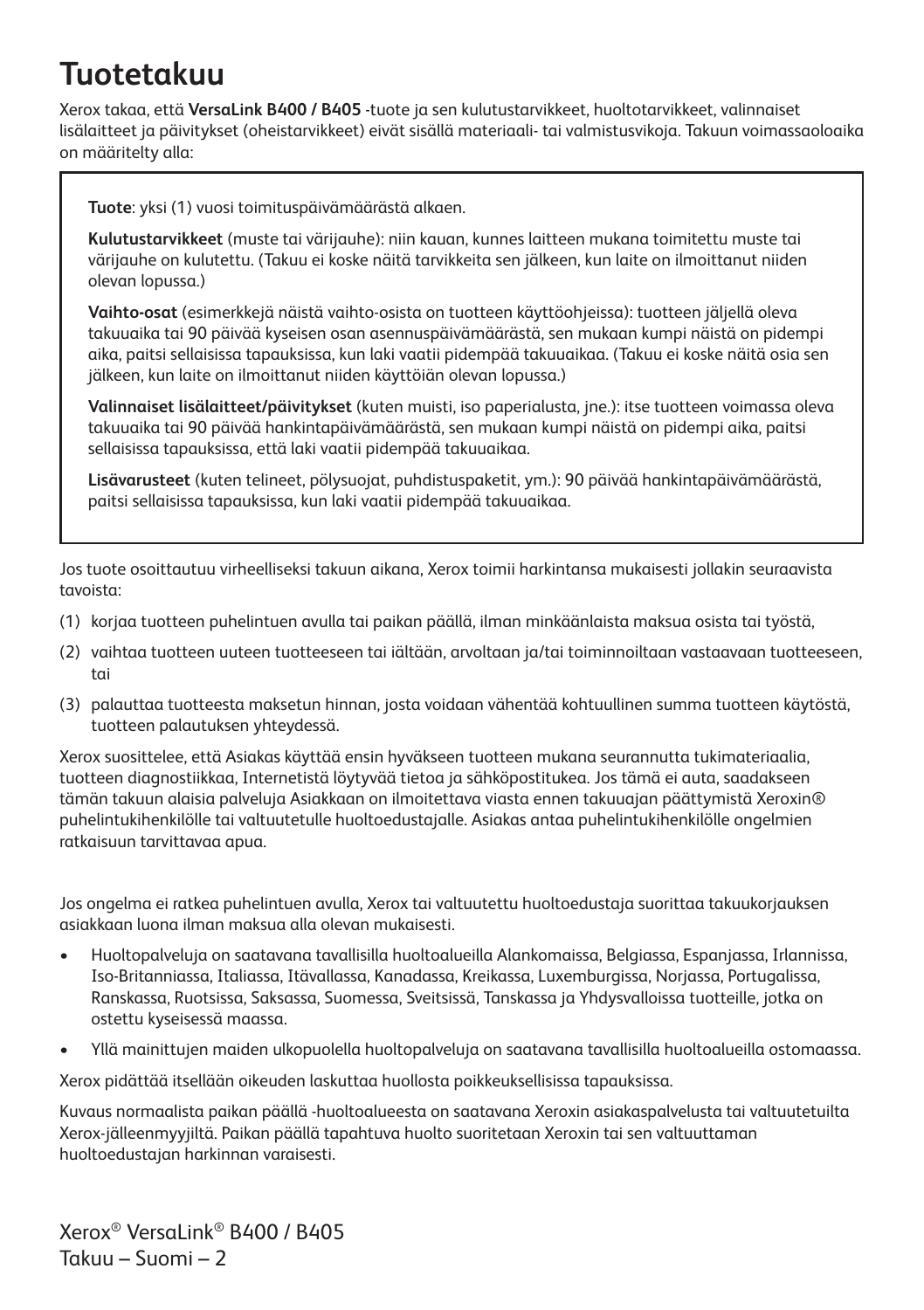Jos Asiakkaan tuotteessa on toimintoja, jotka mahdollistavat Xeroxin tai sen valtuuttaman huoltoedustajan käyttävän etädiagnostiikkaa ja korjaavan tuotteen ongelmat etäyhteyden välityksellä, Xerox voi pyytää Asiakkaan suostumuksen etäyhteyden muodostamiseen tuotteeseen.

Tuotteiden huollon yhteydessä Xerox voi käyttää uusia, uudelleenvalmistettuja tai kunnostettuja osia, osistoja tai tuotteita. Kaikki toimimattomat osat, osistot ja tuotteet siirtyvät Xeroxin omistukseen. Xerox voi vaatia, että tällaiset osat, osistot ja tuotteet palautetaan Xeroxin ilmoittamaan varastoon tai Xeroxin edustajalle, jolta osa, osisto tai tuote oli alunperin ostettu. Palautukset ja takuuvaatimukset käsitellään Xeroxin voimassa olevien toimintaperiaatteiden mukaisesti.

Nämä takuut eivät koske vikoja, toimimattomuutta tai vaurioita, jotka ovat aiheutuneet tuotteen vääränlaisesta käytöstä tai riittämättömästä/vääränlaisesta huollosta. Nämä takuut eivät velvoita Xeroxia:

- **a) korjaamaan vaurioita, vikoja tai toiminnan heikentymistä, jotka ovat aiheutuneet muiden kuin Xeroxin valmistamien oheis- ja kulutustarvikkeiden käytöstä, tai sellaisten Xerox®- tarvikkeiden käytöstä, joita ei ole tarkoitettu kyseisen tuotteen kanssa käytettäviksi;**
- b) korjaamaan vikoja, jotka ovat aiheutuneet muiden kuin Xeroxin edustajien yrityksistä asentaa, korjata tai huoltaa tuotetta, ellei Xeroxin edustaja ole näin neuvonut toimimaan;
- c) korjaamaan vaurioita, vikoja tai toiminnan heikentymistä, jotka johtuvat vääränlaisesta käytöstä tai yhteensopimattomien laitteiden tai muistien liittämisestä tuotteeseen;
- d) korjaamaan tuotteita, joita on muunneltu tai yhdistetty toisiin tuotteisiin, jos tällainen muunnos tai yhdistäminen lisää tuotteen huoltoon kuluvaa aikaa ja vaikeutta tai heikentää tuotteen suorituskykyä tai luotettavuutta;
- e) suorittamaan käyttäjälle kuuluvaa ylläpitoa tai puhdistusta eikä korjaamaan vaurioita, vikoja tai toiminnan heikentymistä, jotka ovat aiheutuneet tuotteen käyttöohjeissa annettujen laitteen huoltoa ja puhdistusta koskevien ohjeiden noudattamatta jättämisestä;
- f) korjaamaan vaurioita, vikoja tai toiminnan heikentymistä, jotka ovat aiheutuneet tuotteen käytöstä ympäristössä, joka ei vastaa tuotteen käyttöohjeissa määriteltyjä käyttöolosuhteita;
- g) korjaamaan vaurioita, vikoja tai toiminnan heikentymistä, jotka ovat aiheutuneet tuotteen käyttöohjeissa annettujen laitteen kuljetusta koskevien ohjeiden noudattamatta jättämisestä;
- h) korjaamaan vaurioita, vikoja tai toiminnan heikentymistä, jotka ovat aiheutuneet luonnonmullistuksista, terroriteoista, räjähdyksistä, tulvista, tulipaloista, sodista tai mellakoista;
- i) korjaamaan tätä tuotetta sen jälkeen, kun sen käyttöikä on ylitetty;
- j) vaihtamaan uusiin osia, jotka on täytetty uudelleen tai käytetty loppuun, tai joita on käytetty väärin tai muutettu luvatta;
- k) asentamaan osia, joiden vaihtaminen kuuluu asiakkaan tehtäviin;
- l) antamaan tukea ohjelmistoille, jotka eivät ole Xeroxin toimittamia;
- m) toimittamaan ohjelmistopäivityksiä.

Kustannukset yllä mainitussa luettelossa määritellyistä huoltotoimista, jotka Xerox on toteuttanut Asiakkaan pyynnöstä, laskutetaan Asiakkaalta Xeroxin senhetkisten varaosia, työtä ja matkakuluja koskevien taksojen mukaan.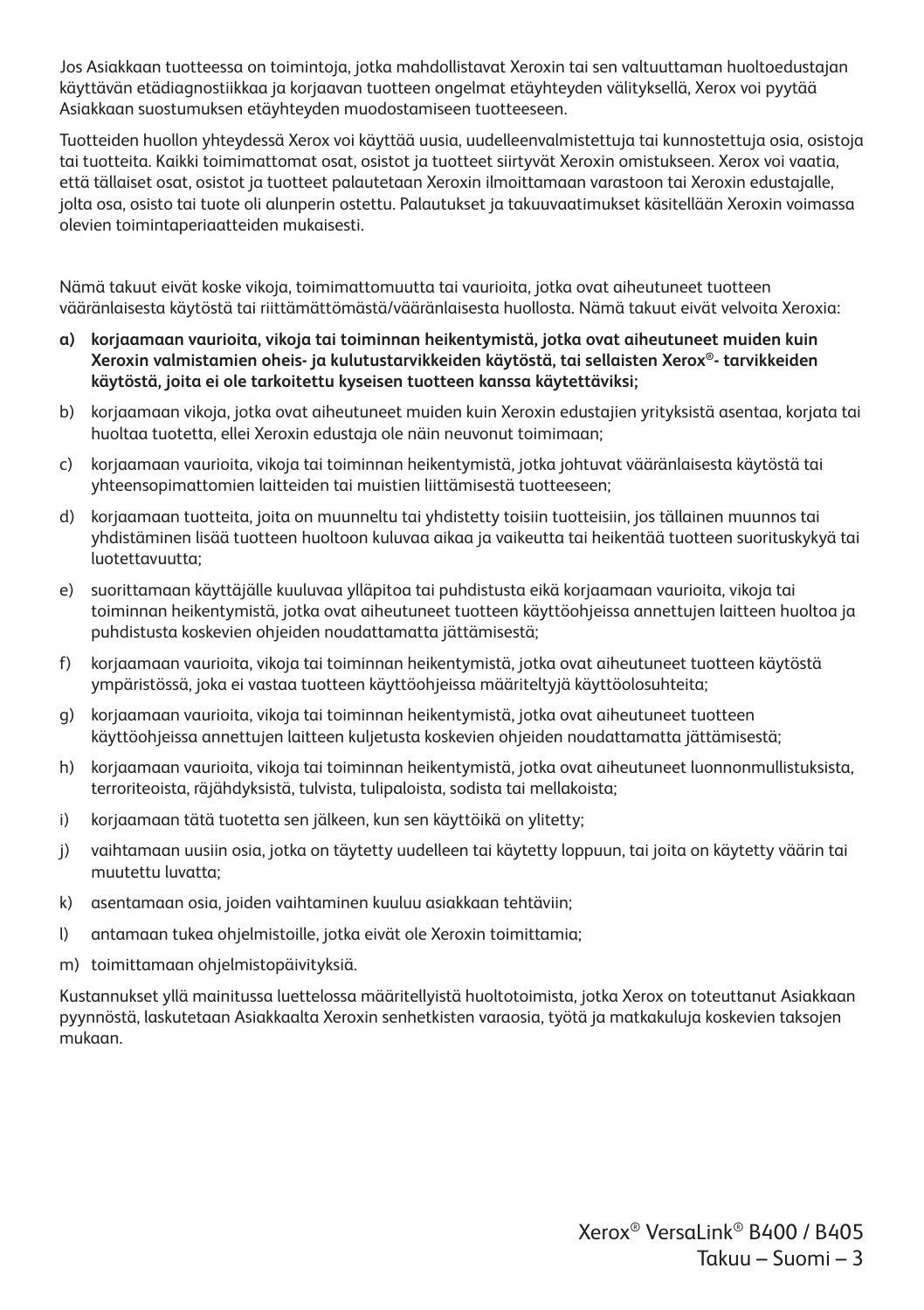XEROX MYÖNTÄÄ YLLÄMAINITUT TAKUUT TÄLLE TUOTTEELLE JA SEN OHEISTARVIKKEILLE JA NE OVAT VOIMASSA KAIKENLAISTEN MUIDEN SUORIEN TAI EPÄSUORIEN TAKUIDEN SIJASTA. XEROX JA SEN JÄLLEENMYYJÄT EIVÄT HYVÄKSY MINKÄÄNLAISIA EPÄSUORIA TAKUITA KAUPPAKELPOISUUDESTA, KÄYTTÖTARKOITUKSEEN SOVELTUVUUDESTA TAI MUUSTA SOVELTUVAN LAIN MÄÄRÄÄMÄSTÄ VASTAAVASTA STANDARDISTA. XEROXIN® VASTUU KORJATA, VAIHTAA TAI TARJOTA KORVAUS VIALLISISTA TUOTTEISTA JA OHEISTARVIKKEISTA ON ASIAKKAAN AINOA KORVAUSTAPA NÄIDEN TAKUIDEN RIKKOMISESTA.

Tietyt maat, osavaltiot ja provinssit eivät salli satunnaisten tai seurannaisten vahinkojen poissulkemista tai rajoittamista, eivätkä epäsuorien takuiden tai ehtojen keston poissulkemista tai rajoittamista – tällaisessa tapauksessa yllä mainitut rajoitukset ja poissulkemiset eivät koske teitä. Tämä takuu antaa teille tiettyjä laillisia oikeuksia ja teillä voi olla myös muita oikeuksia, jotka vaihtelevat eri maiden, osavaltioiden ja provinssien välillä.

SIINÄ MÄÄRIN KUIN PAIKALLISET LAIT SEN SALLIVAT, JA TÄSSÄ TAKUUASIAKIRJASSA ERITYISESTI MAINITTUJA VELVOLLISUUKSIA LUKUUNOTTAMATTA, XEROX® TAI SEN JÄLLEENMYYJÄT EIVÄT OLE MISSÄÄN TAPAUKSESSA VASTUUSSA EPÄSUORISTA, ERITYISISTÄ, SATUNNAISISTA TAI SEURANNAISISTA KORVAUSVAATIMUKSISTA, JOTKA AIHEUTUVAT TÄMÄN SOPIMUKSEN ALAISESTA HUOLLOSTA, RIIPPUMATTA SIITÄ ONKO XEROX® TAI JÄLLEENMYYJÄ SAANUT ETUKÄTEISILMOITUKSEN TÄLLAISTEN KORVAUSVAATIMUSTEN MAHDOLLISUUDESTA.

Ohjelmistoja koskevista takuista on tietoa kyseisten ohjelmistojen loppukäyttäjän käyttöoikeussopimuksessa.

Jos olette australialainen kuluttaja, teidän tulee huomioida, että Trade Practices Act 1974 ja vastaavat osavaltioiden alueiden lait ("Lait") sisältävät erityisiä määräyksiä australialaisten kuluttajien suojaksi. Mikään Fuji Xeroxin takuumateriaalista ei sulje pois tai rajoita Lakien soveltamista tai niiden määräyksiä, jos se olisi ristiriidassa Lakeja vastaan tai aiheuttaisi minkä tahansa tämän takuun osan mitätöitymisen. Tässä takuumateriaalissa epäsuora ehto tai takuu, jonka poissulkeminen sopimuksesta "Kuluttajan" (Lakien määritelmän mukaisesti) kanssa olisi ristiriidassa Lakien kanssa tai aiheuttaisi tämän takuun tai sen osan mitätöitymisen, on "ei-poissuljettava ehto". Siinä määrin kuin lait sen sallivat, Fuji Xeroxin ainoa korvausvelvollisuus asiakkaalle minkä tahansa ei-poissuljettavan ehdon rikkomisesta (mukaan lukien asiakkaan kärsimät seurannaiset menetykset) on rajoitettu, paitsi jos tässä asiakirjassa muuta mainitaan, (Fuji Xeroxin harkinnan mukaisesti) tuotteen vaihtamiseen uuteen tai korjaamiseen, tai uudelleen toimittamiseen tai uuden toimituksen kustannusten korvaamiseen siltä osalta, jota rikkomus koski. Yllä olevan mukaisesti kaikki ehdot ja takuut, jotka olisivat tai voisivat olla muutoin epäsuorasti ilmaistuja Kuluttajan sopimuksessa, olivatpa ne toimintaperiaatteista tai laeista johtuvia, olosuhteista aiheutuvia, alan periaatteista johtuvia tai muita, eivät ole voimassa.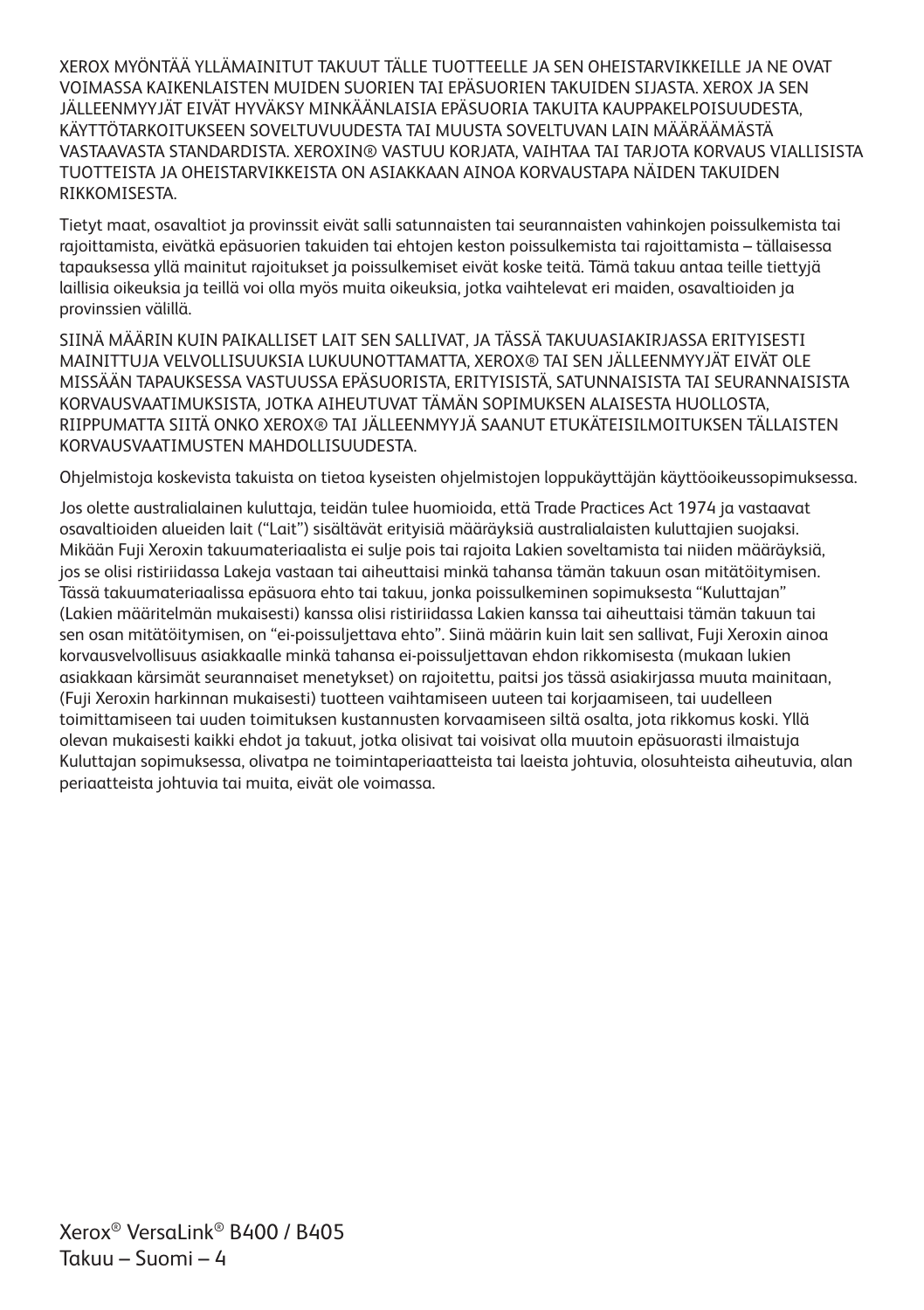# **Προσοχή:**

Η δήλωση εγγύησης που συνοδεύει το προϊόν αυτό δεν ισχύει σε περίπτωση που αγοράσατε το προϊόν στο πλαίσιο ενός **PageConnect, eClick** ή κάποιας άλλης έγγραφης συμφωνίας ή αγοραστικού προγράμματος. Για λεπτομέρειες σχετικά με την εγγύησή σας, παρακαλείστε να ανατρέξετε στην εν λόγω συμφωνία ή να επικοινωνήσετε με τον Υπεύθυνο Λογαριασμών Πελατών της Xerox®, εφόσον ισχύει κάτι τέτοιο.

Η παρούσα εγγύηση ισχύει αποκλειστικά στις παρακάτω χώρες:

| Αγία Λουκία     | Γουατεμάλα            | Ιταλία       | Ολλανδία         |
|-----------------|-----------------------|--------------|------------------|
| Άγιος Βικέντιος | Γουιάνα               | Καναδάς      | Ονδούρα          |
| Άγιος Κιτς      | Γρενάδα               | Κολομβία     | Ουρουγουάη       |
| Άγιος Μαρτίνος  | Δανία                 | Κόστα Ρίκα   | Παναμάς          |
| Αϊτή            | Δομινικανή Δημοκρατία | Κουρακάο     | Παραγουάη        |
| Αργεντινή       | Ελ Σαλβαδόρ           | Λουξεμβούργο | Περού            |
| Αρούμπα         | Ελλάδα                | Μπαρμπάντος  | Πορτογαλία       |
| Αντίγκουα       | Ελβετία               | Μπαχάμες     | Σουηδία          |
| Αυστρία         | Ηνωμένες Πολιτείες    | Μπελίζ       | Σουρινάμ         |
| Βενεζουέλα      | Ηνωμένο Βασίλειο      | Μποναίρ      | Τερκς και Κάικος |
| Βέλγιο          | Φινλανδία             | Νικαράγουα   | Τρινιντάντ       |
| Βολιβία         | Ιρλανδία              | Νησιά Κέυμαν | Τζαμάϊκα         |
| Γαλλία          | Ισημερινός            | Νορβηγία     | Χιλή             |
| Γερμανία        | Ισπανία               | Ντομίνικα    |                  |

Για εγγυήσεις, εάν υπάρχουν, σε χώρες που δεν αναφέρονται παραπάνω, συμβουλευτείτε τον τοπικό Υπεύθυνο Λογαριασμού της Xerox®.

Η παρούσα εγγύηση ισχύει και είναι εφαρμόσιμη μόνο εντός της χώρας που αγοράσατε το προϊόν, με την προϋπόθεση, εάν αγοράσατε το προϊόν στην Αυστρία, το Βέλγιο, τη Δανία, τη Φινλανδία, τη Γαλλία, τη Γερμανία, την Ελλάδα, την Ιταλία, την Ιρλανδία, το Λουξεμβούργο, την Ολλανδία, τη Νορβηγία, την Πορτογαλία, την Ισπανία, τη Σουηδία, την Ελβετία και το Ηνωμένο Βασίλειο, ότι η παρούσα εγγύηση είναι έγκυρη και εφαρμόσιμη εντός αυτών των χωρών.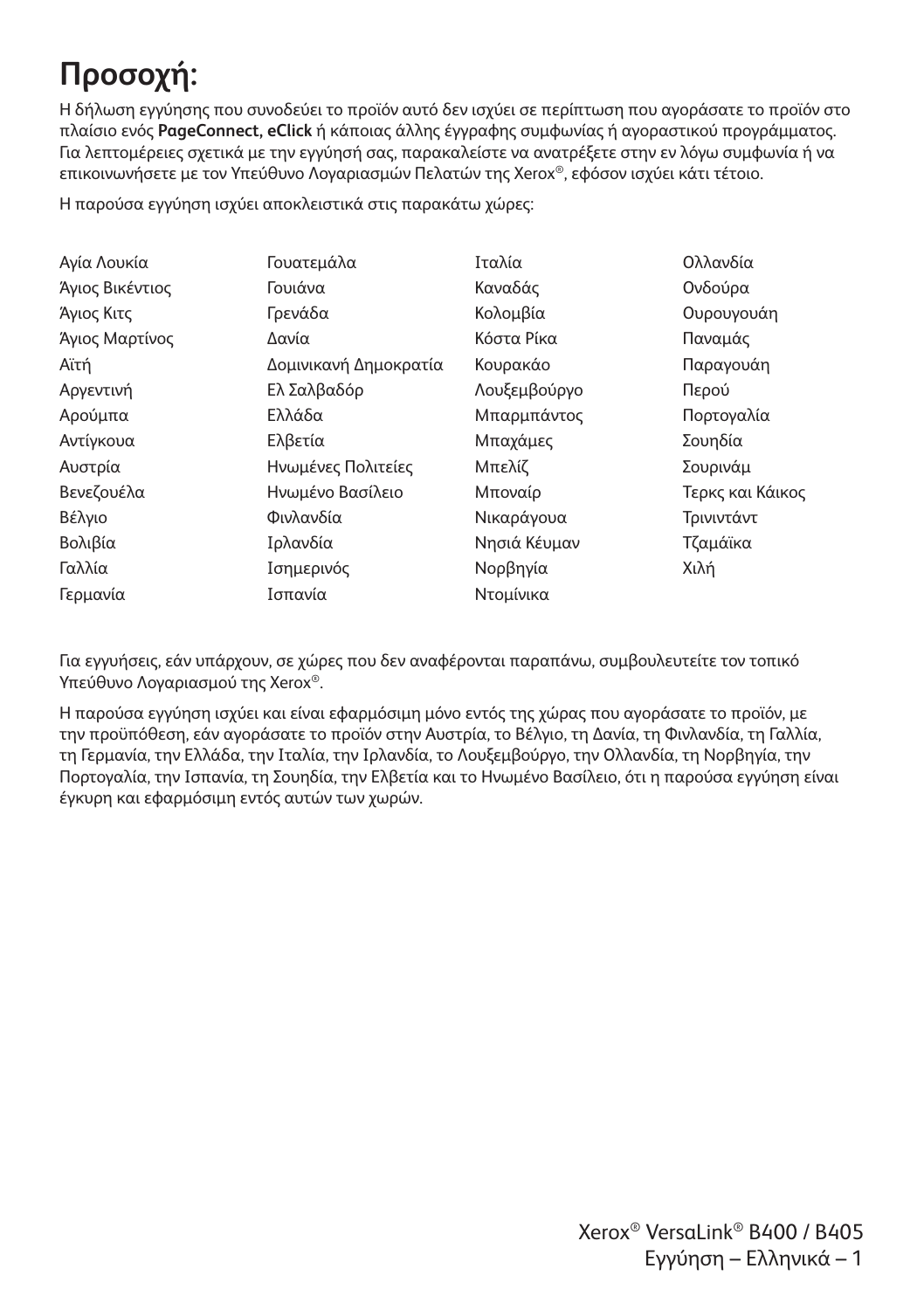# **Εγγύηση προϊόντος**

Η Xerox εγγυάται ότι το **VersaLink B400 / B405**, καθώς και τα Αναλώσιμά του, τα Προϊόντα Τακτικής Συντήρησης και οι Επιλογές/Αναβαθμίσεις (σχετικά εξαρτήματα) δεν θα φέρουν ελαττώματα στα υλικά και την ποιότητα κατασκευής τους για τις περιόδους που προσδιορίζονται παρακάτω:

**Προϊόν**: για χρονικό διάστημα ενός (1) έτους από την ημερομηνία αποστολής.

**Αναλώσιμα** (μελάνι και γραφίτης): μέχρι την κατανάλωση του αρχικού μελανιού ή γραφίτη. (Το εξάρτημα δεν καλύπτεται αφότου εμφανιστεί το μήνυμα χαμηλής στάθμης ή τέλους διάρκειας ζωής.)

**Προϊόντα τακτικής συντήρησης** (για συγκεκριμένα παραδείγματα ανατρέξτε στα συνοδευτικά έντυπα του προϊόντος): για την εναπομείνασα περίοδο ισχύος της εγγύησης του προϊόντος ή για 90 ημέρες από την ημερομηνία αγοράς, όποια είναι μεγαλύτερη, εκτός των περιπτώσεων όπου απαιτούνται μεγαλύτερα χρονικά διαστήματα βάσει νομοθεσίας. (Τα εξαρτήματα αυτά δεν καλύπτονται αφότου εμφανιστεί το μήνυμα τέλους διάρκειας ζωής.)

**Επιλογές/Αναβαθμίσεις** (όπως μνήμη, τροφοδότης υψηλής χωρητικότητας, κ.τ.λ.): για την εναπομείνασα περίοδο ισχύος της εγγύησης του προϊόντος ή για 90 ημέρες από την ημερομηνία αγοράς, όποια είναι μεγαλύτερη, εκτός των περιπτώσεων όπου απαιτούνται μεγαλύτερα χρονικά διαστήματα βάσει νομοθεσίας.

**Εξαρτήματα** (όπως βάσεις, καλύμματα προστασίας από τη σκόνη, κιτ καθαρισμού, κλπ.): 90 ημέρες από την ημερομηνία αγοράς εκτός των περιπτώσεων όπου απαιτούνται μεγαλύτερα χρονικά διαστήματα βάσει νομοθεσίας.

Εάν το προϊόν αποδειχθεί ελαττωματικό κατά τη διάρκεια ισχύος της εγγύησης, η Xerox, κατ' επιλογή της:

- (1) θα επισκευάσει το προϊόν μέσω τηλεφωνικής υποστήριξης ή σέρβις στο χώρο του πελάτη (on-site), χωρίς χρέωση για ανταλλακτικά ή εργατικά,
- (2) θα αντικαταστήσει το προϊόν με ένα νέο ή παρόμοιο προϊόν που μπορεί να έχει παρόμοια ημερομηνία κατασκευής, αξία ή δυνατότητες ή
- (3) θα επιστρέψει το ποσό που πληρώθηκε για την αγορά του προϊόντος, μειωμένο κατά εύλογο ποσοστό λόγω χρήσης ως την επιστροφή του.

Η Xerox συνιστά στον πελάτη να χρησιμοποιήσει αρχικά το υλικό υποστήριξης που αποστέλλεται μαζί με αυτό το προϊόν, τη διαγνωστική διαδικασία για το προϊόν, τις πληροφορίες που παρέχονται στο διαδίκτυο, και την υποστήριξη μέσω email. Εάν δεν εξασφαλιστεί το επιθυμητό αποτέλεσμα, προκειμένου να μπορέσει να χρησιμοποιήσει την τεχνική υποστήριξη που καλύπτεται από την παρούσα εγγύηση, ο πελάτης πρέπει να επικοινωνήσει με το Κέντρο Τηλεφωνικής Υποστήριξης της Xerox® ή τον εξουσιοδοτημένο τεχνικό αντιπρόσωπο αυτής σχετικά με το ελάττωμα, πριν από τη λήξη της περιόδου εγγύησης. Για την επίλυση των προβλημάτων τους, οι πελάτες θα πρέπει να συνεργάζονται με το προσωπικό του Κέντρου Τηλεφωνικής Υποστήριξης.

Εάν δεν εξασφαλιστεί το επιθυμητό αποτέλεσμα μέσω του Κέντρου Τηλεφωνικής Υποστήριξης, η Xerox ή ο εξουσιοδοτημένος τεχνικός αντιπρόσωπος αυτής θα επισκευάσουν, στο πλαίσιο της εγγύησης, το προϊόν στο χώρο του Πελάτη χωρίς χρέωση, όπως περιγράφεται στη συνέχεια.

- Το σέρβις είναι διαθέσιμο εντός της καθιερωμένης περιοχής σέρβις στις Ηνωμένες Πολιτείες, τον Καναδά, την Αυστρία, το Βέλγιο, τη Δανία, τη Φινλανδία, τη Γαλλία, τη Γερμανία, την Ελλάδα, την Ολλανδία, την Ιρλανδία, την Ιταλία, τη Λουξεμβούργο, τη Νορβηγία, την Πορτογαλία, την Ισπανία, τη Σουηδία, την Ελβετία και το Ηνωμένο Βασίλειο για προϊόντα που έχουν αγοραστεί σε αυτές τις χώρες.
- Για τις χώρες που δεν αναφέρονται παραπάνω, το σέρβις διατίθεται εντός της καθιερωμένης περιοχής σέρβις της χώρας όπου έγινε η αγορά.

Xerox® VersaLink® B400 / B405 Εγγύηση – Ελληνικά – 2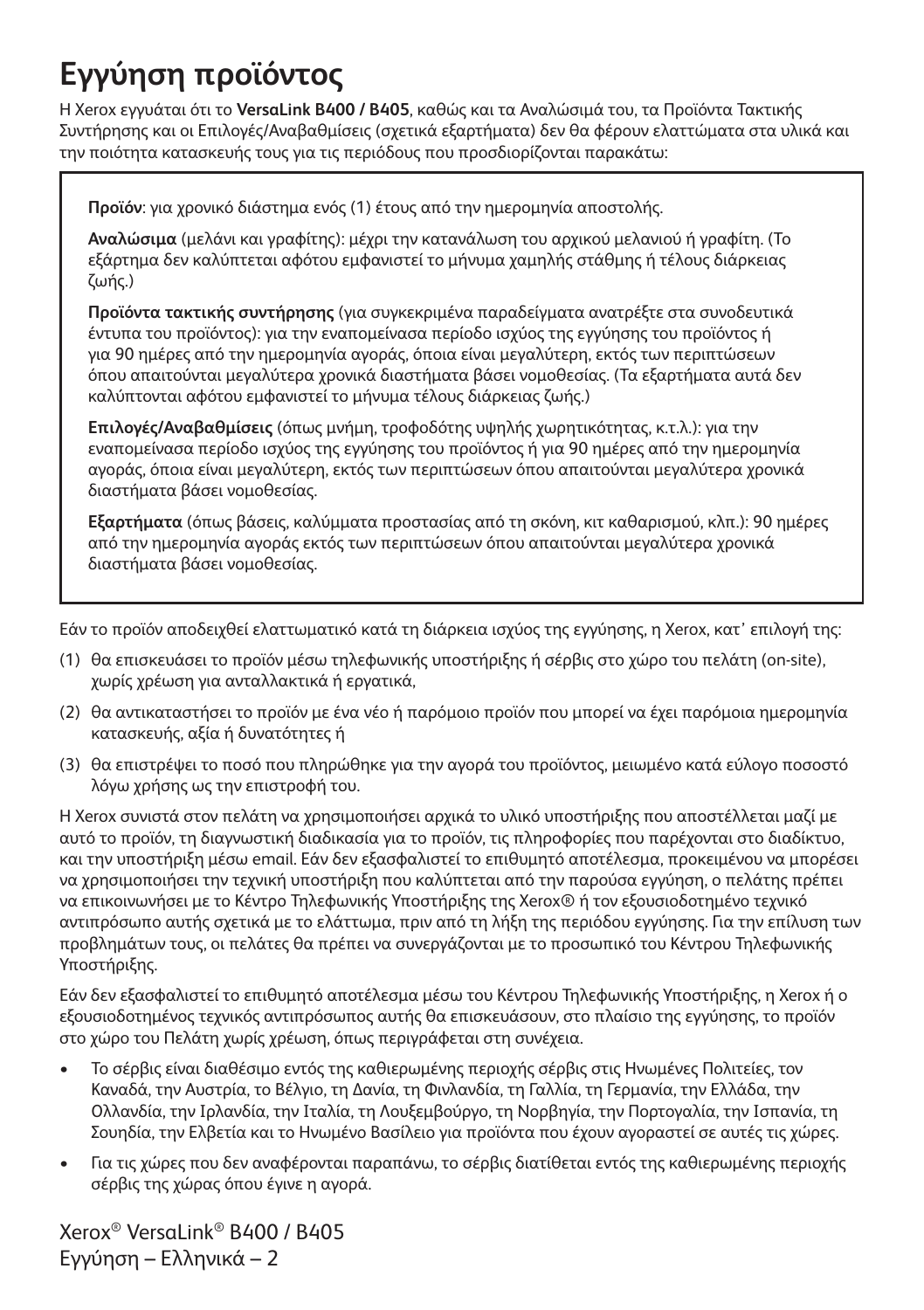Σε εξαιρετικές περιπτώσεις, η Xerox® διατηρεί το δικαίωμα να χρεώνει τον πελάτη για σέρβις που διεξάγεται στο χώρο του.

Για την περιγραφή της καθιερωμένης περιοχής σέρβις, απευθυνθείτε στο τοπικό Κέντρο Εξυπηρέτησης Πελατών της Xerox ή σε εξουσιοδοτημένο διανομέα αυτής. Η διεξαγωγή σέρβις στο χώρο του πελάτη έγκειται στην αποκλειστική κρίση της Xerox ή του εξουσιοδοτημένου τεχνικού αντιπροσώπου αυτής.

Εάν το προϊόν του πελάτη περιέχει λειτουργίες που καθιστούν δυνατή τη διάγνωση και επισκευή των προβλημάτων του προϊόντος εξ' αποστάσεως από τη Xerox ή τον εξουσιοδοτημένο τεχνικό αντιπρόσωπο αυτής, η Xerox μπορεί να ζητήσει από τον πελάτη να της παρέχει απομακρυσμένη πρόσβαση στο προϊόν.

Κατά τη συντήρηση του προϊόντος, η Xerox μπορεί να χρησιμοποιήσει καινούρια, ανακατασκευασμένα ή ανακαινισμένα τμήματα, διατάξεις ή προϊόντα. Όλα τα ελαττωματικά εξαρτήματα, διατάξεις ή προϊόντα περιέρχονται στην ιδιοκτησία της Xerox. Η Xerox έχει το δικαίωμα να απαιτήσει την επιστροφή εξαρτημάτων, διατάξεων και προϊόντων σε καθορισμένη Αποθήκη της Xerox ή στον αντιπρόσωπο της Xerox από τον οποίο αγοράστηκε αρχικά το εξάρτημα, η διάταξη ή το προϊόν. Τυχόν επιστροφές και προσφυγές θα διαχειρίζονται σύμφωνα με τις τρέχουσες διαδικασίες της Xerox.

Οι εγγυήσεις αυτές δεν ισχύουν για οποιαδήποτε βλάβη, ελάττωμα ή ζημιά προκληθεί από ακατάλληλη χρήση ή εσφαλμένη ή ανεπαρκή συντήρηση ή φροντίδα. Η Xerox δεν δεσμεύεται βάσει αυτών των εγγυήσεων:

- **a) να επισκευάσει ζημιά, δυσλειτουργία ή μείωση της απόδοσης που οφείλονται σε χρήση εξαρτημάτων ή αναλωσίμων άλλων από αυτά της Xerox ή σε χρήση εξαρτημάτων της Xerox® τα οποία δεν είναι σχεδιασμένα για το συγκεκριμένο προϊόν.**
- b) να επισκευάσει ζημιές που προκύπτουν από προσπάθειες προσωπικού άλλου από το εξουσιοδοτημένο προσωπικό της Xerox να εγκαταστήσει, να επισκευάσει ή να συντηρήσει το προϊόν, εκτός και εάν ακολούθησε εντολές αντιπροσώπου της Xerox.
- c) να επισκευάσει ζημιά, δυσλειτουργία, ή μείωση της απόδοσης η οποία οφείλεται σε εσφαλμένη χρήση ή σύνδεση με ασύμβατο εξοπλισμό ή μνήμη.
- d) να επισκευάσει προϊόν το οποίο τροποποιήθηκε ή χρησιμοποιήθηκε σε άλλα προϊόντα, όταν το αποτέλεσμα τέτοιας τροποποίησης ή χρήσης αυξάνει τη δυσκολία ή το χρόνο που απαιτείται για τη συντήρηση του προϊόντος ή έχει προκαλέσει μείωση στην απόδοση ή την αξιοπιστία.
- e) να διεξάγει συντήρηση ή καθαρισμό του προϊόντος ή να επισκευάσει ζημιά, δυσλειτουργία ή μείωση της απόδοσης που οφείλονται σε αποτυχία διεξαγωγής συντήρησης και καθαρισμού του προϊόντος, όπως περιγράφεται στα σχετικά έντυπα του προϊόντος.
- f) να επισκευάσει ζημιά, δυσλειτουργία ή μείωση της απόδοσης που οφείλονται σε χρήση του προϊόντος σε περιβάλλον που δεν πληροί τις προδιαγραφές λειτουργίας που παρατίθενται στα συνοδευτικά έντυπα του προϊόντος.
- g) να επισκευάσει ζημιά, δυσλειτουργία ή μείωση της απόδοσης που οφείλονται σε αποτυχία σωστής επισκευής και μεταφοράς του προϊόντος όπως περιγράφεται στα σχετικά με το προϊόν έντυπα.
- h) να επισκευάσει ζημιά, δυσλειτουργία ή μείωση της απόδοσης που οφείλονται σε θεομηνίες, φυσικά φαινόμενα, τρομοκρατικές ενέργειες, εκρήξεις, πλημμύρες, πυρκαγιές, πολέμους και αναταραχές.
- i) να επισκευάσει αυτό το προϊόν αφού υπερβεί το όριο του κύκλου λειτουργίας του.
- j) να αντικαταστήσει εξαρτήματα τα οποία έχουν αναγομωθεί, χρησιμοποιηθεί εσφαλμένα, είναι κακομεταχειρισμένα, τελειωμένα, ή έχουν υποστεί οποιουδήποτε είδους επέμβαση.
- k) να αντικαταστήσει εξαρτήματα που πρέπει να αντικαθίστανται από τον πελάτη.
- l) να υποστηρίζει λογισμικό που δεν παρέχεται από τη Xerox.
- m) να παρέχει λογισμικό ή ενημερώσεις υλικολογισμικού ή αναβαθμίσεις.

Όλες οι υπηρεσίες που περιλαμβάνονται στην ανωτέρω λίστα και παρέχονται από τη Xerox κατόπιν αιτήματος του πελάτη θα τιμολογούνται στον πελάτη, σύμφωνα με τις ισχύουσες τιμές των εξαρτημάτων, εργασιών και μεταφορών της Xerox. Xerox® VersaLink® B400 / B405

Εγγύηση – Ελληνικά – 3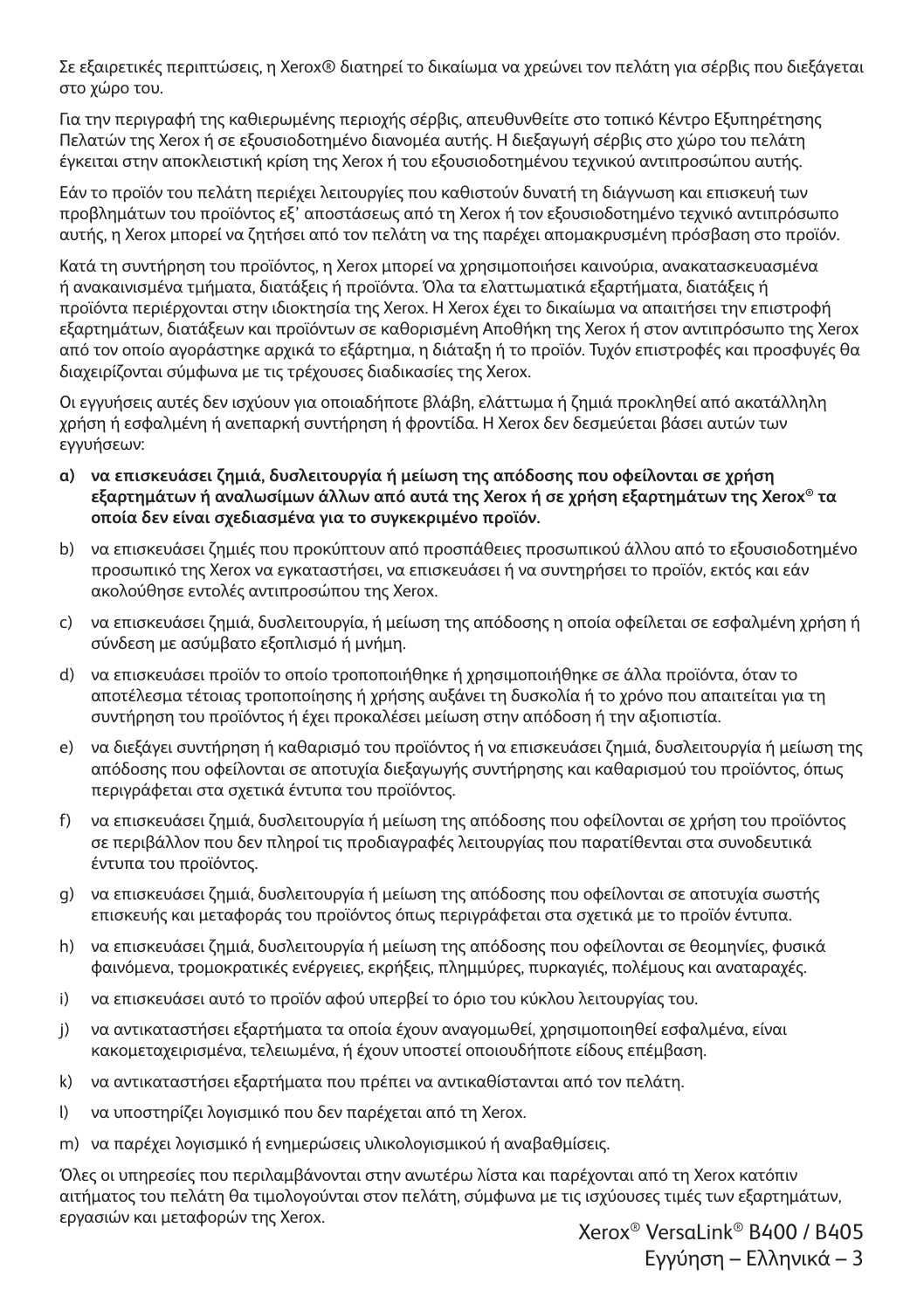ΟΙ ΠΑΡΑΠΑΝΩ ΕΓΓΥΗΣΕΙΣ ΔΙΝΟΝΤΑΙ ΑΠΟ ΤΗ XEROX ΓΙΑ ΤΟ ΠΡΟΪΟΝ ΚΑΙ ΤΑ ΣΧΕΤΙΚΑ ΥΛΙΚΑ ΚΑΙ ΑΝΤΙΚΑΘΙΣΤΟΥΝ ΟΠΟΙΕΣΔΗΠΟΤΕ ΕΧΟΥΝ ΚΑΘΟΡΙΣΤΕΙ Ή ΙΣΧΥΟΥΝ ΕΩΣ ΤΩΡΑ. Η XEROX ΚΑΙ ΟΙ ΠΩΛΗΤΕΣ ΤΗΣ ΚΑΤΑΡΓΟΥΝ ΚΑΘΕ ΙΣΧΥΟΥΣΑ ΕΓΓΥΗΣΗ ΕΜΠΟΡΕΥΣΙΜΟΤΗΤΑΣ Ή ΚΑΛΗΣ ΛΕΙΤΟΥΡΓΙΑΣ ΓΙΑ ΕΙΔΙΚΟ ΣΚΟΠΟ Ή ΟΠΟΙΟΔΗΠΟΤΕ ΑΛΛΟ ΠΑΡΟΜΟΙΟ ΜΕΤΡΟ ΕΠΙΒΑΛΛΕΤΑΙ ΑΠΟ ΤΗΝ ΙΣΧΥΟΥΣΑ ΝΟΜΟΘΕΣΙΑ. Η ΕΥΘΥΝΗ ΤΗΣ XEROX ΓΙΑ ΕΠΙΣΚΕΥΗ, ΑΝΤΙΚΑΤΑΣΤΑΣΗ Ή ΕΠΙΣΤΡΟΦΗ ΧΡΗΜΑΤΩΝ ΓΙΑ ΕΛΑΤΤΩΜΑΤΙΚΑ ΠΡΟΪΟΝΤΑ ΚΑΙ ΣΧΕΤΙΚΑ ΥΛΙΚΑ, ΑΠΟΤΕΛΕΙ ΤΗ ΜΟΝΑΔΙΚΗ ΚΑΙ ΑΠΟΚΛΕΙΣΤΙΚΗ ΑΠΟΚΑΤΑΣΤΑΣΗ ΠΟΥ ΠΑΡΕΧΕΙ Η XEROX ΣΤΟΝ ΠΕΛΑΤΗ ΓΙΑ ΑΘΕΤΗΣΗ ΑΥΤΩΝ ΤΩΝ ΕΓΓΥΗΣΕΩΝ.

Ορισμένες πολιτείες, επαρχίες και χώρες δεν επιτρέπουν την εξαίρεση ή τον περιορισμό των τυχαίων ή επακόλουθων ζημιών ή εξαιρέσεις ή περιορισμούς στη διάρκεια των ισχυουσών εγγυήσεων, άρα οι παραπάνω περιορισμοί ή εξαιρέσεις ενδέχεται να μην ισχύουν για εσάς. Η παρούσα εγγύηση σας προσδίδει συγκεκριμένα νομικά δικαιώματα, παράλληλα με τα άλλα δικαιώματα που ενδεχομένως έχετε, αναλόγως της πολιτείας, επαρχίας ή χώρας στην οποία διαμένετε.

ΣΥΜΦΩΝΑ ΜΕ ΤΙΣ ΤΟΠΙΚΕΣ ΝΟΜΟΘΕΣΙΕΣ, ΕΚΤΟΣ ΑΠΟ ΤΙΣ ΥΠΟΧΡΕΩΣΕΙΣ ΠΟΥ ΟΡΙΖΟΝΤΑΙ ΑΠΟ ΤΗΝ ΠΑΡΟΥΣΑ ΕΓΓΥΗΣΗ, ΣΕ ΚΑΜΙΑ ΠΕΡΙΠΤΩΣΗ Η XEROX ΚΑΙ ΟΙ ΠΩΛΗΤΕΣ ΤΗΣ ΔΕΝ ΦΕΡΟΥΝ ΟΙΑΔΗΠΟΤΕ ΕΥΘΥΝΗ ΓΙΑ ΟΙΑΔΗΠΟΤΕ ΕΜΜΕΣΗ, ΕΙΔΙΚΗ, ΤΥΧΑΙΑ Ή ΕΠΑΚΟΛΟΥΘΗ ΖΗΜΙΑ (ΣΥΜΠΕΡΙΛΑΜΒΑΝΟΜΕΝΗΣ ΚΑΙ ΤΗΣ ΑΠΩΛΕΙΑΣ ΚΕΡΔΩΝ), ΕΙΤΕ ΒΑΣΙΖΕΤΑΙ ΣΕ ΣΥΜΒΟΛΑΙΟ, ΔΙΚΑΙΟ ΠΕΡΙ ΑΔΙΚΟΠΡΑΞΙΩΝ Ή ΟΠΟΙΑΔΗΠΟΤΕ ΑΛΛΗ ΝΟΜΙΚΗ ΘΕΩΡΙΑ, ΑΝΕΞΑΡΤΗΤΩΣ ΕΑΝ Η XEROX Ή ΟΙ ΠΩΛΗΤΕΣ ΤΗΣ ΕΧΟΥΝ ΕΝΗΜΕΡΩΘΕΙ ΕΚ ΤΩΝ ΠΡΟΤΕΡΩΝ ΓΙΑ ΤΟ ΕΝΔΕΧΟΜΕΝΟ ΤΕΤΟΙΑΣ ΖΗΜΙΑΣ.

Για την εγγύηση του λογισμικού, παρακαλείσθε να διαβάσετε την άδεια τελικού χρήστη που συνοδεύει το λογισμικό.

Σε περίπτωση που είσαστε Αυστραλός καταναλωτής, πρέπει να γνωρίζετε ότι ο Νόμος του 1974 περί Πρακτικών του Εμπορίου και η αντίστοιχη κρατική νομοθεσία και νομοθεσία Επικρατείας (συλλογικά "οι Νόμοι") περιέχουν ειδικές διατάξεις που σχεδιάστηκαν για την προστασία των Αυστραλών καταναλωτών. Σε κανένα υλικό που καλύπτεται από την εγγύηση της Fuji Xerox δεν υπάρχει κάτι που να εξαιρεί ή να περιορίζει την εφαρμογή οιασδήποτε διάταξης, καθώς κάτι τέτοιο αντίκειται στους Νόμους ή καθιστά άκυρο κάποιο τμήμα της παρούσας εγγύησης. Στο παρόν υλικό που καλύπτεται από εγγύηση, μια σιωπηρή προϋπόθεση ή εγγύηση, η μη συμπερίληψη της οποίας σε μία σύμβαση με έναν "Καταναλωτή" (όπως ορίζεται στους Νόμους) αντίκειται σε οιαδήποτε διάταξη των Νόμων ή καθιστά άκυρο κάποιο τμήμα ή το σύνολο της παρούσας εγγύησης, ονομάζεται "Μη εξαιρέσιμη προϋπόθεση". Στο μέγιστο βαθμό που επιτρέπει το εφαρμοστέο δίκαιο, η αποκλειστική και ολική ευθύνη της Fuji Xerox απέναντι στον πελάτη για καταστρατήγηση οιασδήποτε Μη εξαιρέσιμης προϋπόθεσης (συμπεριλαμβανομένης κάθε επακόλουθης ζημιάς που υπέστη ο πελάτης) περιορίζεται, εκτός κι αν ορίζεται διαφορετικά στην παρούσα εγγύηση, (κατά την επιλογή της Fuji Xerox) στην αντικατάσταση ή επισκευή των αγαθών ή τον επανεφοδιασμό, ή την καταβολή του κόστους του επανεφοδιασμού, των υπηρεσιών, σε σχέση με τα οποία σημειώθηκε η καταστρατήγηση. Σύμφωνα με τα παραπάνω, όλες οι προϋποθέσεις και εγγυήσεις που θα μπορούσαν άλλως να υπονοηθούν σε μια σύμβαση πελάτη, είτε δυνάμει νομοθετήματος, είτε από έμμεσα συμπεράσματα (μέσω περιστάσεων), είτε από την τακτική της βιομηχανίας, είτε άλλως, εξαιρούνται.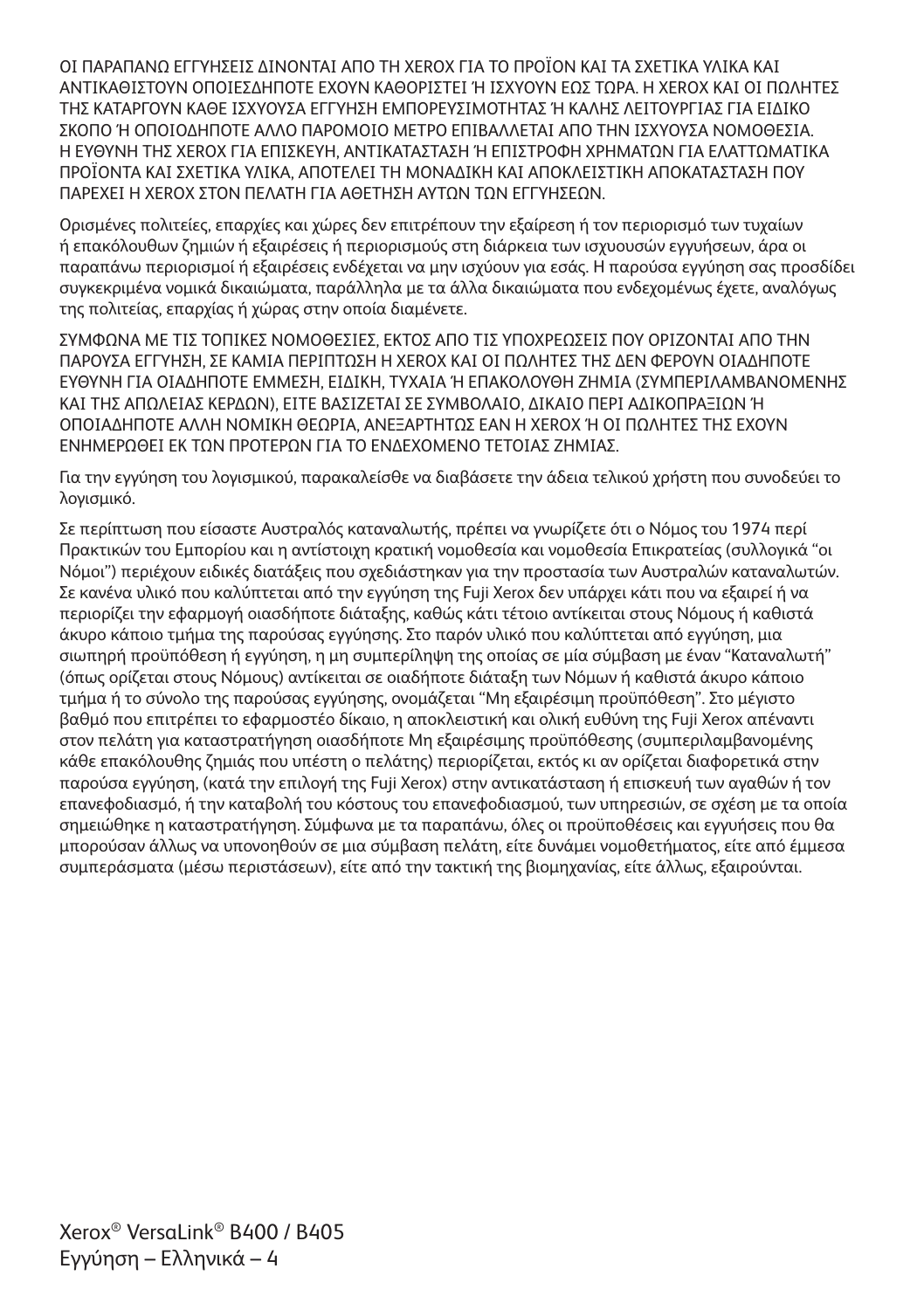#### **Esta garantia é valida apenas no Brasil**

## **Termo De Garantia**

#### **1. Prazo E Condições Gerais**

Este equipamento da marca Xerox® possui garantia de 90 (noventa) dias a contar da aquisição pelo consumidor final.

Esta garantia funcionará contra eventuais defeitos de projeto, fabricação, montagem, ou quaisquer outros vícios de qualidade que o tornem impróprio ou inadequado ao uso regular.

Eventual custo pertinente ao envio do equipamento para Assistência Técnica Autorizada Xerox será de responsabilidade do consumidor.

Para a comprovação do prazo de garantia, o consumidor deverá apresentar este Termo de Garantia e a 1ª via da nota fiscal de compra, ou outro documento fiscal equivalente, desde que identifique o equipamento e a data da compra.

A Xerox não será responsável por indenização superior ao preço da compra do equipamento.

As peças substituídas em função desta garantia se tornarão propriedade da empresa que realizar o conserto.

Correrão por conta do proprietário as despesas referentes a itens de manutenção normal.

É de responsabilidade do usuário a instalação do equipamento.

#### **2. Condições Específicas Da Garantia**

A Xerox não será responsável por qualquer obrigação ou condição não prevista neste termo, restringindo-se necessariamente a garantia legal.

A Xerox não terá qualquer responsabilidade comercial em eventual relação contratual pertinente a extensão da garantia ou atividade semelhante do consumidor final com o serviço de Assistência Técnica Autorizada Xerox.

#### **3. Consertos Em Garantia**

O atendimento da garantia ocorrerá através da rede de Assistência Técnica Autorizada Xerox. Nas operações de manutenção do produto, a Xerox poderá utilizar peças, montagens ou serviços novos, remanufacturados ou recondicionados. Todas as peças, unidades e produtos com defeito são propriedade da Xerox. A Xerox poderá solicitar a devolução de peças, unidades e produtos para um Depósito designado pela Xerox ou ao técnico Xerox a quem o componente, unidade ou produto foi inicialmente adquirido. As devoluções e reclamações serão geridas de acordo com o procedimento actual da Xerox.

> Xerox® VersaLink® B400 / B405 Garantia – Português (Brasil) – 1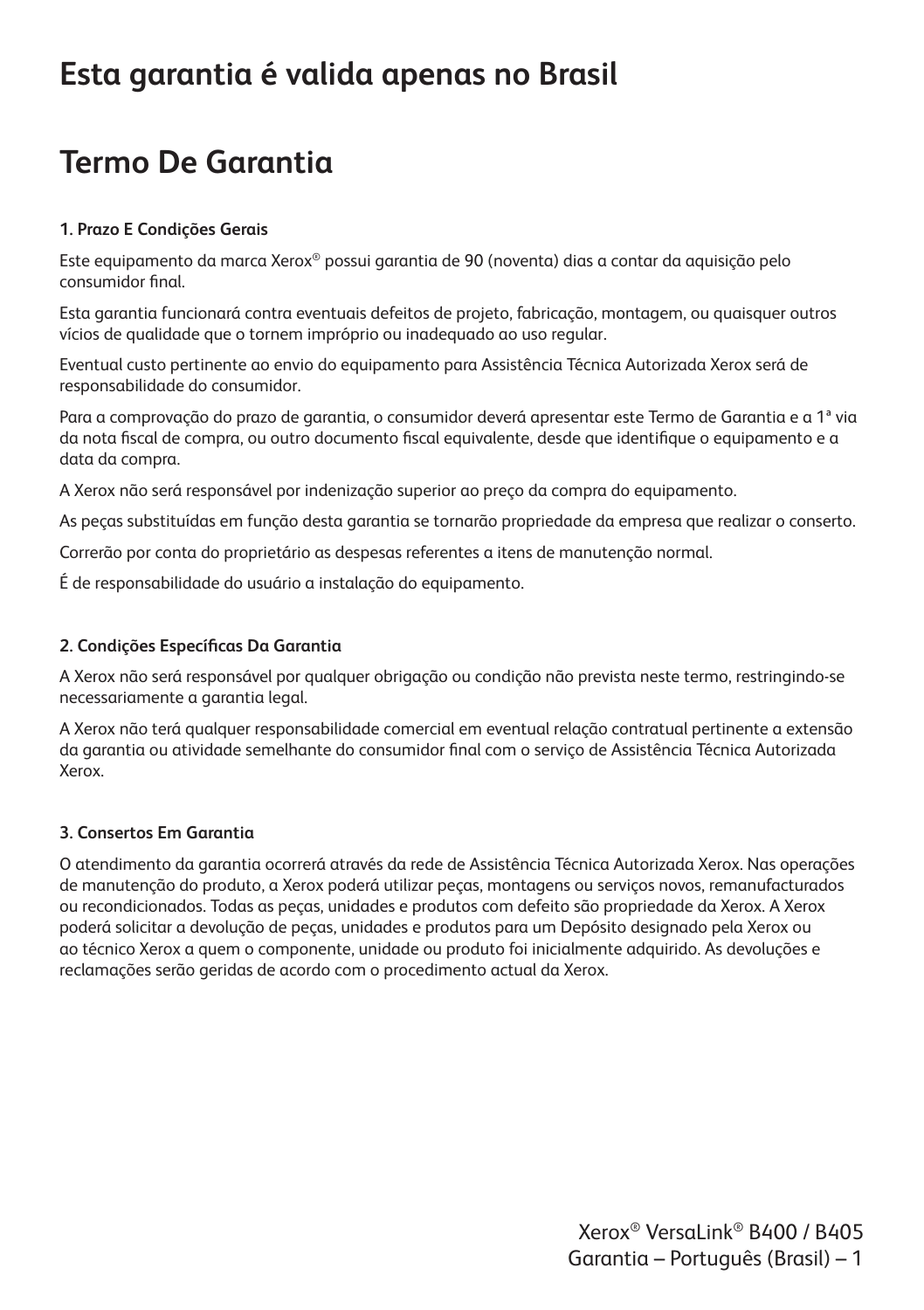#### **4. Exclusão De Garantia**

A garantida não cobre:

- **a) Dano, defeito ou degradação de desempenho causado pelo uso de equipamentos de impressão ou de suprimentos ou de consumíveis não garantidos pelos seus fornecedores, ou impróprios ao equipamento, ou inadequados para o seu respectivo modelo;**
- b) Defeitos, falhas ou danos causados no equipamento em decorrência de uso indevido, má utilização ou por manutenção e cuidados impróprios ou inadequados;
- c) Substituição de cartucho/cilindro de toner;
- d) Defeitos ou danos resultantes do uso anormal do equipamento pelo cliente, como superfícies plásticas e outras peças expostas externamente arranhadas, trincadas ou quebradas, limpeza em desacordo ao manual de instruções, bem como derramamento de alimentos líquidos de qualquer natureza;
- e) Dano resultante de tentativas feitas por terceiros não autorizados pela Xerox para instalar, consertar ou fazer a manutenção do equipamento;
- f) Quebra ou danos não foram constatados no ato da aquisição (gabinete, cabos, cartuchos/cilindros de impressão, acessórios etc.);
- g) Equipamentos que tenham tido o número de série removido, adulterado ou tornado ilegível;
- h) Defeitos e danos causados por agentes naturais (enchente, maresia, descarga elétrica e outros);
- i) Defeitos causados por desgaste natural das peças, acessórios, insumos e partes;
- j) Conserto ou substituição de item do equipamento que tenha sido modificado ou integrado a outros equipamentos;
- l) Quando o consumidor final, por si só, efetuar a manutenção preventiva ou consertar dano, defeito ou degradação de desempenho resultante da não realização da manutenção e limpeza obrigatórias a serem executadas diretamente pelo consumidor usuário, conforme prescrito no manual de instrução;
- m) Quando o consumidor final, por si só, consertar dano, defeito ou degradação de desempenho resultante do uso do equipamento em um ambiente que não atenda as especificações operacionais descritas no manual de instrução, incluído a sua submissão a ciclos de trabalho acima de sua capacidade;
- n) Quando o consumidor final, por si só, consertar dano, defeito ou degradação de desempenho resultante da falha no preparo e transporte adequado do equipamento, conforme descrito no manual de instruções;
- o) Defeito ou degradação de desempenho resultante de caso fortuito ou de força maior, tal como definido na legislação brasileira.

Para solicitação de Atendimento em Garantia

Telefone - 11 6764 6415

Xerox Comércio E Indústria Ltda.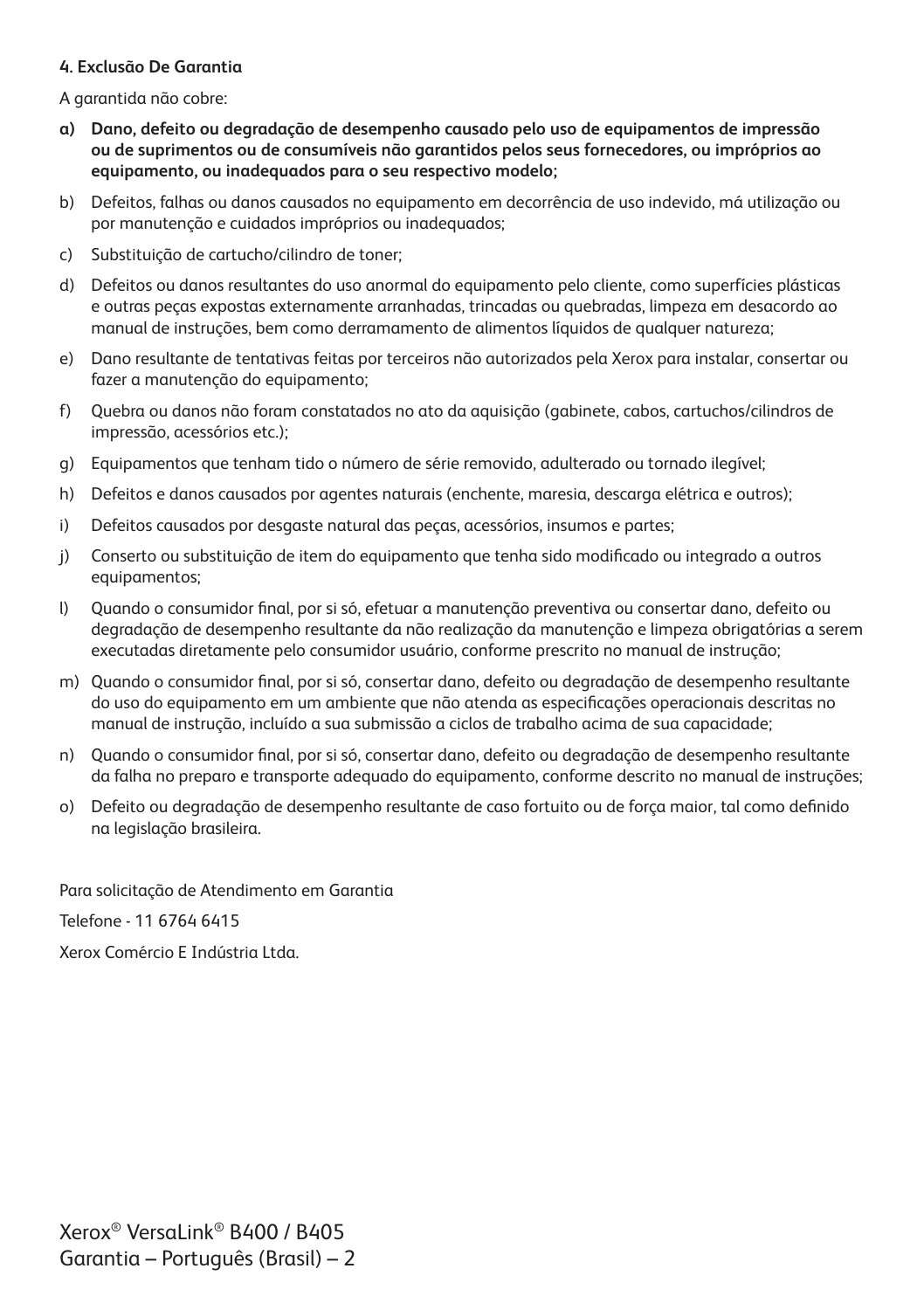### **Гарантийные обязательства Xerox**

Данная гарантия действует в России, Беларуси, Украине, Казахстане, Узбекистане, Кыргызстане, Таджикистане, Туркменистане, Азербайджане, Армении, Грузии, Монголии.

Xerox предоставляет гарантию на данный аппарат сроком на 12 месяцев со дня продажи. Гарантия предусматривает бесплатный ремонт аппарата Сервисной Организацией, авторизованной компанией Xerox, при наличии дефектов, возникших по вине производителя.

Гарантия Xerox предоставляется при условии аккуратного и четкого заполнения всех граф в талоне, отсутствия в них исправлений, а также при условии наличия подписей Покупателя и Продавца оборудования и печати Торговой организации.

Расходные материалы (тонер, тонер-картриджи, носители, фоторецепторы, копи-/принт¬картриджи, масло, емкости для отработанного тонера) и ресурсные детали (изделия из резины, нагревательные и прижимные валы, ножи очистки, ремни, фильтры) имеют естественный ограниченный срок службы и не подлежат бесплатной замене в рамках гарантийных обязательств Xerox.

В рамках гарантии не осуществляются работы по периодической очистке, регулировке и настройке аппарата и его узлов (профилактические работы, цветовая калибровка), замене ресурсных деталей; выполняемые Пользователем, описание которых приведено в Руководствах и Инструкциях, поставляемых вместе с аппаратом (например, замена расходных материалов, устранение застреваний бумаги).

Диагностика аппарата, в случаях не подтверждения претензий к его работоспособности и отсутствия дефектов, возникших по вине производителя, является платной услугой и оплачивается владельцем аппарата.

**Бесплатному гарантийному ремонту не подлежит оборудование, вышедшее из строя в результате нарушения правил эксплуатации, описанных в Руководствах и Инструкциях, прилагаемых к аппарату, использования неоригинальных (выпускаемых не под торговой маркой Xerox или Tektronix by Xerox) расходных материалов и запасных частей, механического повреждения, попадания внутрь аппарата посторонних предметов, влаги, насекомых и т.п.; а также вследствие возникновения форс-мажорных обстоятельств (пожара, стихийного бедствия, пр.).**

Гарантия не распространяется на все виды программного обеспечения, как поставляемого с оборудованием, так и дополнительно установленного. Действие гарантии прекращается в случае ремонта либо попыток ремонта аппарата лицами / организациями, не авторизованными компанией Xerox. Данная гарантия не покрывает возможного ущерба от потери прибыли, утраты данных и иных прямых или косвенных потерь, связанных с неисправностью аппарата. Все замененные по гарантии детали являются собственностью Xerox и не подлежат возврату владельцу аппарата после их замены.

> Xerox® VersaLink® B400 / B405 Гарантия – Русский – 1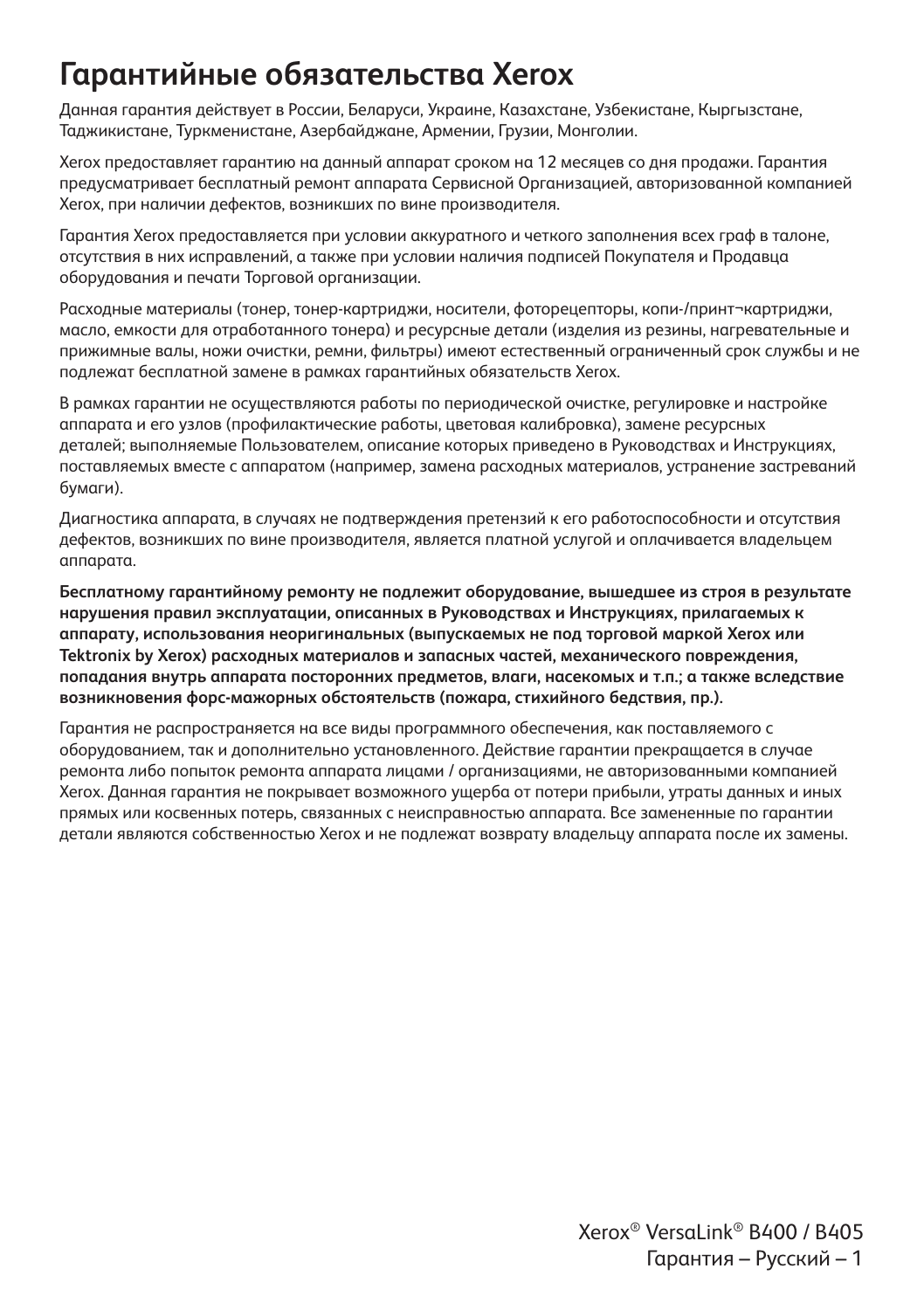## **Благодарим Вас за покупку оборудования компании Xerox**

Пожалуйста, проверьте правильность заполнения настоящего талона.

Гарантия предоставляется при условии аккуратного и четкого заполнения всех граф в талоне, отсутствия в них исправлений, а также при условии наличия подписей Покупателя и Продавца оборудования и печати Торговой организации.

При покупке оборудования требуйте его проверки в Вашем присутствии.

Список Авторизованных Сервисных центров Xerox предоставляет Покупателю Продавец оборудования. Координаты ближайшего к Вам Авторизованного Сервисного Центра, а также более подробную информацию Вы сможете получить на корпоративном сайте Xerox www.xerox.ru.

Установка оборудования и программного обеспечения, подключение оборудования к компьютерным сетям / локальным телефонным сетям, а также настройка программного обеспечения в локальной сетевой среде осуществляется Пользователем.

Перед началом работы внимательно ознакомьтесь с Инструкциями и Руководствами, прилагаемыми к оборудованию.

По техническим вопросам, возникающим у Вас при работе с оборудованием, пожалуйста, обращайтесь на корпоративный сайт Ксерокс www.xerox.ru или на «Горячую линию» Ксерокс: тел./факс (495) 956-37- 12, эл. почта: Hotline.eurasia@xerox.com; www.hotline.xeroxeurasia.com Режим работы «Горячей Линии» Ксерокс: с 8:00 до 19:00 (по московскому времени) кроме субботы, воскресенья и праздничных дней.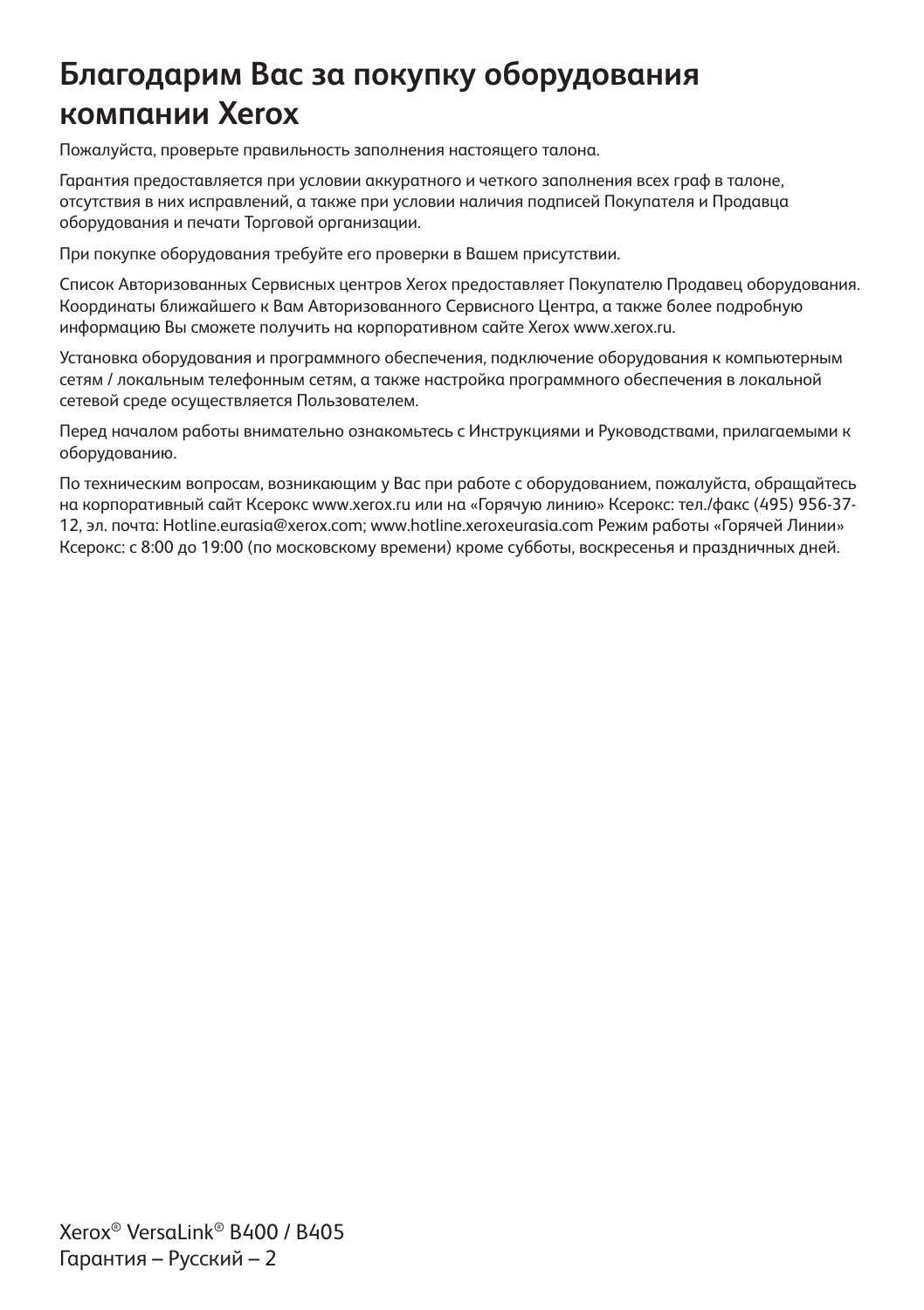### **Гарантийный талон / Warranty card / Гаранционна карта / Garantinē kortelē / Garantijas karte / Garantiieeskirjad**

Customer (Name / Organization) / Покупатель (ФИО / Название организации) / Клиент (име, фирма) / Pirkējas (vardas, pavardē ir (arba) jmonē) / Pircēja Vārds, Uzvārds (uzņēmuma nosaukums) / Ostja nimi (organisatsioon, firma)

Model of the equipment / Модель оборудования / Модел на изделието / Įrangos modelis / Iekārtas modelis / Seade mudel

Serial Number / Серийный номер / Серией номер Serijos numeris / Sērijas numurs / Seerianumber

 $D$ ate of purchase  $\ell$  Дата продажи / Дата на лродажба  $\ell$ Isigijimo data / Pirkšanas datums / Ostu kuupäev

Selling organization / Торговая организация – продавец / Фирма продавач / Parduodančioji jmonē / Uzņēmums – Pardevējs / Müüja

Signature of Sales person / Подпись продавца / Подпис на продавача / Pardavējo parašas / Pārdevēja paraksts / Müüja allkiri

Stamp / МП / Пёчат на продавача / Spaudas / Zīmogs / Tempel

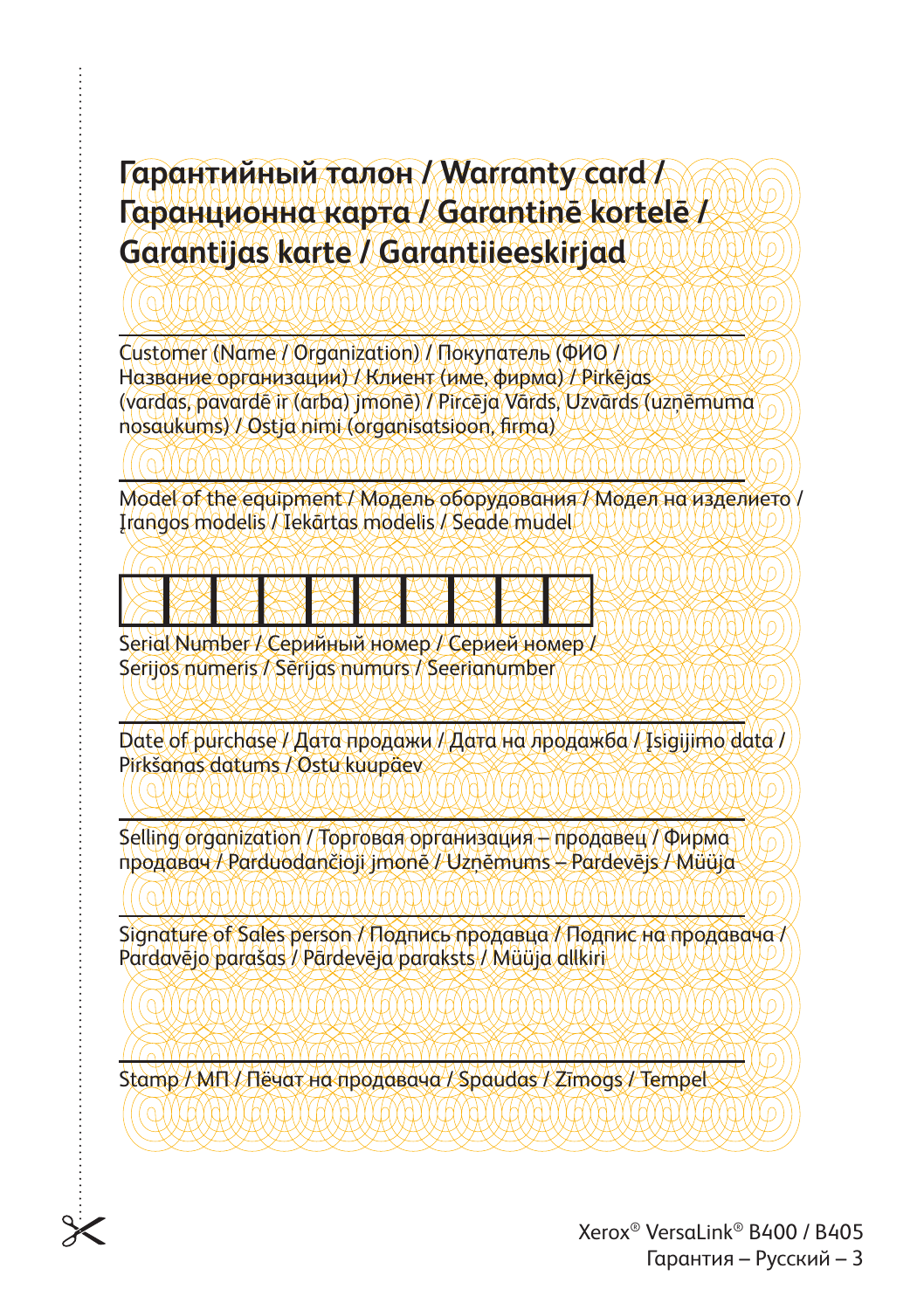The equipment has been received in working order, without damages, in the complete set. I am fully informed and agree with the text of the Warranty Card.

Оборудование получил в рабочем состоянии, без повреждений, в полном комплекте. С текстом гарантийного талона полностью ознакомлен и согласен.

Получих изделието в изправно състояние, без повреди и в пълен комплект. Напълно съм запознат и съгласен с текста на гаранционната карта.

Įranga gauta veikianti, nesugadinta ir visiškai sukomplektuota. Gerai supratau garantinēje kortelēje esančius teiginius ir su jais sutinku. Iekārtas saņemtas darba stāvoklī, bez bojājumiem, pilnā komplektā. Ar garantijas noteikumiem iepazinos un tiem piekrītu. Kätte saadud toode on heas tookorras, ilma riketeta ning komplektne.

Garantiitingimustega olen tutvunud ja nous.

Customer's Signature / Подпись покупателя / Подпис на клиента / Pirkējo parašas / Pircēja paraksts / Ostja allkiri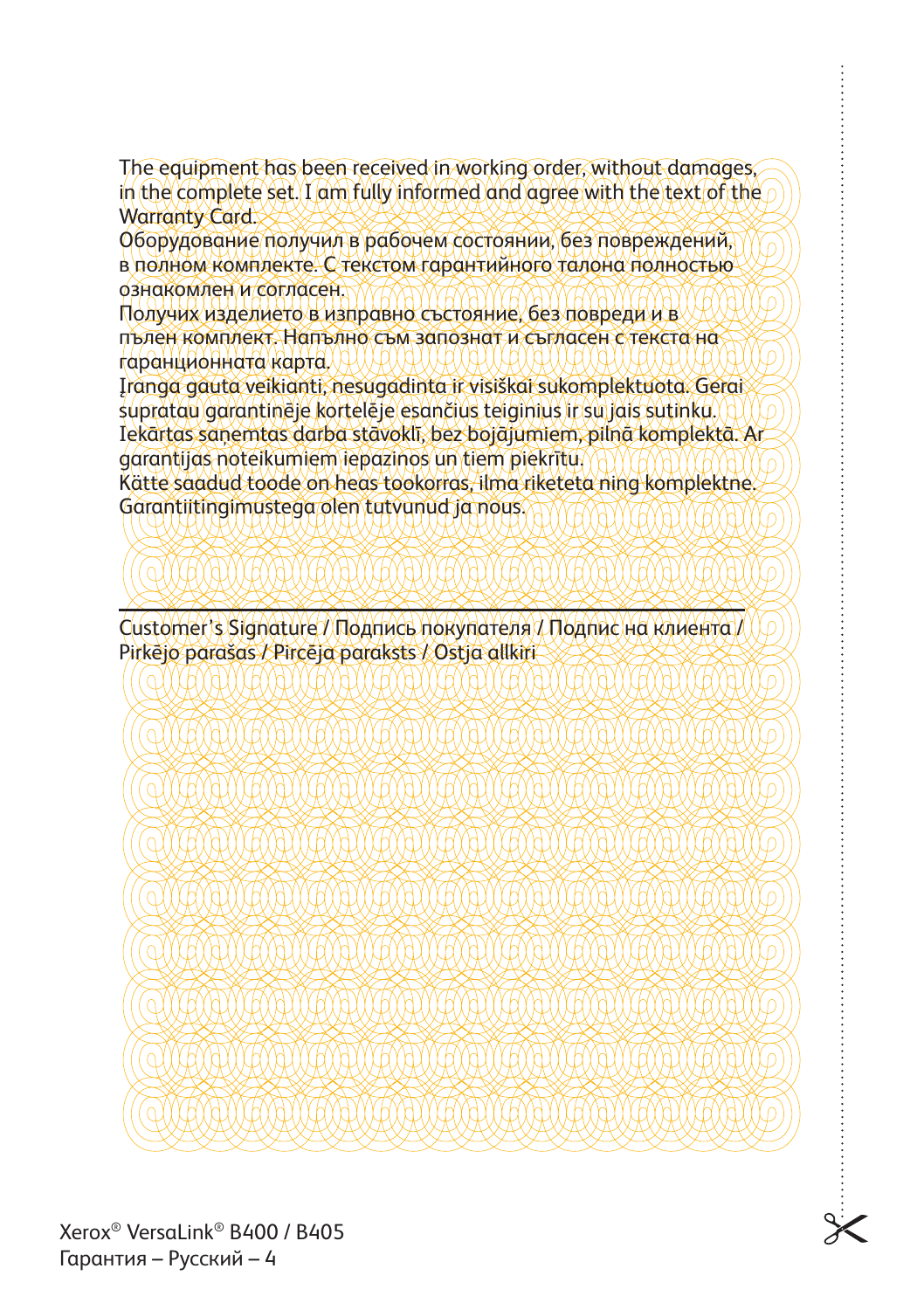# **Xerox Warranty Liabilities**

The warranty is valid in Russia, Belarus, Ukraine, Kazakhstan, Uzbekistan, Kyrgyzstan, Tadzhikistan, Turkmenistan, Azerbaijan, Armenia, Georgia, Mongolia.

Xerox shall grant the warranty for the equipment for the period of 12 months from the date of purchase. The warranty provides for a free-of-charge repair of the equipment by a Xerox Authorized Service Center in case of defects due to a manufacturer's fault.

Xerox warranty is valid on condition that all the fields of the Warranty Card are filled in accurately and eligibly, without corrections and that signatures of the Customer and of the Sales Person of the equipment as well as Stamp of the Selling organization are present.

The service life of consumables (toners, toner cartridges, developers, photoreceptors, copy/print cartridges, oil, waste toner containers) and life limited parts (rubber items, heat and pressure rolls, cleaning blades, belts, filters) is naturally limited, they are not subject to free-of-charge replacement under Xerox warranty liabilities.

The warranty repair shall not include regular procedures of cleaning, adjusting and setting up the equipment and its units (periodic maintenance, colour calibration), replacement of life-limited wear parts; procedures to be performed by the User of equipment and described in the Instructions and Guides supplied with the equipment (such as replacement of consumables, paper jams clearance).

If claims to operability of the equipment are not proved to be true and there are no defects due to a manufacturer's fault, the equipment diagnostics is chargeable and shall be paid by the owner of the equipment.

Free of charge warranty repair shall not be provided, if the equipment failure has been caused by the violation of the operating rules stipulated in the Instructions and Guides supplied with the equipment; the use of non-Tektronix by Xerox® or non-Xerox consumables and spare parts; mechanical damage; ingress of foreign objects, moisture, insects etc into the machine; or due to force majeure (fire, disasters, etc.).

The warranty shall not cover any types of software supplied with the equipment or installed optionally.

The warranty shall terminate in case of repair or attempt to repair by persons / organizations not certified by Xerox.

The warranty shall not cover any damage due to loss of profit, loss of data or other direct or indirect losses related to a failure of the equipment.

Any parts replaced under the warranty shall be Xerox property and not to be returned to the owner of the equipment after replacement.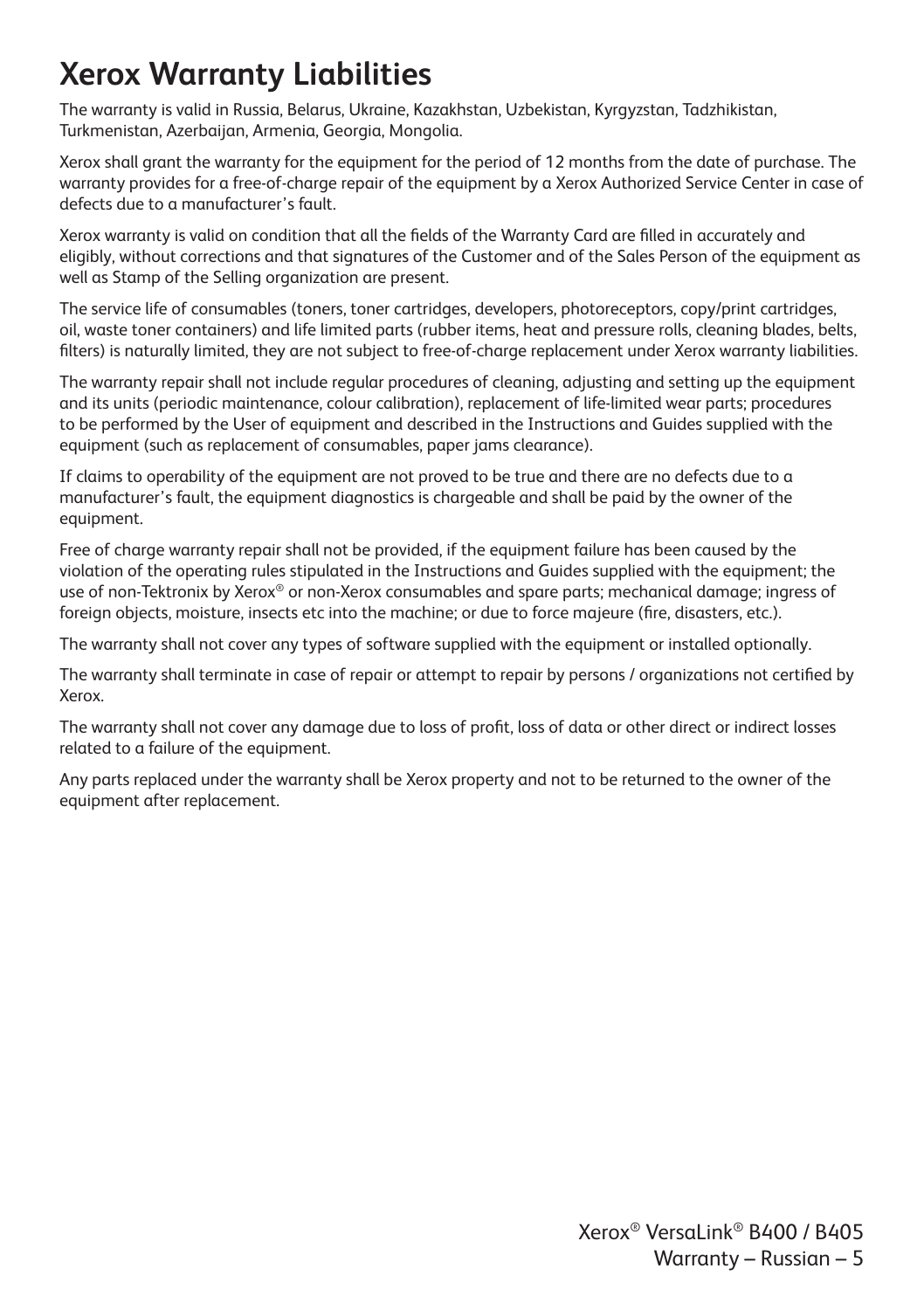# **Congratulations on purchasing Xerox® equipment**

Please ensure that the Warranty Card is completed correctly.

The Warranty is valid on condition that all the fields are filled in accurately, legibly and without any corrections and that signatures of the Customer and of the Sales Person of the equipment as well as Stamp of the Selling organization are present.

When you purchase the equipment please require a test in your presence.

The Seller should provide the Customer with the List of Xerox Authorized Service Centres. For the details of the local Authorized Service Centre and more information please visit our web site www.xerox.ru.

Your equipment and its software are customer installable. The user installs the equipment in the local network and connects it to the telephone lines as well as configures the software in the local network environment. Please read carefully all the Instructions and Guides provided with the equipment before you start operation.

For assistance on technical issues when operating Xerox® equipment please address Xerox corporate web site www.xerox.ru or contact Xerox Hotline by phone/ fax (495) 956-37-12, email: Hotline.eurasia@xerox.com; www.hotline.xeroxeurasia.com

Xerox Hotline normal working hours: from 8:00AM till 7:00PM, Moscow time (excl. Saturdays, Sundays and holidays).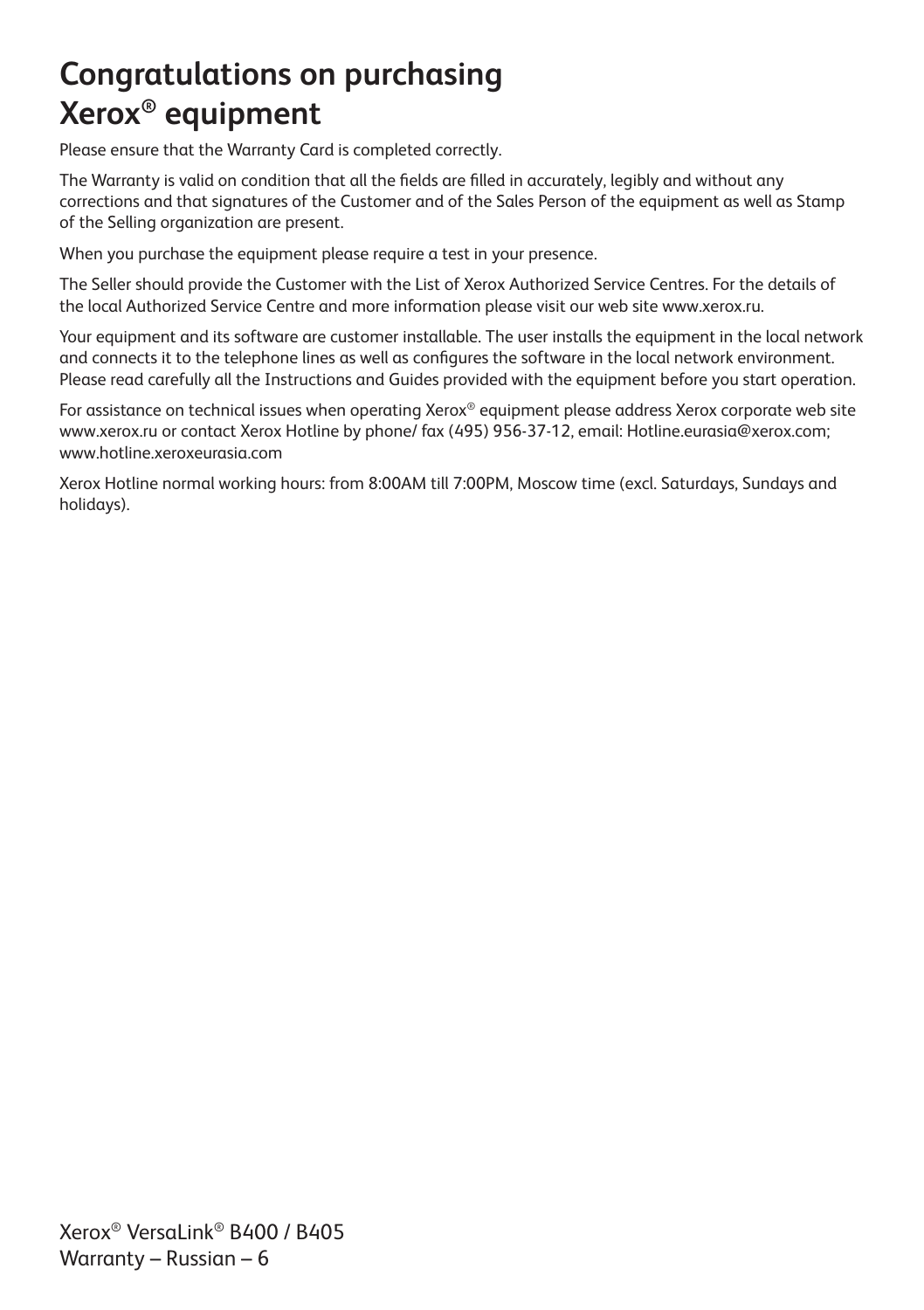#### **Гаранционни задължения на Xerox**

Тази гаранция е в сила за територията на Република България.

За това изделие Xerox предоставя гаранция от 12 месеца, считани от датата на продажбата. Гаранцията предвижда безплатен ремонт от оторизиран сервиз при наличие на дефекти, възникнали по вина на производителя.

Гаранцията на Xerox се предоставя при условие, че всички графи в гаранционната карта са попълнени точно, без грешки и при наличието на подпис на клиента, подпис и печат на продавача и фактура.

Консумативите (тонер, тонер-кертридж, девелопер, фоторецепторни барабани, касети, масло, контейнер за остатъчен тонер) и консумативните части (изделия от гума, нагревателни и притискащи ролки, ножове за почистване, ремъци и филтри), имат естествено ограничен срок на действие и не подлежат на замяна в рамките на гаранционните задължения на Xerox.

В рамките на гаранцията не се извършват:

- периодично почистване, регулировка и настройка на оборудването и неговите възли (профилактични дейности, Цветова калибрация) замяна на консумативните части.
- описаните в Ръководството по експлотация дейности, конто се извършват от потребителя (замяна на консумативи, замяна на консумативни части, почистване на заседнала хартия).

В случай на непотвърдени заявени претенции за работоспособност и при отсъствие на дефекти, възникнали по вина на производителя, диагностиката се заплаща от потребителя.

**На безплатен гаранционен ремонт не подлежат изделия, излезли от строя в резултат на нарушаване на правилата на експлотация, описани в ръководството и инструкцията, приложени в изделието, използването на неоригинални консумативи и резервни части (произведени не под търговската марка Xerox или Tektronix by Xerox), механично увредени консумативни материали и резервни части, попадане в изделието на външни предмети, влага, насекоми, гризачи и др. подобни, а така също и в следствие на форс-мажорни обстоятелства (пожари, стихийни бедствия).**

Гаранцията не покрива всички видове софтуер, доставен с изделието, както и допълнително инсталираният такъв.

Действието на гаранцията се прекратява в случай на ремонт или опит за ремонт на лица и организации, неоторизирани от Xerox.

Дадената гаранция не покрива възможни щети, загуби на данни и други преки и косвени загуби, свързани с неизправно оборудване.

Всички заменени по гаранцията части стават собственост на Хегох и не подлежат на връщане на собственика.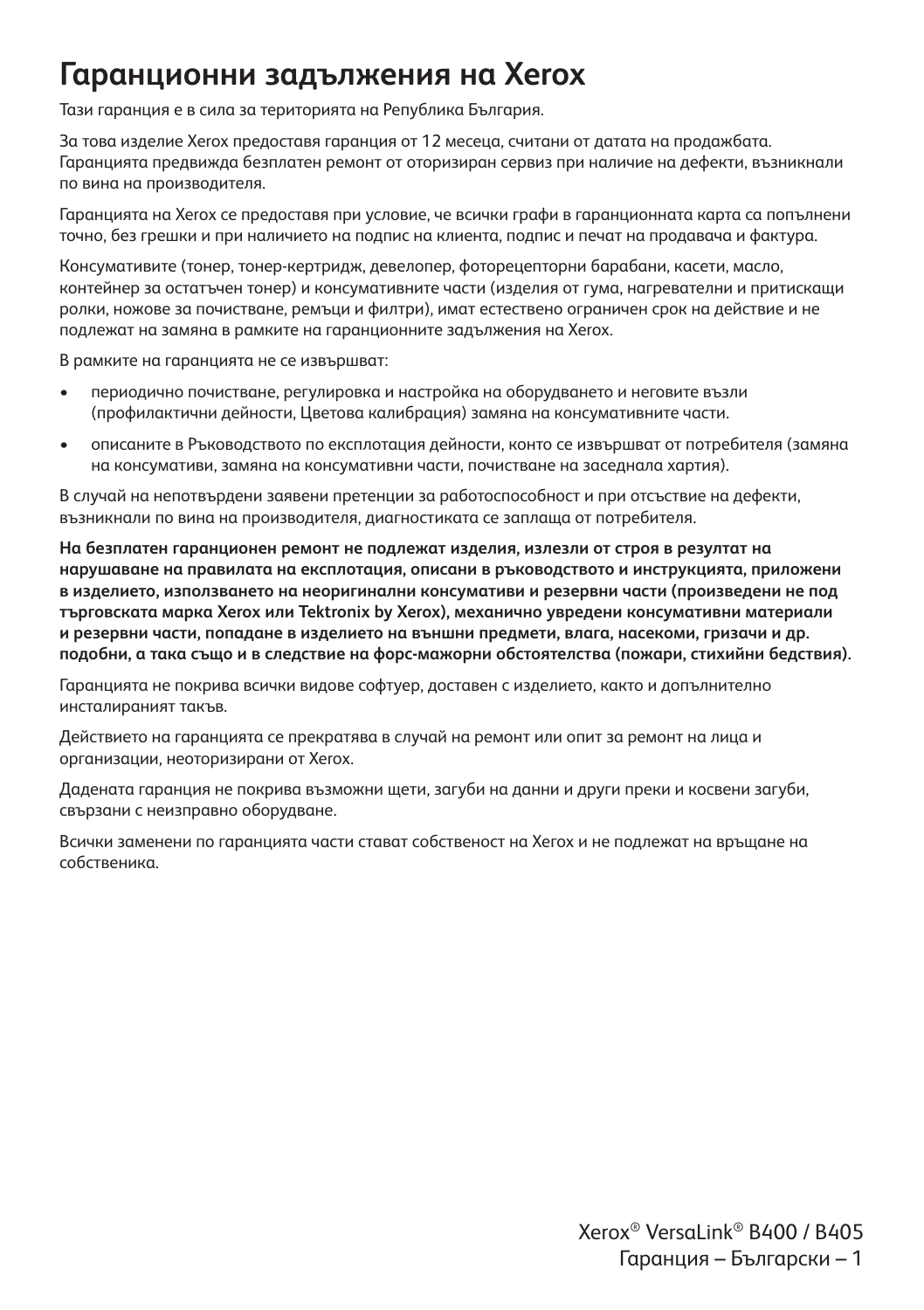### **Благодарим Ви за покупката на оборудване от Xerox**

Моля, проверете правилността на попълване на настоящата карта.

Гаранцията се предоставя при условие, че картата е е попълнена точно, отсъстват недостатъци, има подпис на купувача и подпис и печат на продавача.

При покупка на изделието изисквайте проверка на работоспособността във Ваше присъствие.

Продавачът предоставя на купувача списък на оторизираните сервизни центрове на Xerox. От корпоративния сайт на Xerox www.xerox.bg или по телефона (виж "Допълнителна информация") също можете да получите информация за координатите на най-близкия сервизен център.

Инсталирането на потребителския софтуер, свързването на изделието в локалната компютърна и телефонна мрежа, както и настройката на софтуера в локалната мрежа се извършва от клиента.

Преди започване на работа внимателно се запознайте с Ръководството и Инструкциите, приложени в изделието.

По технически въпроси, възникнали при работа с изделието на Xerox, се обръщайте към корпоративния сайт www.xerox.bg или www.hotline.xeroxeurasia.com или се обаждайте на:

Тел. 0800 15 515 (02)9766919

Факс (02) 9766943 всеки официален работен ден от 09 до 17:30 часа.

Координатите на най-близкия оторизиран сервиз може да получите от корпоративния сайт www.xerox. bg или на посочените по-горе телефони.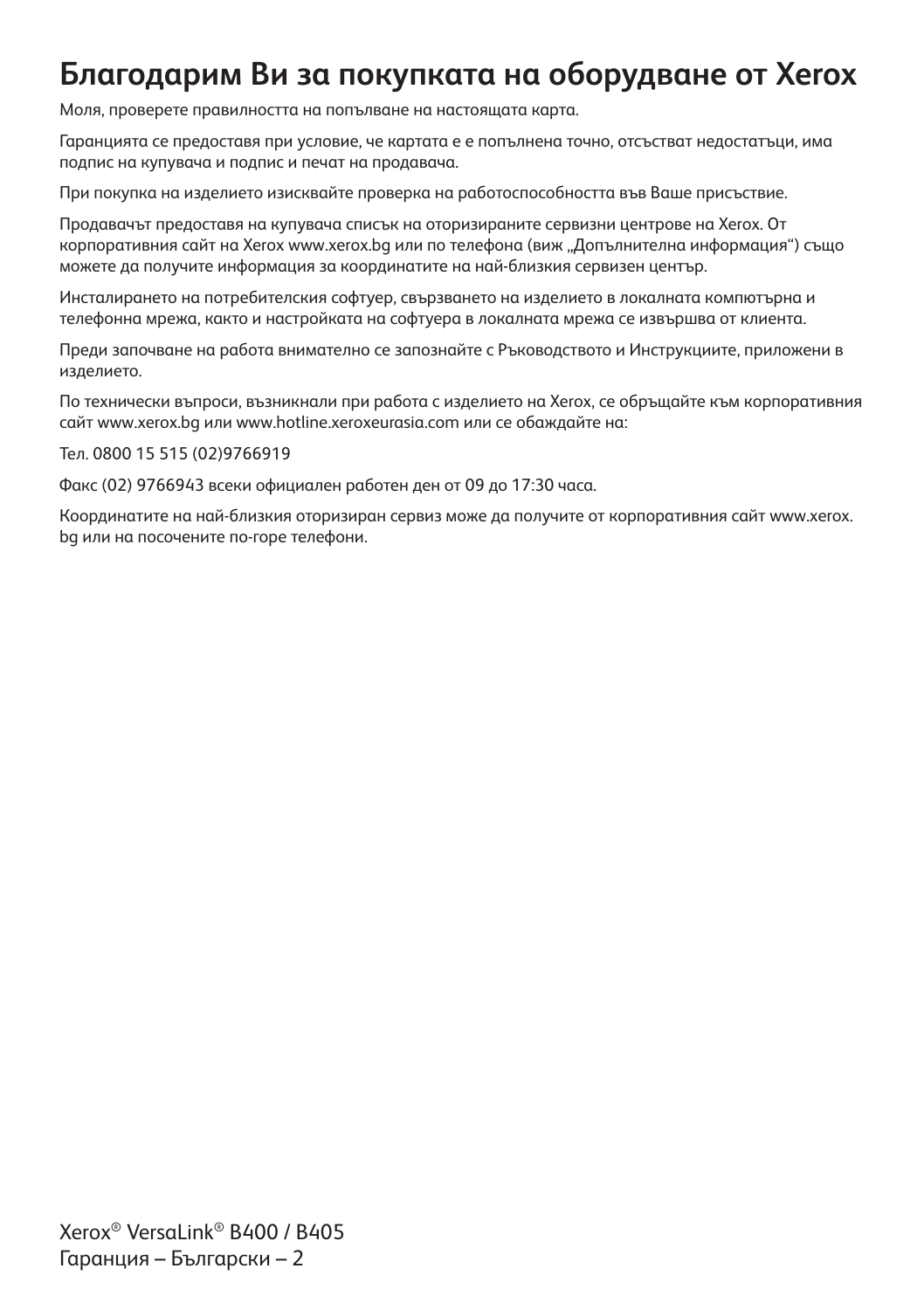# **"Xerox" garantiniai įsipareigojimai**

#### **Garantija galioje Estijoje, Latvijoje ir Lietuvoje**

"Xerox" suteikia įrangai 36 mėnesių garantiją, skaičiuojant nuo įsigijimo datos. Garantija užtikrina nemokamą irangos remontą, atliekamą jągliotajame "Xerox" priežiūros centre, jei yra defektų dėl gamintojo kaltės.

"Xerox" garantija galioja tik su sąlyga, kad visi garantinės kortelės laukeliai užpildyti tiksliai, įskaitomai ir be taisymų, yra pirkėjo ir pardavėjo parašai bei pardavusios įmonės spaudas.

Vartojamų reikmenų (elektrostatinių miltelių ir jų kasečių, ryškalų, fotoreceptorių, kopijavimo ir (arba) spausdinimo kasečių, alyvos, panaudotų miltelių kasečių) ir susidėvinčių dalių (guminių detalių, terminių ir prispaudimo velenėlių, valymo plokštelių, diržų ir filtrų) naudojimo trukmė yra suprantamai ribota, todėl jų nemokamas pakeitimas į "Xerox" garantinius įsipareigojimus neįtrauktas.

Į garantinį remontą neįtrauktos įprastos valymo procedūros, įrangos ir jos mazgų sureguliavimas bei paruošimas darbui (reguliari priežiūra, spalvų kalibravimas), susidėvinčių dalių keitimas, procedūros, kurias turi atlikti naudotojas ir kurios aprašytos su įranga pateikiamuose vadovuose bei instrukcijose (pvz., vartojamųjų reikmenų papildymas, popieriaus strigčių pašalinimas ir pan.).

Jeigu paaiškėtų, kad pretenzijos dėl įrangos veikimo yra neteisingos ir defektų dėl gamintojo kaltės nėra, įrangos diagnostikos paslaugos yra mokamos ir už jas turi sumokėti įrangos savininkas.

Nemokamas garantinis remontas neteikiamas, jeigu įrangos sutrikimas kyla dėl su įranga pateikiamuose vadovuose ir instrukcijose nustatytųįrangos eksploatacijos taisyklių pažeidimo; taip pat, jei naudojamos neoriginalios atsarginės dalys ar vartojamieji reikmenys (ne "Xerox" ir "Xerox Tektronix"), jeigu įranga pažeista mechaniškai, jeigu įįrangą patenka pašaliniai daiktai (drėgmė, vabzdžiai ir pan.) ar dėl nepavaldžiųjų aplinkybių (gaisro, nelaimės ir pan.).

Garantija neaprėpia jokios su įranga pateikiamos ar papildomai įdiegtos programinės įrangos.

Garantija nutrunka, jeigu įrangą taiso ar bando taisyti "Xerox" neįgalioti asmenys ir (arba) įmonės.

Garantija neaprėpia jokios žalos dėl prarasto pelno, prarastų duomenų ar kitų tiesiogiai ar netiesiogiai su įrangos sutrikimu susijusių patirtų nuostolių.

Visos pagal garantiją pakeičiamos dalys yra "Xerox" nuosavybė ir po pakeitimo įrangos savininkui negražinamos.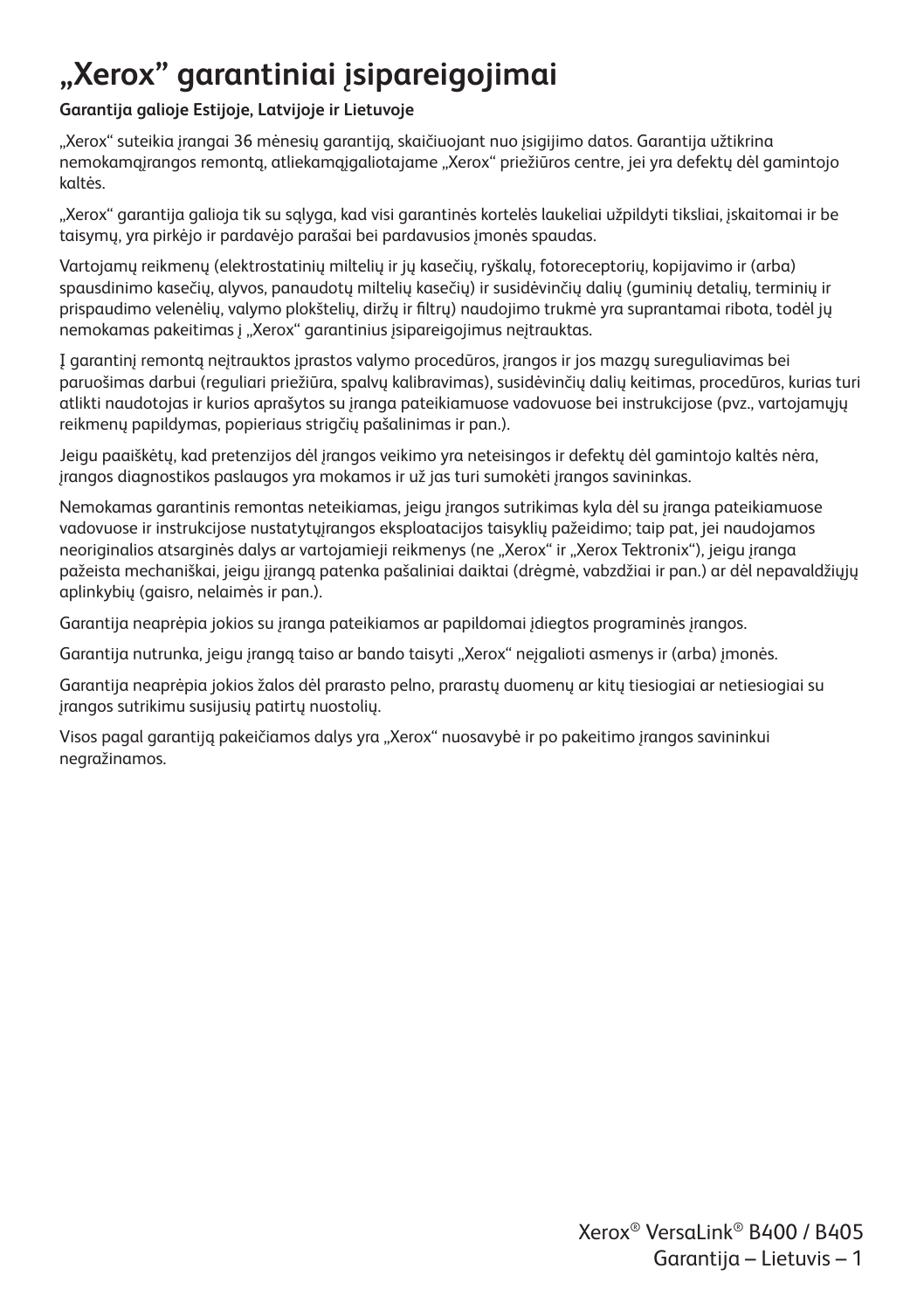# Sveikiname įsigijus "Xerox" įrangą

Įsitikinkite, kad garantinė kortelė užpildyta teisingai.

Garantija galioja tik su sąlyga, kad visi laukeliai užpildyti tiksliai, įskaitomai ir be taisymų, yra pirkėjo ir pardavėjo parašai bei pardavusios įmonės spaudas.

Įsigydami įrangą reikalaukite ją patikrinti jūsų akivaizdoje. Pardavėjas turi pateikti pirkėjui įgaliotųjų "Xerox" priežiūros centrų sarašą. Išsamios žinios apie vietinijaaliotaji aptarnavimo centrą ir kita informacija pateikiama mūsų tinklavietėje adresu www.lithuania.xerox.eu.

Įrangą paruošia darbui ir jos programas įdiegia pats vartotojas. Vartotojas įrengia įrangą vietiniame tinkle, sujungia ją su telefono linija ir nustato programinės įrangos parametrus vietinio kompiuterių tinklo terpei. Prieš pradedant darbą, prašome atidžiai perskaityti visus su įranga pateikiamus vadovus ir instrukcijas.

Techninės pagalbos klausimais naudojant "Xerox" įrangą prašome kreiptis į "Xerox" tinklavietę www.lithuania. xerox.eu arba į "Xerox" Pagalbos liniją telefonu/ faksu +7495-956-37-12, ar el. paštu Hotline.eurasia@xerox. com www.hotline.xeroxeurasia.com "Xerox" Pagalbos linija veikia nuo 6:00 val. iki 18:00 val. CET laiku (išskyrus šeštadienius, sekmadienius ir švenčių dienas).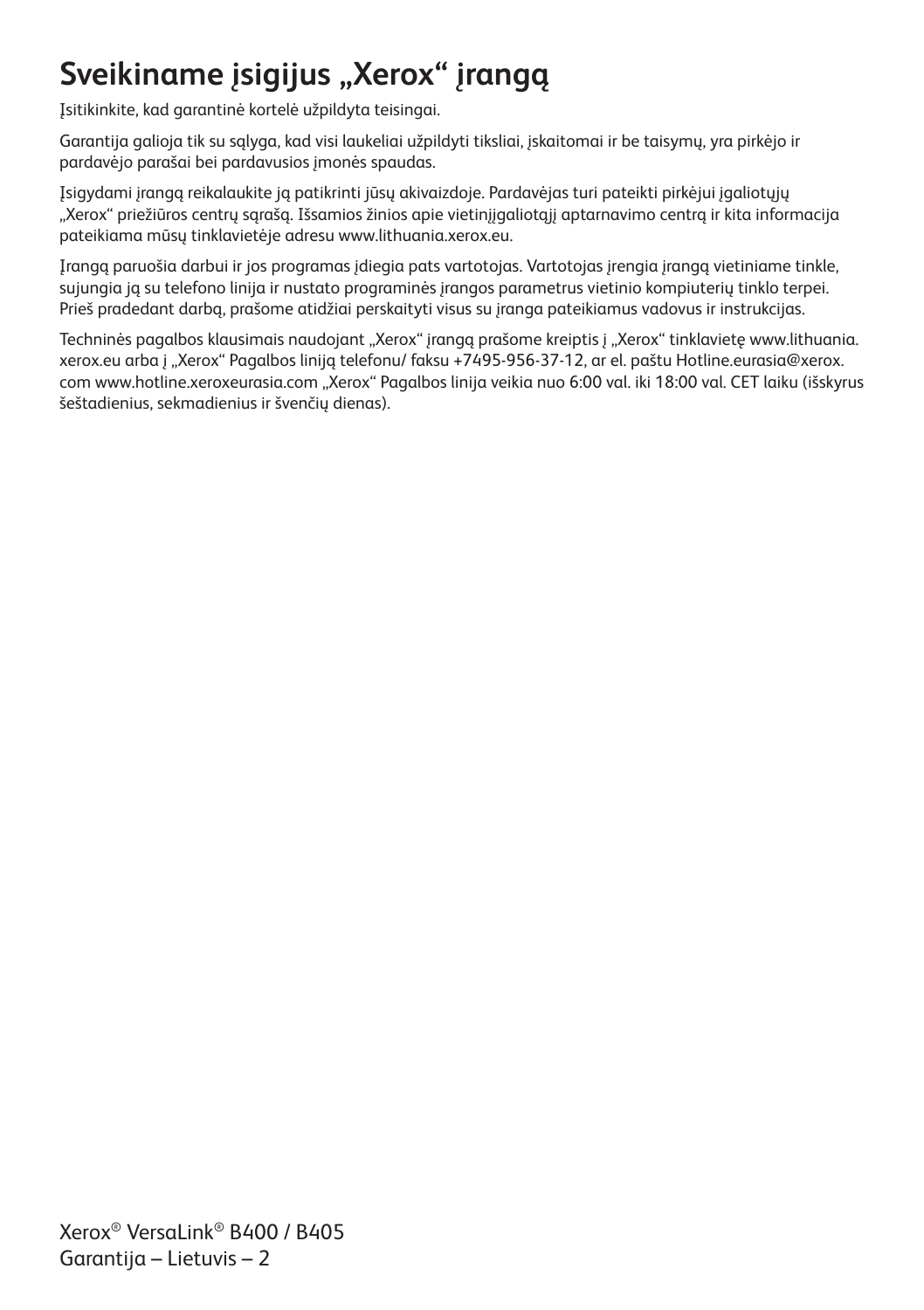# **Xerox garantijas saistības**

Garantija ir derīga Igaunijas, Latvijas un Lietuvas teritorijā.

Xerox iekārtām dod 36 mēnešu garantiju, sākot no pirkšanas datuma.Garantija paredz iekārtas bezmaksas remonta veikšanu Xerox pilnvarotos apkalpošanas centros gadījumos, ja konstatēts defekts izgatavotāja vainas dēļ.

Nolietojamiem materiāliem (toneri, tonera kasetnes, attīstītāji, fotoreceptori, kopēšanas un drukāšanas kasetnes, eļļa, rezervuāri izlietotiem toneriem) un nodiluma daļām (gumijas izstrādājumi, sildīšanas un spiešanas veltnīši, tīrīšanas asmeņi, siksnas, filtri) ir dabiski ierobežots derīguma laiks, tādēļ uz tiem neattiecas Xerox garantijas saistības attiecībā uz bezmaksas apmaiņu.

Garantijas remontā nav iekļauts:

- iekārtas un tās daļu regulāra tīrīšana, regulēšana un uzstādīšana (profilaktiskā apkalpošana, krāsas kalibrēšana), nodiluma daļu apmaiņa;
- darbi, kas jāveic Pircējam un kuri tiek aprakstīti iekārtai klāt pievienotā rokasgrāmatā un instrukcijās (piemēram, nolietojamo materiālu apmaiņa, papīra iesprūšanas likvidācija).

Gadījumā, ja sūdzības par iekārtas darbu netiek apstiprinātas un nav konstatēti defekti izgatavotāja vainas dēļ, iekārtas diagnostika ir maksas pakalpojums un par to maksā iekārtas īpašnieks.

Bezmaksas garantijas remonts netiks veikts, ja iekārtas bojājums noticis pārkāpjot iekārtai pievienotajā rokasgrāmatā un instrukcijās paredzētos ekspluatācijas noteikumus; izmantojot nolietojama un rezerves daļas, kas nav izgatavotas ne Xerox, ne Xerox Tektronix; mehāniska bojājuma dēļ; iekārtā iekļūstot svešiem priekšmetiem, mitrumam, kukaiņiem u.tml. vai nepārvaramas varas apstākļu dēļ (ugunsgrēks, katastrofa u.tml.).

Garantija neaptver nekāda veida programmatūru, kas piegādāta kopā ar iekārtu vai instalēta papildus.

Garantija izbeidzas, ja iekārtu remontējušas vai mēģinājušas remontēt personas/uzņēmumi, ko Xerox nav pilnvarojis.

Garantija neaptver zaudējumus peļņas nesaņemšanas, datu zaudēšanas dēļ vai citus tiešus un netiešus zaudējumus saistībā ar iekārtas bojājumu. Visas detaļas, kuras tiek mainītas garantijas ietvaros, paliek Xerox īpašumā un pēc apmaiņas netiek atstātas iekārtas īpašnieka rīcībā.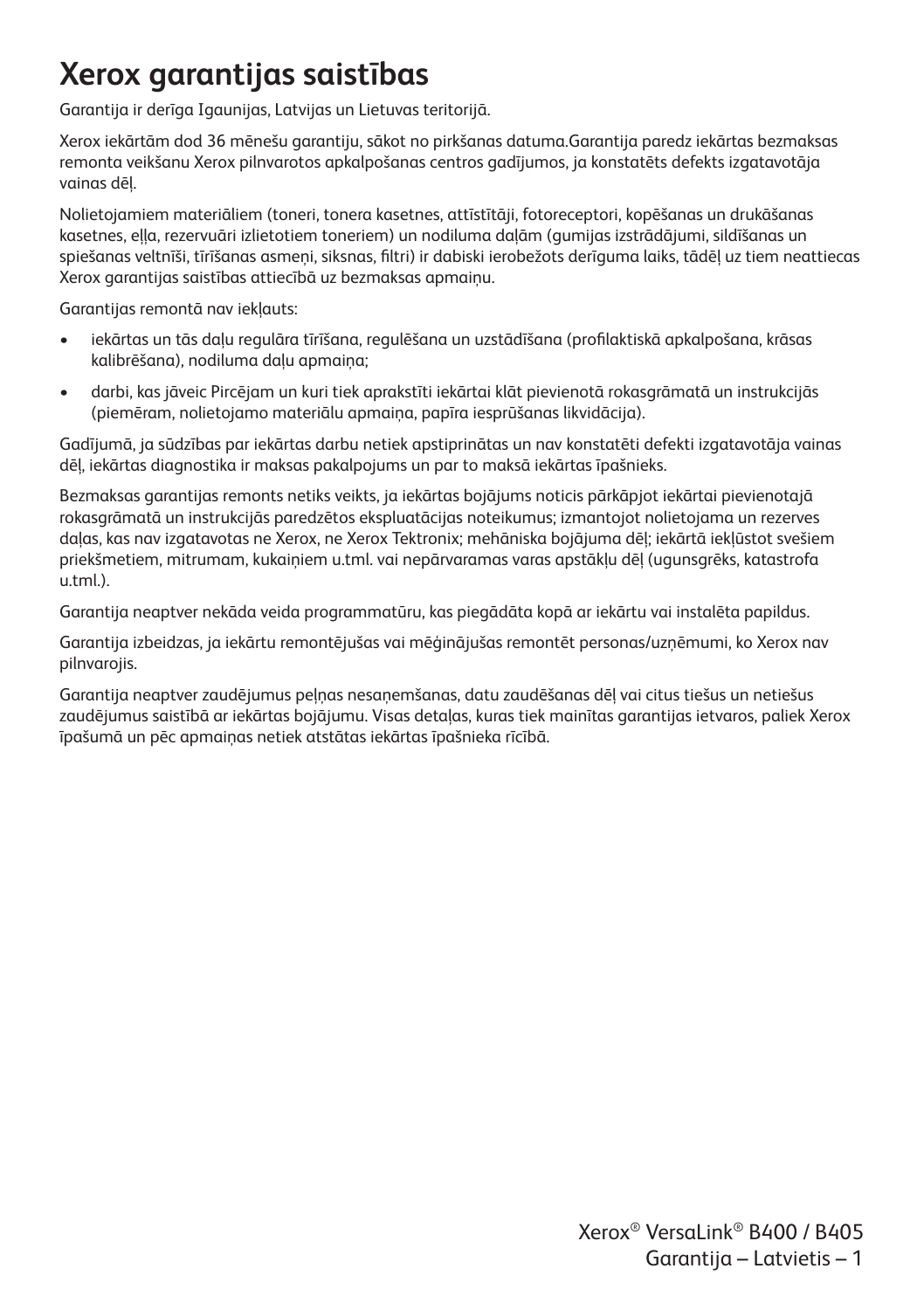# **Apsveicam ar Xerox iekārtas iegādāšanos**

Lūdzam pārliecināties, ka Garantijas karte ir pareizi aizpildīta.

Garantija ir derīga ar nosacījumu, ka visas ailītes ir aizpildītas precīzi, skaidri, bez jebkādiem labojumiem un ka iekārtas Pircēja un Pārdevēja paraksti, kā arī Uzņēmuma - Pārdevēja zīmogs, ir uzlikti.

Pērkot iekārtu, pieprasiet to pārbaudīt Jūsu klātbūtnē.

Pārdevējam jāiesniedz Pircējam Xerox pilnvaroto apkalpošanas centru saraksts. Sīkākai informācijai par Xerox vietējo pilnvaroto apkalpošanas centru skat. mājas lapā: www.latvia.xerox.eu

Nopirkto iekārtu un tās programmatūru instalē Pircējs. Pircējs instalē iekārtu lokālā tīklā un pievieno pie telefona līnijas, kā arī konfigurē programmas nodrošinājumu lokālā tīkla vidē. Lūdzam uzmanīgi izlasīt visas iekārtai klāt pievienotās rokasgrāmatas un instrukcijas pirms ekspluatācijas uzsākšanas.

Tehnisku jautājumu risināšanai darbā ar Xerox iekārtām lūdzam meklēt informāciju Xerox korporatīvajā mājas lapā www.latvia.xerox.eu vai arī sazināties ar Xerox Hotline. Tālr./ Fakss: +7 495-956-3712: E-pasts: hotline. eurasia@xerox.com; www.hotline.xeroxeurasia.com

Xerox Hotline darba laiks: no 6:00 līdz 18:00 pēc CET laika (izņemot sestdienas, svētdienas un svētku dienas).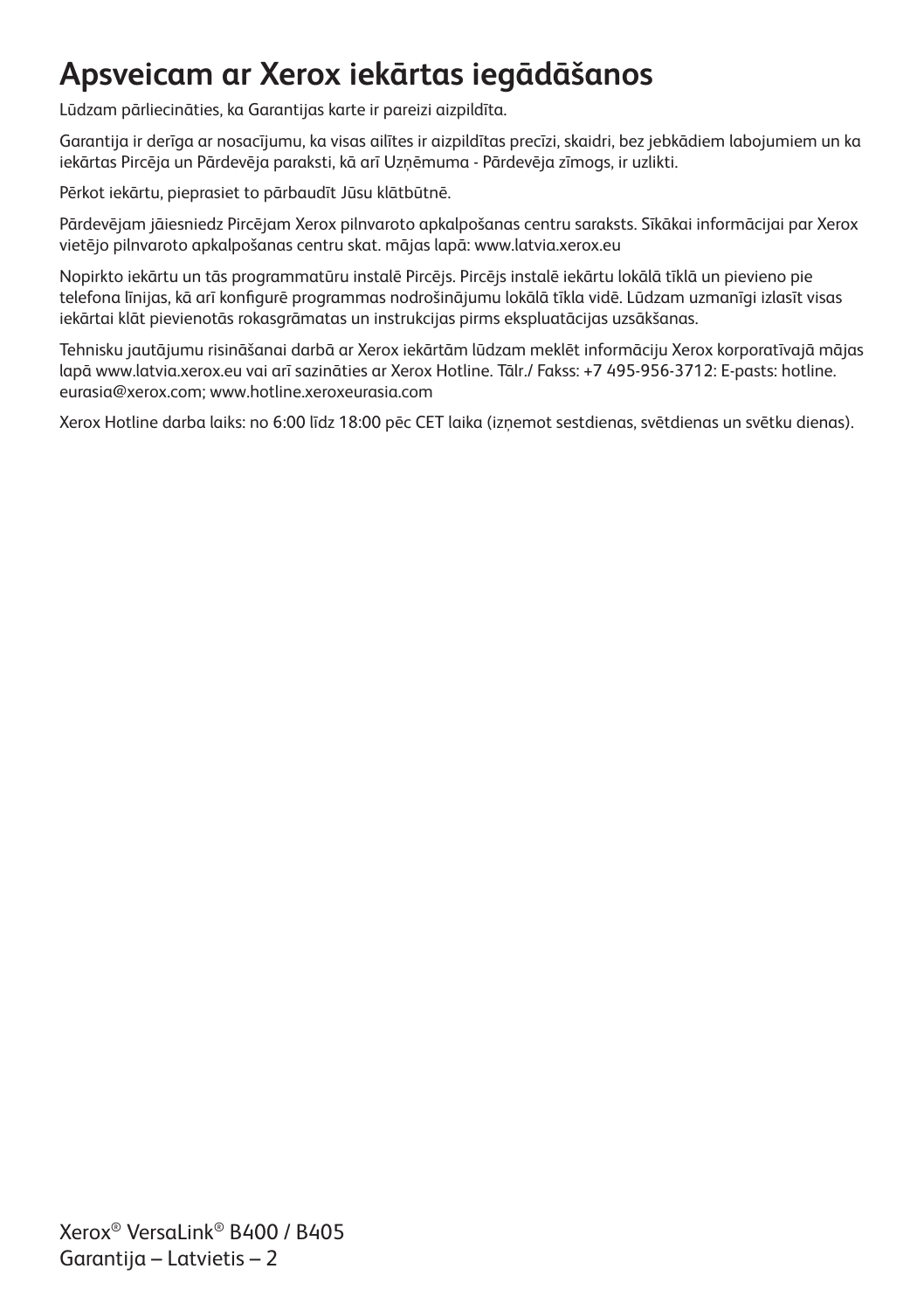# **Xeroxi garantiitingimused**

Garantii kehtib Eestis, Lätis, Leedus.

Xerox annab seadmele 36 kuulise garantii alates selle müügi kuupäevast. Garantii hõlmab tootjapoolsete vigade tasuta kõrvaldamist Xeroxi volitatud teeninduskeskuse poolt.

Xeroxi garantii kehtib tingimusel, et garantiieeskirjade dokument on täpselt, nõuetele vastavalt ja ilma parandusteta täidetud ning et sellel on ostja ja toote müüja allkirjad, samuti müügiettevõtte tempel.

Kulumaterjalide (tooner, toonerikassetid, magnetkandja, fotoretseptorid, trükikassetid, õli, tooneri ülejääkide mahutid) ja kindla kasutusajaga varuosade (kummist osad, kuum-ja surverullid, puhastusribad, rihmad, filtrid) tööaeg on loomulikult piiratud ning nende tasuta väljavahetamine ei kuulu Xeroxi garantiikohustuste hulka.

Garantii alla ei kuulu seadme ja selle osade regulaarne puhastamine, seadme häälestamine ja töökorda seadmine (perioodiline hooldus, värvide kalibreerimine), kulumaterjalide väljavahetamine; seadme kasutaja poolt teostatavad protseduurid, mida on kirjeldatud seadmega kaasa pandud instruktsioonides ja juhistes (kulumaterjalide asendamine, paberiummistuste kõrvaldamine).

Seadme diagnostika on tasuline ning omanikul tuleb selle eest maksta, kui seadme kohta tehtud kaebused ei vasta tõele ning tootjapoolseid vigu ei ilmne.

Tasuta garantiiremonti ei pakuta, kui seadme rikke on põhjustanud seadmega kaasa pandud instruktsioonides ja juhistes märgitud kasutamiseeskirjade eiramine; kui on kasutatud muid kui Tektronixi ja Xeroxri kulumaterjale ja varuosi; kui on tekitatud mehaanilisi kahjustusi; kui võõrkehad, niiskus, putukad jms on tunginud seadmesse; või kui põhjuseks on force majeure (tulekahju, katastroofid jms).

Garantii ei kata seadmega kaasa pandud või lisatarkvarana installeeritud mis tahes liiki tarkvara.

Garantii katkeb juhul, kui seadet on remontinud või püüdnud remontida isik/ettevõte, kellel puudub Xeroxi vastav sertifikaat.

Garantii ei korva kahju, mis on tingitud kasumi kaotusest, andmete kadumisest või muust otsesest või kaudsest kahjust seoses seadme rikkega.

Kõik garantii jooksul väljavahetatavad osad kuuluvad Xeroxile ning neid ei tagastata seadme omanikule pärast väljavahetamist.

> Xerox® VersaLink® B400 / B405 Garantii – Eesti – 1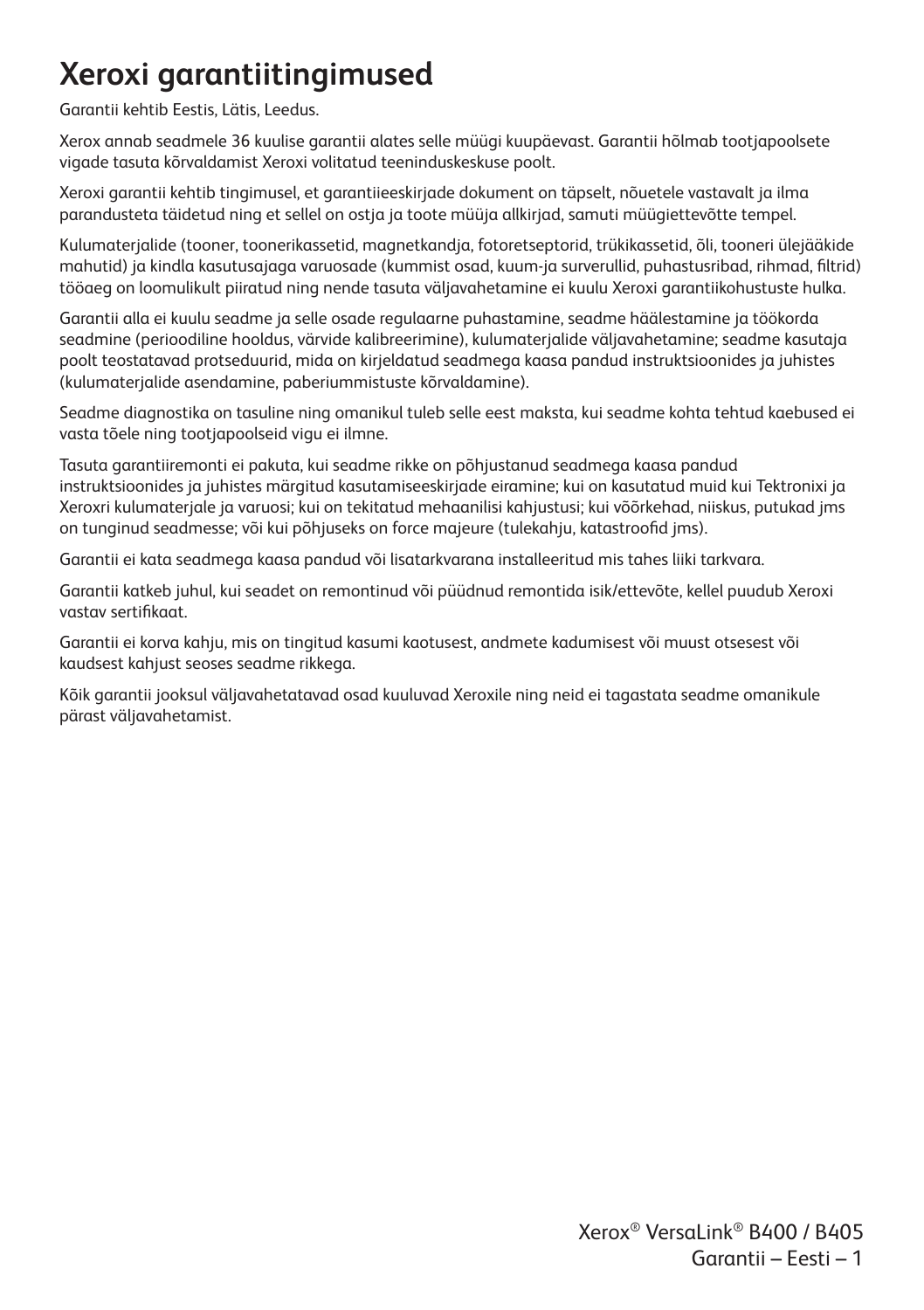# **Täname Teid Xeroxi toote ostu eest**

Palun kontrollige, et garantiieeskirjade dokument oleks õigesti täidetud.

Garantii kehtib tingimusel, et garantiieeskirjade dokument on täpselt, nõuetele vastavalt ja ilma parandusteta täidetud ning et sellel on ostja ja toote müüja allkirjad, samuti müügiettevõtte tempel.

Kauba ostmisel nõudke enda juuresolekul seadme kontrollimist.

Müüja peab ostjale andma Xeroxi volitatud teeninduskeskuste nimekirja. Kohaliku volitatud teeninduskeskuse kohta täpsemate andmete ning rohkema teabe saamiseks külastage meie veebisaiti www.estonia.xerox.eu.

Seadet ja selle tarkvara on ostjal võimalik paigaldada/installeerida. Kasutaja paigaldab seadme kohalikus võrgus ning ühendab selle telefoniliiniga, samuti konfigureerib tarkvara kohalikus võrgukeskkonnas. Enne paigaldamist palume tutvuda seadmega kaasa pandud instruktsioonide ja juhistega.

Xeroxi seadmega seotud tehniliste küsimuste korral vaadake Xeroxi ühist veebisaiti www.estonia.xerox.eu või võtke ühendust Xeroxi Hotline'iga telefoni/ faksi +7 495 9563712 või e-posti hotline.eurasia@xerox.com teel; www.hotline.xeroxeurasia.com. Xerox Hotline'i tavatööaeg on 6.00–18.00 CET aja järgi (välja arvatud laupäevad, pühapäevad ja riigipühad).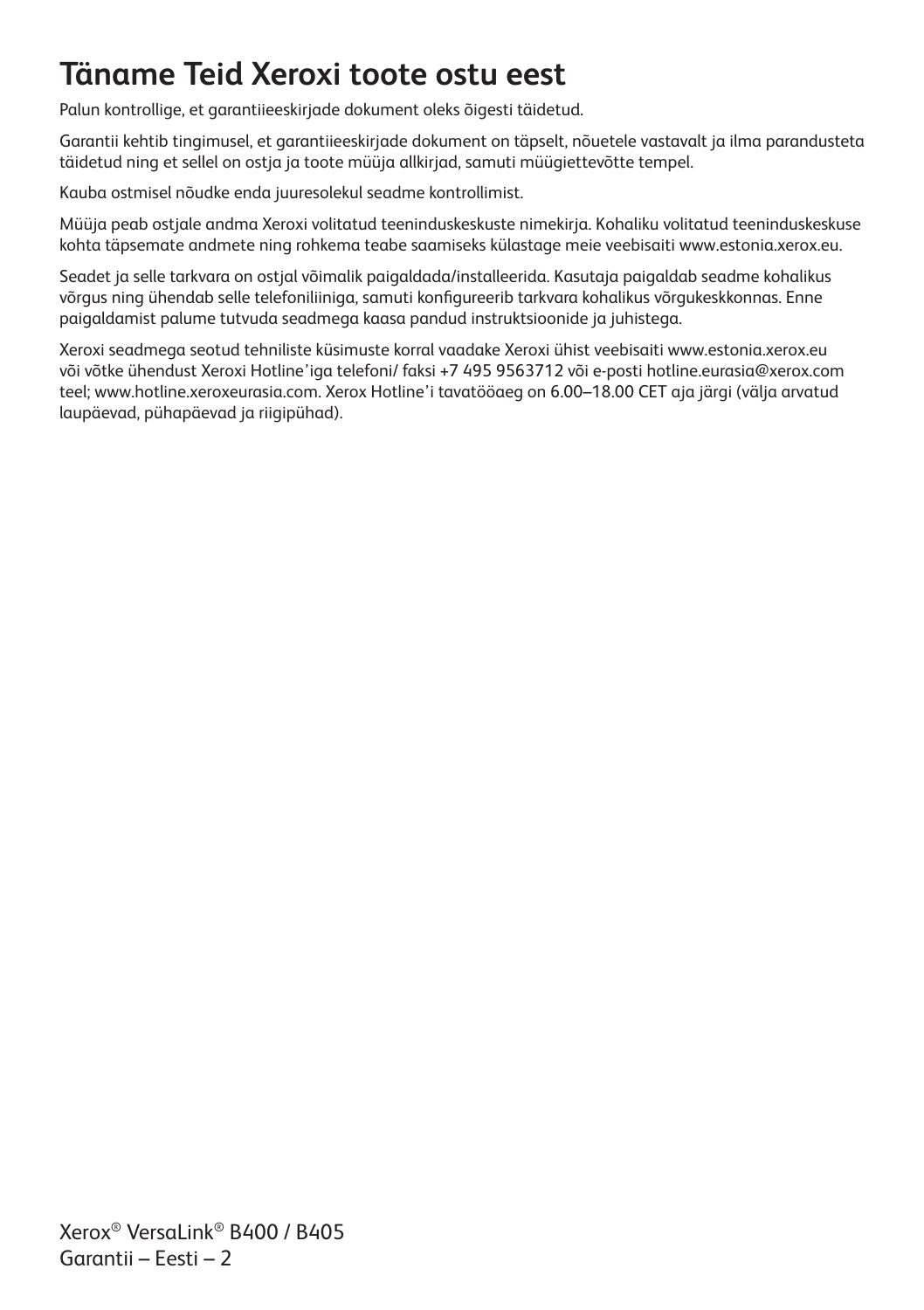# **Karta Gwarancyjna**

Xerox Polska Sp. z o. o z siedzibą w Warszawie (zwana dalej "Xerox") gwarantuje, że zakupione przez Państwa urządzenie jest wolne od wad materiałowych i fabrycznych oraz spełnia parametry techniczne dla danego urządzenia zawarte w instrukcji obsługi. Xerox udziela na produkty marki Xerox® 24 miesięcznej gwarancji od daty zakupu urządzenia.

Prosimy o zachowanie niniejszej karty gwarancyjnej oraz dowodu zakupu urządzenia (faktura VAT lub paragon fiskalny). Dane wyszczególnione w dolnej części karty gwarancyjnej będą niezbędne do zgłoszenia reklamacji. Prosimy o zachowanie oryginalnego opakowania, które będzie potrzebne przy ewentualnym transporcie urządzenia do i z punktu serwisowego. Gwarancja obejmuje swym zasięgiem wyłącznie urządzenia kupione i znajdujące się na terytorium Rzeczypospolitej Polskiej.

W przypadku sprzedaży konsumenckiej, Gwarancja ta nie ogranicza ani nie zawiesza uprawnień wynikających z Ustawy o szczególnych warunkach sprzedaży konsumenckiej.

## **Uwaga**

W przypadku jakichkolwiek problemów z zakupionym produktem Xerox prosimy o wyłącznie bezpośredni kontakt z firmą Xerox, nr tel. (22) 878 79 00 lub 0 801 63 33 08 oraz email: serwis@xerox.pl

Jest to serwisowa Info-Linia Xerox gdzie uzyskacie Państwo wszelką potrzebną pomoc.

Prosimy w żadnym przypadku nie odwozić produktu w miejsce zakupu.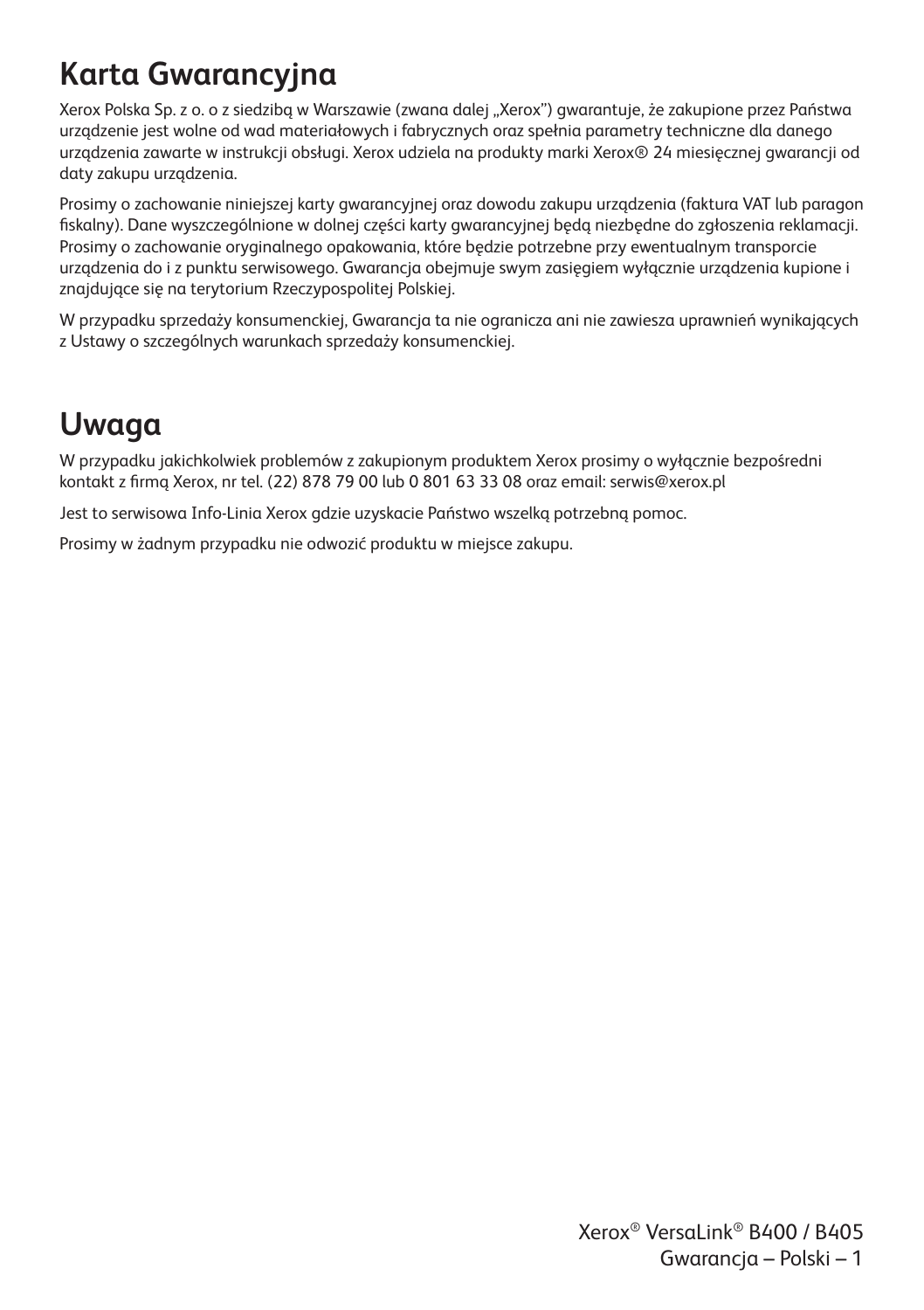# **Warunki gwarancji**

- **(1) Użytkownik jest zobowiązany do użytkowania Urządzenia w warunkach i w sposób podany w instrukcji obsługi, a także do stosowania wyłącznie oryginalnych materiałów eksploatacyjnych Xerox.**
- (2) Xerox udziela gwarancji na okres 24 miesięcy liczony od daty zakupu produktu Xerox ("Urządzenie").
- (3) Niniejsza karta gwarancyjna jest dowodem przysługujących uprawnień gwarancyjnych. Przy głaszaniu do Serwisu Xerox roszczeń wynikających z niniejszej gwarancji należy przedstawić czytelnie wypełnioną oraz potwierdzoną pieczęcią i podpisem sprzedawcy kartę gwarancyjną wraz z dowodem zakupu (faktura VAT, rachunek uproszczony lub paragon).
- (4) Xerox zapewnia, że Urządzenie jest wolne od wad materiałowych i produkcyjnych.
- (5) W okresie gwarancyjnym Xerox zapewnia bezpłatne usunięcie awarii wynikającej z wad materiałowych lub produkcyjnych Urządzenia.
- (6) Procedura zgłaszania wad Urządzenia:
	- w przypadku wykrycia wad Urządzenia prosimy wyłącznie o bezpośredni kontakt z firmą Xerox pod nr tel. (22) 878 79 00 lub O 801 63 33 08 lub mailem: serwis@xerox.pl
	- jest to Info-Linia Serwisowa Xerox gdzie uzyskacie Państwo wszelką niezbędną pomoc
	- Infolinia Serwisowa Xerox czynna jest w dni robocze, od poniedziałku do piątku w godzinach 8:00 16:30
	- zawsze w przypadku kontaktu z serwisową Info-Linia zgłoszenie powinno zawierać: datę zakupu, model i numer seryjny Urządzenia
	- w żadnym przypadku nie należy odwozić produktu w miejsce zakupu
	- po diagnozie, jeśli nie uda się rozwiązać problemu drogą telefoniczną, zostaną Państwo poinformowani o najbliższym punkcie serwisowym lub o wizycie specjalisty technicznego, oraz poproszeni o przygotowanie dokumentów wyszczególnionych w punkcie 2 niniejszej gwarancji
- (7) Użytkownik powinien przygotować Urządzenie do ewentualnego transportu do punktu serwisowego (zalecane oryginalne opakowanie). W razie braku opakowania fabrycznego, ryzyko uszkodzenia Urządzenia w czasie transportu do i z punktu Serwisowego ponosi Użytkownik.
- (8) Wszelkie wady objęte gwarancją w okresie obowiązywania gwarancji będą usunięte przez Xerox w terminie nie dłuższym niż 7 dni roboczych. W szczególnych nieprzewidzianych okolicznościach termin naprawy może być wydłużony do 15 dni roboczych.
- (9) Xerox zobowiązuje się do dołożenia najwyższej staranności przy wykonywaniu obsługi technicznej i napraw.
- (10)W okresie gwarancji jedynym podmiotem uprawnionym do dokonywania napraw sprzętu jest Xerox lub upoważniony przez Xerox Autoryzowane Punkty Serwisowe.
- (11)W zakres bezpłatnych napraw gwarancyjnych nie wchodzą naprawy wynikające z nieprzestrzegania zaleceń instrukcji obsługi, jak również uszkodzenia wynikłe ze stosowania nieoryginalnych materiałów eksploatacyjnych.
- (12)Gwarancja nie obejmuje:
	- materiałów eksploatacyjnych i części zużywających się podczas pracy: np: fotoreceptora, modułów drukujących, nośnika, tonera, modułów utrwalających, elementów pobierania oraz transportu papieru, pasów lub rolek transferowych, itp.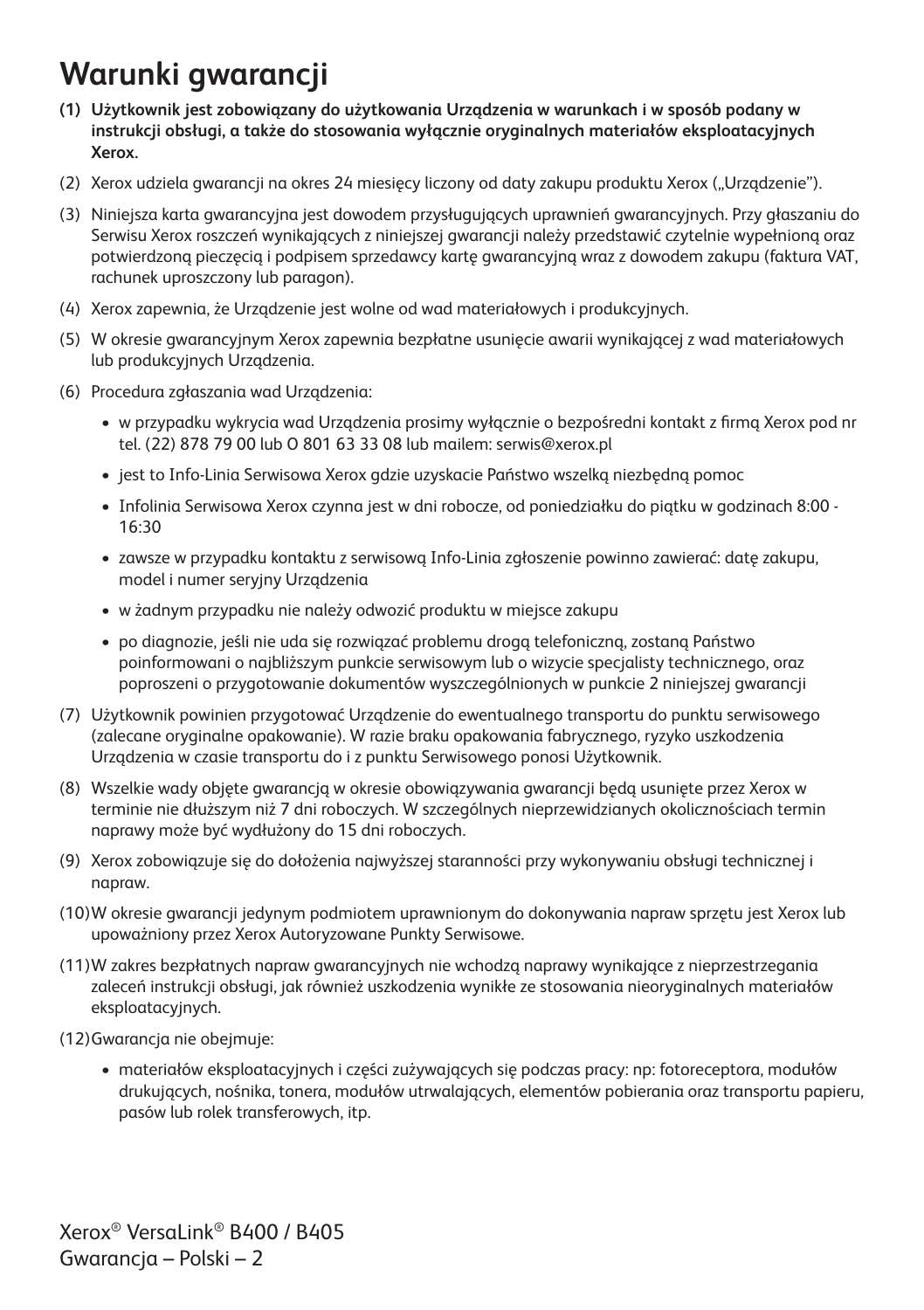- uszkodzeń wynikłych z niewłaściwej obsługi;
- uszkodzeń powstałych ze stosowania niewłaściwych, nieoryginalnych lub kompatybilnych materiałów eksploatacyjnych;
- awarii urządzeń w których zainstalowano inne niż oryginalne akcesoria Xerox np: rozszerzenia pamięci, interfejsy itp;
- uszkodzeń powstałych na skutek siły wyższej (pożar, powódź, wyładowania atmosferyczne, itp.);
- mechanicznych uszkodzeń Urządzenia.

(13)Użytkownik traci uprawnienia z Gwarancji, w sytuacji gdy:

- zostały usunięte numery fabryczne;
- urządzenie było eksploatowane w warunkach i w sposób inny niż opisany w instrukcji obsługi;
- stosowano nieoryginalne lub kompatybilne materiały eksploatacyjne;
- napraw dokonywała nieuprawniona osoba lub instytucja;
- dokonano przeróbek konstrukcyjnych Urządzenia.
- (14)Xerox zaleca użytkowanie oryginalnych materiałów eksploatacyjnych zakupionych wyłącznie w sieci Autoryzowanych Partnerów Handlowych Xerox.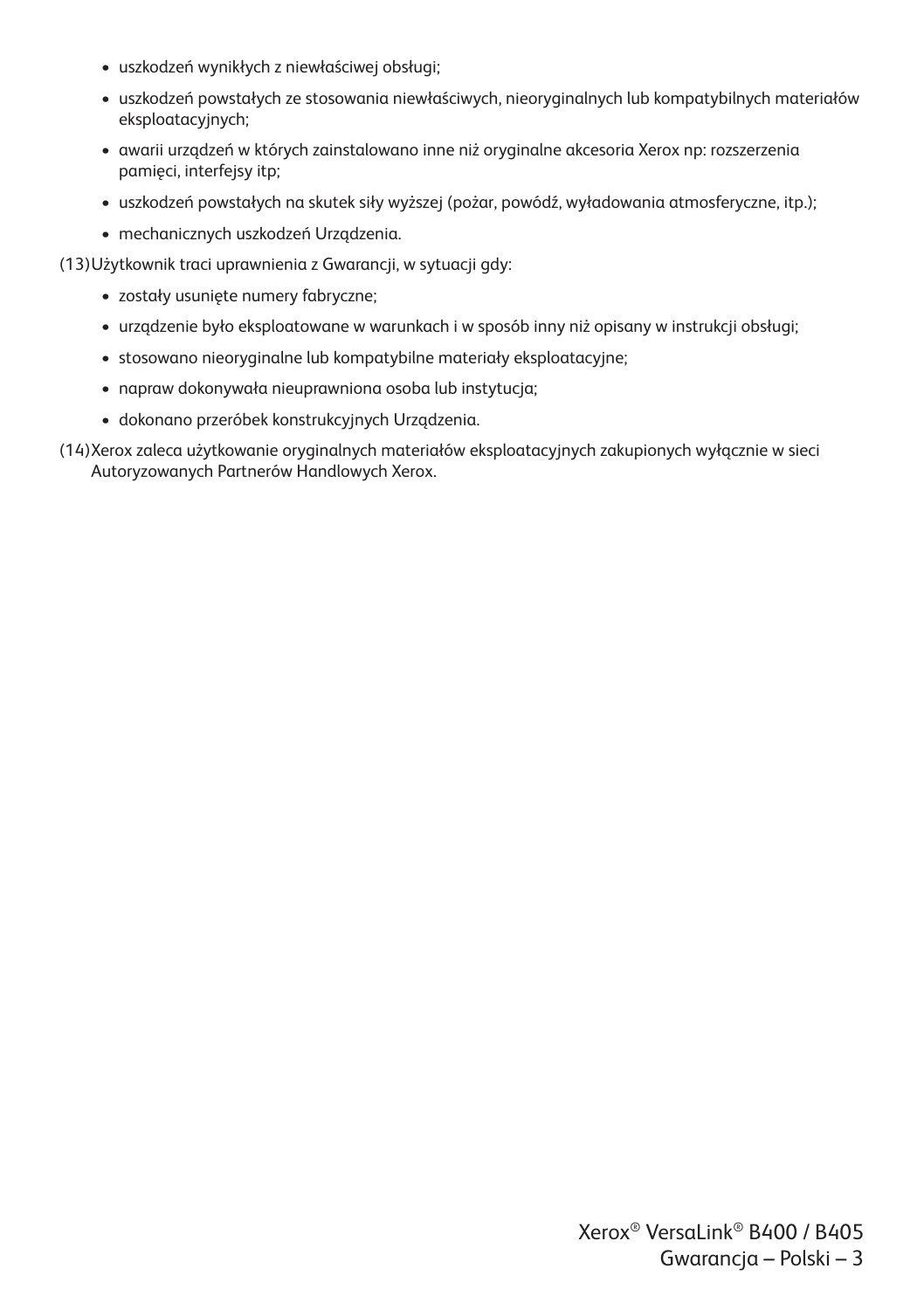#### **Informacja O Urządzeniu** (Wypełnia Punkt Sprzedaży)

| Typ gwarancji:<br><u>  w miejscu instalacji</u> | w Autoryzowanym Punkcie Serwisowym |
|-------------------------------------------------|------------------------------------|
|                                                 |                                    |
|                                                 |                                    |
|                                                 |                                    |
|                                                 |                                    |
|                                                 |                                    |
|                                                 |                                    |

PIECZĘĆ PUNKTU SPRZEDAŻY

Podpis sprzedawcy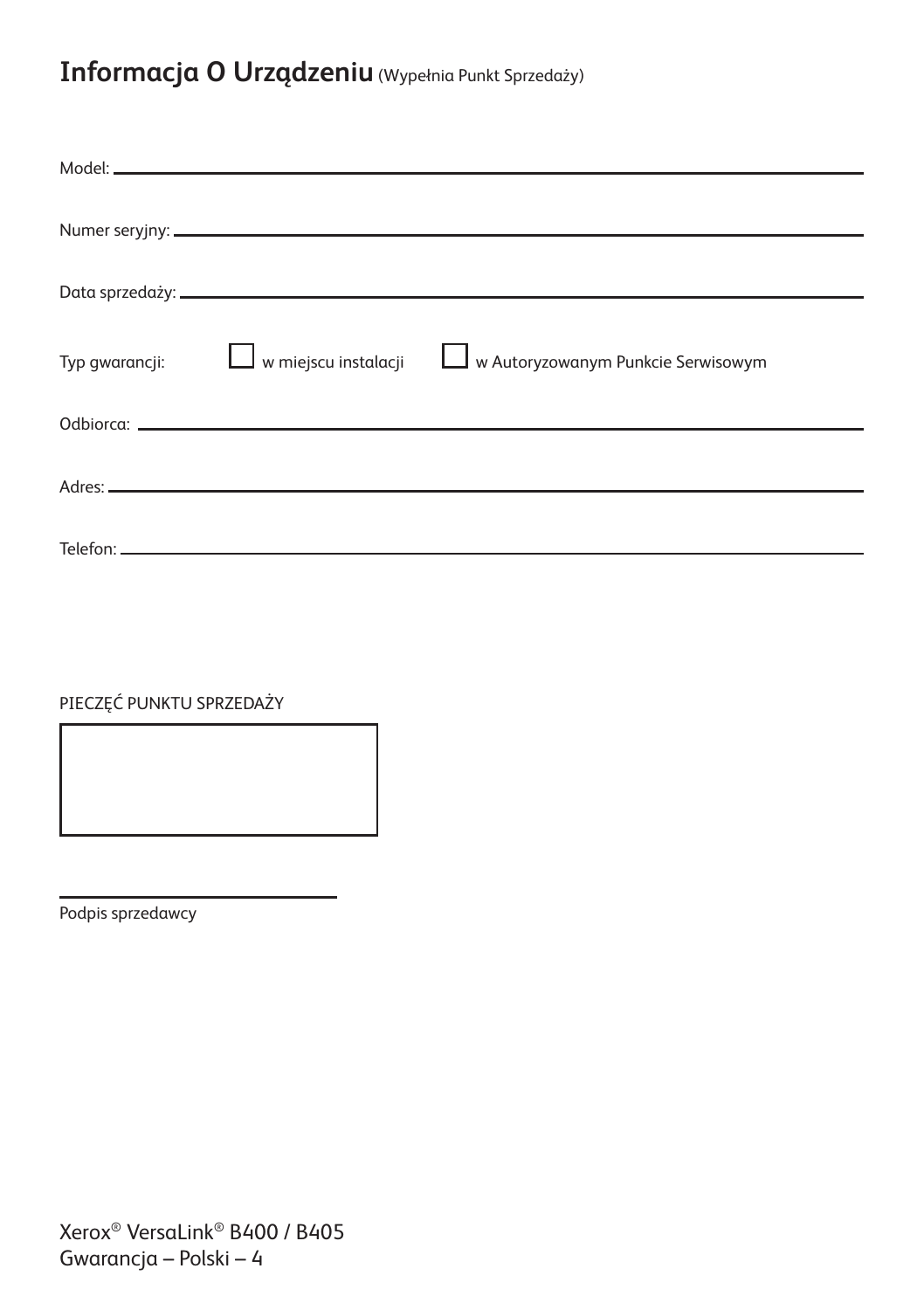# **Jótállási Jegy**

# **Nyomtató és kisteljesítményű multifunkcionális berendezésekre és tartozékaikra**

**ÜGYFÉL ADATAI** Név: Cím: Tel: Gép típusa:

Gyáriszám: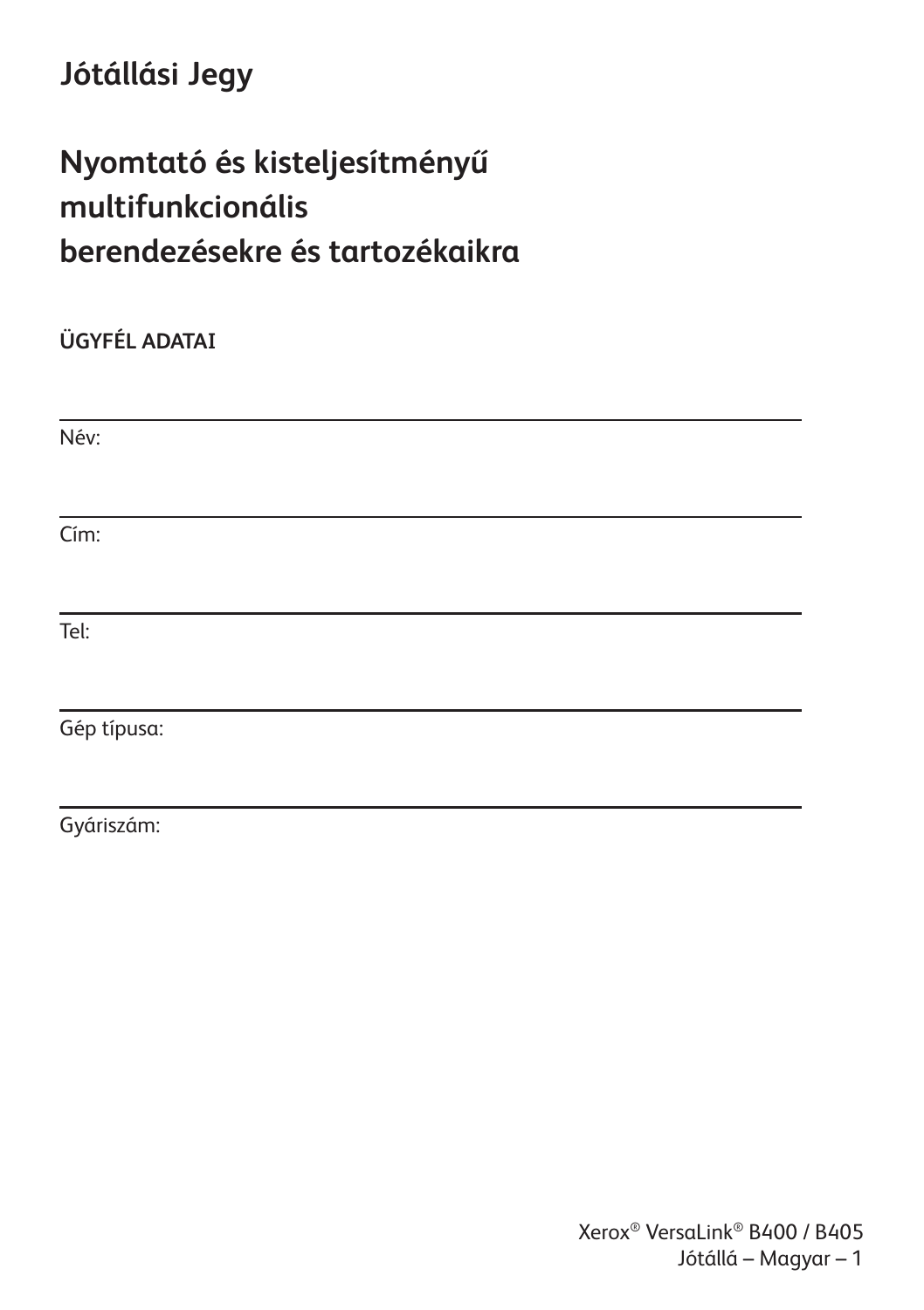# **Jótállási Feltételek:**

Ezen jótállási jegyen feltüntetett termékre a **Xerox Magyarország Kft**

jótállást vállal. A jótállás időtartama a vásárlás, illetve **Xerox Magyarország Kft** garanciális szerviz által történő üzembe helyezés esetén az üzembe helyezés napjától számított **1 év.**

# **A Jótállás Érvényesítése:**

A vásárló jótállási igényét e jótállási jeggyel érvényesítheti.

A jótállási jegyen bármely szabálytalan javítás, törlés vagy átírás, valótlan adatok bejegyzése a jótállási jegy érvénytelenségét vonja maga után.

A jótállás megszűnik a terméken elhelyezett azonosító címkék vagy a termék gyári számának eltávolításakor, módosításakor, megsérülésekor.

Az elveszett jótállási jegyet a **Xerox Magyarország Kft**. csak az eladás napjának hitelt érdemlő igazolása (dátummal és bélyegzővel ellátott eredeti számla) esetén pótolja.

# **A Jótállás Nem Terjed Ki:**

**A Xerox Magyarország Kft** nem vállal jótállást az alábbiak miatt bekövetkezett hibákért:

- **a rendeltetéstől eltérő üzemeltetés; a rendszeres karbantartás hiányából bekövetkező hibákra és azok javítására, idegen kellékanyagok használatára visszavezethető meghibásodás; illetéktelen személy beavatkozása; a kezelési utasításban foglaltak be nem tartása következtében bekövetkező hibákra.**
- átalakítás, helytelen tárolás, nem megfelelő szállítás vagy elemi kár.

Az ilyen használat miatt meghibásodott termék javítási költsége a jótállás időtartamán belül is a vásárlót terheli.

Nem tartozik a jótállási javítások körébe:

- a karbantartás,
- a kellékek (festékek- modulok, másolóhenger, előhívó egység) cseréje, és a gyár által megadott élettartam lejárta után az úgynevezett kopó, gumi-és üvegből készült alkatrészek (lámpák, fixálók, olajozók, behúzó görgők, koronaszálak, hulladékfesték-tartály) cseréje,
- a garanciális munkák előtt a vevő adatainak vagy saját szoftverjének elmentése.

A jótállási szolgáltatás során jelentkező adat- és információvesztésért a **Xerox Magyarország Kft** semmilyen felelősséget nem vállal.

A jótállás azonnali megszűnését vonja maga után, ha a vásárló az üzembe helyezést, illetve a garanciális javítást nem a **Xerox Magyarország Kft** kijelölt garanciális szervizével végezteti.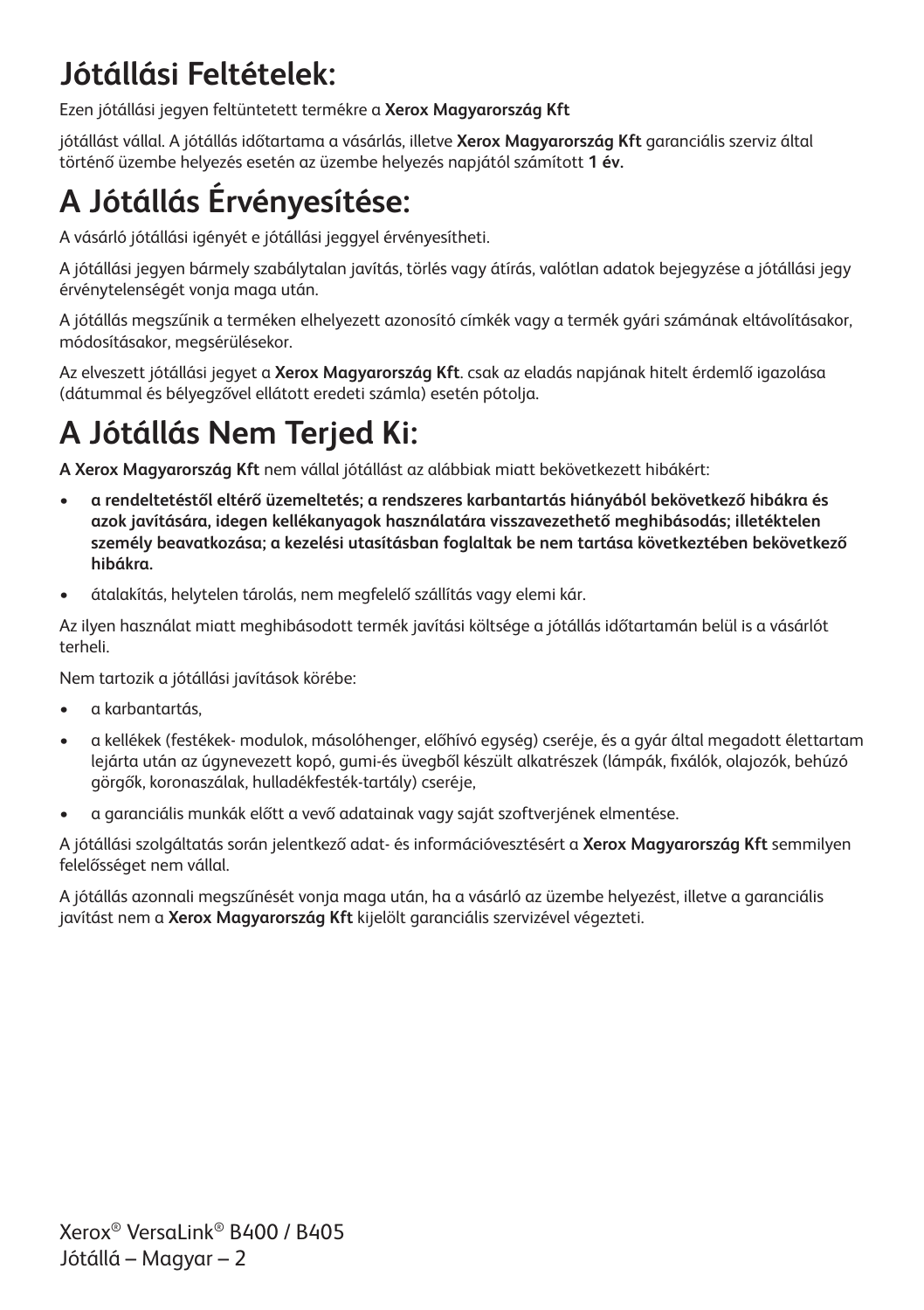## **Javítás:**

Hibás termék esetén a vásárló (részletesen lásd a Ptk. 306. § (1) bekezdésében):

- elsősorban választása szerint kijavítást vagy kicserélést követelhet,
- másodsorban választása szerint megfelelő árleszállítást igényelhet vagy elállhat (jelentéktelen hiba esetén elállásnak nincs helye) a szerződéstől,
- követelheti, hogy a javítást vagy a cserét a Xerox Magyarország Kft a termék tulajdonságaira és a vásárló által elvárható rendeltetésre figyelemmel – megfelelő határidőn belül, a vásárlónak okozott jelentős kényelmetlenség nélkül végezze el,
- a hibát a Xerox Magyarország Kft költségére maga kijavíthatja vagy mással kijavíttathatja, ha a garanciális szerviz a termék kijavítását a megfelelő határidőn belül nem vállalja vagy nem végzi el.

A termék javítása esetén a jótállási határidő meghosszabbodik azzal az idővel, amely alatt a vásárló a terméket a hiba miatt rendeltetésszerűen nem használhatta.

Ha a termék egy vagy több olyan egységgel került kiegészítésre (lásd az üzembe helyezési jegyzőkönyvben felsorolt kiegészítő egységeket), amelyek a terméknek többle funkciókat biztosítanak, akkor ezen egységek bármelyikének meghibásodásakor a csere kötelezettsége csak az ilyen meghibásodott egységre vonatkozik.

A rögzített bekötésű, illetve a 10 kg-nál súlyosabb, vagy tömegközlekedési eszközön kézi csomagként nem szállítható terméket az üzemeltetés helyén kell megjavítani. Ha a javítás az üzemeltetés helyén nem végezhető el, a le- és felszerelésről, valamint az el- és visszaszállításról a Xerox Magyarország Kft garanciális szervize gondoskodik. 10 kg-nál kisebb súlyú termék meghibásodása esetén a javítás a jótállási idő alatt is a garanciális szervizben történik. A vásárló kifejezett kívánságára és a kiszállási költségek megtérítése ellenében a garanciális szerviz köteles vállalni a helyszíni vizsgálatot – illetve, ha lehetséges – a helyszíni javítást is.

A jótállási, javítási igénnyel a garanciális szervizek jegyzékében megjelölt, a gép üzemeltetési helyéhez legközelebbi garanciális szervizt lehet megkeresni.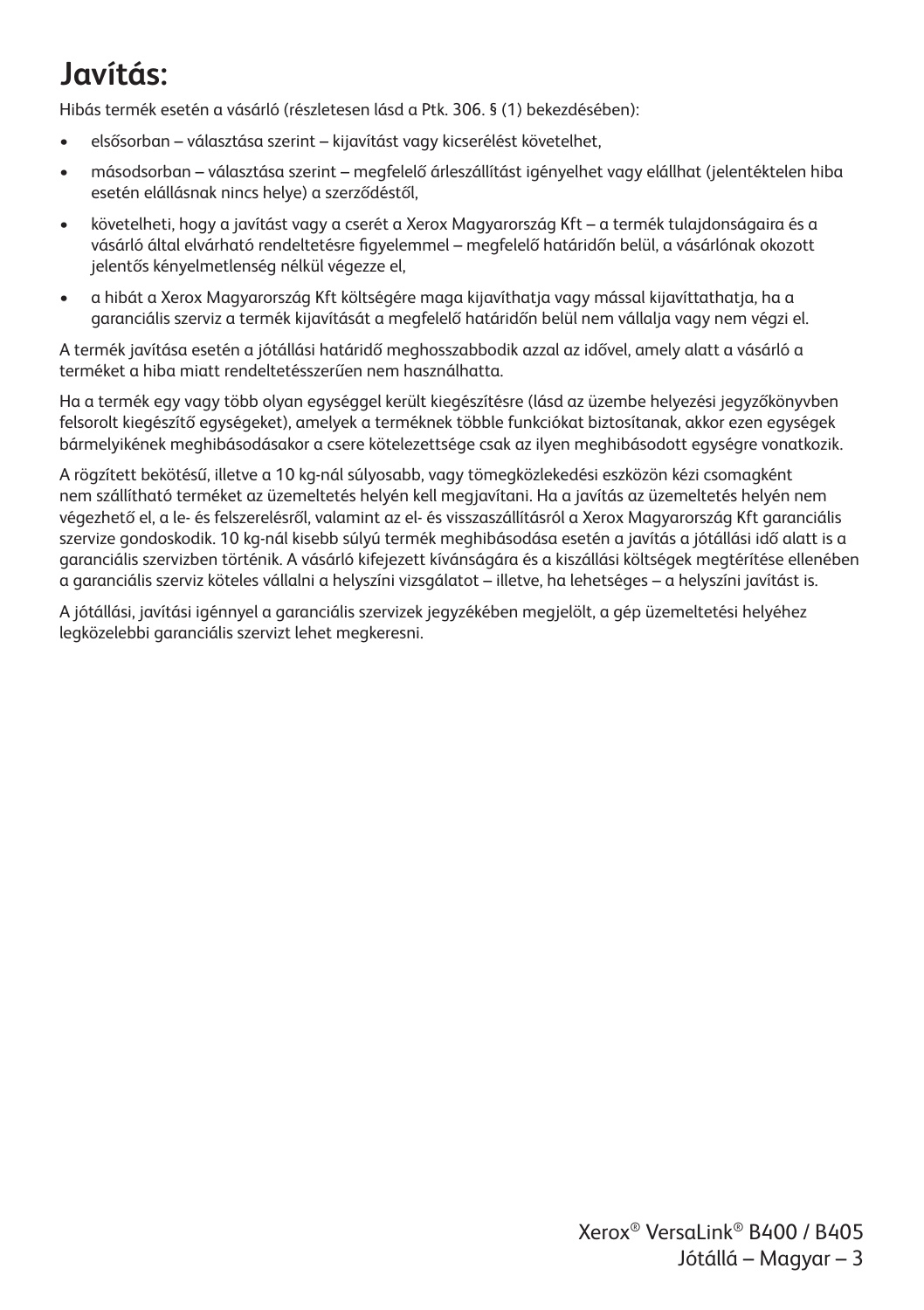A jelen jótállás nem érinti a vásárlónak a törvényből eredő szavatossági jogait.

## **Xerox Magyarország Kft kiemelt garanciális szervizei:**

**Kreps Kft** Budapest 1135 Szegedi út: 37-39 Tel: 06-1-2398-824

**Folder Trade Kft.** Budapest 1132 Victor Hugo u.18/22 Tel:06-1-3490-140

**Xcopy FT.** Budapest 1103 Gyömrői út 86 Tel: 06-1-2603-145

| Mono nyomtatók telefonos ügyfélszolgálat:    | 06-1-2398-824 |
|----------------------------------------------|---------------|
| Színes nyomtatók telefonos ügyfélszolgálata: | 06-1-3490-140 |

Xerox Magyarország • Kereskedelmi Kft. (Xerox) • H-1037 Budapest, Szépvölgyi út. 35-37 Telefon: 436-8800 • Fax: 4368808 • Szervizképviselet: 436-8900